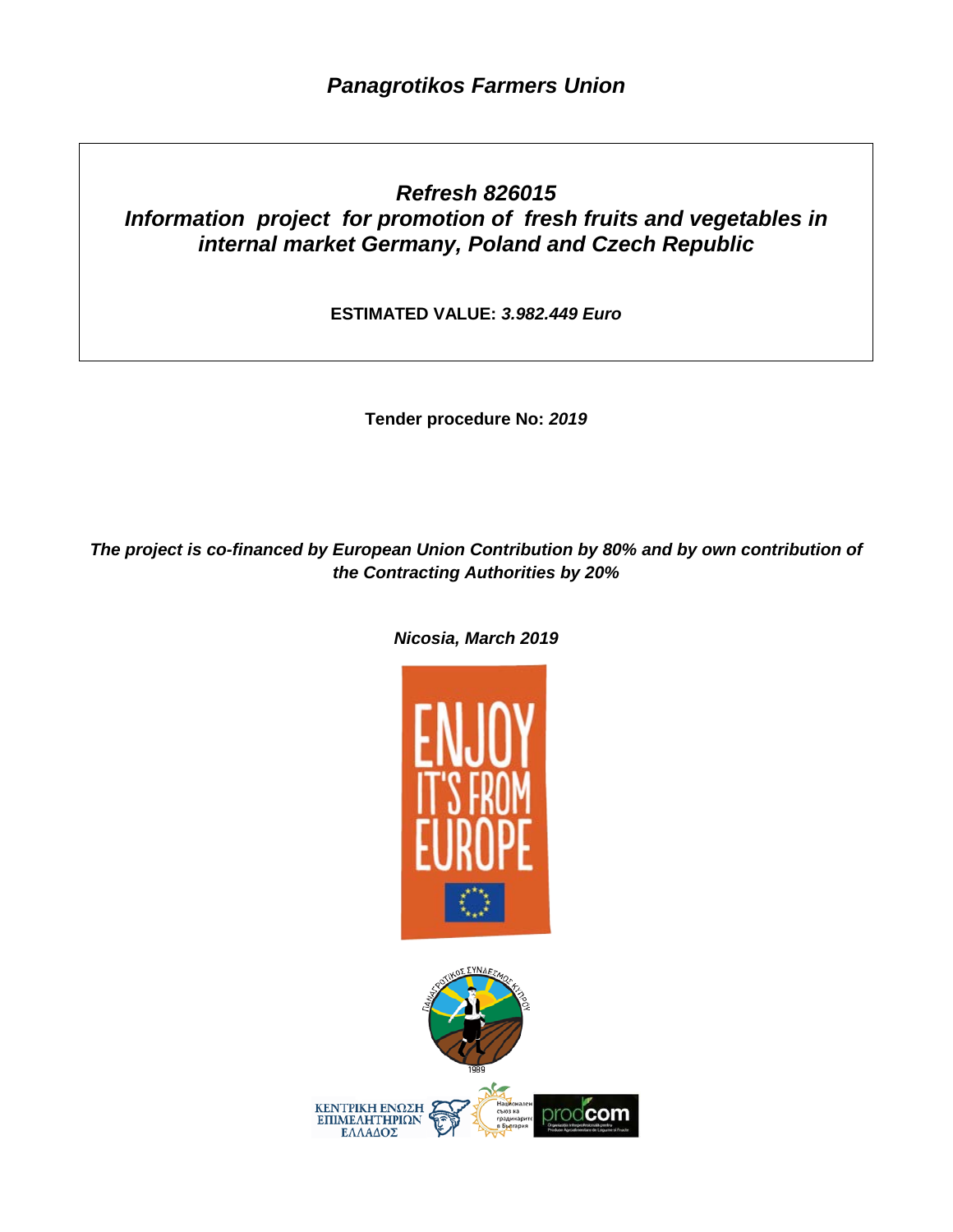## *Table of Contents*

**PART A: Instructions to Economic Operators** 

**PART Β: Agreement – Special Conditions of Contract**

**ANNEX Ι: General Conditions of Contract**

**ANNEX ΙΙ: Terms of Reference – Technical Specifications**

**APPENDIX: Templates for Forms**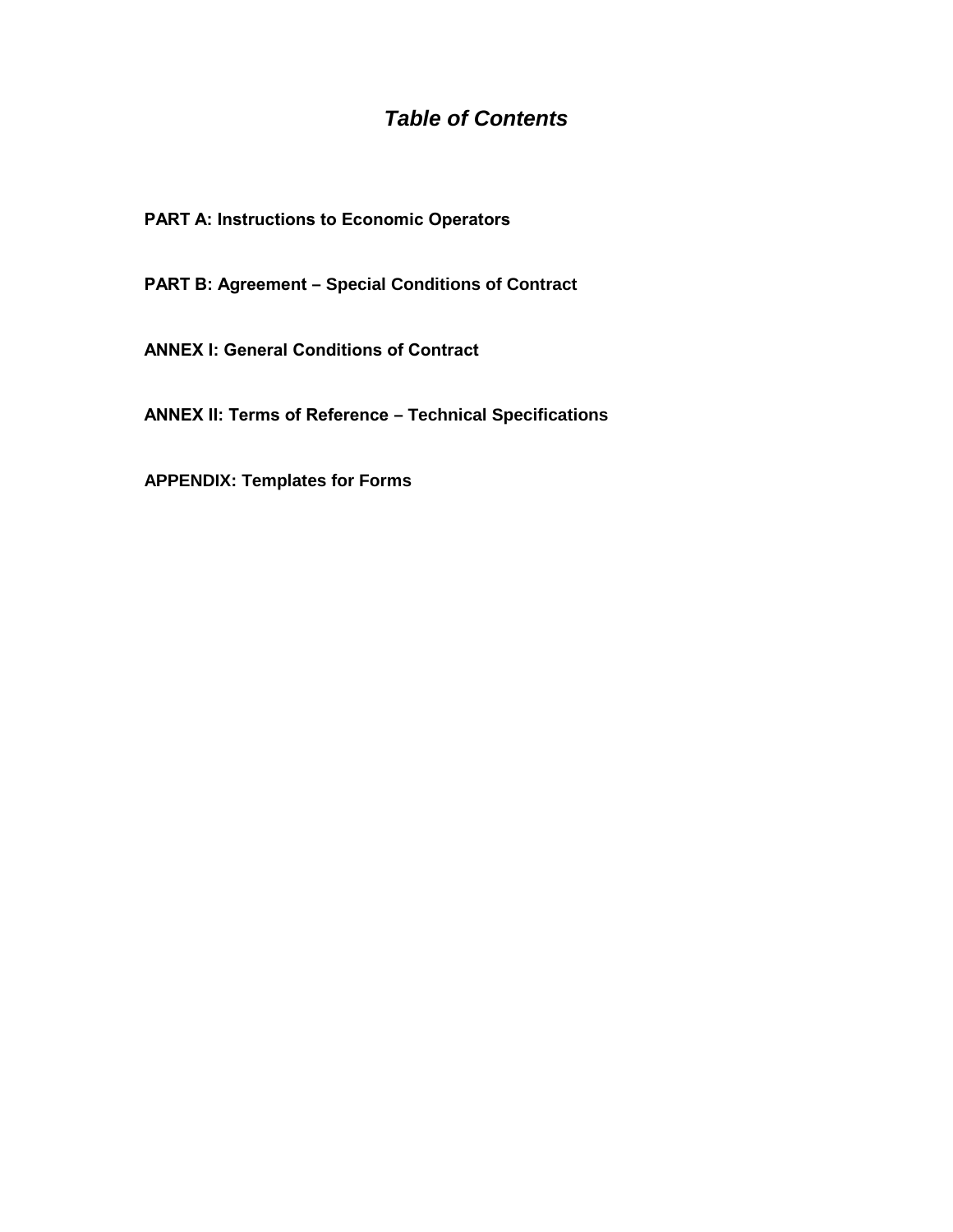# PART Α: INSTRUCTIONS TO ECONOMIC OPERATORS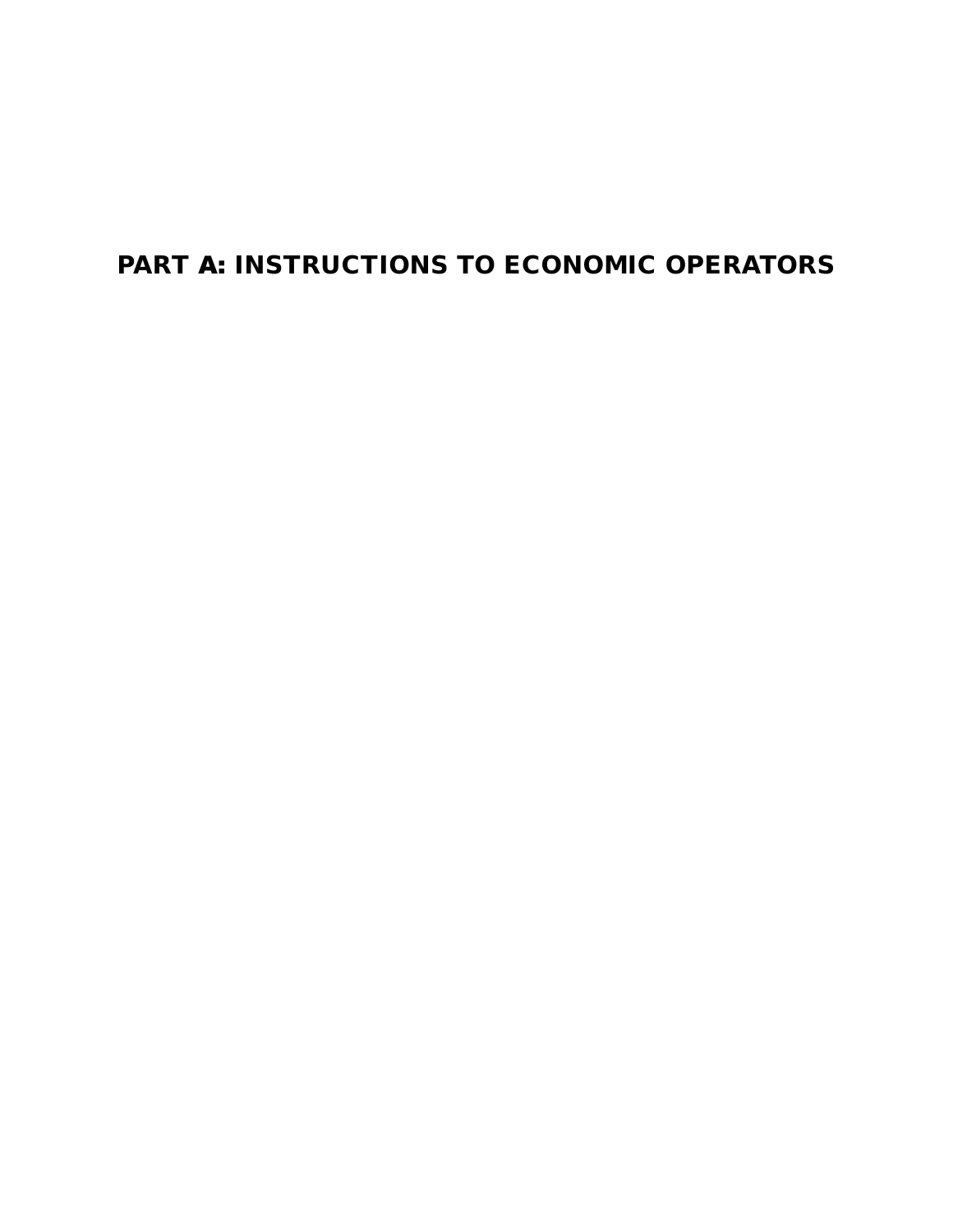## **Table of Contents**

| 1. |     |                                                                             |  |
|----|-----|-----------------------------------------------------------------------------|--|
| 2. |     |                                                                             |  |
| 3. |     |                                                                             |  |
|    | 3.1 |                                                                             |  |
|    | 3.2 |                                                                             |  |
|    | 3.3 |                                                                             |  |
| 4. |     |                                                                             |  |
|    | 4.1 |                                                                             |  |
|    | 4.2 |                                                                             |  |
|    | 4.3 |                                                                             |  |
| 5. |     | PROVISION OF CLARIFICATIONS ON THE TENDER DOCUMENTS 12                      |  |
|    | 5.1 |                                                                             |  |
|    | 5.2 | Submission of questions in writing by the interested economic operators  12 |  |
| 6. |     |                                                                             |  |
|    | 6.1 |                                                                             |  |
|    | 6.2 |                                                                             |  |
|    | 6.3 |                                                                             |  |
|    | 6.4 |                                                                             |  |
|    | 6.5 |                                                                             |  |
| 7. |     |                                                                             |  |
|    | 7.1 |                                                                             |  |
|    | 7.2 |                                                                             |  |
|    | 7.3 |                                                                             |  |
|    | 7.4 |                                                                             |  |
|    | 7.5 |                                                                             |  |
| 8. |     |                                                                             |  |
|    | 8.1 |                                                                             |  |
|    | 8.2 |                                                                             |  |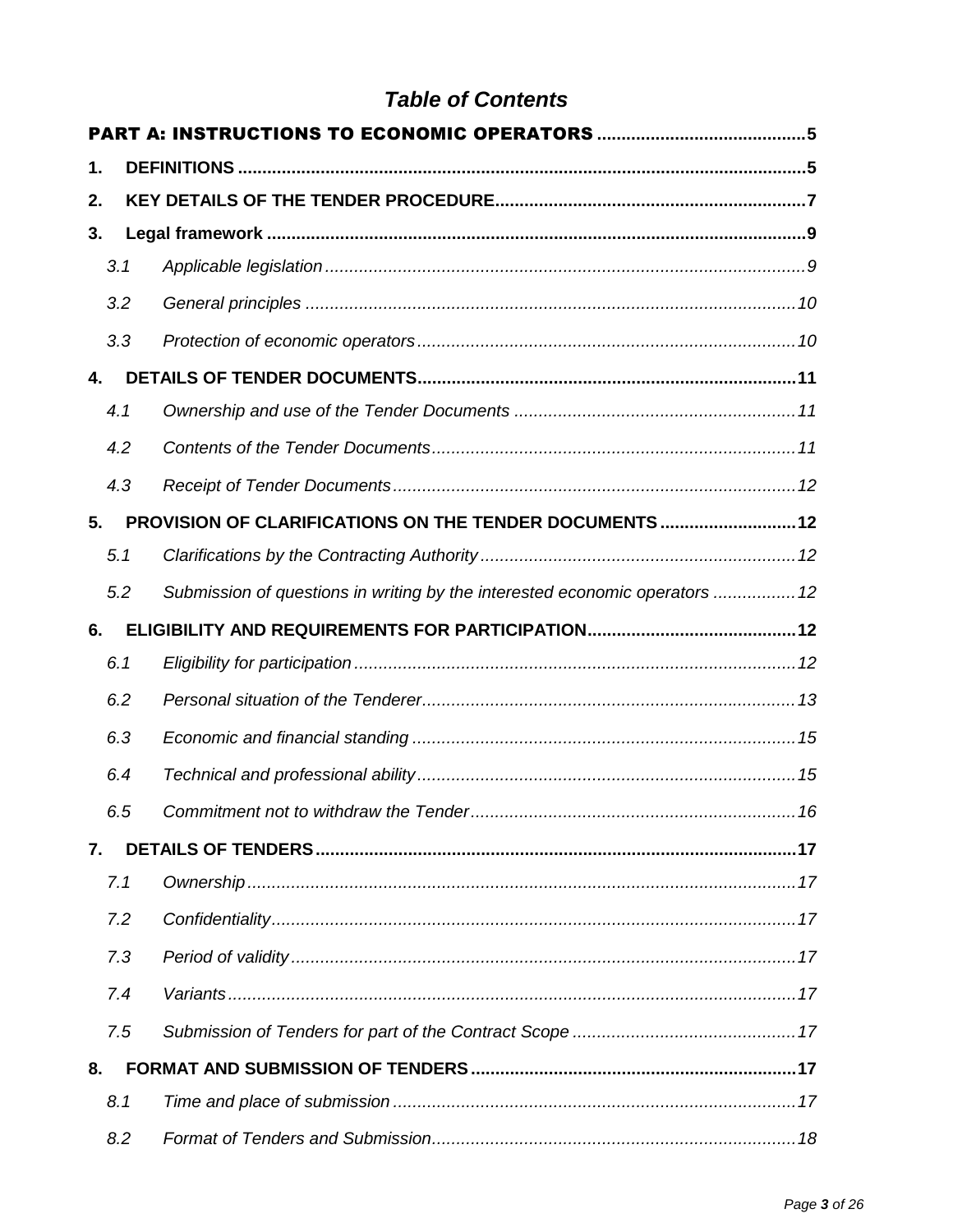|     | 8.3   |  |
|-----|-------|--|
|     | 8.3.1 |  |
|     | 8.3.2 |  |
|     | 8.3.3 |  |
| 9.  |       |  |
|     | 9.1   |  |
|     | 9.2   |  |
|     | 9.3   |  |
|     | 9.4   |  |
|     | 9.5   |  |
|     | 9.6   |  |
| 10. |       |  |
|     | 10.1  |  |
|     | 10.2  |  |
|     | 10.3  |  |
|     | 10.4  |  |
|     | 10.5  |  |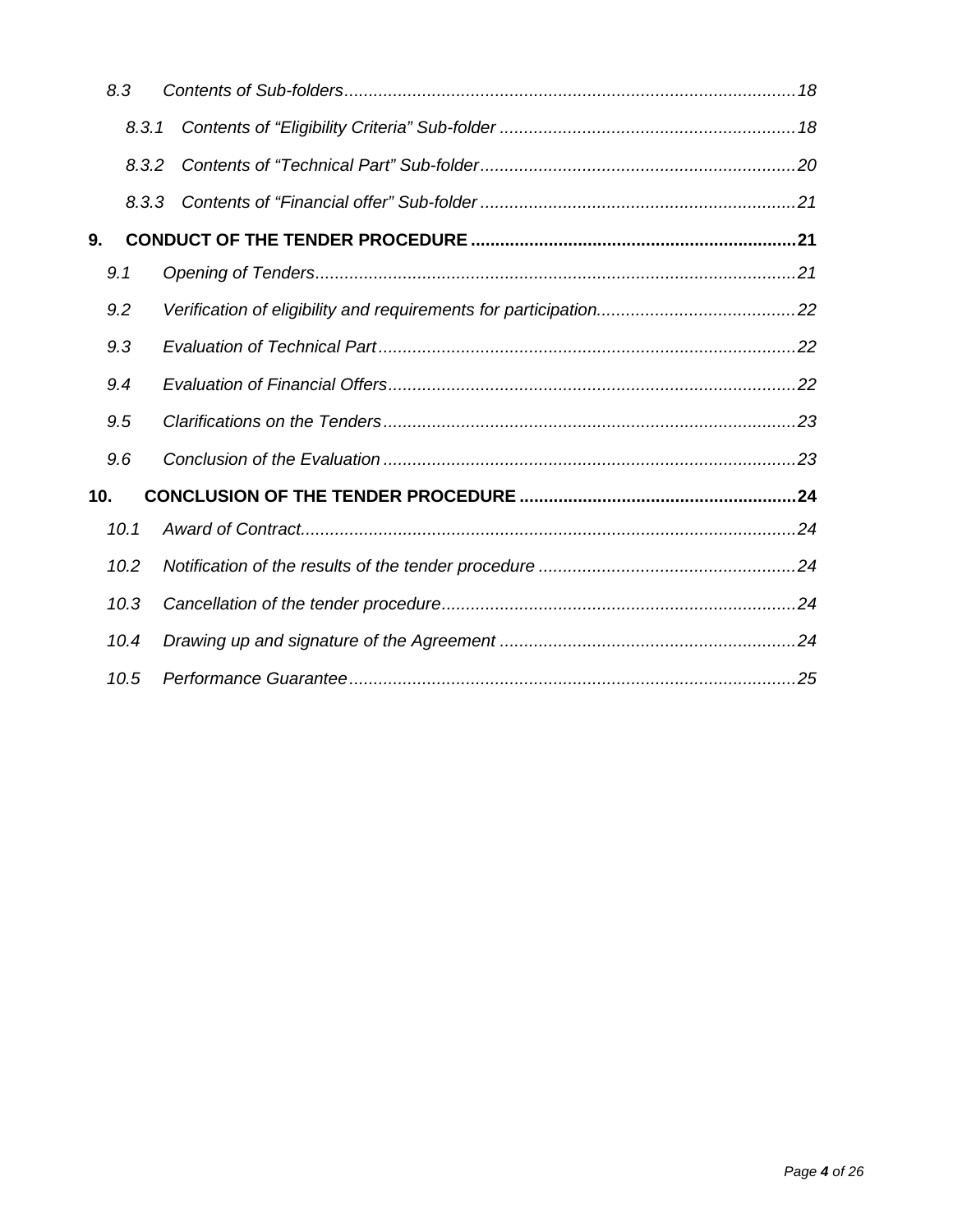## <span id="page-5-0"></span>PART Α: INSTRUCTIONS TO ECONOMIC OPERATORS

## <span id="page-5-1"></span>**1. DEFINITIONS**

1. The following terms shall have the meanings ascribed to them below:

#### **AGREEMENT**

Part B of the Tender Documents, as completed based on the Contractor's Tender after the contract has been awarded and signed by both parties.

#### **AWARD DECISION**

The decision issued by the competent body, whereby the Contract is awarded to the selected Tenderer.

#### **CLARIFICATION**

Clarification on the submitted certificates and / or alternative credentials, or even completion of information which are missing due to the failure of submit the required certificates, provided that they were held by the tenderer before the date of submission of tenders. During the evaluation process the Contracting Authority may request such clarification.

#### **COMPETENT AUTHORITY**

The Competent Authority is *the Consumers, Health, Agriculture and Food Executive Agency (CHAFEA) ('the Agency'), under the powers delegated by the European Commission ('the Commission'),*

#### **COMPETENT BODY**

A body established by virtue of the Regulations which, within the powers granted to it, undertakes and handles matters concerning public procurement.

#### **CONTRACT**

The public service contract between the Contracting Authority and the Contractor, which is concluded after announcement of the Award Decision and which comprises the following integral parts:

- a. The Agreement
- b. The Tender and any correspondence in relation thereto between the Contracting Authority and the Contractor.
- c. Annexes I and II of the Tender Documents.

#### **CONTRACTING AUTHORITY**

Panagrotikos Farmers Union, located in *Nicosia, Cyprus as Coordinator and on behalf of*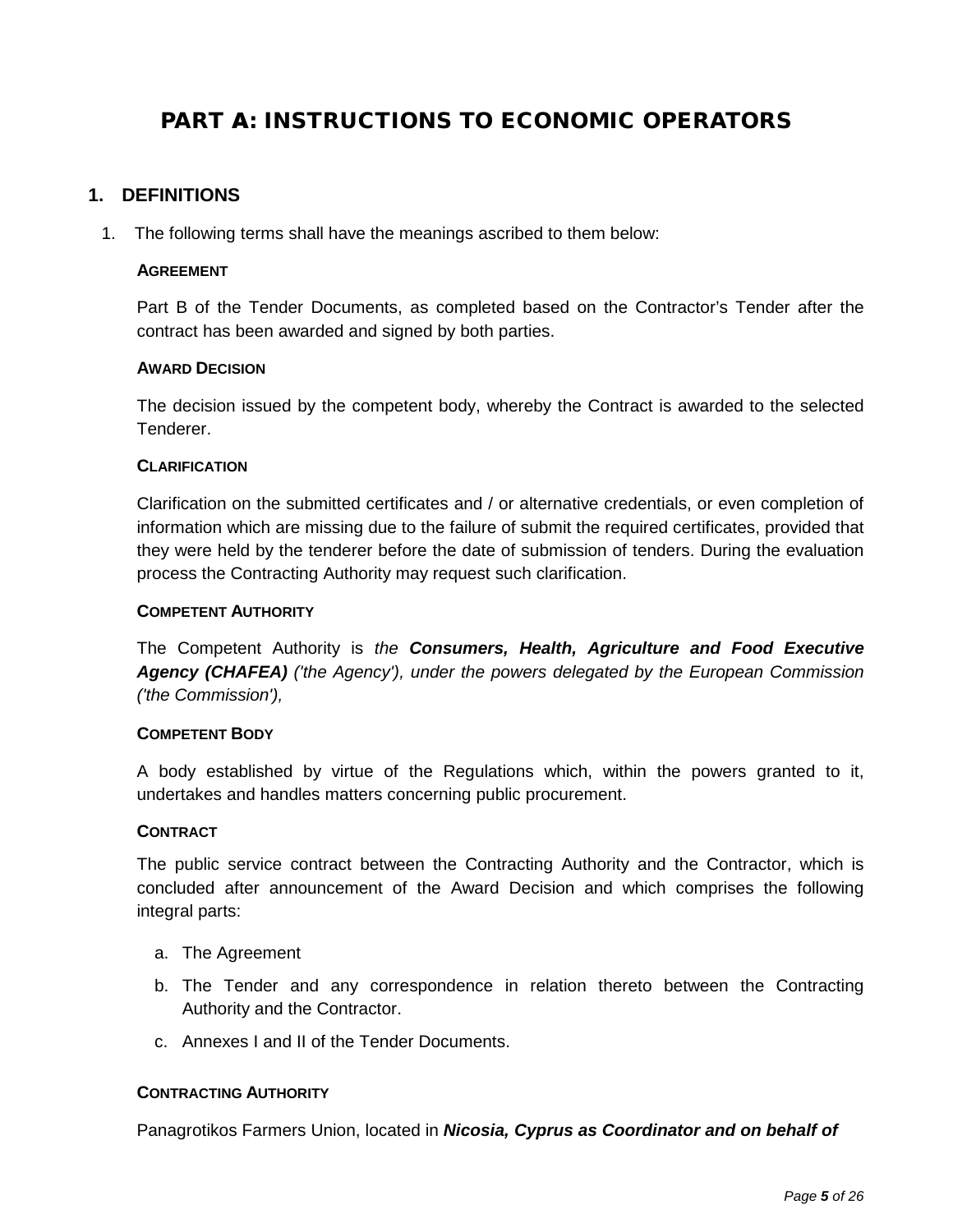- Union of Hellenic Chamber, located in Athens, Greece
- Bulgarian National Horticultural Union, located in Bankya, Sofia District, Bulgaria

- National Association Interprofessional Organization "PRODCOM" Legume Fructe of Romania, located in Bucharest, Romania

## **CONTRACTOR**

The Tenderer to be selected to enter into a Contract with the Contracting Authority

## **CONTRACT SCOPE**

The provision of services for Information and promotion about fruits and vegetables in the context of proper dietary practices , falling under category 79340000 of the CPV classification, as identified in detail in the Tender Documents.

#### **ECONOMIC OPERATOR**

Any natural or legal person or public entity or group of such persons and/or entities, including any temporary association of undertakings which offers the supply of products or the provision of services or the execution of works.

#### **ESTIMATED VALUE**

The potential cost of the Contract, estimated by the Contracting Authority, exclusive of VAT, including any form of options and any renewals of the contract, as explicitly set out in the tender documents.

#### **INTERESTED ECONOMIC OPERATOR**

Any economic operator associated with the tender procedure.

#### **LAW**

The Coordination of Procedures on the Public Procurement and on Related Matters Law of 2016 (Law 73(I)/2016), as amended in each case.

## **REGULATIONS**

Regulation (EU) No 1144/2014 of the European Parliament and of the Council of 22 October 2014 on information provision and promotion measures concerning agricultural products implemented in the internal market and in third countries and repealing Council Regulation (EC) No 3/2008

Commission Delegated Regulation (EU) 2015/1829 of 23 April 2015 supplementing Regulation (EU) No 1144/2014 of the European Parliament and of the Council on information provision and promotion measures concerning agricultural products implemented in the internal market and in third countries

Commission Implementing Regulation (EU) 2015/1831 of 7 October 2015 laying down rules for application of Regulation (EU) No 1144/2014 of the European Parliament and of the Council on information provision and promotion measures concerning agricultural products implemented in the internal market and in the third countries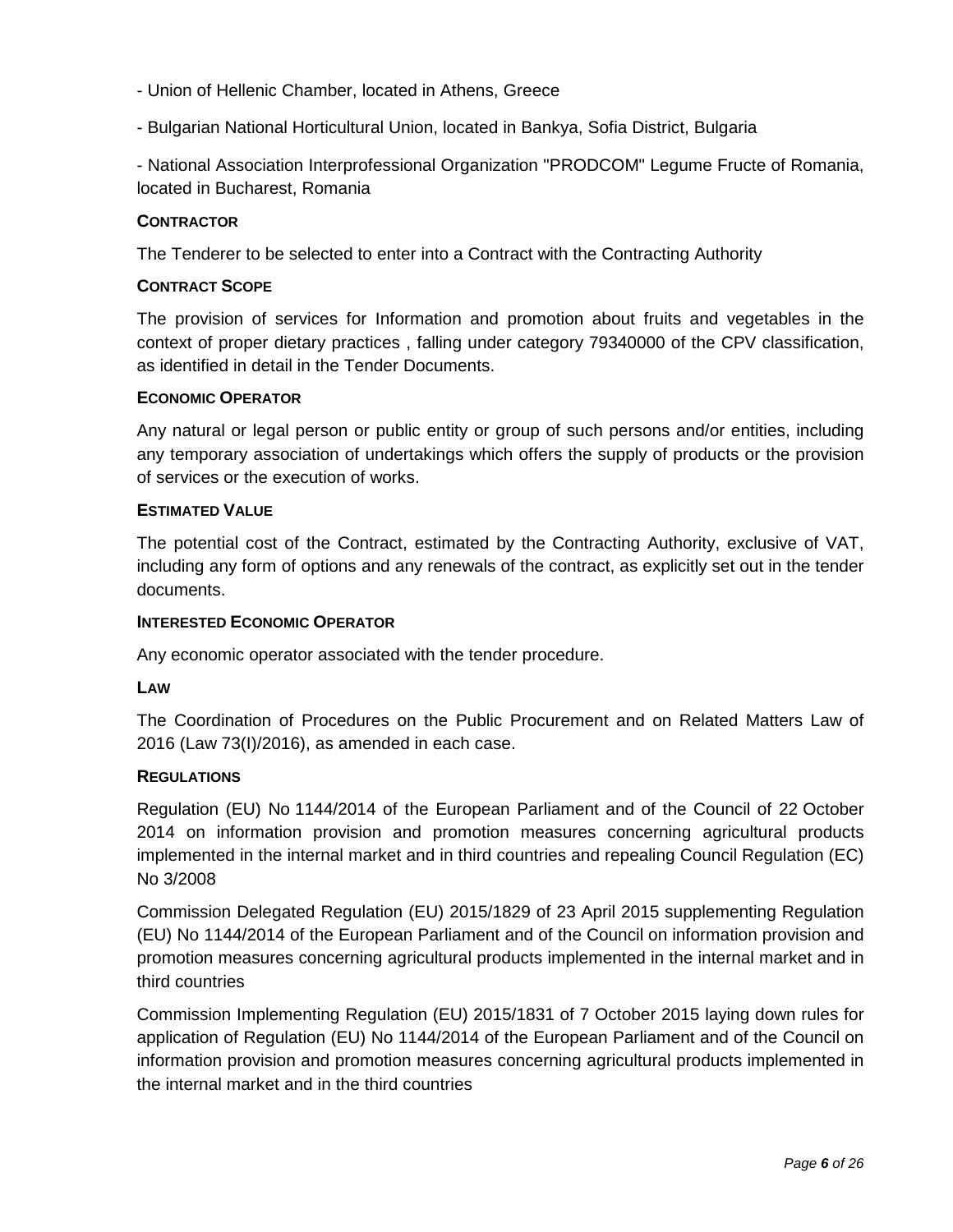GRANT AGREEMENT NUMBER — 826015 — Refresh from 10.12.2018 between the Consumers, Health, Agriculture and Food Executive Agency (CHAFEA) and the Coordinator PANAGROTIKOS FARMERS UNION, and the following other beneficiaries: UNION OF HELLENIC CHAMBERS, BULGARIAN NATIONAL HORTICULTURAL UNION and NATIONAL ASSOCIATION INTERPROFESSIONAL ORGANIZATION "PRODCOM" LEGUME FRUCTE OF ROMANIA

#### **REPRESENTATIVE**

The person representing the Tenderer.

#### **TENDER**

The technical and financial proposal for implementation of the Contract Scope, drawn up and submitted by the Tenderer in the manner and under the terms described in the Tender Documents.

#### **TENDER DOCUMENTS**

The documents referred to in paragraph 4.2 as well as any addenda thereto**.**

#### **TENDERER**

Any Economic Operator, which has submitted a tender.

- 2. Any other terms used in the present Part A of the Tender Documents shall have the meanings ascribed to them by the Law, the Regulations or any other part of the Tender Documents.
- 3. The headings, article titles, subtitles and table of contents are used for convenience and shall not be taken into consideration in the interpretation of the Tender Documents.

## <span id="page-7-0"></span>**2. KEY DETAILS OF THE TENDER PROCEDURE**

|               |                         | <b>Contract Notice</b>                                                                                                                  |
|---------------|-------------------------|-----------------------------------------------------------------------------------------------------------------------------------------|
| 2.1           | Tender procedure No.    | 2019                                                                                                                                    |
| 2.2           | <b>Contract Scope</b>   | Information and promotion about fruits and vegetables<br>in the context of proper dietary practices, falling under<br>category 79340000 |
| 2.3           | <b>Estimated Value</b>  | Three millions nine hundreds eighty two thousands four<br>hundred forty nine (3.982.449) Euro exclusive of VAT.                         |
| 2.4           | <b>Financing</b>        | European Union Contribution by 80% and by own<br>contribution of the Contracting Authorities by 20%                                     |
| 2.5           | <b>Tender procedure</b> | Accelerated Open tender procedure for the award of a<br>service contract.                                                               |
| $2.6^{\circ}$ | <b>Award Criterion</b>  | Most economically advantageous tender based on the<br>best price-quality ratio.                                                         |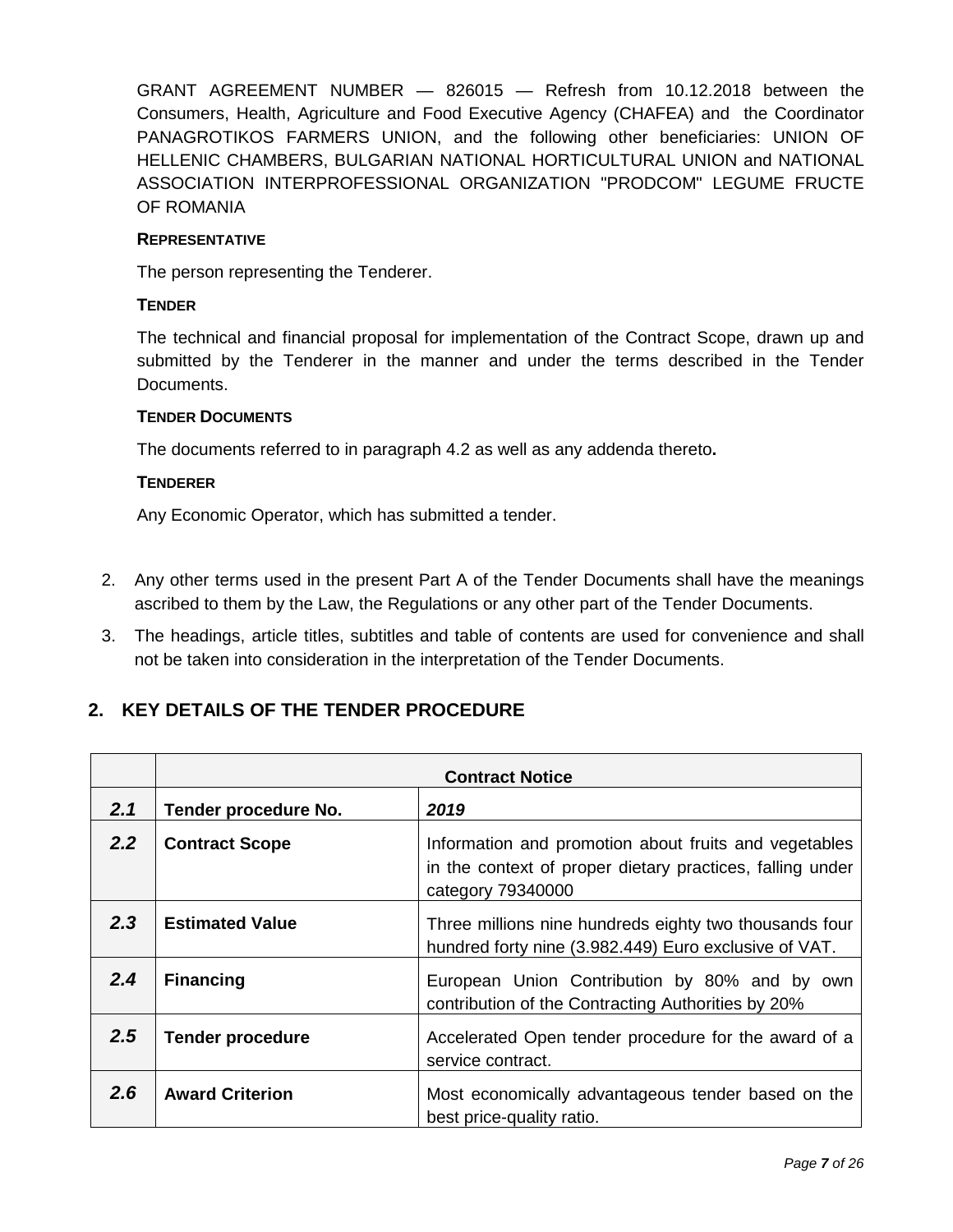|      |                                                                                             | <b>Contract Notice</b>                                                                                                                                                                                                                                                                                                                                                                                                                                                                                                                                                                                                                                                                                                                                                                 |
|------|---------------------------------------------------------------------------------------------|----------------------------------------------------------------------------------------------------------------------------------------------------------------------------------------------------------------------------------------------------------------------------------------------------------------------------------------------------------------------------------------------------------------------------------------------------------------------------------------------------------------------------------------------------------------------------------------------------------------------------------------------------------------------------------------------------------------------------------------------------------------------------------------|
| 2.7  | <b>Contracting Authorities</b>                                                              | Panagrotikos Farmers Union as Coordinator<br>15 K. Matsi & Samou, Elvasti Building 1st Floor Nicosia,<br>1687, Cyprus<br>+357 22 423267<br>+357 22422809<br>panagrotikos@panagrotikos.org.cy<br>and on behalf of<br>1. Union of Hellenic Chambers<br>6, Akadimias str, 10671 Athens, Greece<br>Tel/Fax: +30 2103387104<br>Email: vassapost@uhc.gr<br>Web: http://www.uhc.gr<br>2. Bulgarian National Horticultural Union<br>5 Gergina str. Bankya, 1320, Sofia<br>Tel: +359 29880259<br>Email: bnhu@abv.bg<br>Web: http://www.bnhu.bg<br><b>National</b><br><b>Association</b><br>Interpofessional<br>3.<br>Organization "PRODCOM" Legume Fructe of<br>Romania<br>1, Walter Maracineanu Square, 010155, Bucharest<br>Romania<br>Tel: +40 733327000<br>Email: oipalegumefructe@yahoo.ro |
| 2.8  | <b>Competent Official</b>                                                                   | Web: http://www.oipalegumefructe.ro<br><b>Anastasis Yiapanis, General Secretary</b>                                                                                                                                                                                                                                                                                                                                                                                                                                                                                                                                                                                                                                                                                                    |
|      |                                                                                             | 15 K. Matsi & Samou, Elvasti Building 1st Floor<br>Nicosia, 1687, Cyprus                                                                                                                                                                                                                                                                                                                                                                                                                                                                                                                                                                                                                                                                                                               |
|      |                                                                                             | +357 22 423267                                                                                                                                                                                                                                                                                                                                                                                                                                                                                                                                                                                                                                                                                                                                                                         |
|      |                                                                                             | +357 22422809                                                                                                                                                                                                                                                                                                                                                                                                                                                                                                                                                                                                                                                                                                                                                                          |
|      |                                                                                             | panagrotikos@panagrotikos.org.cy                                                                                                                                                                                                                                                                                                                                                                                                                                                                                                                                                                                                                                                                                                                                                       |
| 2.10 | Period of time during which<br>the Tender Documents may<br>be available                     | Until the deadline of the submission of tenders.                                                                                                                                                                                                                                                                                                                                                                                                                                                                                                                                                                                                                                                                                                                                       |
| 2.11 | <b>Method and Place for</b><br>collection of the Tender<br><b>Documents</b>                 | Free of charge, from the http://www.panagrotikos.org.cy                                                                                                                                                                                                                                                                                                                                                                                                                                                                                                                                                                                                                                                                                                                                |
| 2.12 | Deadline for the Submission of •<br><b>Comments / Questions /</b><br><b>Recommendations</b> | By 25.03.2019 - 14:00                                                                                                                                                                                                                                                                                                                                                                                                                                                                                                                                                                                                                                                                                                                                                                  |
|      | Dispatch of answers by the<br><b>Contracting Authority</b>                                  | By 29.03.2019 - 14:00                                                                                                                                                                                                                                                                                                                                                                                                                                                                                                                                                                                                                                                                                                                                                                  |
| 2.13 | Deadline for the Submission of by 12:00 hours of 05.04.2019                                 |                                                                                                                                                                                                                                                                                                                                                                                                                                                                                                                                                                                                                                                                                                                                                                                        |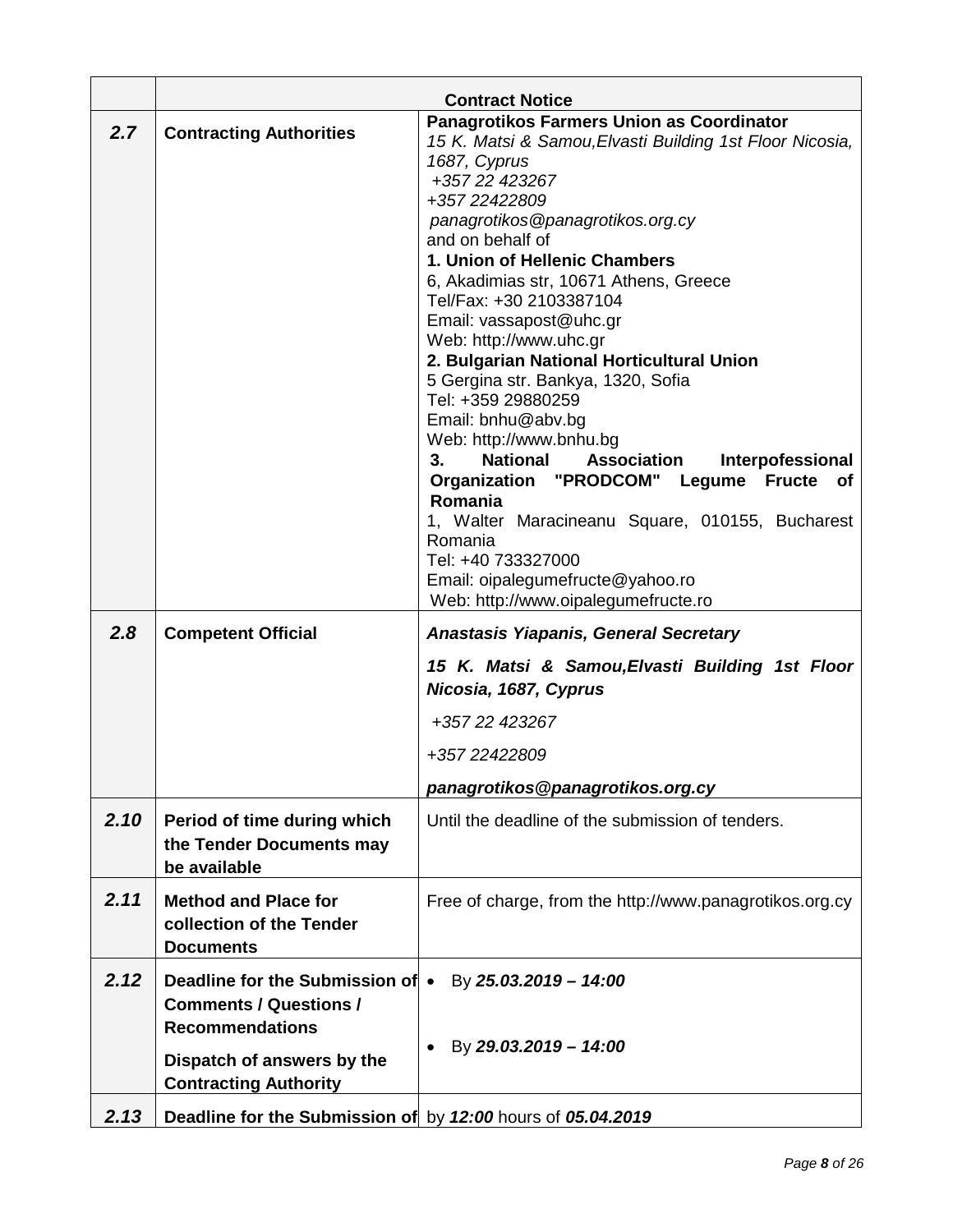|      |                                                                      | <b>Contract Notice</b>                                                                                    |
|------|----------------------------------------------------------------------|-----------------------------------------------------------------------------------------------------------|
|      | <b>Tenders</b>                                                       |                                                                                                           |
| 2.14 | <b>Place of Submission of</b><br><b>Tenders</b>                      | 15, K. Matsi & Samou, Elvasti Building, 1st Floor 1687,<br>Nikosia, Cyprus                                |
| 2.15 | <b>Commitment not to Withdraw</b><br>the Offer                       | 5% of Tender Value                                                                                        |
| 2.16 | <b>Period of Validity of Tenders</b>                                 | 2 months from the deadline of submission of Tenders                                                       |
| 2.17 | <b>Language in which Tenders</b><br>must be drawn up                 | English                                                                                                   |
| 2.18 | <b>Currency of Tenders</b>                                           | Euro                                                                                                      |
| 2.19 | <b>Estimated date of notification</b><br>of tender procedure results | 15 days, from the deadline of the submission of tenders                                                   |
| 2.20 | <b>Estimated date of contract</b><br>signature                       | 30 days, from the deadline of the submission of tenders                                                   |
| 2.21 | <b>Location where the Services</b><br>will be provided               | Germany<br><b>Poland</b><br><b>Czech Republic</b><br>and the Member States of the Contracting Authorities |
| 2.22 | <b>Duration of Contract</b><br><b>Execution</b>                      | 36 months from the date of commencement of the<br>implementation of the Contract Scope                    |

## <span id="page-9-0"></span>**3. LEGAL FRAMEWORK**

## <span id="page-9-1"></span>*3.1 Applicable legislation*

- 1. The Tender Procedure shall be conducted in accordance with the relevant Laws and Regulations of the Republic of Cyprus on the award of public contracts, as amended and in force.
- 2. Regulation (EU) No 1144/2014 of the European Parliament and of the Council of 22 October 2014 on information provision and promotion measures concerning agricultural products implemented in the internal market and in third countries and repealing Council Regulation (EC) No 3/2008
- 3. Commission Delegated Regulation (EU) 2015/1829 of 23 April 2015 supplementing Regulation (EU) No 1144/2014 of the European Parliament and of the Council on information provision and promotion measures concerning agricultural products implemented in the internal market and in third countries
- 4. Commission Implementing Regulation (EU) 2015/1831 of 7 October 2015 laying down rules for application of Regulation (EU) No 1144/2014 of the European Parliament and of the Council on information provision and promotion measures concerning agricultural products implemented in the internal market and in the third countries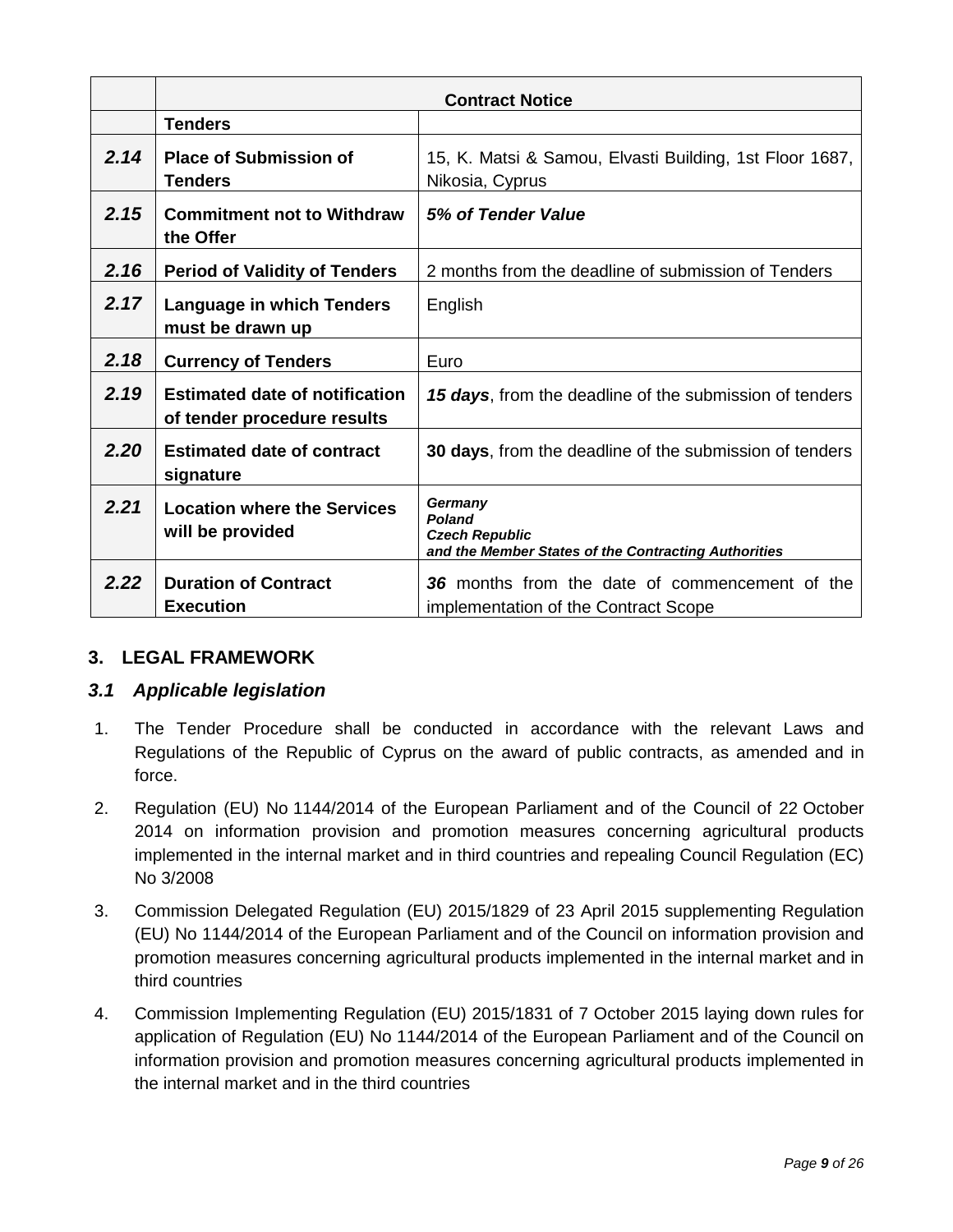5. GRANT AGREEMENT NUMBER — 826015 — Refresh from 10.12.2018 between the Consumers, Health, Agriculture and Food Executive Agency (CHAFEA) and the coordinator PANAGROTIKOS FARMERS UNION, and the following other beneficiaries: UNION OF HELLENIC CHAMBERS, BULGARIAN NATIONAL HORTICULTURAL UNION and NATIONAL ASSOCIATION INTERPROFESSIONAL ORGANIZATION "PRODCOM" LEGUME FRUCTE OF ROMANIA

## <span id="page-10-0"></span>*3.2 General principles*

- 1. Participation in the tender procedure is open to all interested economic operators meeting the legal, financial, technical or other requirements provided for in the Tender Documents.
- 2. By submitting their Tenders, Tenderers are assumed to be familiar with all relevant laws and Regulations which affect, either directly or indirectly, the tender procedure and the implementation of the Contract Scope.
- 3. The Competent Body shall deem admissible the Tenders which comply with all terms, conditions and specifications of the Tender Documents, while it also may, in its absolute judgement and at its sole discretion, deem admissible Tenders exhibiting minor deviations. Minor deviations shall be taken to mean deviations which do not affect the extent of the Contract Scope or the quality of its execution, do not substantially limit the rights of the Contracting Authority or the obligations of the Contractor, and do not impair the principle of equal treatment of Tenderers.
- 4. Tenders which the Competent Body judges to be vague and impossible to be evaluated or contain terms which are contrary to the contents of the Tender Documents and/or conditional terms, shall be designated as inadmissible and shall be rejected.
- 5. Any attempt by or on behalf of a Tenderer to influence in any way whatsoever the judgement of the Contracting Authority or of the Competent Body in the discharge of their duties in connection with the tender procedure or its outcome, shall result in the rejection of its Tender.
- 6. Tenderers who have obtained or taken in their possession, without legal authority and at their own initiative, information or documents of a secret nature in connection to the tender procedure, shall be excluded from participation.

## <span id="page-10-1"></span>*3.3 Protection of economic operators*

- 1. Every interested economic operator who has or had an interest in being awarded the Contract and who has sustained or is likely to sustain a loss as a result of an act or decision of the Contracting Authority which precedes the signature of the Contract and for which it is alleged that it violates any provision of the legislation in force, has the right to file a recourse to the Tenders Review Authority in accordance with the provisions of the Law on the Review Procedures.
- 2. To file a recourse to the Tenders Review Authority, the applicant must pay a non-refundable fee which is deposited into the General Government Account. More details are given in the Website of the Tenders Review Authority (**[www.tra.gov.cy](http://www.tra.gov.cy/)**).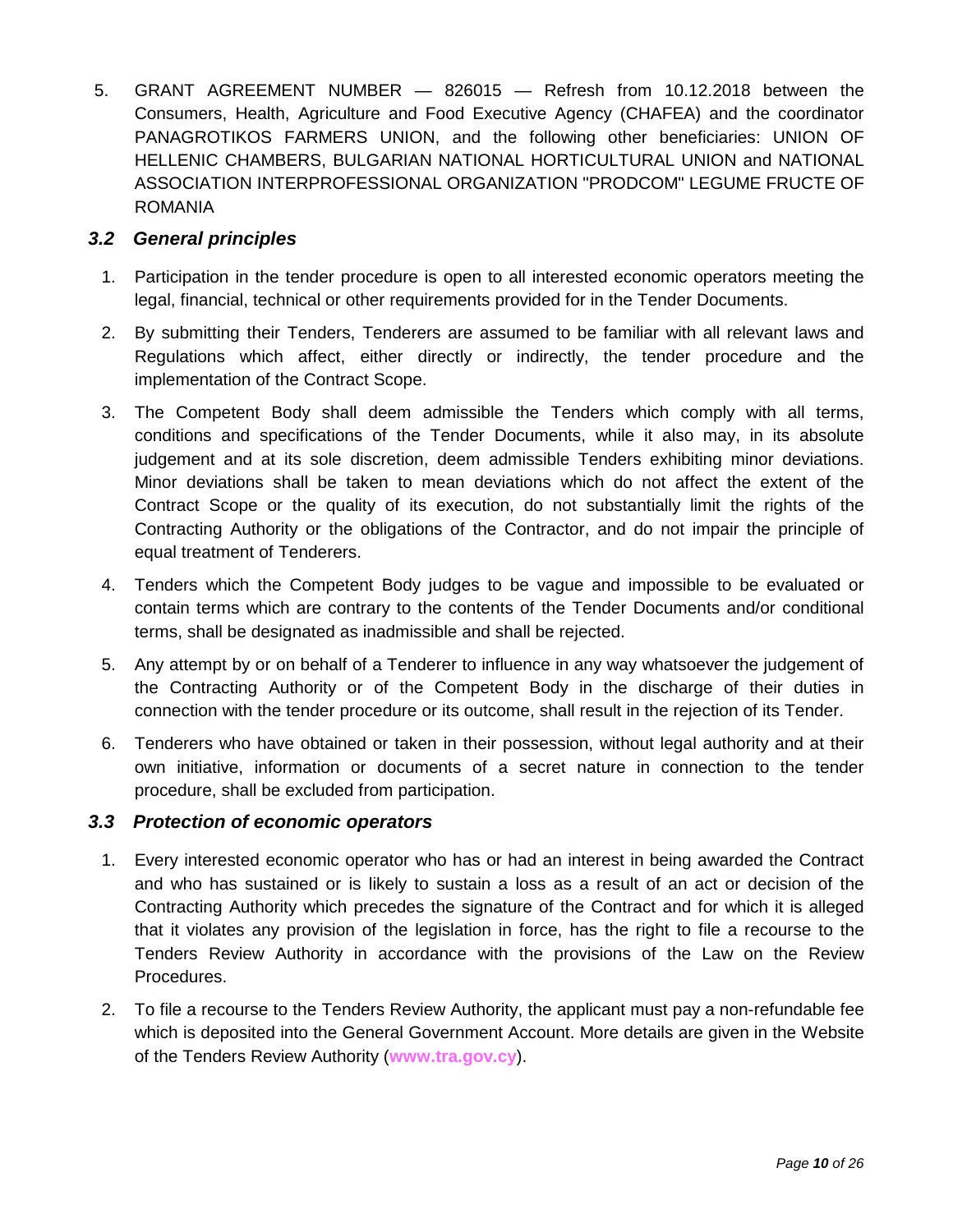## <span id="page-11-0"></span>**4. DETAILS OF TENDER DOCUMENTS**

## <span id="page-11-1"></span>*4.1 Ownership and use of the Tender Documents*

- 1. All information contained in the Tender Documents and all rights thereon are the property of the Contracting Authority.
- 2. Use of the Tender Documents by the interested economic operators is restricted to the purposes of preparation of their Tenders.

## <span id="page-11-2"></span>*4.2 Contents of the Tender Documents*

- 1. The Tender Documents comprise the following:
	- a. The Contract Notice.
	- b. The present Part Α 'Instructions to Economic Operators'
	- c. Part B 'Agreement and Special Conditions of Contract'
	- d. Annex I 'General Conditions of Contract'
	- e. Annex ΙΙ Terms of Reference Technical Specifications'
	- f. The attached Appendix containing Templates and more specifically:
		- **Form 1:** Commitment not to withdraw the Tender.
		- **Form 2:** Solemn Declaration Certifying the Tenderer's Personal Situation.
		- **Form 3:** Economic and Financial Standing.
		- **Form 4:** Technical and Professional Ability.
		- **Form 5:** CV
		- **Form 6:** Technical Offer.
		- **Form 7:** Project Team Presentation Table.
		- **Form 8:** Financial Offer
		- **Form 9:** Evaluation Criteria Table
		- **Form 10:** List of Contractor's Certificates.
		- **Form 11:** Performance Guarantee (English)
		- **Form 12:** Declaration of other Entities
- 2. If it is found that the tender documents are incomplete, as compared against the table of contents of the preceding paragraph, economic operators are entitled to request its completion. Recourses filed against the legality of the tender procedure on the grounds of noncompleteness of the tender documents shall be rejected as inadmissible.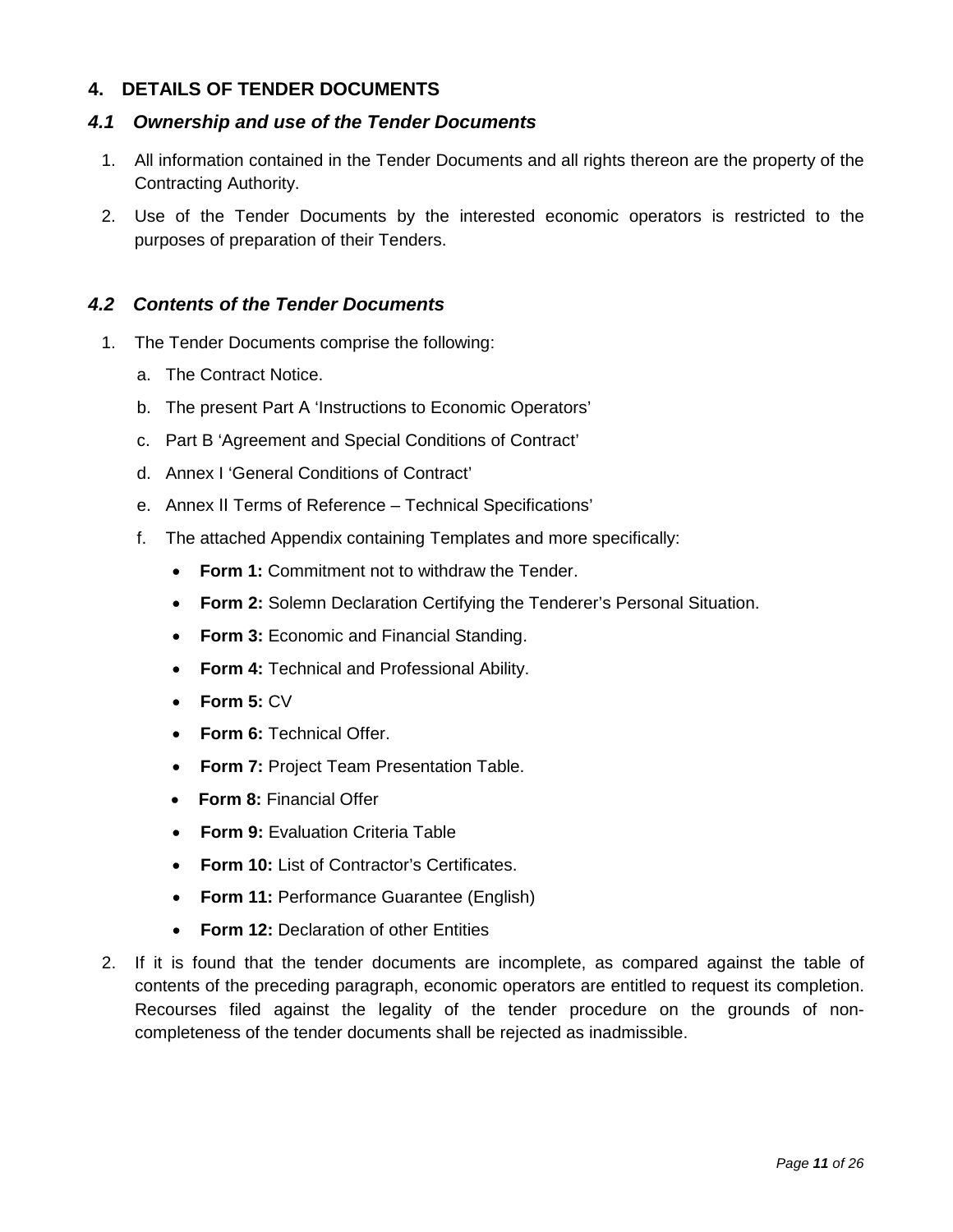## <span id="page-12-0"></span>*4.3 Receipt of Tender Documents*

1. Economic Operators may receive a copy of the Tender Documents, free of charge, via website of Panagrotikos Farmers Union (**[www.panagrotikos.org.cy](http://www.eprocurement.gov.cy/)**) or by email upon request (mail to: panagrotikos@panagrotikos.org.cy).

## <span id="page-12-1"></span>**5. PROVISION OF CLARIFICATIONS ON THE TENDER DOCUMENTS**

## <span id="page-12-2"></span>*5.1 Clarifications by the Contracting Authority*

1. The Contracting Authority may make additions, corrections or modifications of a small scale to the terms of the Tender Documents, which should be made available to all interested economic operators within the period specified in paragraph 2.12.

## <span id="page-12-3"></span>*5.2 Submission of questions in writing by the interested economic operators*

- 1. Any clarification questions, recommendations, comments and/or remarks regarding the terms of the Tender Documents shall be submitted by interested economic operators within the period specified in paragraph 2.12**.** The requests for clarifications must be submitted via email (panagrotikos@panagrotikos.org.cy).
- 2. As long as clarification requests, recommendations, comments and/or remarks are requested in accordance with the above, the Contracting Authority notifies supplementary documents and/or clarifications where deemed necessary within the period specified in paragraph 2.12, whilst a relevant notification will be dispatched to all Economic Operators associated with the competition.
- 3. Under any circumstances, interested economic operators cannot invoke verbal responses/answers/explanations given by Contracting Authority's officers. The Contracting Authority is not bound by any verbal responses/answers/explanations.

## <span id="page-12-4"></span>**6. ELIGIBILITY AND REQUIREMENTS FOR PARTICIPATION**

#### <span id="page-12-5"></span>*6.1 Eligibility for participation*

- 1. Eligible for participation in the present tender procedure are natural or legal persons (governed by public or private law) or consortia of natural and/or legal persons lawfully established in Cyprus or in any other Member State of the European Union (EU) or of the European Economic Area (EEA) or in third countries who have signed and ratified the International Government Procurement Agreement (GPA) or have signed and ratified association agreements or bilateral agreement with the EU or with the Republic of Cyprus in the sector of Public Procurement.
- 2. Consortia of natural and/or legal persons may submit a joint Tender on the following conditions:
	- a. That the rate of participation of each person is stated in the Tender.
	- b. That all persons participating in the Consortium fulfil the requirement of establishment specified in paragraph 1 above.
- 3. Consortia are not obliged to take a specific legal form either for the submission of the Tender, nor for the signature of the Contract.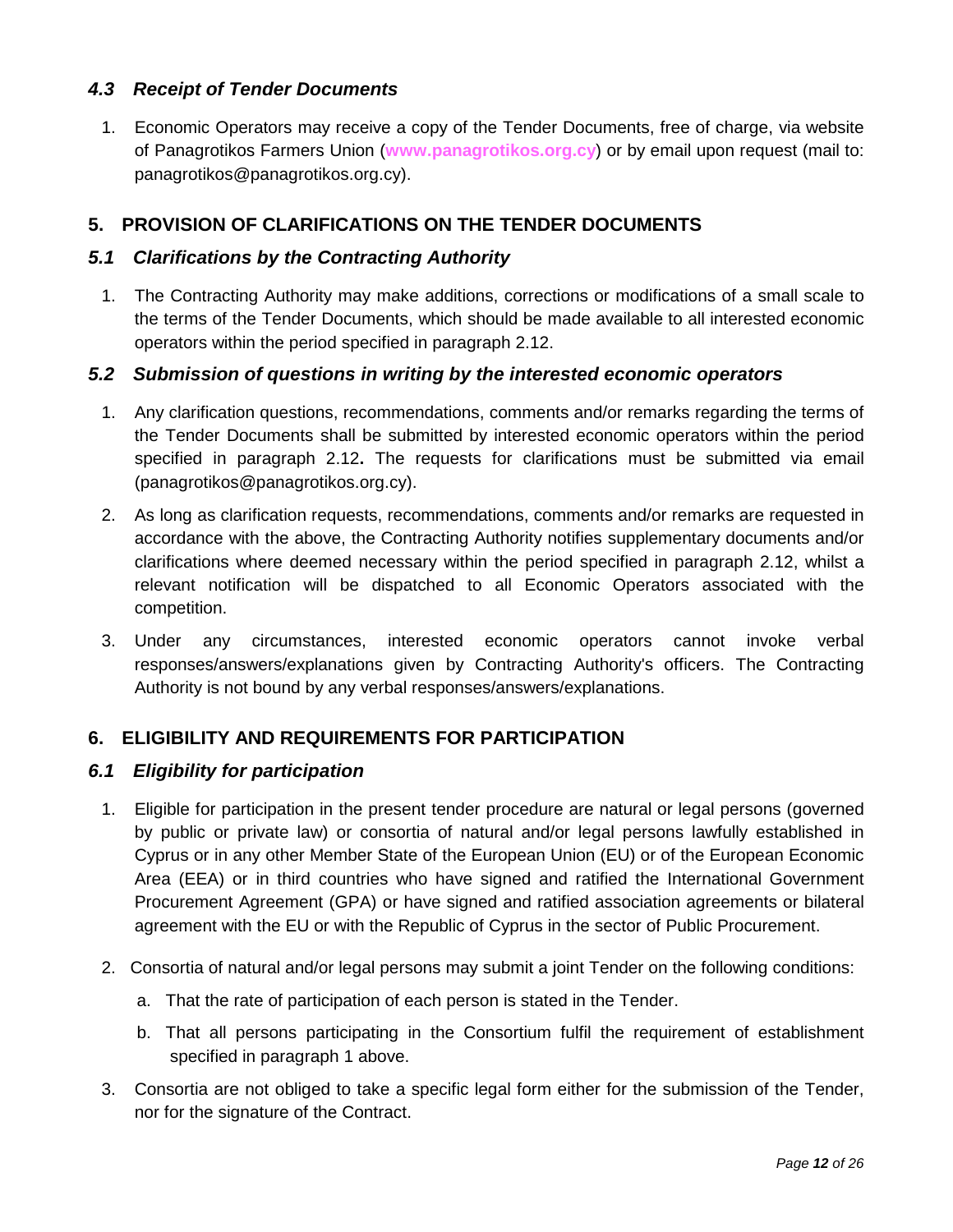- 4. Every natural or legal person may participate in the tender procedure either individually or in one consortium only.
- 5. To implement the Contract Scope, the Tenderer may use subcontractors, whom it is obliged to name in its Technical Offer, also mentioning the part of the Contract Scope that they shall undertake. It is understood that in the event the Tenderer intends to subcontract to third parties any share of the contract, the Tenderer, in preparing his Tender, has been informed on whether the same subcontractor participates in more than one (1) Tender of the same tender procedure under any capacity.
- 6. The same requirements for the lawfully establishment as described in item (1) above, must be met by the entities whose capacities the Tenderer is invoking, within the meaning of paragraph 6.3 or/and paragraph 6.4.

## <span id="page-13-0"></span>*6.2 Personal situation of the Tenderer*

- 1. To be able to sign the Contract, interested economic operators must meet the following requirements concerning their personal situation:
	- a. They must not have been convicted by final judgement and neither have admitted:
		- i. participation in a criminal organisation as defined in Article 2 of Council Framework Decision 2008/841/JHA of 24 October 2008 on the fight against organised crime,
		- ii. corruption as defined in Article 3 of the Convention of the fight against corruption involving officials of the European Communities or officials of Member States of the European Union and Article 2(1) of Council Framework Decision 2003/568/JHA,
		- iii. fraud within the meaning of Article 1 of the Convention relating to the protection of the financial interests of the European Communities of 27/11/1995,
		- iv. terrorist offences or offences linked to terrorist as defined in Articles 1 and 3 of Council Framework Decision 2002/475/JHA of 13 June 2002 on combating terrorism or inciting, aiding or abetting an offence as defined in Article 4 of the aforementioned Decision,
		- v. money laundering or terrorist financing, as defined in Article 2 of the national laws for the Prevention and Suppression of Money Laundering and Terrorist financing Laws of 2007 - 2016,
		- vi. child labour and other forms of trafficking in human beings in accordance with Article 2 of the Law 60(I) of 2014 on the Prevention, Fighting against Trafficking in and Exploitation of Human Beings and Protection of Victims.

It is noted that the obligation of the Contracting Authority to exclude economic operators from the procurement procedure is also applicable if the person convicted by final judgement or having admitted any of the above, is a member of an administrative, management or supervisory body of the economic operator or has powers of representation, decision or control therein.

b. They must not be in breach of their obligations relating to the payment of taxes or social security contributions as at the Contract signing date, where these have been established by a judicial or administrative decision having final and binding effect in accordance with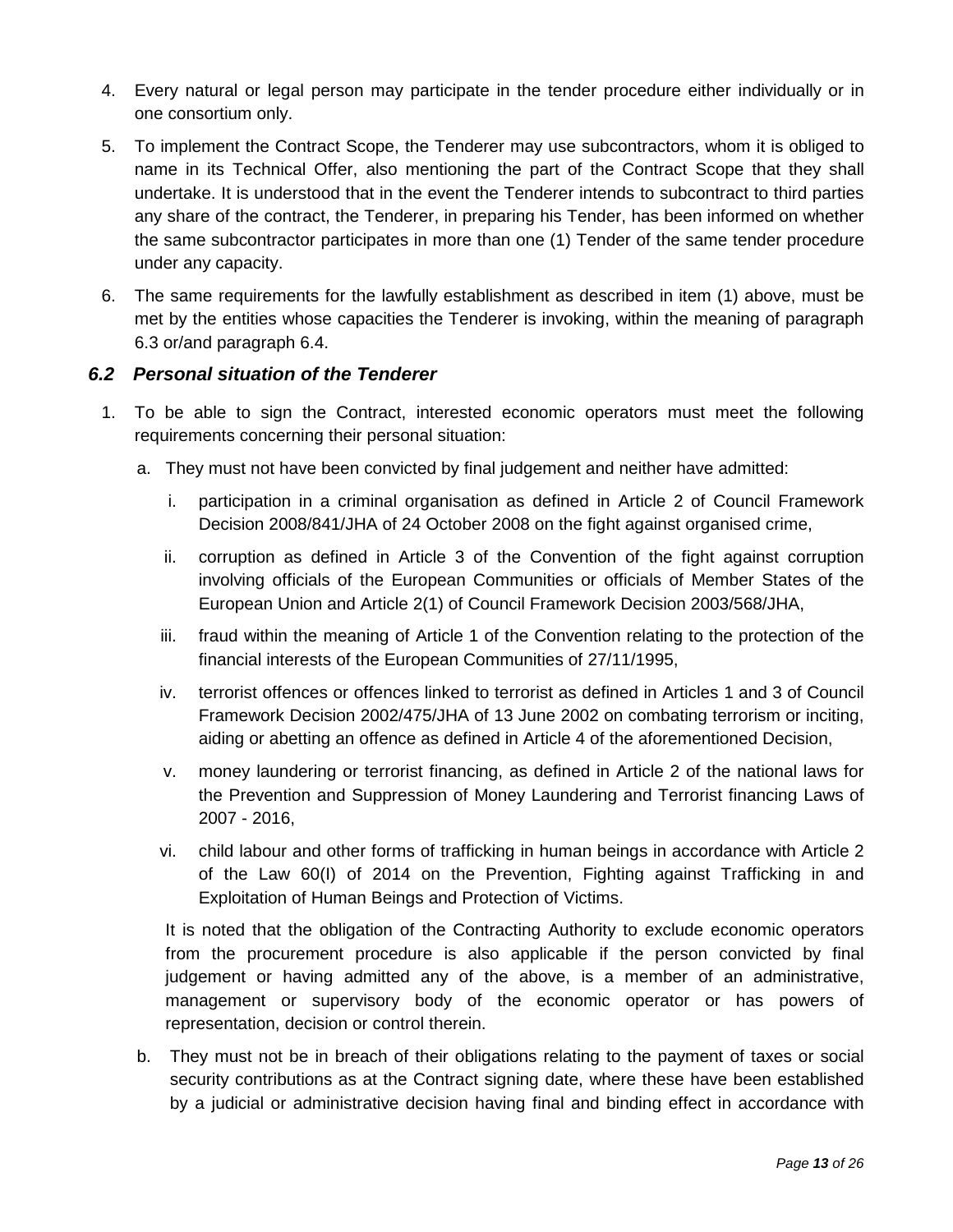the legal provisions of the Republic of Cyprus or with those of the country where they are established.

It is noted that the Contracting Authority can exclude an economic operator from participation in the procurement procedure where it can demonstrate by any appropriate means that the economic operator is in breach of its obligations relating to the payment of taxes or social security contributions.

- c. They must not be bankrupt or the subject of insolvency or winding-up proceedings, their assets must not administered by a liquidator or by the court, they must not be in an arrangement with creditors, their business activities must not be suspended and they must not be in any analogous situation arising from a similar procedure under national laws and regulations.
- d. They must not be guilty of grave professional misconduct which renders their integrity questionable, as this can be demonstrated by the Contracting Authority by appropriate means.
- e. They must not have entered into agreements with other economic operators aimed at distorting competition, where the Contracting Authority has reasonably plausible indications to conclude so.
- f. They must not have a conflict of interest within the meaning of Article 6 of Law, that cannot be effectively remedied without excluding them from participation in the tender procedure.
- g. They must not have distorted the competition from the prior involvement in the preparation of the procurement procedure, as referred to in Article 38 of Law, unless this can be effectively remedied without excluding them from participation in the tender procedure.
- h. They must not have shown significant or persistent deficiencies in the performance of a substantive requirement under a prior public contract, a prior contract with a contracting entity or a prior concession contract which led to early termination of that prior contract, damages or other comparable sanctions.
- i. They must not be guilty of serious misrepresentation in supplying the information required for the verification of the absence of grounds for exclusion or the fulfilment of the selection criteria, must not have withheld such information or are not able to submit the supporting documents required pursuant to Article 59 of Law,
- 2. It is understood that if the interested economic operator is a consortium of persons, the above requirements must be met by all consortium members.
- 3. The same requirements must be met by the entities whose capacities the Tenderer is invoking, within the meaning of related items in paragraphs 6.3 and 6.4.
- 4. Where corrective actions have been taken by the tenderer in relation to any events / situations which may be considered as one of the above-mentioned grounds for exclusion, such action shall be declared by the tenderer within their tender. The Contracting Authority will examine the statements made by the Tenderer and, if judged to be unsatisfactory, before any rejection of the tender and in order to reach its final decision, it will request its views in writing.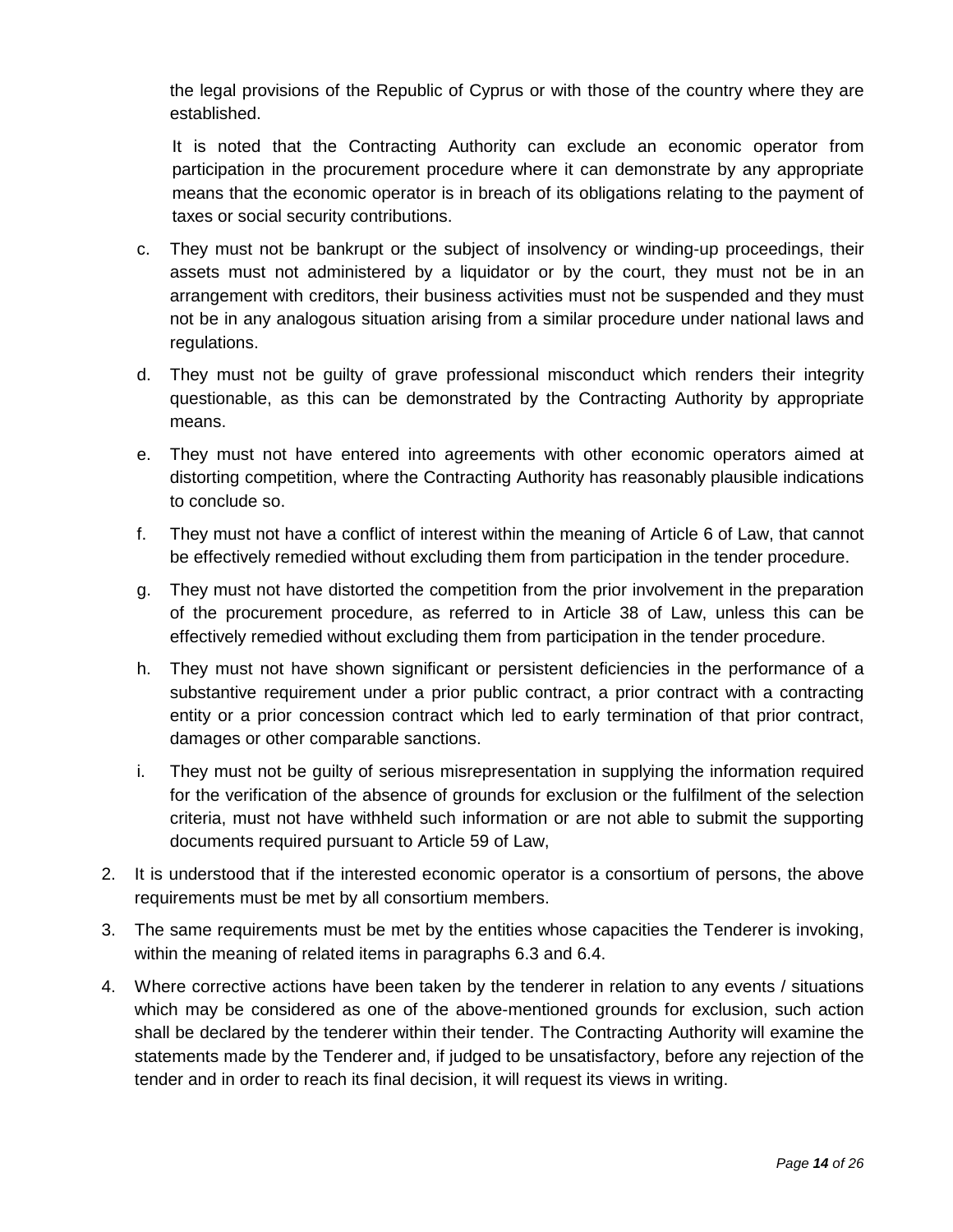## <span id="page-15-0"></span>*6.3 Economic and financial standing*

To participate in the tender procedure, interested economic operators must meet the following requirements concerning their economic and financial standing:

- 1. The average annual turnover for the last three (3) financial years must be at least equal to the estimated value of the contract.
- 2. It is understood that if the interested economic operator is a consortium of persons, it is sufficient for the above requirements to be met cumulatively by the consortium members.
- 3. Pursuant to the provisions of article 63 of Law 73(I)/2016, an interested economic operator may rely on the capacities of other entities, regardless of the legal connections between them. In such a case, the tenderer must be able to prove to the Contracting Entity that it shall have at its disposal the resources necessary.

## <span id="page-15-1"></span>*6.4 Technical and professional ability*

To participate in the tender procedure, interested economic operators must meet the following requirements concerning their technical and professional ability:

1. They must, during the last five (5) years, have completed successfully at least 3 contracts, with a value amounting to at least *1.000.000* euro each and having as their scope the provision of services *for information and promotion of agricultural products in the internal market of third countries*, with a minimum participation rate of *50%*.

The term "completed" shall mean that implementation of the respective contract is at least 50% complete.

2. They must include in the proposed Project Team which will responsible for the implementation of the Contract Scope, as key experts, personnel whose qualifications cover the minimum required as listed below:

## **Key Expert 1: Contractor's Project Manager**

#### *Bachelor Degree*

*10 years general professional experience*

*5 years specific professional experience in managing information and promotion projects for agricultural products*

#### **Key Expert 2: Contractor's Financial Manager**

#### *Bachelor Degree*

*5 years general professional experience*

*2 years specific professional experience in managing information and promotion projects for agricultural products*

In addition to the above key expert, Tenderers should also include in the Project Team other experts, if they deem that necessary for the successful implementation of the Contract Scope and in specific: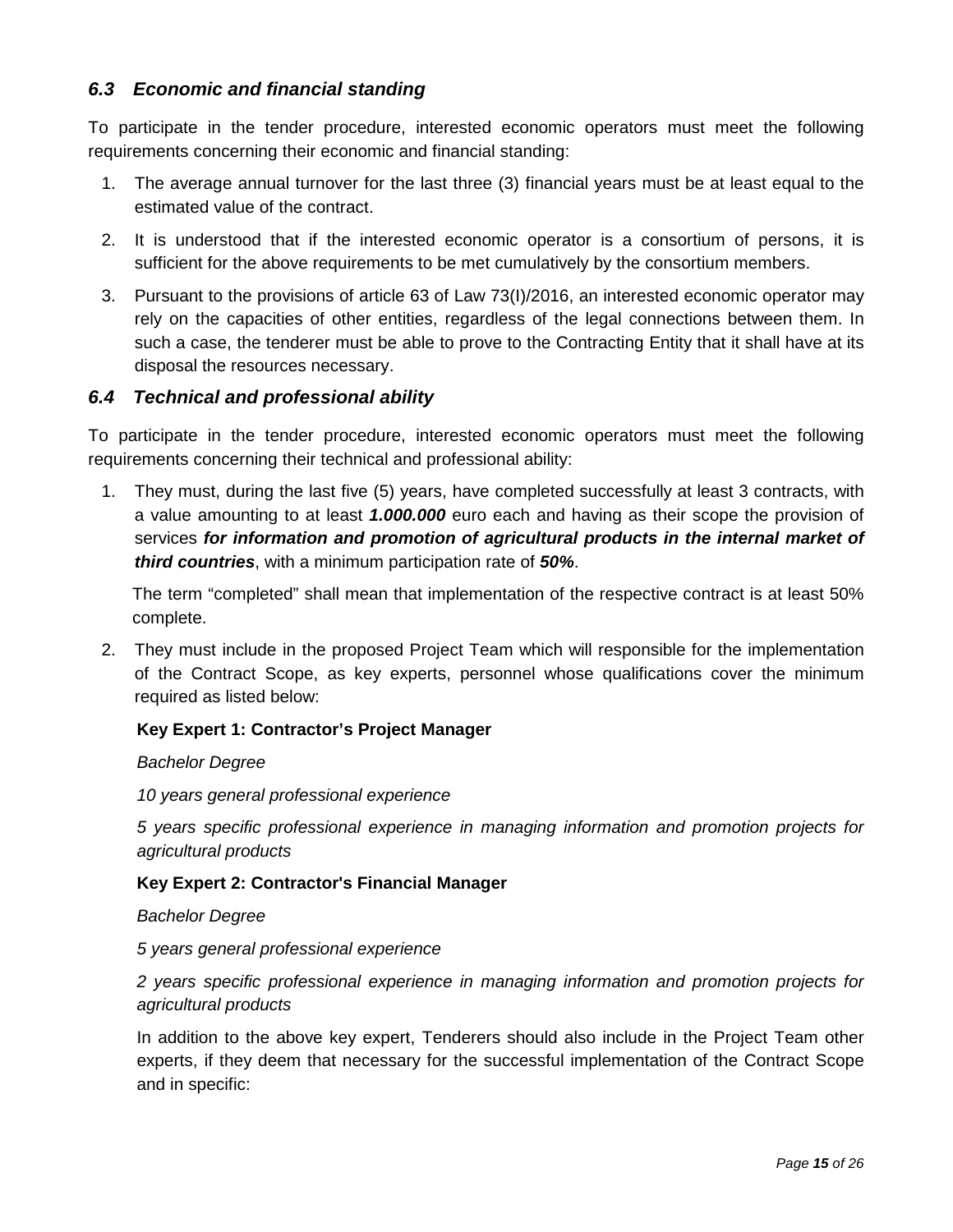- One (1) PR Manager with a Bachelor Degree and minimum 3 years of general professional experience
- One (1) Events Manager with a Bachelor Degree and minimum 3 years of general professional experience

The cost of supporting personnel must be considered when defining the financial offer.

- 3. It is understood that if the interested economic operator is a consortium of persons, the above requirements could be met cumulatively by the consortium members. It should be noted that the criterion regarding the successful implementation of contracts, could be fulfilled cumulatively only in terms of number of contracts.
- 4. Pursuant to the provisions of article 63 of Law 73(I)/2016, an interested economic operator may rely on the capacities of other entities, regardless of the legal nature of the links it has with them. In such a case, it must be able to prove to the Contracting Authority that it shall have at its disposal the resources necessary.
- 5. Interested economic operators should be certified in quality assurance standards, by a recognised Institute or Organisation established in Member States of the European Union, or other organisations establish in Countries specified in paragraph 6.1(1) hereof, for the provision of services similar to those put out to tender, or hold some other equivalent certification issued by Organisations established in Member States of the European Union, or other organisations establish in Countries specified in paragraph 6.1(1) hereof. It is understood that if the interested economic operator is a consortium of persons, the above requirements must be met at least by one of the consortium members.

## <span id="page-16-0"></span>*6.5 Commitment not to withdraw the Tender*

- 1. In the eventuality that the Tenderer:
	- a. After the expiry of the deadline for the submission of Tenders, withdraws its Tender or a part thereof, during its period of validity, or
	- b. has submitted any false declaration or false certificate, or
	- c. Having been notified of the acceptance of its Tender by the Contracting Authority during the period of validity of the Tender, and having been notified to present himself for signing the Contract:
		- (i) Refuses or neglects to provide within the specified time limit any Certificate and/or other document and/or the Performance Guarantee and/or fulfil any other of its obligations deriving from his participation in the present tender procedure, or
		- (ii) Refuses or neglects to sign the Contract.

He may be subject to the following penalties:

- a. Declaration in default and deprivation of all of their rights to the Award of the Contract,
- b. The penalties provided by the Law and the Regulations regarding participation in future tender procedures for the award of a public contract.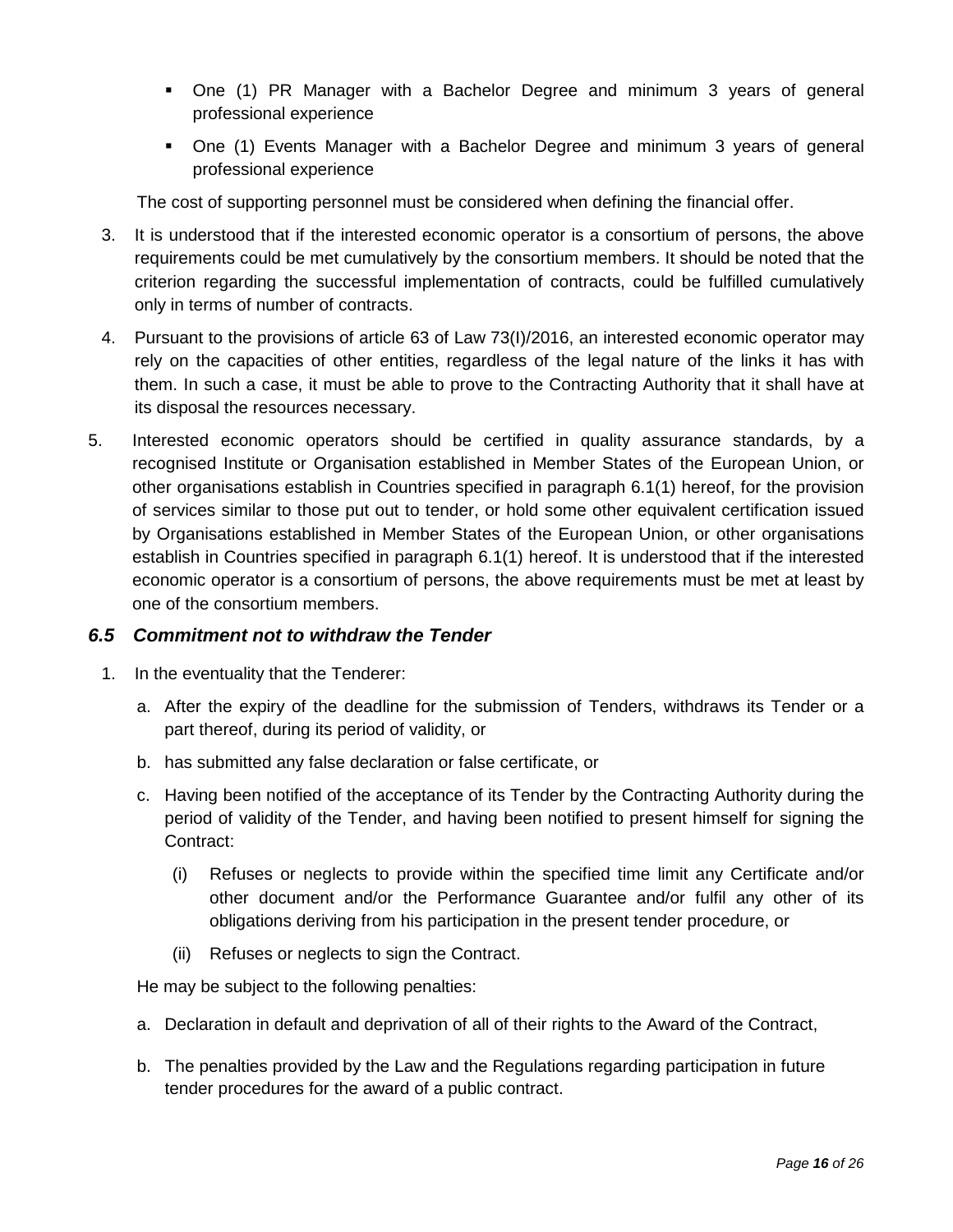2. Furthermore, the Tenderer undertakes the obligation to pay, by way of indemnification, an amount equal to 5% of their financial offer submitted, or part thereof which has been withdrawn.

## <span id="page-17-0"></span>**7. DETAILS OF TENDERS**

## <span id="page-17-1"></span>*7.1 Ownership*

- 1. The Contracting Authority will own the Tenders submitted in under the present tender procedure and the Tenderers are not entitled to the return of their Tenders by the Contracting Authority.
- 2. It is understood that any information contained in the submitted tenders will be used by the Contracting Authority for evaluation purposes and in compliance with the provisions of the Law.

## <span id="page-17-2"></span>*7.2 Confidentiality*

- 1. The Contracting Authority shall consider the legitimate interests of the Tenderers concerning the protection of secrecy which applies to technical or trade aspects of their businesses.
- 2. Tenderers may specify in their technical offers the information which they consider to be confidential and which cannot be disclosed to third parties, stating the reasons for considering such information to be confidential.

## <span id="page-17-3"></span>*7.3 Period of validity*

- 1. The period of validity of the Tenders is the period stated in paragraph 2.16 above. Tenders specifying a shorter period of validity than the one mentioned above shall be rejected as inadmissible.
- 2. The validity of Tenders may be extended, if requested by the Contracting Authority, in accordance with the Regulation.
- 3. Should the issue of extension of the validity of the Tenders arise, the Contracting Authority shall address a written question to the tenderers prior their expiry date, as to whether they accept the extension for a specific period of time. The tenderers must reply within the period specified by the Contracting Authority and if they refuse to extend the validity of their Tenders, such Tenders shall be rejected as inadmissible.

## <span id="page-17-4"></span>*7.4 Variants*

Variants for all or part of the Contract Scope shall not be admitted to this tender procedure.

## <span id="page-17-5"></span>*7.5 Submission of Tenders for part of the Contract Scope*

Tenders for a part of the Contract Scope shall not be admitted.

## <span id="page-17-6"></span>**8. FORMAT AND SUBMISSION OF TENDERS**

## <span id="page-17-7"></span>*8.1 Time and place of submission*

1. Economic operators must submit their Tenders no later than the deadline for the submission of Tenders specified in paragraph 2.13.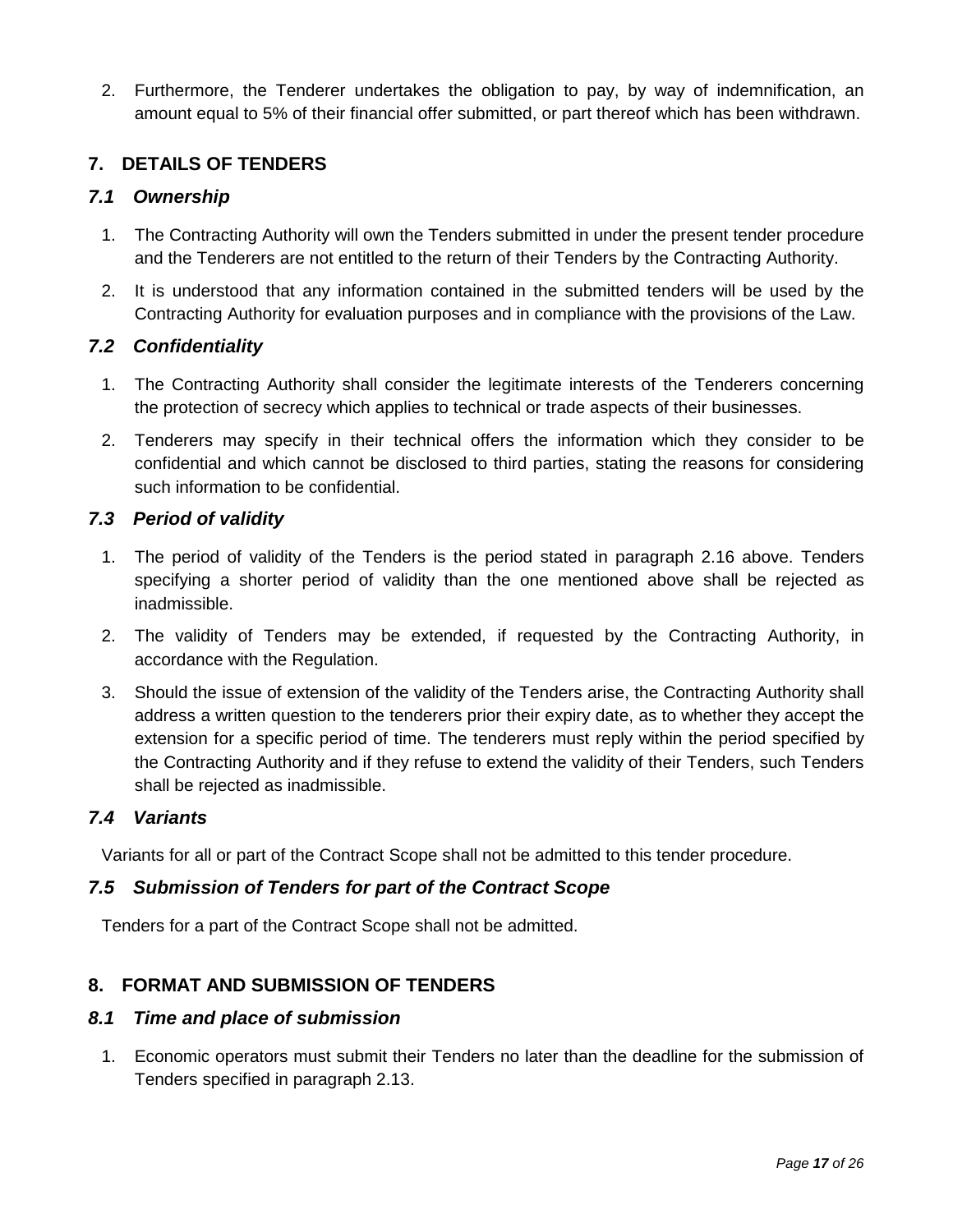- 2. Tenders must be submitted by post or courier services or in person by an authorized, by the Tenderer for that purpose, person.
- 3. Tenders which were submitted after the specified date and time are considered to be late and shall not be taken into consideration.
- 4. Tenderers are allowed to modify or withdraw their submitted Tenders, any time PRIOR to the deadline.
- 5. With the exception of the provisions of paragraph 9.5, no clarification, modification or rejection, by the tenderer, of a term of its Tender is allowed after the expiry of the deadline for the submission of Tenders.
- 6. Tenderers do not have the right to withdraw their Tenders or any part thereof after the expiry of the deadline for the submission of Tenders. If a Tender or any part thereof is withdrawn after this date, the Tenderer shall be subject to penalties and in particular to:
	- a. Declaration of the Tenderer in default and deprivation of all of its rights to the Award of the Contract,
	- b. a compensation of amount payable to the Contracting Authority equal to 5% of the Tenderer's financial offer or part thereof which has been withdrawn, and
	- c. The penalties provided for by the Law and the Regulations regarding participation in future tender procedures for the award of a public contract.

## <span id="page-18-0"></span>*8.2 Format of Tenders and Submission*

- 1. Tenders must be drawn up as determined in the Tender Documents, and must be submitted in a single sealed Dossier in the language specified in paragraph 2.17.
- 2. The Tender contains three (3) Sub-folders with all the information pertaining to the Tender, as follows:
	- A. "Eligibility Criteria sub-folder"
	- Β. "Technical Part sub-folder"
	- C. "Financial Offer Sub-folder"
- 3. If the Tender contains abbreviations to denote technical or other concepts, the Tenderer must provide definitions of the abbreviations in an accompanying table.
- 4. All Forms / Declarations requiring signature to be submitted, must be signed by an authorised person.

## <span id="page-18-1"></span>*8.3 Contents of Sub-folders*

## <span id="page-18-2"></span>**8.3.1 Contents of "Eligibility Criteria" Sub-folder**

- 1. The "Commitment not to Withdraw the Tender" (Form 1).
- 2. For certifying the eligibility for participation, one of the following:
	- a. If the Tenderer is a legal person, proof of its establishment.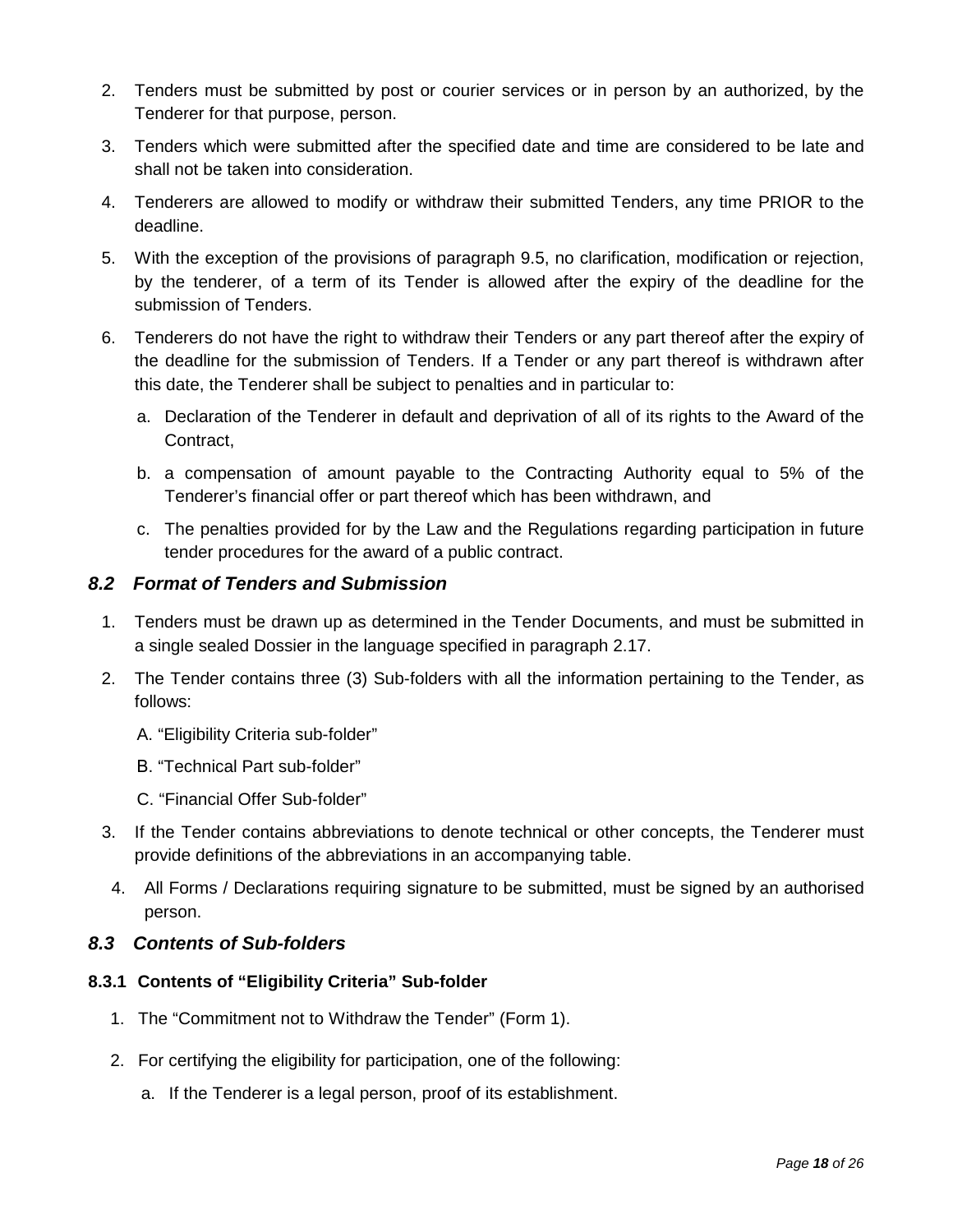- b. If the Tenderer is a consortium of natural and/or legal persons, the above supporting documents should be submitted for each legal person participating in the consortium. A Cooperation Agreement, signed by all parties in the consortium, should also be submitted, stating:
	- (i) The intention of each participant to participate in the consortium,
	- (ii) The participation rate of each member in the consortium,
	- (iii) The consortium member to act as the leader of the consortium, and
	- (iv) The person appointed as Representative of the consortium.
- 3. For certifying the Economic and Financial Standing of the Tenderer, Form 3 duly completed. It should be noted that the Contracting Authority may request from the tenderers at any time during the evaluation procedure, to submit any documentation considered necessary, regarding the data declared in Form 3.
- 4. For certifying the technical and professional ability of the Tenderer, the following:
	- a. A list of the personnel employed by the Tenderer under a permanent employment relationship, using Form 4.
	- b. A list of a maximum of ten (10) contracts, using Form 4.
	- c. Documentation for the successful implementation of the contracts, as follows:
		- If the Employer is a Public Entity, a relevant certificate issued by the competent Public Authority.
		- If the Employer is a private entity, a certificate from that private entity or, failing this, a simple declaration by the Tenderer in which contact details are given of a person at the entity where the contract was executed.
	- d. Detailed CVs of the key experts (Form 5).
	- e. A certificate issued by an independent organisation, attesting the compliance of the Tenderer with quality assurance standards or other equivalent certification issued by bodies established in other Member States of the European Union, or other organisations establish in Countries specified in paragraph 6.1(1) hereof. It is understood that if the interested economic operator is a consortium of persons, the above requirements must be met at least by one of the consortium members.
- 5. If the Project Team includes key experts who are not in the permanent employment of the Tenderer, declarations by these persons, stating that a relevant cooperation agreement with the Tenderer exists and that they accept the terms of the tender procedure.
	- If the Tenderer relies on the capacities of other entities within the meaning of related items in paragraphs 6.3 and/or 6.4, submission of declarations by these entities, whereby they guarantee to the Contracting Authority that, should the Tenderer be appointed Contractor, they shall place at its disposal the necessary resources as appropriate (Form 12).

It is understood that in such a case, the supporting documents of items (3) and (4) should also include the information/documents concerning these entities, depending on the resources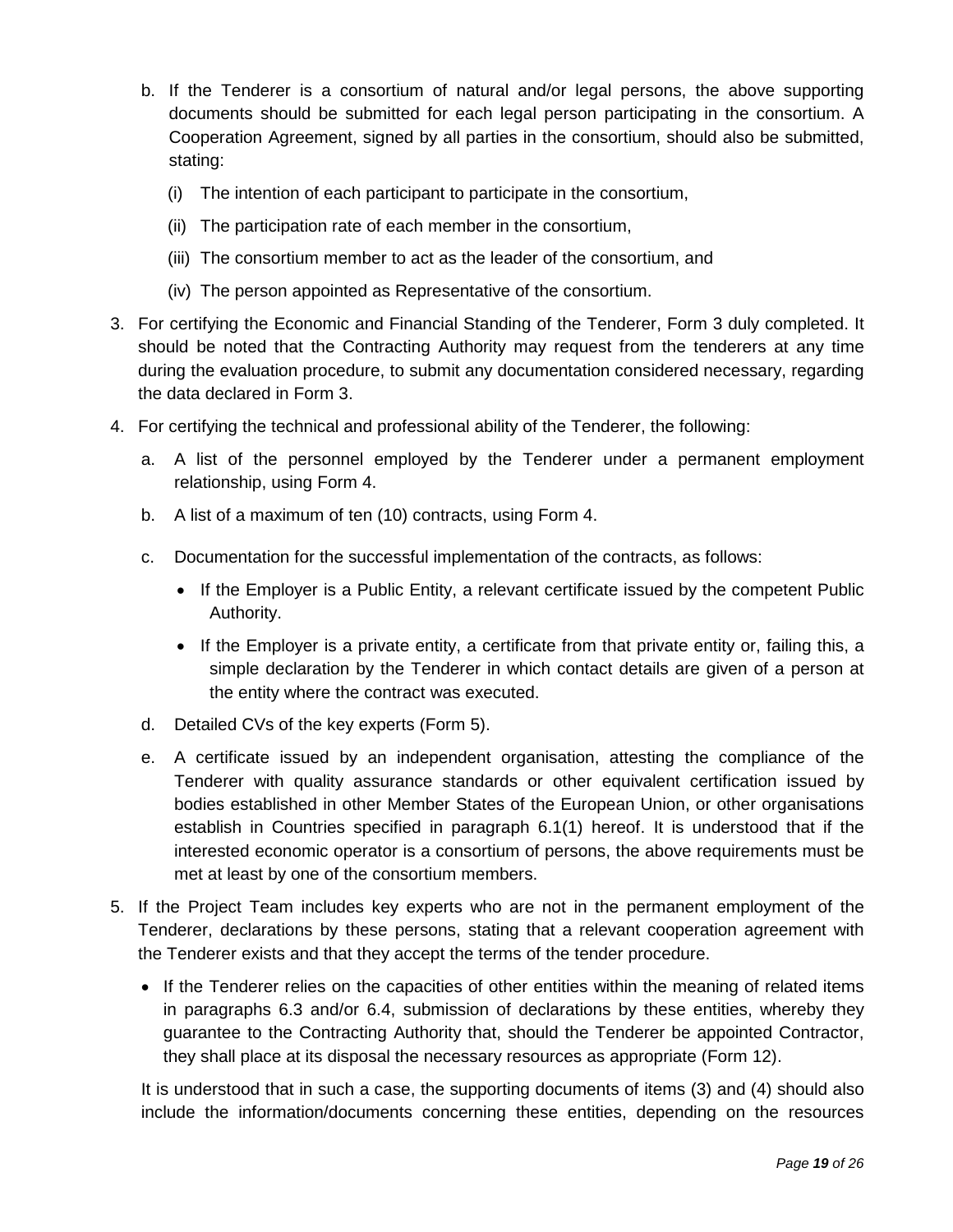made available. In addition, the supporting document of item (2)(a) above should also be included.

In the event that the Tenderer relies on the capacities of other entities and the Project Team includes key experts that are in the permanent employment of these other entities, then the declarations by these experts as requested by paragraphs 5 above and 8.3.2, is **not** required.

## <span id="page-20-0"></span>*8.3.2 Contents of "Technical Part" Sub-folder*

The Technical Part comprises of:

- 1. Technical Offer Form (Form 6)
- 2. Analysis of the technical Part as following:

#### **Section A:**

a. UNDERSTANDING THE REQUIREMENTS OF THE CONTRACT

Detailed description of the way in which the Tenderer intends to approach the implementation of the Contract Scope, from which it should be established that the Tenderer understands:

- The requirements of the Contract, as these derive from the Terms of Reference and Technical Specifications of Annex II of the Tender Documents,
- The critical issues which are related to the achievement of the objectives of the Contracting Authority,
- The risks and assumptions which may affect the smooth implementation of the Contract Scope. It is understood that reference to such risks or assumptions shall not make such risks and assumptions a part of the Contract and shall not change the rights and obligations of the parties as these derive from the Contract.

#### b. STRATEGY FOR IMPLEMENTATION OF THE CONTRACT SCOPE

- Detailed description of the methodology that the Tenderer intends to adopt for implementing the Contract Scope, with emphasis on quality assurance procedures, existing know-how and the tools to be used for the provision of the requested services.
- Appropriate description and breakdown of the Contract Scope into activities and work packages to support the execution of activities, with further breakdown of work packages into specific tasks, in accordance with the requirements stated in the Terms of Reference and Technical Specifications of Annex II of the Tender Documents.
- Identification and detailed description of the deliverables of the Contract.
- Statement regarding the subcontractors that the Tenderer intends to use and the precise part of the Contract Scope that they shall implement.
- c. ACTIVITIES SCHEDULE
	- Detailed schedule of the activities, work packages and deliverables of the Contract.

**Section B**: Project Team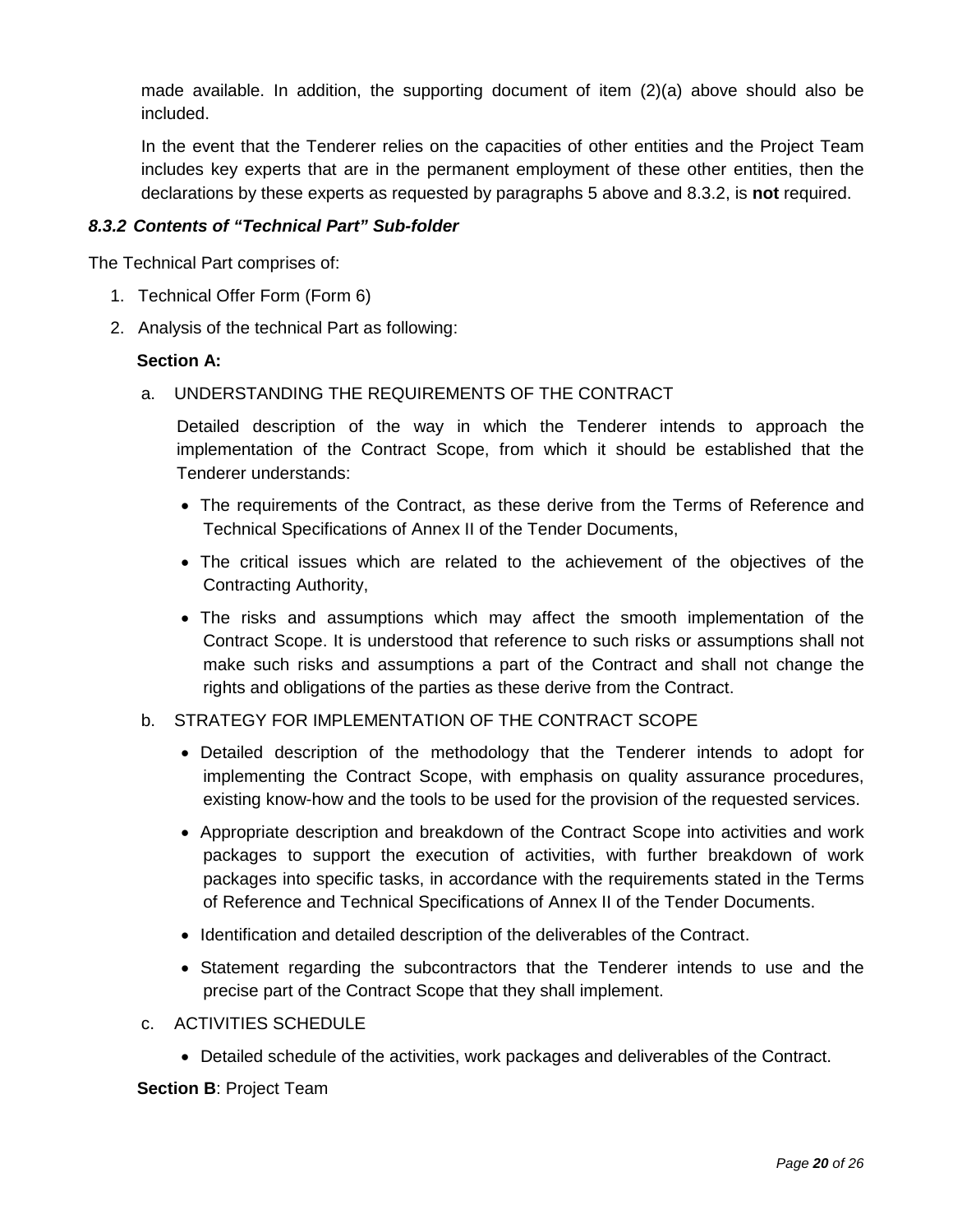- a. A detailed description of the organisational structure of the Project Team and of the roles/duties of its members.
- b. Presentation of the Project Team in Form 7.
- c. CVs of the other experts participating in the Project Team, using Form 5. The CVs of the other experts shall be considered in the evaluation indicated in Form 9.
- d. If the Project Team includes other experts who are not in the permanent employment of the Tenderer, declarations by these persons should be submitted, stating that a relevant cooperation agreement with the Tenderer exists and that they accept the terms of the tender procedure.

## <span id="page-21-0"></span>**8.3.3 Contents of "Financial offer" Sub-folder**

- 1. The "Financial Offer" (Form 8).
- 2. For the preparation of the Financial Offer the following must be considered:
	- a. In every case where price is omitted in the Financial form for specific items/services, it shall be deemed that the corresponding price is included in the other prices and the Contractor shall not be entitled to seek any additional remuneration for these items/services.
	- b. In the case of a discrepancy between the unit rate and the total price, the unit rate shall prevail.
	- c. The rates and the total price of the offer shall be denominated in the currency specified in paragraph 2.18. Prices shall be quoted exclusive of VAT.
	- d. In completing the Financial Offer Form, the Tenderer must consider the deductions, if any, made under the law, and all other expenses required for meeting its obligations, as well as its expenses and profit.
	- e. The prices offered must be inclusive of the duties and taxes payable, and of the contributions, if any, levied under European Union laws on imported products. The prices offered shall be deemed final and shall not be affected by any variations of the aforementioned taxes, duties and/or contributions.
- 3. Submission of the Financial Offer in any other way whatsoever will result in its rejection.
- 4. The Financial Offer should also include analysis of the cost of each activity and where necessary breakdown sub - activity, according to the proposed analysis of their Technical Offer.
- 5. If the price offered does not result clearly from the Financial Offer, the Tender shall be rejected as inadmissible.

## <span id="page-21-1"></span>**9. CONDUCT OF THE TENDER PROCEDURE**

## <span id="page-21-2"></span>*9.1 Opening of Tenders*

1. The opening of the tenders submitted in time shall be carried out by authorised persons, after the expiry of the deadline for the submission of tenders as shown in paragraph 2.13.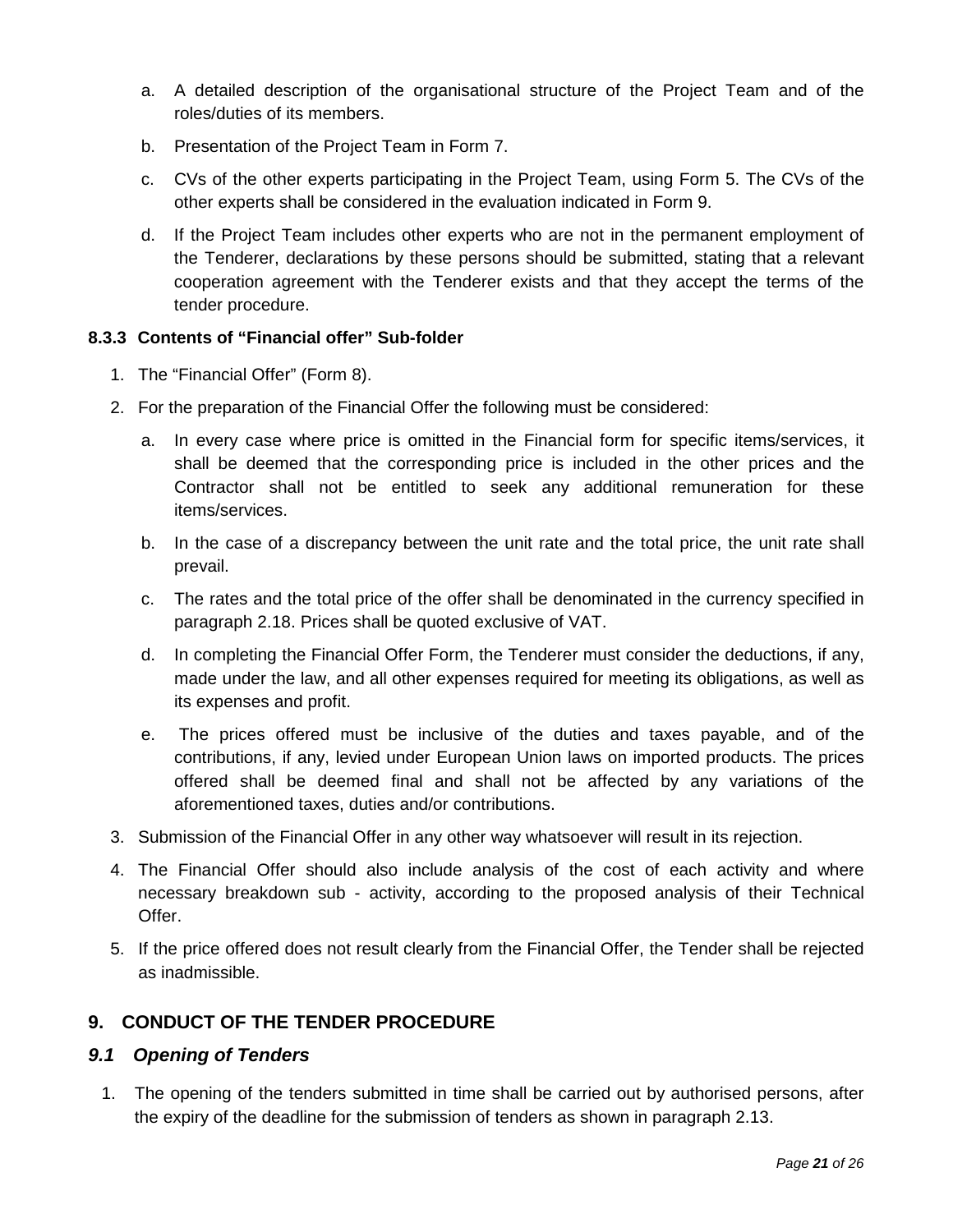- 2. The sub-folders "Eligibility Criteria" and "Technical Part" are opened.
- 3. Assessment and evaluation of Technical Offers are carried out for the Tenders that have not been rejected in the stage of verification of the participation credentials.
- 4. Opening of the "Financial offer" Sub-folder shall take place for the Tenders that have not been rejected in the technical evaluation stage.

## <span id="page-22-0"></span>*9.2 Verification of eligibility and requirements for participation*

- 1. After the opening of the "Eligibility Criteria" and "Technical Part" Sub-folders, the Competent Body shall first verify the fulfilment of the requirements for participation as well as the correctness and completeness of the submitted supporting documents. The results of this verification should be recorded in a form.
- 2. If the verification procedure establishes that there are Tenders which do not meet the requirements or the disqualification reasons of paragraph 6.2(1)(a) and (c)-(i) are valid, and having considered any actions that have been declared pursuant to paragraph 6.2(4), the Contracting Authority considers such Tenders as inadmissible, their Technical Offers shall not be evaluated and their Financial Offers is not opened. Such Tenders shall be rejected by the Contracting Authority, through its Competent Body.

## <span id="page-22-1"></span>*9.3 Evaluation of Technical Part*

- 1. The Competent Body shall proceed with the evaluation of the Technical Offers submitted in order to establish their completeness and determine whether or not they meet the requirements and specifications of the Contract Scope, and shall enter in a special form any Offers which it deems should be rejected, detailing for each one of them the exact grounds for rejection.
- 2. Technical offers are evaluated in accordance with the criteria set in the relevant Table (Form 9).
- 3. The mark given to each individual criterion is set to a maximum of 100 points.
- 4. The mark of each individual criterion shall be weighted using the weighting factor for that particular criterion and rounded to 2 decimal digits.
- 5. By adding the weighted mark of every individual criterion within each group of criteria, the total mark of that group is obtained.
- 6. The final technical evaluation mark (T) is the sum of the marks of the section's criteria.
- 7. The final Technical Offer marks will be entered in a special form by the Competent Body, with adequate justification of the mark.
- 8. With the completion of the above-mentioned evaluation stages, the Award Competent Body, shall decide to reject or not the tenders. The tenders that have not been rejected from the Award Competent Body, shall proceed to the opening of their Financial Offer Sub-section.

## <span id="page-22-2"></span>*9.4 Evaluation of Financial Offers*

1. The Competent Body shall verify the contents of the Financial Offer Sub-section, to determine the degree to which they meet the requirements of the Tender Documents.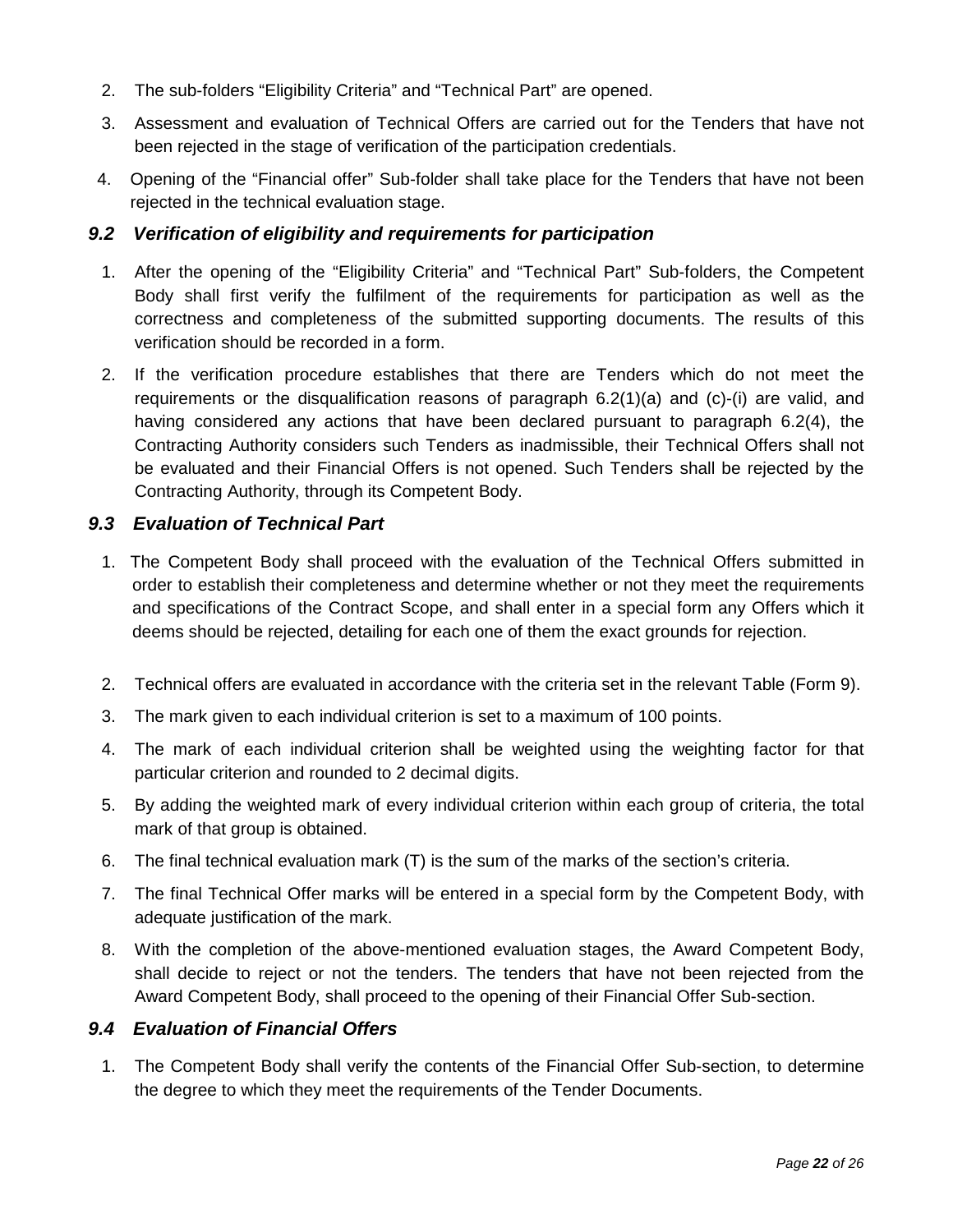- 2. If the verification procedure establishes that there are Tenders which do not satisfy the relevant terms and conditions as required by the Tender Documents, then the Contracting Authority, through its Competent Body, shall reject these Tenders.
- 3. Where the Competent Body considers a Financial Offer to be abnormally low, the Competent Body must request in writing the Tenderer to supply, within five (5) days of being requested to do so, those clarifications about the composition of its Offer which the Competent Body may deem advisable, as per the provisions of article 69 of Law 73(I)/2016. The Competent Body shall examine the clarifications and shall decide whether to accept or reject the tender.
- 4. For the Evaluation of the Financial Offers, the relative cost C of each Tender is calculated as follows:

*Financial Offer of Lowest Bidder C = ------------------------------------------------------------------- x 100 Financial Offer under Evaluation*

Where:

- Financial Offer under Evaluation: the total amount for which the Tenderer intends to implement the Contract,

and,

- Financial Offer of Lowest Bidder: the price of the Tender with the lowest Financial Offer.

## <span id="page-23-0"></span>*9.5 Clarifications on the Tenders*

- 1. The Contracting Authority may request a Tenderer to provide clarifications regarding the contents of its Tender, throughout the evaluation procedure. In such a case, the provision of clarifications is mandatory for the Tenderer and is not considered to be a counter-offer.
- 2. Where information or documentation to be submitted by economic operators is or appears to be incomplete or erroneous or where specific documents are missing, the Contracting Authorities may request the economic operators concerned to submit, supplement, clarify or complete the relevant information or documentation within an appropriate time limit provided that such requests are made in full compliance with the principles of equal treatment and transparency. Economic operators in this case are obliged, under penalty of disqualification, to supply such missing information within *five (5)* working days from the day on which they are requested to do so.
- 3. From the clarifications supplied by Tenderers in accordance with the above, only those concerning the issues for which they were requested shall be considered.

## <span id="page-23-1"></span>*9.6 Conclusion of the Evaluation*

1. The establishment of the final ranking of Tenders in decreasing order of their final mark is calculated as follows: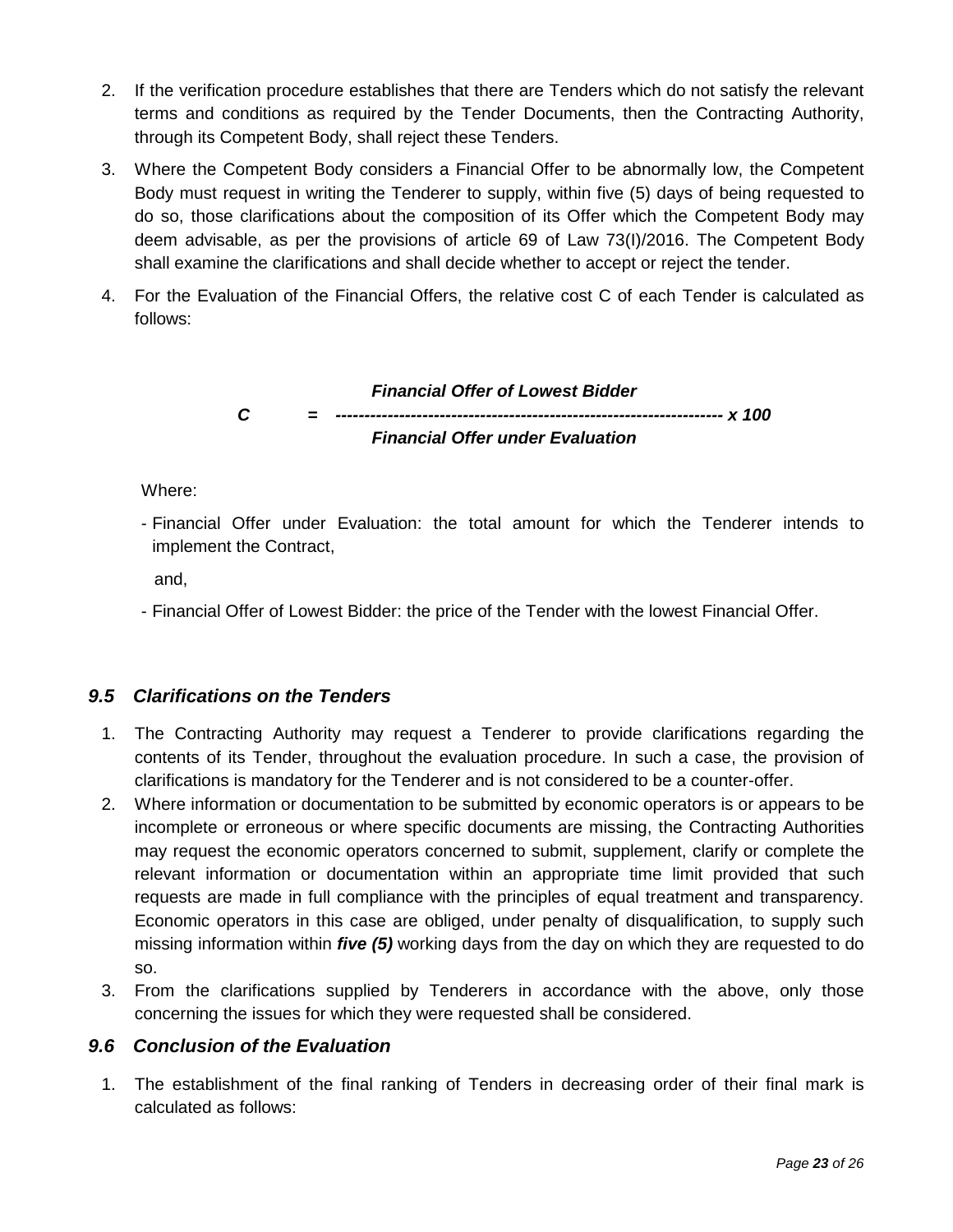where:

- Τ = the Technical Offer evaluation mark, and
- $C =$  the relative cost of the Financial Offer.
- 2. The Tender with the highest mark L shall be considered to be the most advantageous Tender based on best price-quality ratio.
- 3. In cases where the marks of two or more Tenders are the same, these Tenders are ranked in decreasing order of their Technical Offer mark.

## <span id="page-24-0"></span>**10. CONCLUSION OF THE TENDER PROCEDURE**

#### <span id="page-24-1"></span>*10.1 Award of Contract*

The Contract is awarded to the Tenderer whose Tender is found, after the conclusion of the evaluation procedure, to be the most economically advantageous tender based on price-quality ration.

#### <span id="page-24-2"></span>*10.2 Notification of the results of the tender procedure*

- 1. The Contracting Authority shall inform the candidate Contractor of the Award Decision.
- 2. The Contracting Authority shall notify the Tenderers of the decision taken and of the reasons for it, as per the provisions of article 54 of Law 73(I)/2016.

#### <span id="page-24-3"></span>*10.3 Cancellation of the tender procedure*

- 1. The tender procedure may be cancelled before the specified deadline for the submission of Tenders for specific and justified reasons, by decision of the Contracting Authority.
- 2. Cancellation of the tender procedure after expiry of the deadline for the submission of Tenders may be decided where one or more of the following conditions apply:
	- a. When no Tender has been submitted within the specified deadline,
	- b. When the circumstances under which the tender procedure was announced have changed to such an extent that the scope of the tender procedure is no longer necessary, or
	- c. In the event of any other serious unforeseeable cause, which the Competent Body deems to be justified.
- 3. The interested economic operators / Tenderers do not maintain and shall waive any claim against the Contracting Authority on account of such cancellation, if any, without prejudice to the rights defined in paragraph 3.3 above.

#### <span id="page-24-4"></span>*10.4 Drawing up and signature of the Agreement*

1. The Tenderer who has been awarded the Contract is obliged to present himself, within a period of fifty (15) days of receipt of the relevant invitation of the Contracting Authority, for signing the relevant Agreement (Part B of the Tender Documents). If the aforementioned deadline expires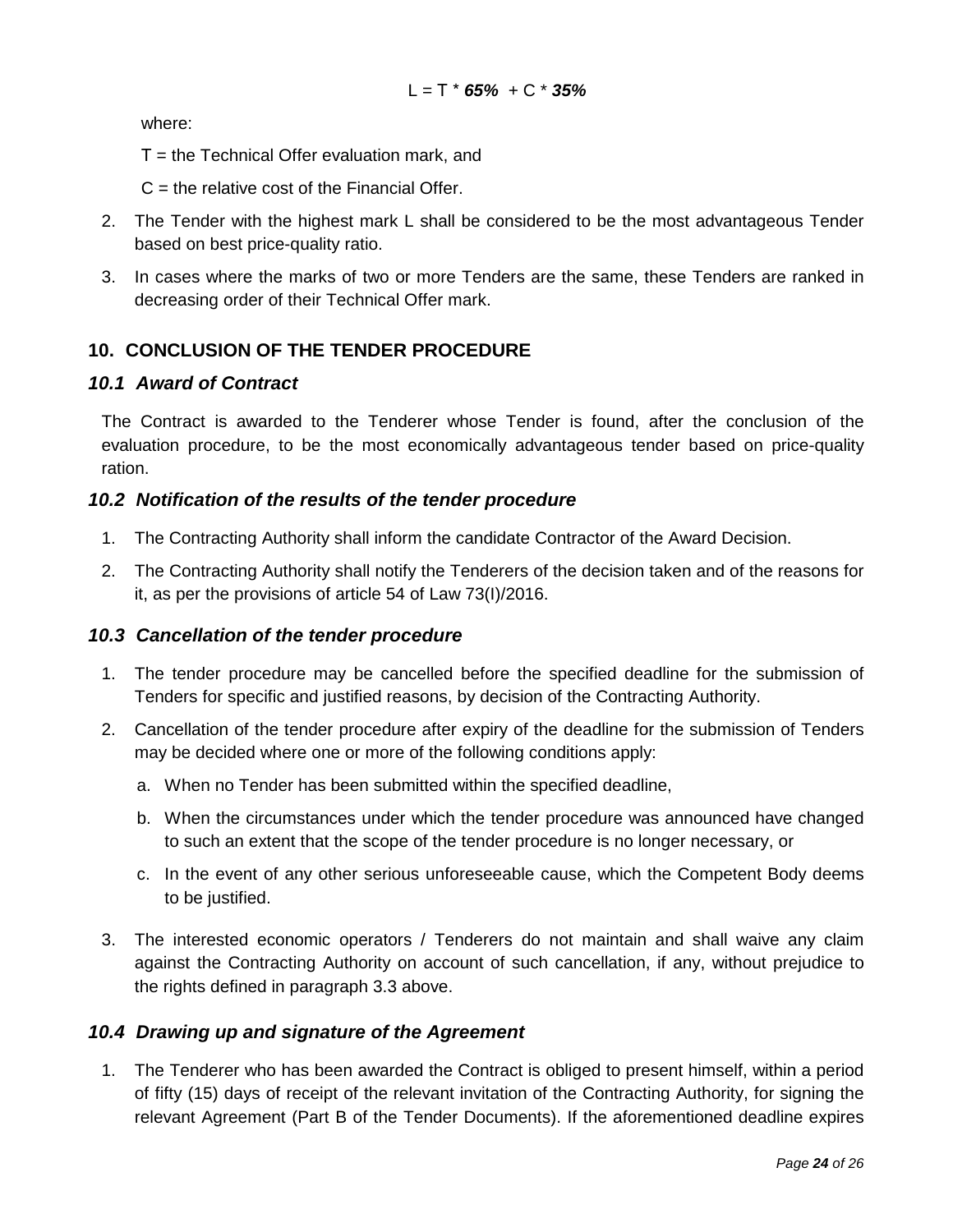and the Tenderer has not presented himself to sign the Agreement, then he shall be declared in default of the Award made to him and of all rights deriving from it, and the Tenderer shall be subject to the penalties refer to in paragraph 6.5.

- 2. In such a case, the Contracting Authority has the right to refer the matter back to the Competent Body, with a view to awarding the Contract to the Tenderer who has submitted the next, as per the ranking of paragraph 9.6. it is Understood that the Tenders are valid at the date of award.
- 3. The Tenderer who has been awarded the Contract is obliged to present himself for signing the Agreement, also providing the following items:
	- a. The Certificates / Declarations contained in the relevant Table (Form 10),
	- b. The authorisation documents for the person who shall sign the Agreement,
	- c. In the case of a consortium of persons, a final Cooperation Agreement determining the participation rate of each member in the consortium, the legal representative of the consortium and the consortium member to act as the leader of the consortium. It is understood that this information can not be different from that defined in the cooperation agreement of paragraph 8.3.1.
	- d. The Performance Guarantee for the Contract, in accordance with the provisions of the following paragraph.

## <span id="page-25-0"></span>*10.5 Performance Guarantee*

- 1. The amount of the Performance Guarantee must cover 5% of the Contract price.
- 2. The Performance Guarantee for the Contract shall be returned to the Contractor after the final qualitative and quantitative acceptance of the Contract Scope and after the claims, if any, of both parties have been settled, while it shall be automatically forfeited in favour of the Contracting Authority in the event of failure by the Contractor to fulfil its obligations, as these derive from the Contract.
- 3. The Performance Guarantee for the Contract shall be issued by financial institutions or other legal persons lawfully operating in Cyprus or in other countries of the European Union (EU) or of the European Economic Area (EEA) or in third countries who have signed and ratified the International Government Procurement Agreement (GPA) or in other countries who have signed and ratified association agreements or bilateral agreements with the EU or with the Republic of Cyprus, and having the right to issue such guarantees in accordance with the legislation of these countries.
- 4. The Performance Guarantee for the Contract must be in the format of Form 11.
- 5. In the case of a consortium, the Guarantee must state that it covers jointly and severally all consortium members.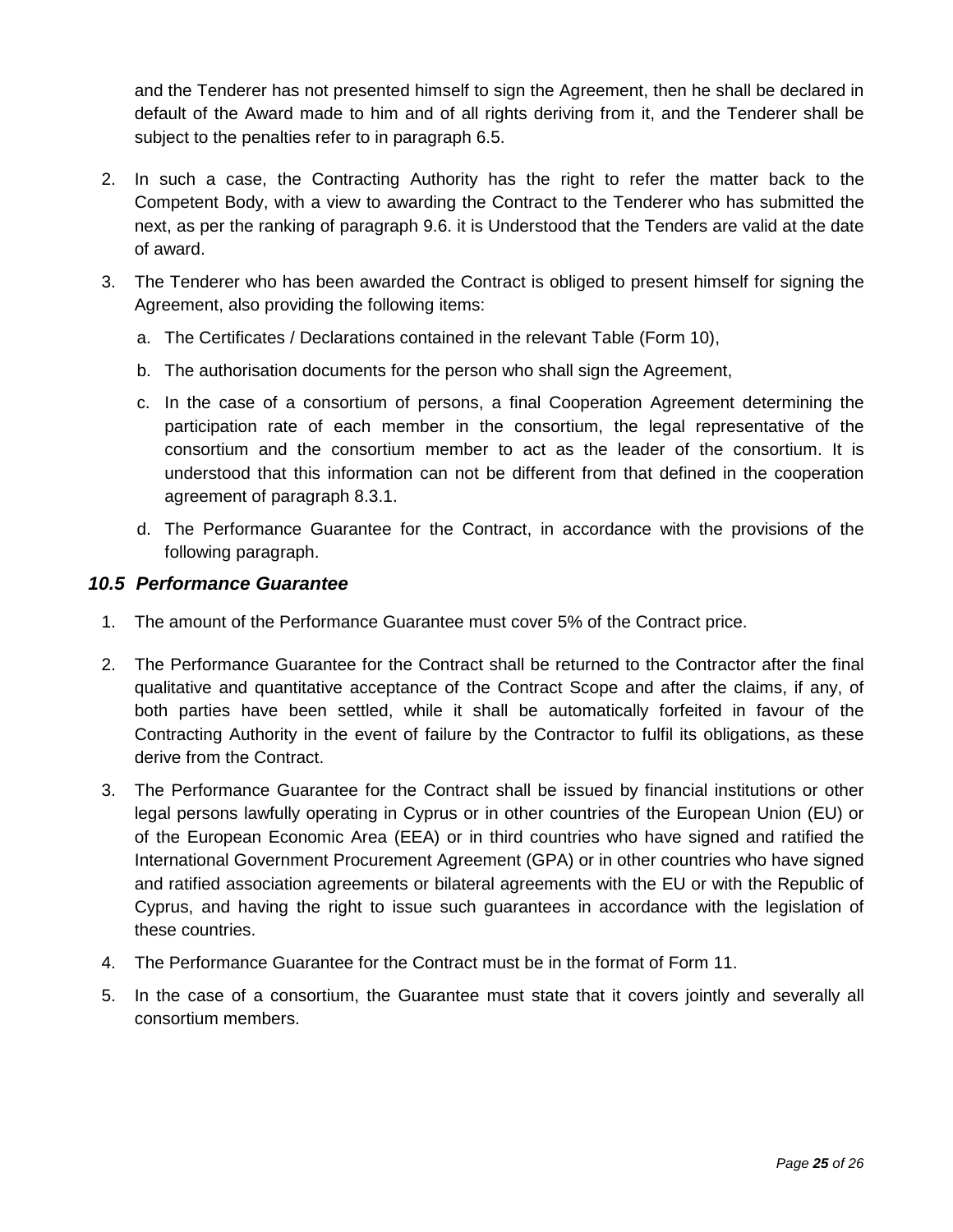REFRESH 826015

# PART Β: AGREEMENT – SPECIAL CONDITIONS OF **CONTRACT**



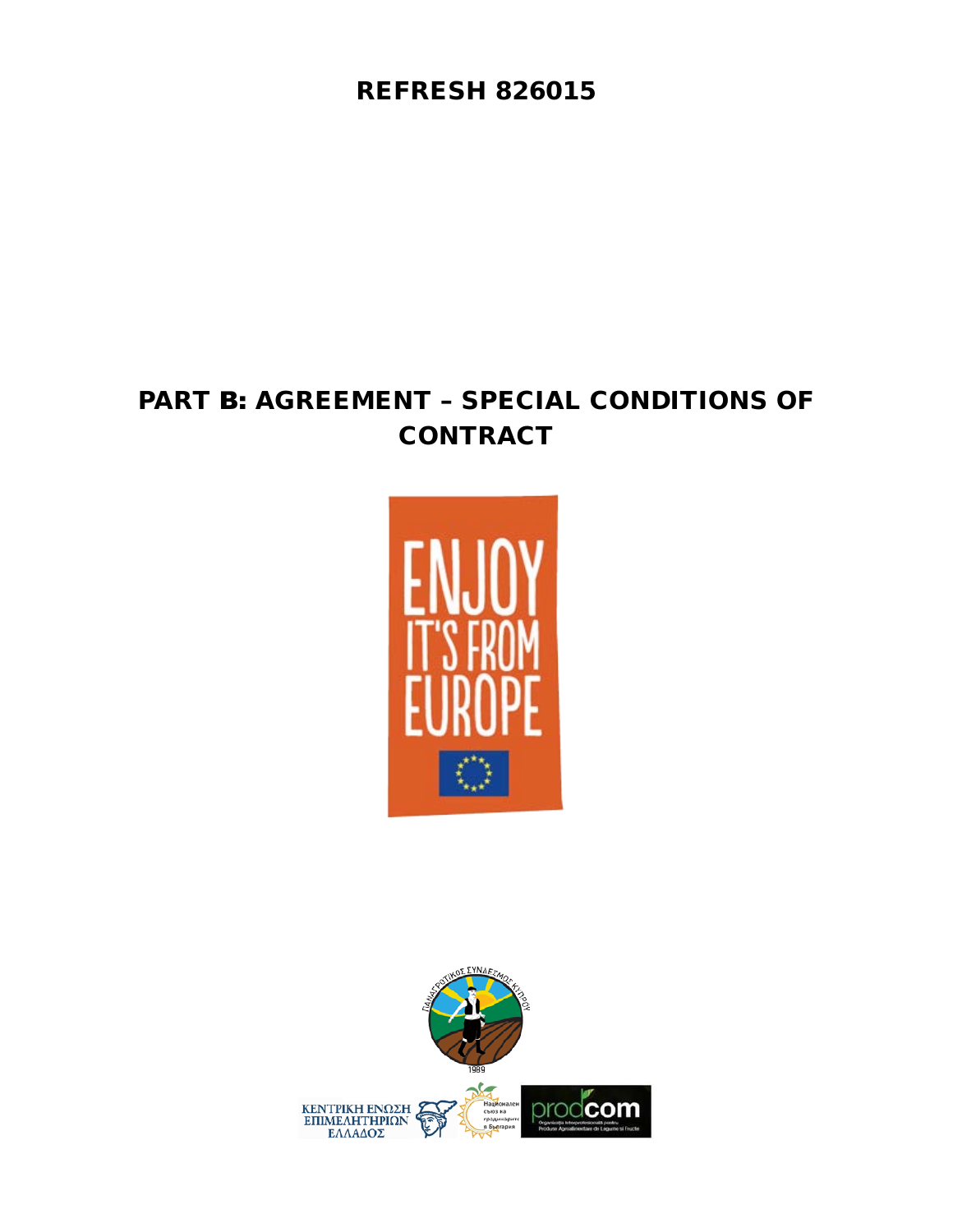## **Table of Contents**

| <b>PART B: CONTRACT AGREEMENT - SPECIAL CONDITIONS OF CONTRACT3</b> |  |
|---------------------------------------------------------------------|--|
|                                                                     |  |
|                                                                     |  |
|                                                                     |  |
|                                                                     |  |
|                                                                     |  |
| GENERAL OBLIGATION TO PROPERLY IMPLEMENT THE CONTRACT4              |  |
| ORGANISATION AND ADMINISTRATION OF CONTRACT IMPLEMENTATION 4        |  |
|                                                                     |  |
|                                                                     |  |
|                                                                     |  |
|                                                                     |  |
|                                                                     |  |
|                                                                     |  |
|                                                                     |  |
|                                                                     |  |
|                                                                     |  |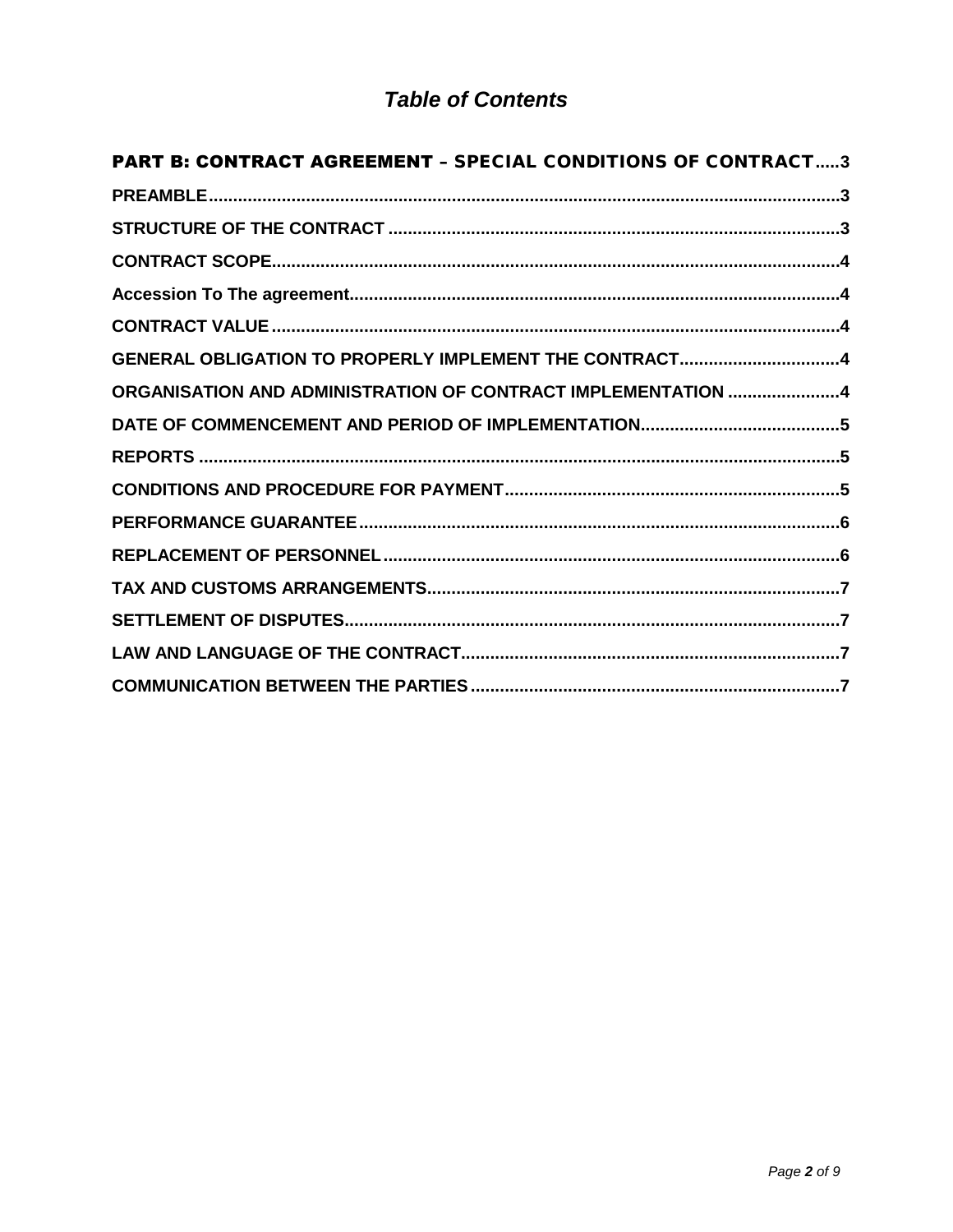## <span id="page-28-0"></span>PART Β: CONTRACT AGREEMENT – SPECIAL CONDITIONS OF CONTRACT

#### <span id="page-28-1"></span>**PREAMBLE**

The Panagrotikos Farmers Union as Coordinator, having its headquarters in **15 K. Matsi & Samou, Elvasti Building 1st Floor**, Nikosia, Cyprus VAT number: CY90002386D (hereinafter "Coordinator") legally represented by *<name and surname, capacity>*

and the following other Contracting Authorities, if they sign their 'Accession Form' (see Annex I):

- Union of Hellenic Chambers having its headquarters in 6, Akadimias str., Athens 10671, Greece, VAT number: EL090165823,

- Bulgarian National Horticultural Union having its headquarters in 5, Gergina Str, Bankya 1302, Sofia District Bulgaria, VAT number: BG131218012,

- National Association Interprofessional Organization **PRODCOM LEGUME FRUCTE of Romania, having its headquarters in** 1, WALTER MARACINEANU Square, Bucharest, 010155, Romania, VAT number: RO21369354,

Unless otherwise specified, references to 'Contracting Authority (ies) include the Coordinator.

of the one part,

and

*<Business Name or Name and Surname of Contractor>*, having its registered office in *<postal address>*, *<city, Country*> (hereinafter "Contractor"), legally represented by *<name and surname, capacity>*

of the other part,

following a tender procedure no *2019* for the award of the Contract for *Refresh 826015 Information project for promotion of fresh fruit and vegetables in internal market Germany, Poland and*  **Czech Republic** which was awarded pursuant to award decision no. *<award decision number>*,

<span id="page-28-2"></span>have agreed as follows.

## **STRUCTURE OF THE CONTRACT**

- 1. It is explicitly agreed that the Contract consists of the following documents, which form integral parts of it:
	- a. The Grant Agreement 826015 Refresh from 10.12.2018 between he **Consumers, Health, Agriculture and Food Executive Agency (CHAFEA)** ('the Agency'), under the powers delegated by the European Commission ('the Commission'), the coordinator Panagrotikos Farmers Unions and Union of Hellenic Chambers, Bulgarian National Horticultural Union and National Association Interprofessional Organization **PRODCOM LEGUME FRUCTE of Romania as beneficiaries having accessed into the Grant Agreement**
	- b. The present Agreement
	- c. Annex II. TERMS OF REFERENCE TECHNICAL SPECIFICATIONS
	- d. Annex I. GENERAL CONDITIONS FOR SERVICE CONTRACTS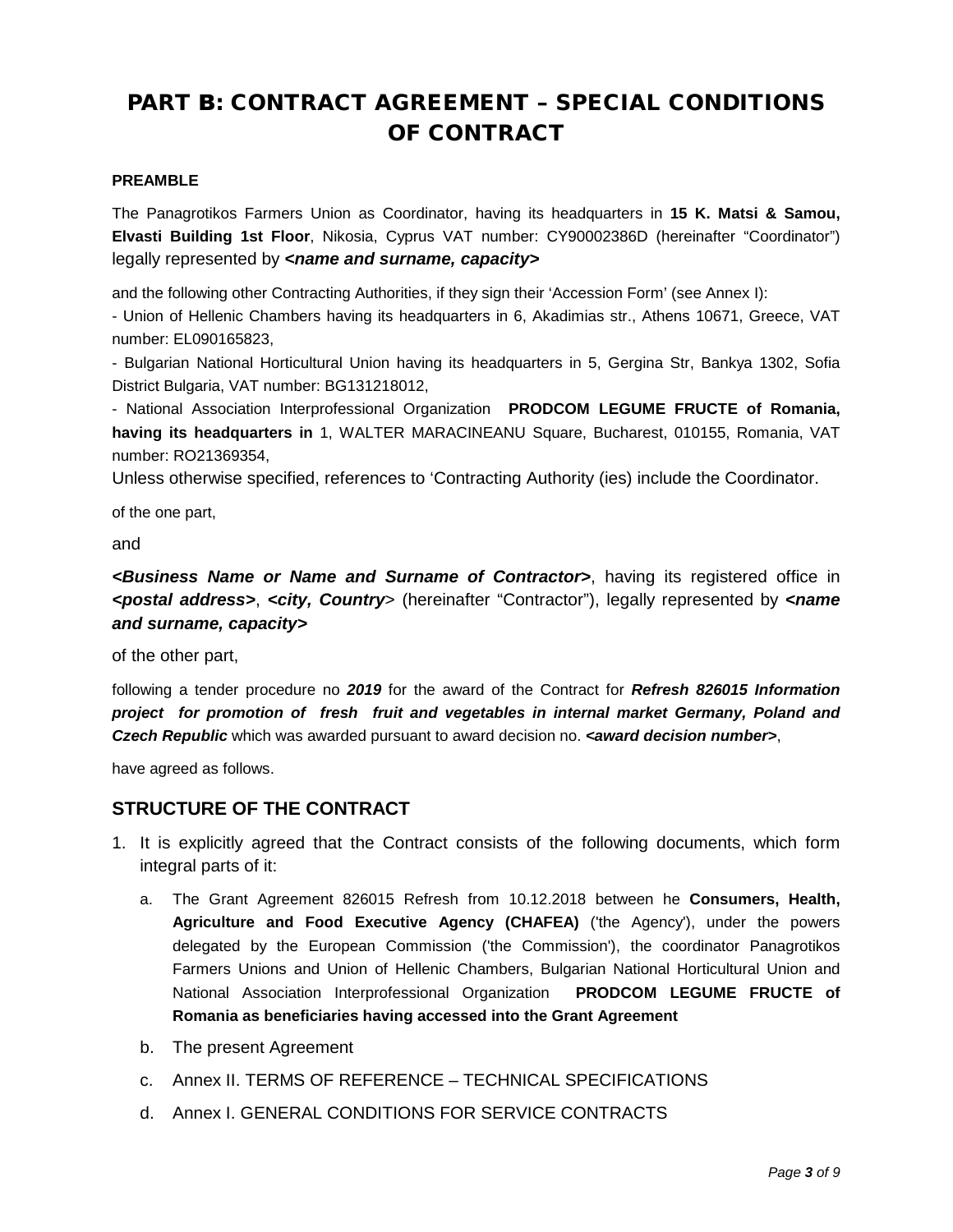e. The Contractor's Tender as submitted on *<date of submission of tender>* and any correspondence relating thereto between the Contracting Authority and the Contractor.

In the case of differences between the above parts, their provisions shall be applied according to the above order of precedence.

2. An integral part of the Contract is also the performance guarantee no. *<reference number>*, issued by *<business name of credit institution>* in the amount of *<amount in words (amount in numbers)>*.

## <span id="page-29-0"></span>**CONTRACT SCOPE**

By the present Contract, the Contractor undertakes to provide services *Refresh 826015 Information project for promotion of fresh fruit and vegetables in internal market Germany, Poland and Czech Republic* in accordance with the terms and conditions laid down in the Contract.

## <span id="page-29-1"></span>**ACCESSION TO THE AGREEMENT**

The other Contracting Authorities must accede to the Agreement by signing the Accession Form of Annex I within 30 days after its entry into force and they will assume the rights and obligations under the Agreement with effect from the date of its entry into force.

If a Contracting Authority does not accede to the Agreement within the above deadline, the coordinator and the other Contracting Authorities will make any changes necessary to ensure proper implementation of the project.

## <span id="page-29-2"></span>**CONTRACT VALUE**

- 1. The Contract Value amounts to *<amount in words (amount in numbers)>* Euro. The amount is exclusive of VAT.
- 2. The Contract Value, which the Contractor deems legitimate, reasonable and adequate consideration for the performance of the Contract Scope, is inclusive of all types of costs which the Contractor shall or may require in order to meet its obligations, and of the Contractor's expenses and profit, including any fees of third parties, without any further charge whatsoever to the Contracting Authority.

## <span id="page-29-3"></span>**GENERAL OBLIGATION TO PROPERLY IMPLEMENT THE CONTRACT**

The Contractor must implement the Contract as described and in compliance with the provisions of the present Agreement and of the Grant Agreement and all legal obligations under applicable EU, international and national law.

## <span id="page-29-4"></span>**ORGANISATION AND ADMINISTRATION OF CONTRACT IMPLEMENTATION**

- 1. The Contractor shall be fully responsible for the execution of the Contract Scope.
- 2. The Contracting Authority shall have the key responsibility of supervising and controlling the progress in the performance of the Contract Scope and the quality and completeness of the deliverables of the Contract.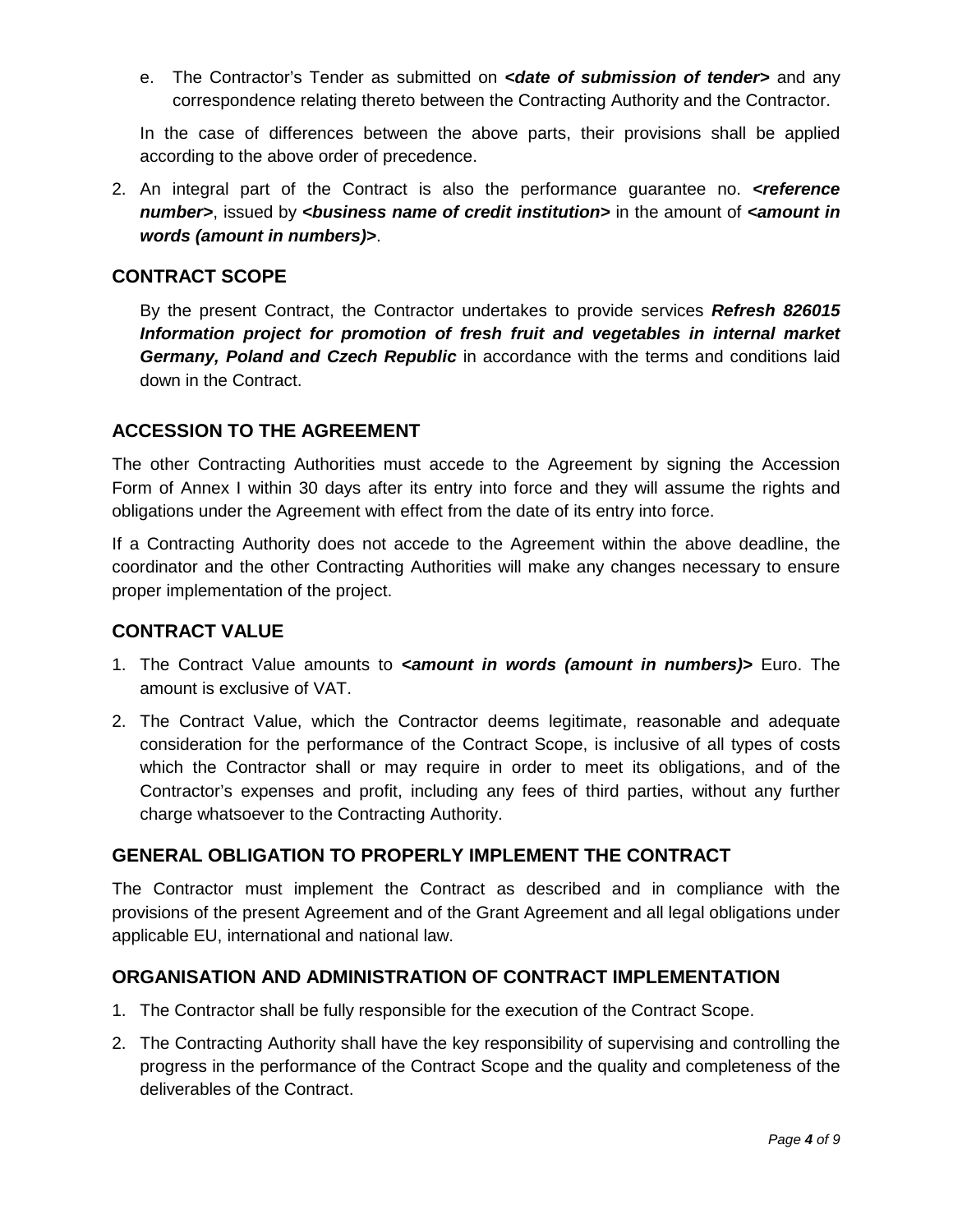3. Cooperation between the Contracting Authority and the Contractor in all stages of performance of the Contract Scope and until its final acceptance, shall be an obligation of both parties.

## <span id="page-30-0"></span>**DATE OF COMMENCEMENT AND PERIOD OF IMPLEMENTATION**

- 1. The present Contract shall enter into effect as of the time of its signature.
- 2. The period of implementation of the Contract Scope shall be *thirty six months (36)*  months from signature, and the periods for implementation of the individual deliverables and their delivery times shall be as stated in the Tender and in Annex II.
- 3. Implementation of the individual activities, as required in each case, and delivery of the individual deliverables of the Contract may be varied in time in accordance with the procedures in force, following mutual agreement and on condition that the overall period of implementation of the Contract does not change.
- 4. The present Contract shall cease to be in effect upon the final acceptance of all services and activities included in the Contract Scope or at an earlier time, should the Contractor perform and the Contracting Authority accept the aforementioned services and activities at an earlier time, or if the need arises to apply the articles on termination of the Contract of Annex I.

## <span id="page-30-1"></span>**REPORTS**

<span id="page-30-2"></span>The Contractor is obliged to draw up and submit the Reports specified in Annex II.

## **CONDITIONS AND PROCEDURE FOR PAYMENT**

- 1. Payments shall be made in *Euro* into the bank account notified by the Contractor to the Contracting Authority in accordance with article 16.1 of Annex I.
- 2. The payments shall be made in accordance with the following schedule, subject to the provisions of articles 16 and 17 of Annex I:
	- a. 1<sup>st</sup> instalment after approval of the 1st semester interim report, provided that all deliverables which according to the implementation schedule are due for submission prior to the specific interim report shall have been already accepted.
	- b. 2<sup>nd</sup> instalment after approval of the **2nd** semester interim report, provided that all deliverables which according to the implementation schedule are due for submission prior to the specific interim report shall have been already accepted.
	- c. 3rd instalment after approval of the *3rd* semester interim report, provided that all deliverables which according to the implementation schedule are due for submission prior to the specific interim report shall have been already accepted.
	- d. 4<sup>th</sup> instalment after approval of the 4th semester interim report, provided that all deliverables which according to the implementation schedule are due for submission prior to the specific interim report shall have been already accepted.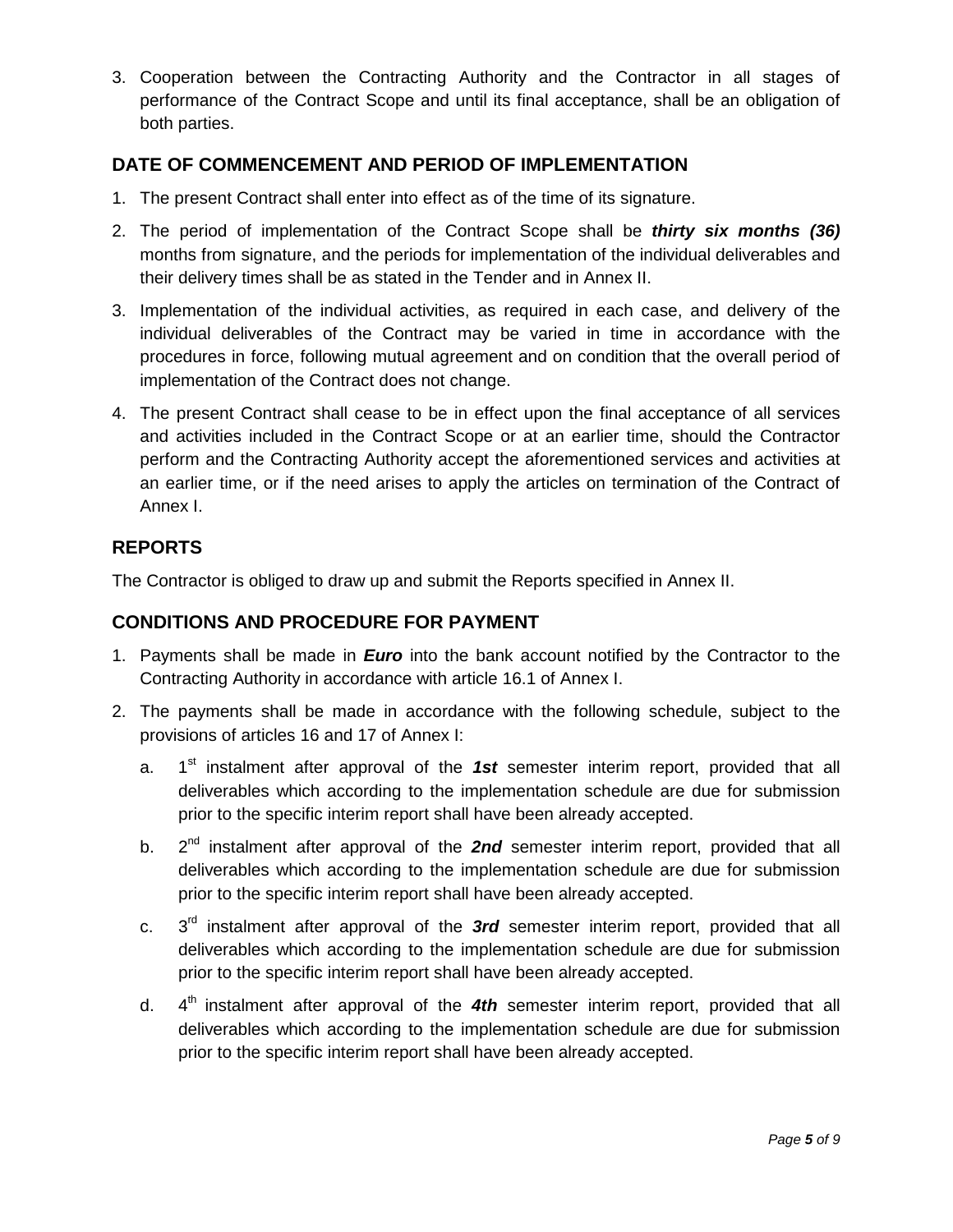- e. 5<sup>th</sup> instalment after approval of the **5th** semester interim report, provided that all deliverables which according to the implementation schedule are due for submission prior to the specific interim report shall have been already accepted.
- f. 6h instalment after approval of the *6th* semester interim report, provided that all deliverables which according to the implementation schedule are due for submission prior to the specific interim report shall have been already accepted.

## <span id="page-31-0"></span>**PERFORMANCE GUARANTEE**

1. The Contractor shall furnish a Performance Guarantee, as specified above. This guarantee must remain in effect six (6) months after the completion of the contract scope and shall be returned to the Contractor after the final acceptance of the Contract Scope, has taken place and the final payment has been made*.*

2. The Performance Guarantee for the Contract shall be returned to the Contractor after the final qualitative and quantitative acceptance of the Contract Scope and after the claims, if any, of both parties have been settled, while it shall be automatically forfeited in favour of the Contracting Authority in the event of failure by the Contractor to fulfil its obligations, as these derive from the Contract.

## <span id="page-31-1"></span>**REPLACEMENT OF PERSONNEL**

1. The Contractor shall not make changes to the personnel agreed under the terms of the Contract without notifying the Contracting Authority, which may oppose such a change on the basis of the Contract.

- 2. The Contractor must on its own initiative propose the replacement of Project Team members in the following cases:
	- (a) In the event of death, illness or accident of a Project Team member.
	- (b) If it becomes necessary to replace a Project Team member for any other reasons beyond the Contractor's control (resignation etc.).
- 3. Moreover, in the course of the execution of the Contract and on the basis of a written and justified request, the Contracting Authority may request a replacement if it considers that a Project Team member is inefficient or does not perform its duties under the Contract.
- 4. Where a Project Team member must be replaced, the replacement must meet the minimum qualification criteria as set in the tender documents. In cases where the evaluation process involved the marking of the project team, the replacement should meet at least the marks granted by the member to be replaced. Where the Contractor is unable to provide such a replacement, the Contracting Authority may either decide to terminate the Contract, if the due execution thereof is jeopardised, or, if it considers that this is not the case, accept the replacement, it being understood that an amendment of the Contract shall follow to reduce accordingly the Contract Value.
- 5. Any expenses which may be necessary due to the replacement of personnel are the responsibility of the Contractor. Where the Project Team member is not replaced immediately and sometime elapses before the new member assumes its duties, the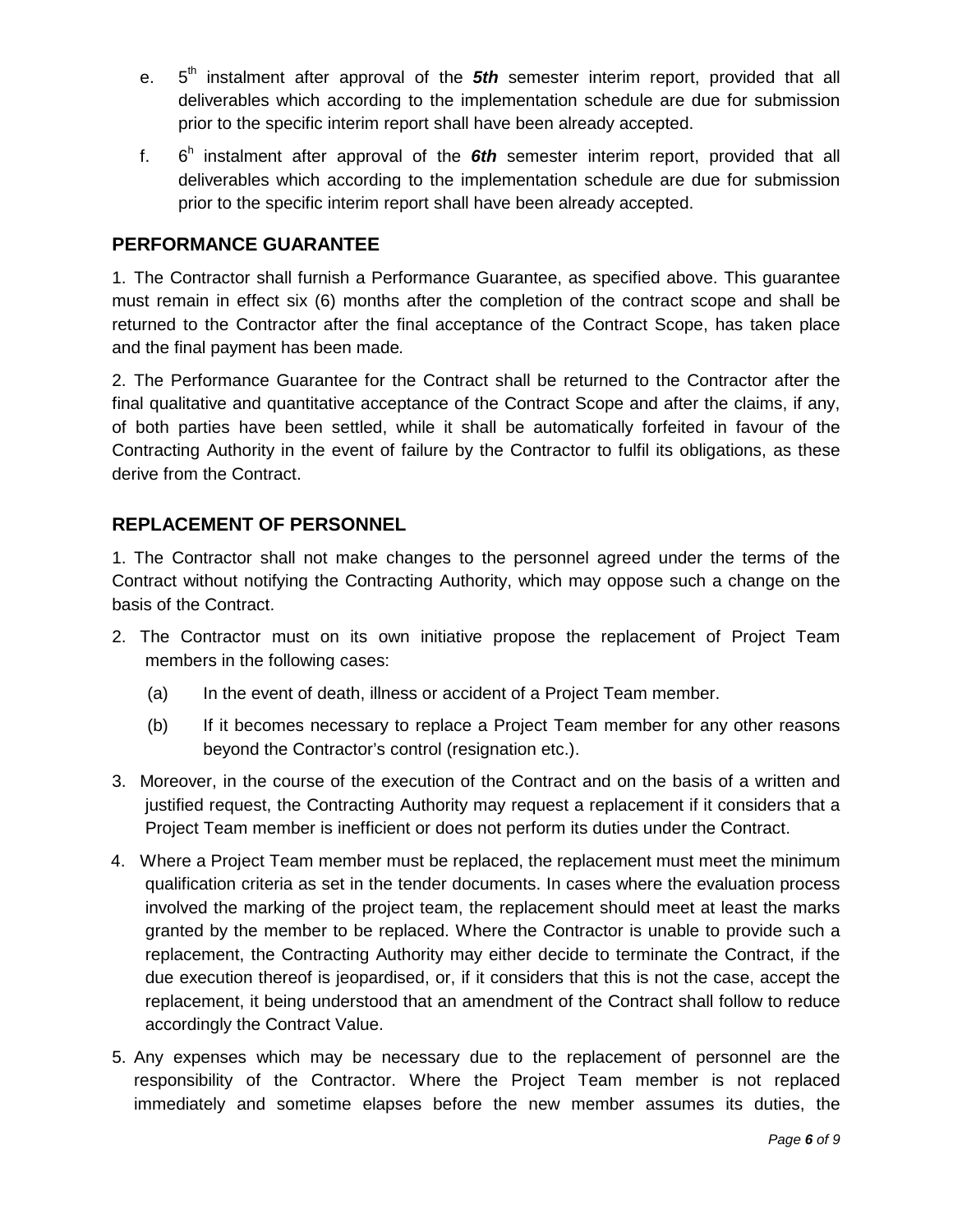Contracting Authority may request the Contractor to assign temporarily to the project another person pending the arrival of the new member, or to take other measures to compensate for such temporary absence.

6. The Contracting Authority, additional to any other matters that are regulated independently, may deduct an amount, according to each case, for the Project Team member that is replaced as a setoff for the period that it will be required for the new member to adjust to and get acquainted with the Contract Scope, but also for the Administrative Cost that the Contracting Authority will incur following this replacement.

## <span id="page-32-0"></span>**TAX AND CUSTOMS ARRANGEMENTS**

The Contract shall not be exempted from duties and taxes, including also VAT.

## <span id="page-32-1"></span>**SETTLEMENT OF DISPUTES**

The dispute settlement procedure of article 25 of Annex I shall apply.

## <span id="page-32-2"></span>**LAW AND LANGUAGE OF THE CONTRACT**

- 1. All matters not covered by the Contract shall be governed by the legislation of the Republic of Cyprus.
- 2. The language of the Contract and of all written communications between the Contractor and the Contracting Authority shall be the English language.

## <span id="page-32-3"></span>**COMMUNICATION BETWEEN THE PARTIES**

Any written communication relating to the present Contract is addressed as follows:

- a. by the Contractor to the Contracting Authority, to the postal address *<postal address>* or to the electronic mail address *<electronic mail address>* or, if sent by facsimile, to *<facsimile number>*.
- b. by the Contracting Authority to the Contractor, to the postal address *<postal address>* or to the electronic mail address *<electronic mail address>* or, if sent by facsimile, to *<facsimile number>*.

Drafted in three originals, where two originals are intended for the Contracting Authority and one for the Contractor, and signed on *<day>*, *<XX/XX/20XX>*.

## *For and on behalf of the Contracting Authority:*

*Signature: ............................................ Title: ...................................................*

*Name: ..................................................*

*For and on behalf of the Contractor:*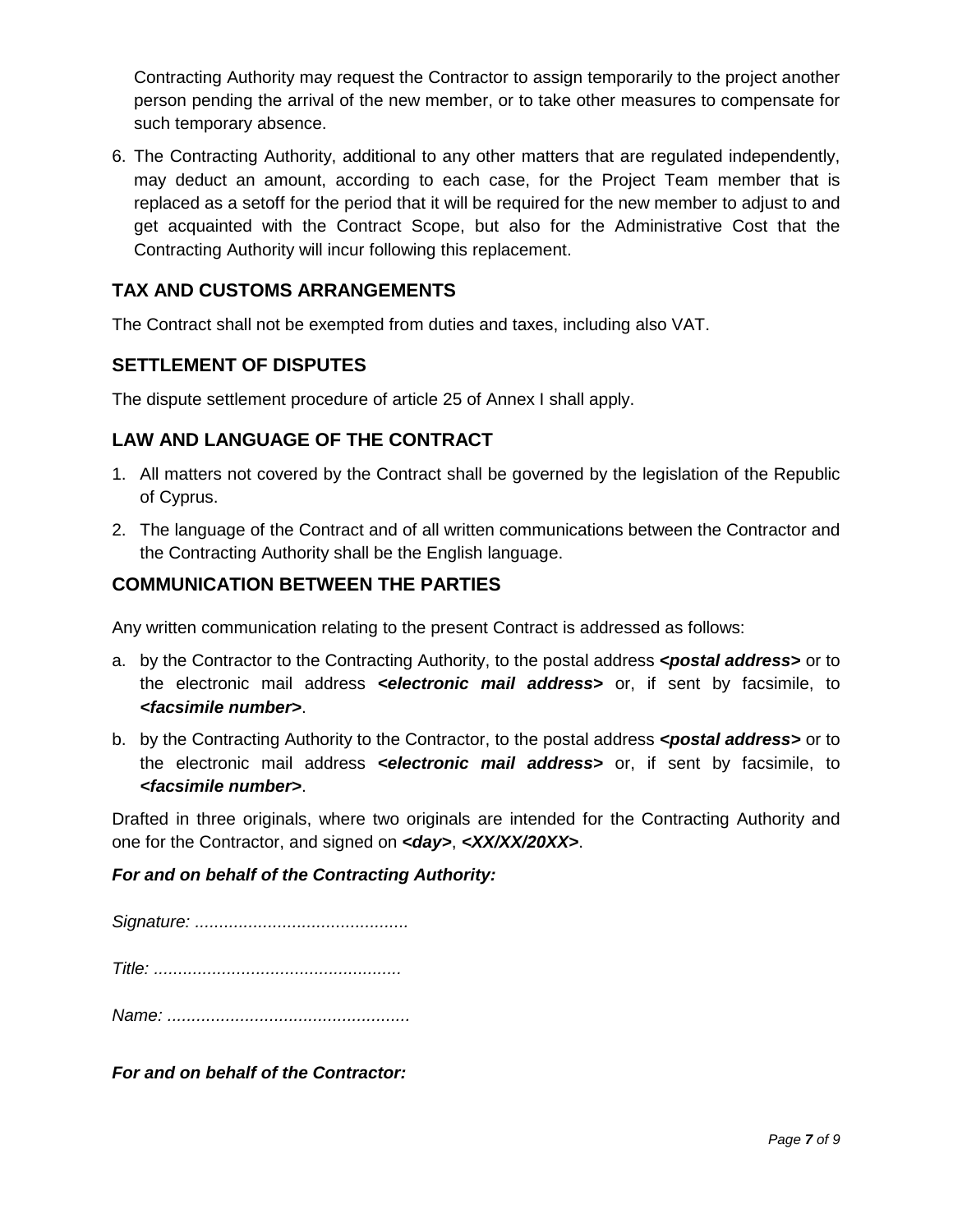Page 8 of 9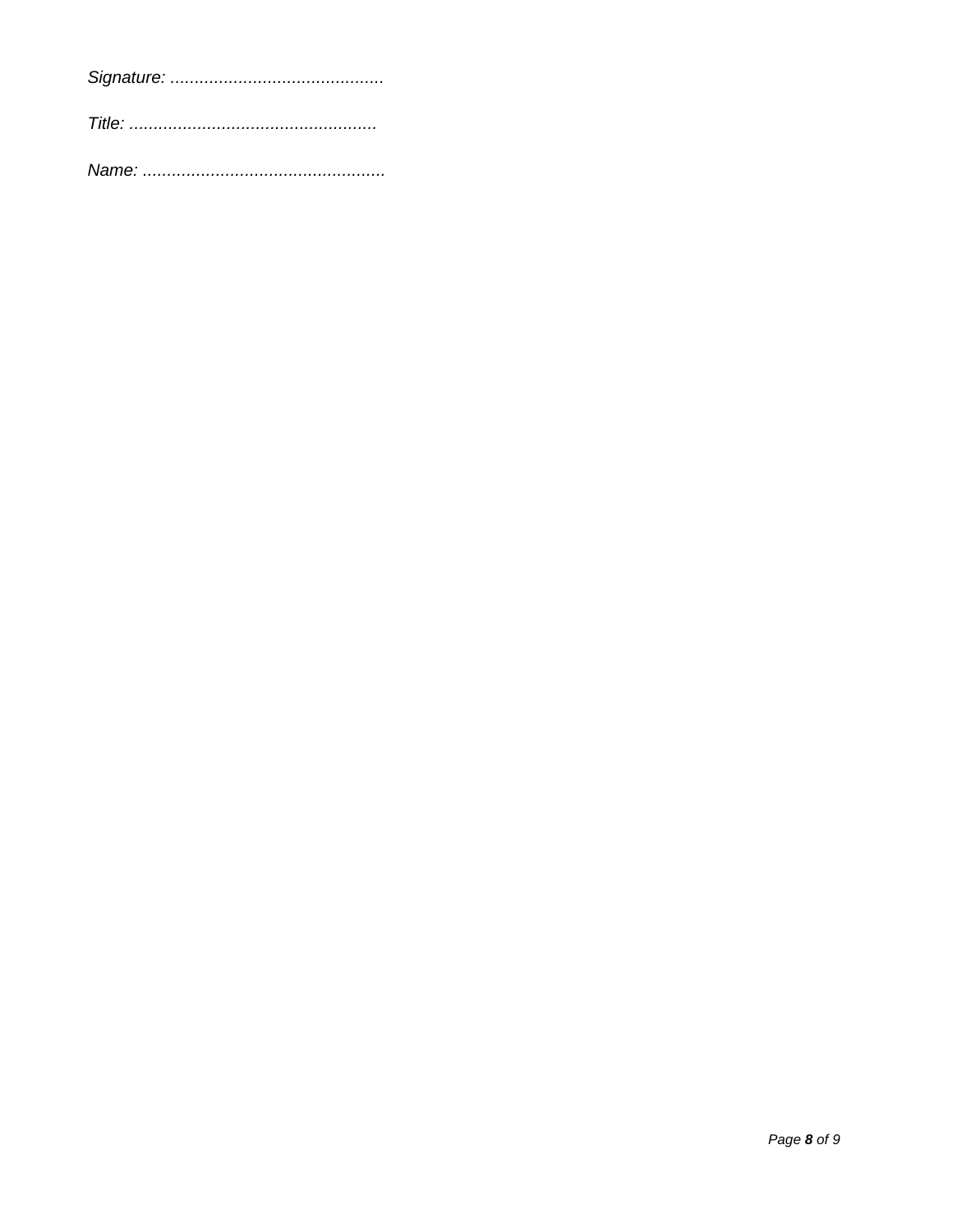## *ACCESSION FORM FOR CONTRACTING AUTHORITIES*

*<legal name>.,* having its headquarters in <city, Country>, VAT number: ……………………, *, represented for the purpose of signing this Accession Form by the undersigned, <name and surname, capacity>*

#### *hereby agrees*

#### *to become Contracting Authority No (….)*

*in Contract between* Panagrotikos Farmers Union *and <Contactor>, for the project entitled Information project for promotion of fresh fruit and vegetables in internal market Germany, Poland and Czech Republic (Refresh)*

## **and mandates**

**the coordinator** to submit and sign in its name and on its behalf any **amendments** to the **Contract** 

*For and on behalf of the Contracting Authority:*

*Signature: ............................................*

*Title: ...................................................*

*Name: ..................................................*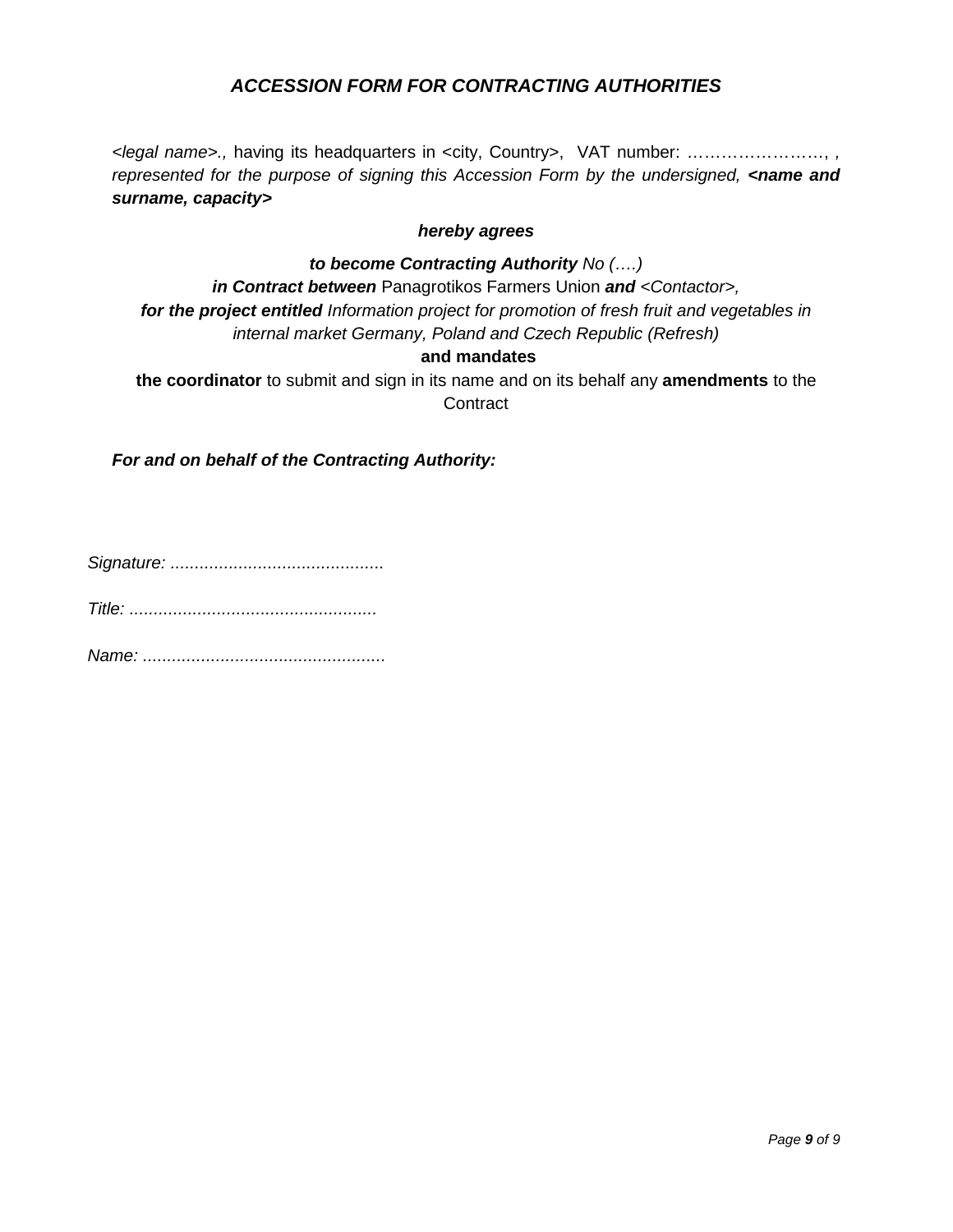REFRESH 826015

# ANNEX Ι: GENERAL CONDITIONS OF CONTRACT



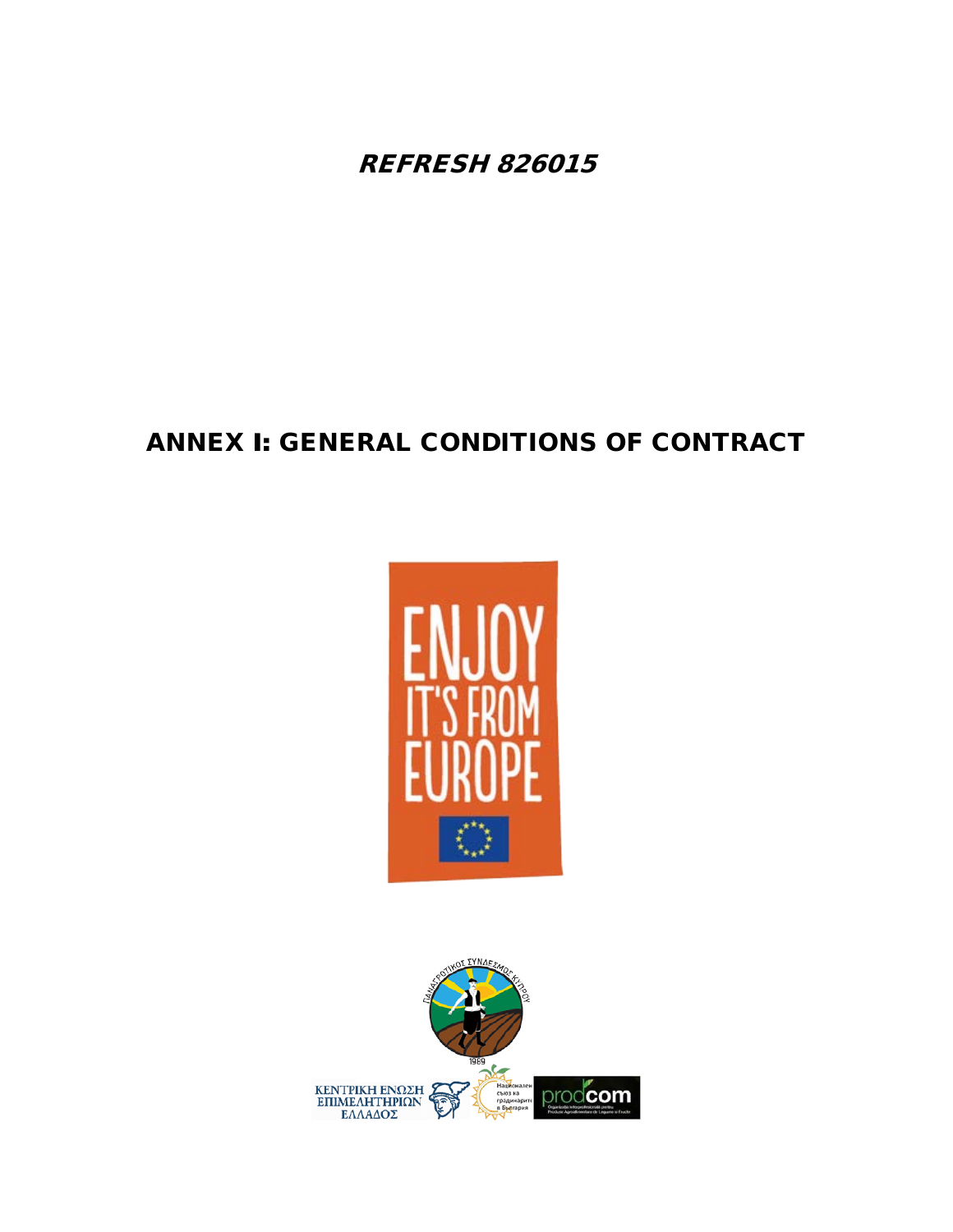# **Table of Contents**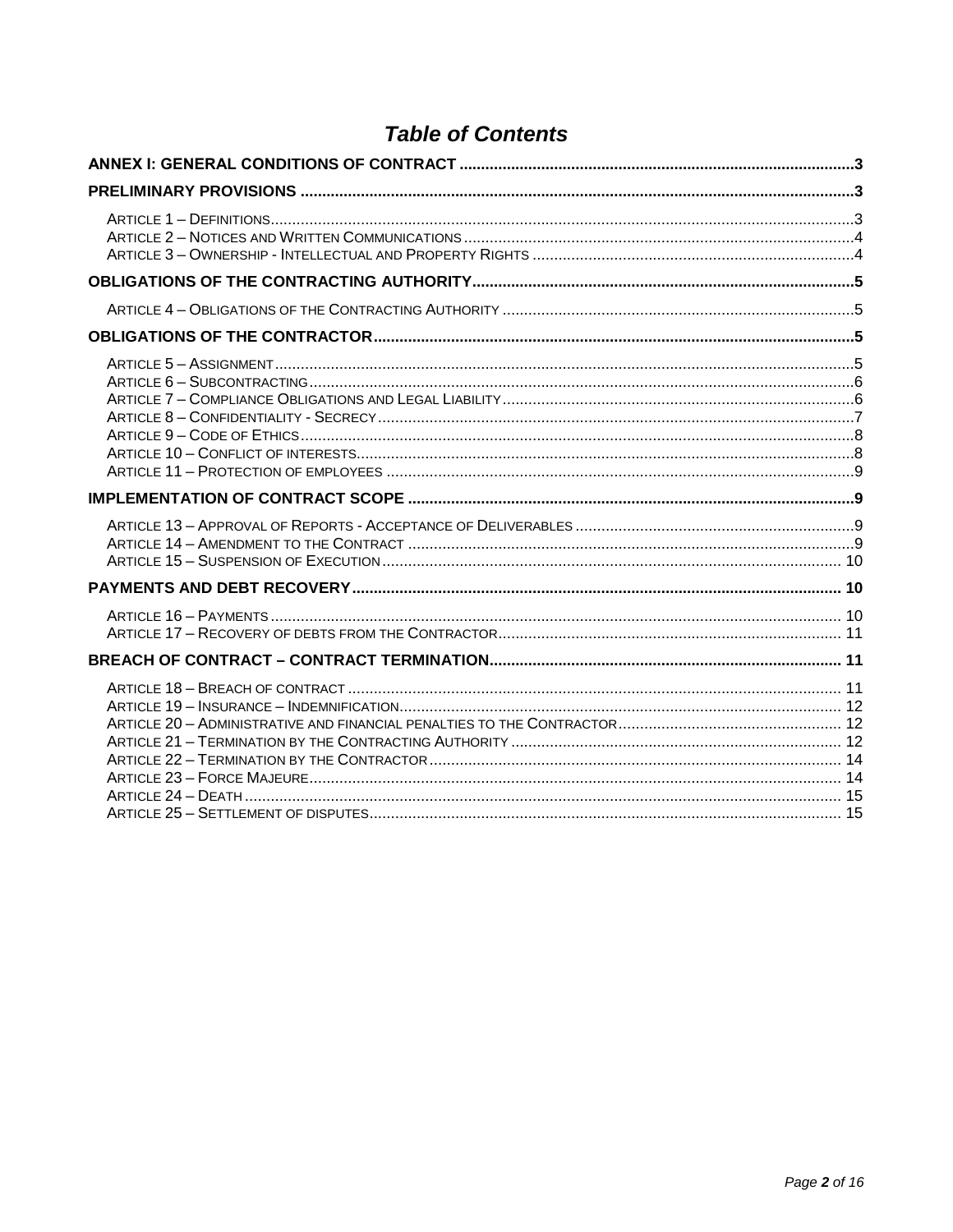# ANNEX Ι: GENERAL CONDITIONS OF CONTRACT

### <span id="page-37-2"></span><span id="page-37-1"></span><span id="page-37-0"></span>**PRELIMINARY PROVISIONS**

#### *Article 1 – Definitions*

1. The following definitions shall apply to the Contract:

#### **CONTRACT**

The signed agreement entered into by the Contracting Authority and the Contractor for the performance of the Contract Scope, together with all attachments thereto and all documents incorporated therein, including the present General Conditions.

#### **CONTRACTING AUTHORITY**

The Contracting Authority entered into an agreement with the Contractor for executing the Contract and having accessed the Contract.

#### **CONTRACTOR**

The natural or legal person or the consortium of natural and/or legal persons entering into an agreement with the Contracting Authority for performing the services.

#### **CONTRACT SCOPE**

The provision by the Contractor of all the services under the contract.

#### **CONTRACT VALUE**

The amount specified in article 3 of the Special Conditions.

#### **DAY**

Calendar day.

#### **FEE-BASED**

A contract whereby services are provided for an agreed fee per service provided

#### **GENERAL DAMAGES**

The amount, not stated previously in the Contract, which is awarded by a Court or determined by arbitration procedure, or agreed between the parties, as compensation payable to the injured party in the event of breach of contract by the other party.

#### **LIQUIDATED DAMAGES OR PENALTY CLAUSE**

The compensation specified in the Contract as being payable by one contracting party to the other for failure by the latter to fulfil their obligations as set out in the Contract.

#### **MONTH**

A calendar month.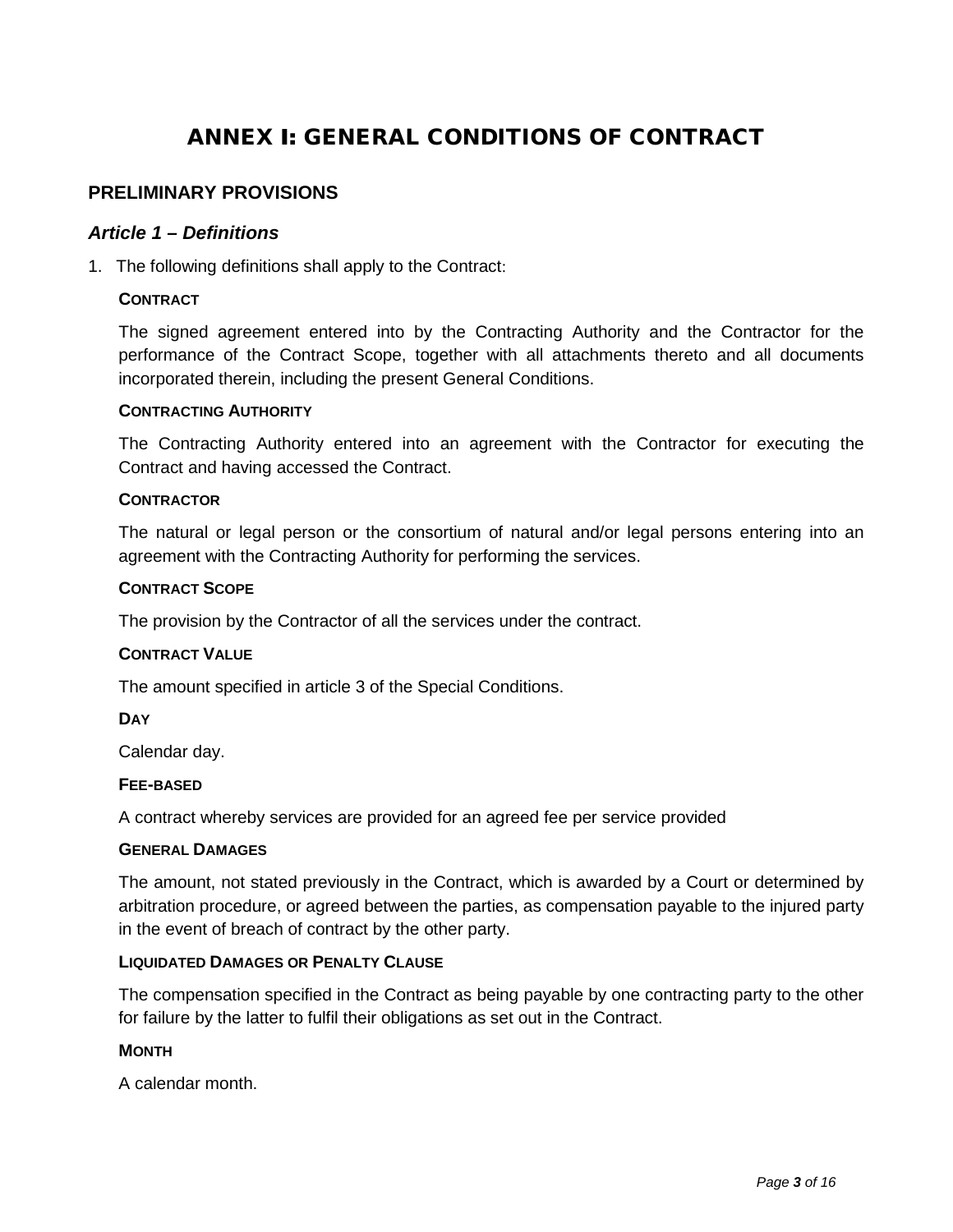#### **AGREEMENT**

The Grant Agreement 826015 Refresh from 10.12.2018 between the **Consumers, Health, Agriculture and Food Executive Agency (CHAFEA)** ('the Agency'), under the powers delegated by the European Commission ('the Commission'), the coordinator Panagrotikos Union of Farmers and Union of Hellenic Chambers, Bulgarian National Horticultural Union and National Association Interprofessional Organization **PRODCOM LEGUME FRUCTE of Romania as beneficiaries having accessed into the Grant Agreement** 

#### **SERVICES**

The activities to be performed by the Contractor under the Contract

#### **TERMS OF REFERENCE**

The document (Annex II of the Tender Documents), prepared by the Contracting Authority, which defines its requirements and/or objectives in respect of the requested provision of services and specifies, where necessary, the methods and resources to be used by the Contractor and/or the results to be achieved.

- 2. The headings and titles in the present General Conditions shall not be taken as part thereof or be taken into consideration in the interpretation of the Contract.
- 3. Were the context so permits, words in the singular shall be deemed to include the plural and vice versa, and words in the masculine shall be deemed to include the feminine and vice versa.

# <span id="page-38-0"></span>*Article 2 – Notices and Written Communications*

- 1. Whenever there is a deadline for the receipt of a written communication, the sender shall take all necessary measures to ensure timely receipt of the communication.
- 2. Any notice, consent, approval, certificate or decision by any person required under the Contract shall be in writing, unless otherwise specified in the Contract.
- 3. Any verbal instructions or orders shall take effect as of their transmission and shall be subsequently confirmed in writing.

#### <span id="page-38-1"></span>*Article 3 – Ownership - Intellectual and Property Rights*

- 1. All Contract deliverables, interim and final reports, as well as any and all other relevant document or material acquired, compiled or prepared by the Contractor in the execution of the Contract, shall be treated as confidential and shall be the absolute property of the Contracting Authority. The Contractor is obliged to deliver all such documents and data to the Contracting Authority upon completion of the Contract.
- 2. The Contractor may retain copies of such documents and data, but is not allowed to use them for purposes other than the purposes of the Contract.
- 3. Any results or rights thereon, including copyright and other intellectual and industrial property rights obtained in the execution of the Contract, shall become the absolute property of the Contracting Authority, which may use, publish, assign or transfer them as it sees fit, without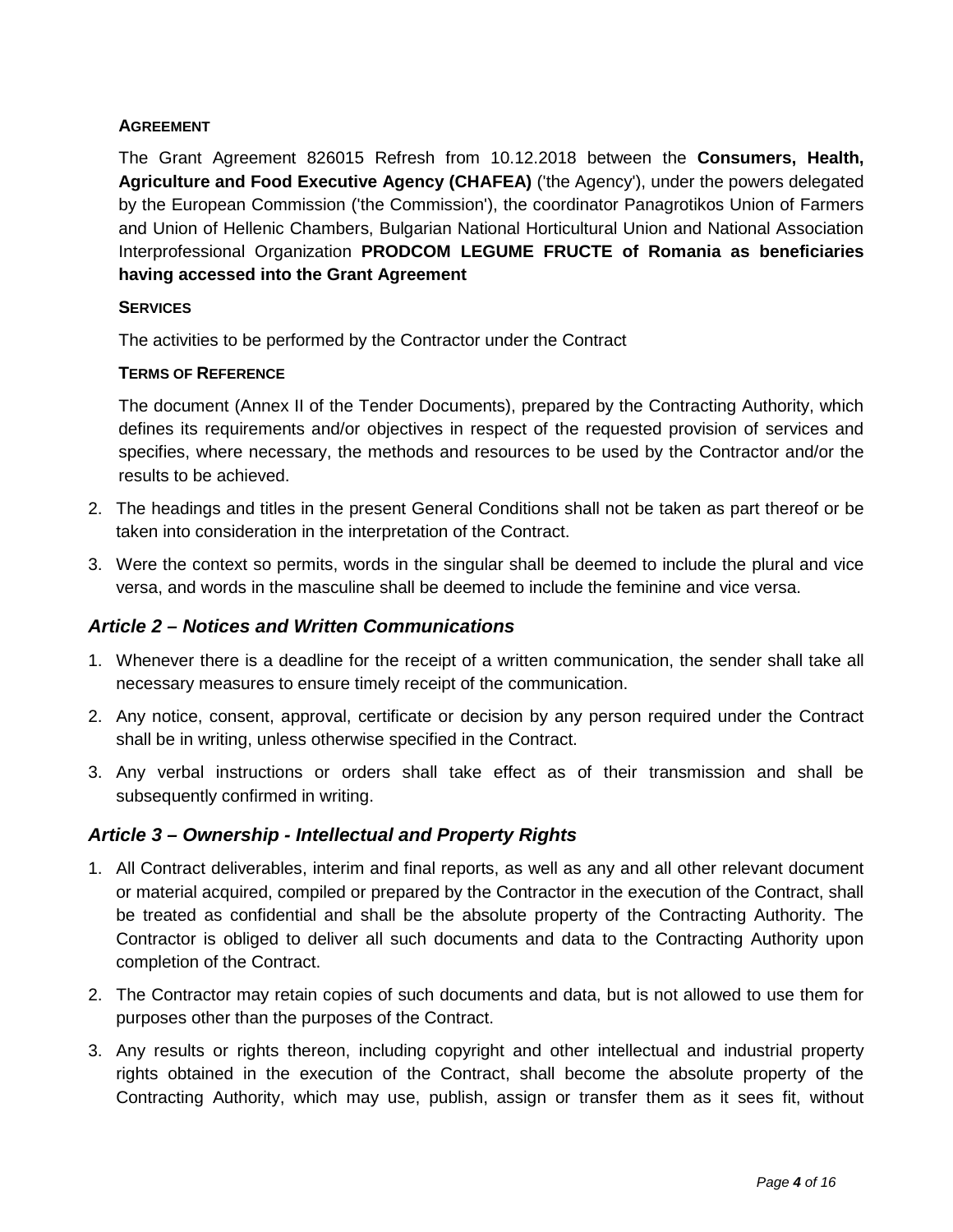geographical or other limitation, except where intellectual or industrial property rights already exist.

4. The Contractor shall defend itself, at its own expense, against infringements or alleged infringements which may be reported by third parties with regard to patents, plans, intellectual property or trade secrets and, in the event that the Contracting Authority is prevented from using the Contract deliverables on account of such a reason, shall modify or replace the deliverables at its own expense, without prejudice to the provisions of Article 19.

# <span id="page-39-0"></span>**OBLIGATIONS OF THE CONTRACTING AUTHORITY**

## <span id="page-39-1"></span>*Article 4 – Obligations of the Contracting Authority*

- 1. The Contracting Authority shall provide to the Contractor as soon as possible any information and/or documentation at its disposal which may be relevant to the execution of the Contract. If this information is contained in documents, such documents shall be returned to the Contracting Authority at the end of the period of execution of the Contract.
- 2. The Contracting Authority shall co-operate with the Contractor for providing information which the latter may reasonably request in order to execute the Contract.
- 3. In discharging their duties, all persons authorised by the Contracting Authority must not divulge to any person other than those entitled to know, any information which they have obtained in the course and on occasion of the execution of the Contract and which refers to technical or commercial matters or to work or production methods of the Contractor.
- 4. The Contracting Authority shall inform its employees, agents and representatives of all such instructions or information as may be necessary or appropriate to facilitate prompt and effective performance of the services by the Contractor.
- 5. The Contracting Authority shall provide to the Contractor, if the latter so requests, information in connection with securing copies of laws, regulations and information on personnel insurance and the protection of employees, on local customs, taxation, orders or by-laws of the Republic of Cyprus, which may affect the Contractor in the performance of its obligations under the Contract.

# <span id="page-39-2"></span>**OBLIGATIONS OF THE CONTRACTOR**

#### <span id="page-39-3"></span>*Article 5 – Assignment*

- 1. An assignment is any agreement whereby the Contractor transfers the Contract or part thereof to a third party without the prior written consent of the Contracting Authority.
- 2. Approval of an assignment by the Contracting Authority presupposes that the third party to which such assignment is made meets the eligibility criteria which applied to the award of the Contract. To allow the Contracting Authority to check that the eligibility criteria are met, the Contractor must submit all necessary data and information concerning such third party.
- 3. Approval of an assignment by the Contracting Authority shall not relieve the Contractor of its obligations for the part of the Contract already executed or for the part not assigned.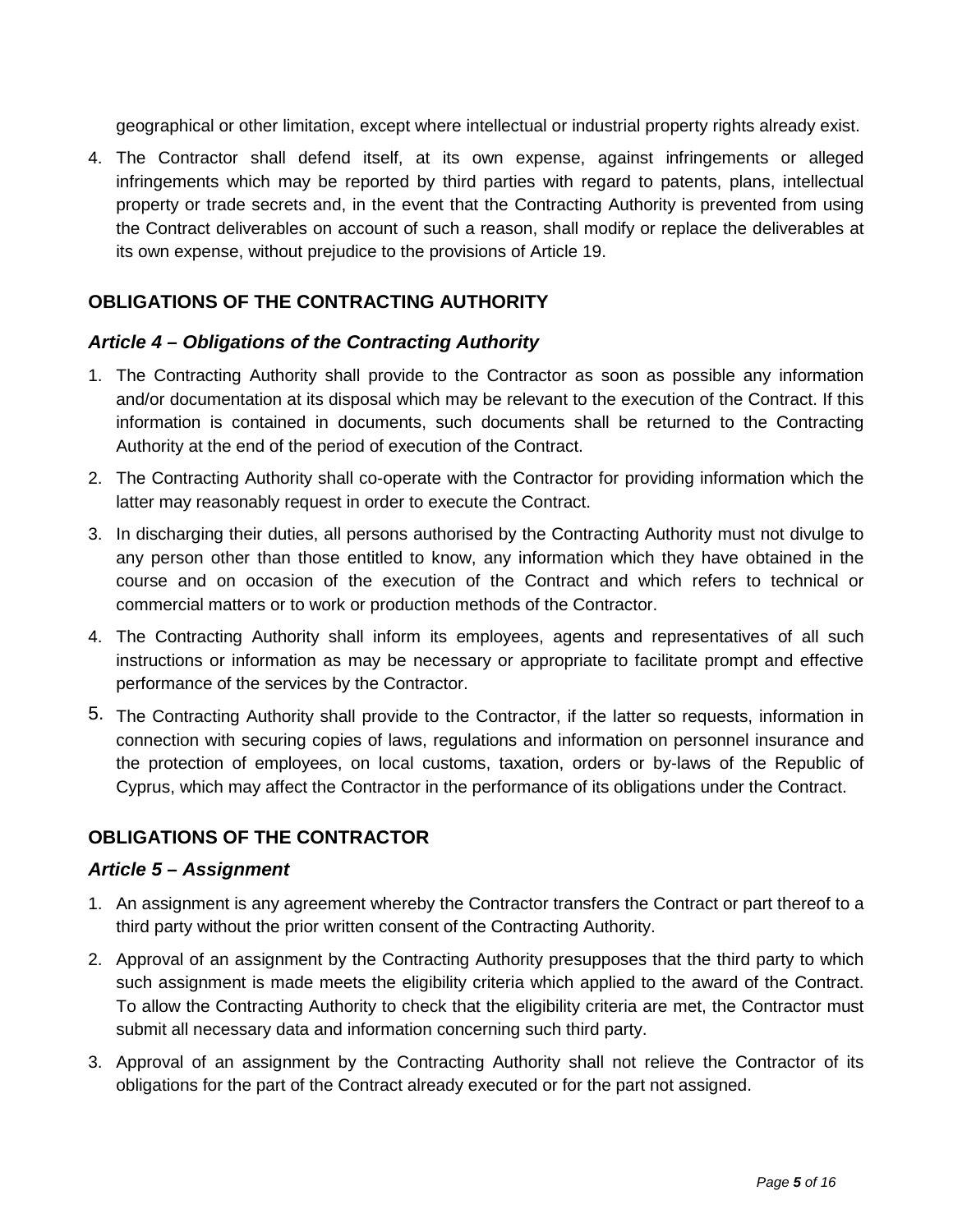4. The Contracting Authority reserves the right to request that the third party to which the Contract is assigned also assume the obligations for the part of the Contract already executed.

# <span id="page-40-0"></span>*Article 6 – Subcontracting*

- 1. To implement the Contract Scope, the Contractor is limited to using the subcontractors identified in its tender for the corresponding part of the Contract Scope as stated in the Contractor's tender for each such subcontractor.
- 2. The Contractor may exceptionally, after the Contract has been signed, enter into a new subcontract or replace a subcontractor identified in its tender, or undertake itself the part of the Contract Scope which it had stated in its tender that would be implemented by a subcontractor, after obtaining the prior written authorisation of the Contracting Authority.
- 3. In connection with the requirement for authorisation by the Contracting Authority under paragraph 2, the Contractor must notify the Contracting Authority of the parts of the Contract Scope which it intends to assign to the subcontractor.
- 4. The Contracting Authority shall, within a reasonable time of receipt of the relevant application, notify the Contractor of its decision, giving full justification in case such authorisation is denied.
- 5. It is understood that approval of such application by the Contracting Authority shall not relieve the Contractor of any of its obligations under the Contract.
- 6. The Contractor shall be responsible for the acts, defaults and negligence of its subcontractors and their agents or employees, as if they were the acts, defaults or negligence of its own, its agents or employees.
- 7. If a subcontractor is found by the Contracting Authority to be incompetent in discharging its duties, the Contracting Authority may request the Contractor forthwith, either to provide a new subcontractor as a replacement, or to undertake itself the performance of the services.

# <span id="page-40-1"></span>*Article 7 – Compliance Obligations and Legal Liability*

- 1. The Contractor shall respect and abide by all laws and regulations in force in the Republic of Cyprus and shall ensure that its personnel, its dependants, and any of its subcontractors or associates also respect and abide by all such laws and regulations. The Contractor shall indemnify the Contracting Authority against any claims and proceedings arising from any infringement by the Contractor, its employees and dependants, of such laws and regulations.
- 2. In the case of Contracts relating to matters relevant to the processing of personal data, the Contractor warrants that it will respect and comply with all applicable laws and regulations on the protection of individuals with regard to the processing of personal data and that it will assume responsibility and will be able to prove compliance to such laws and regulations. In addition, it will ensure that its personnel and any subcontractors or affiliates and persons under its control will also respect and comply with these laws and regulations. (Relevant is EU Regulation 2016/679 of 27 April 2016 of the European Parliament and of the Council).
- 3. The Contractor warrants to the Contracting Authority that the Contract Scope shall be performed in accordance with the terms and conditions of the Contract, the technical rules and the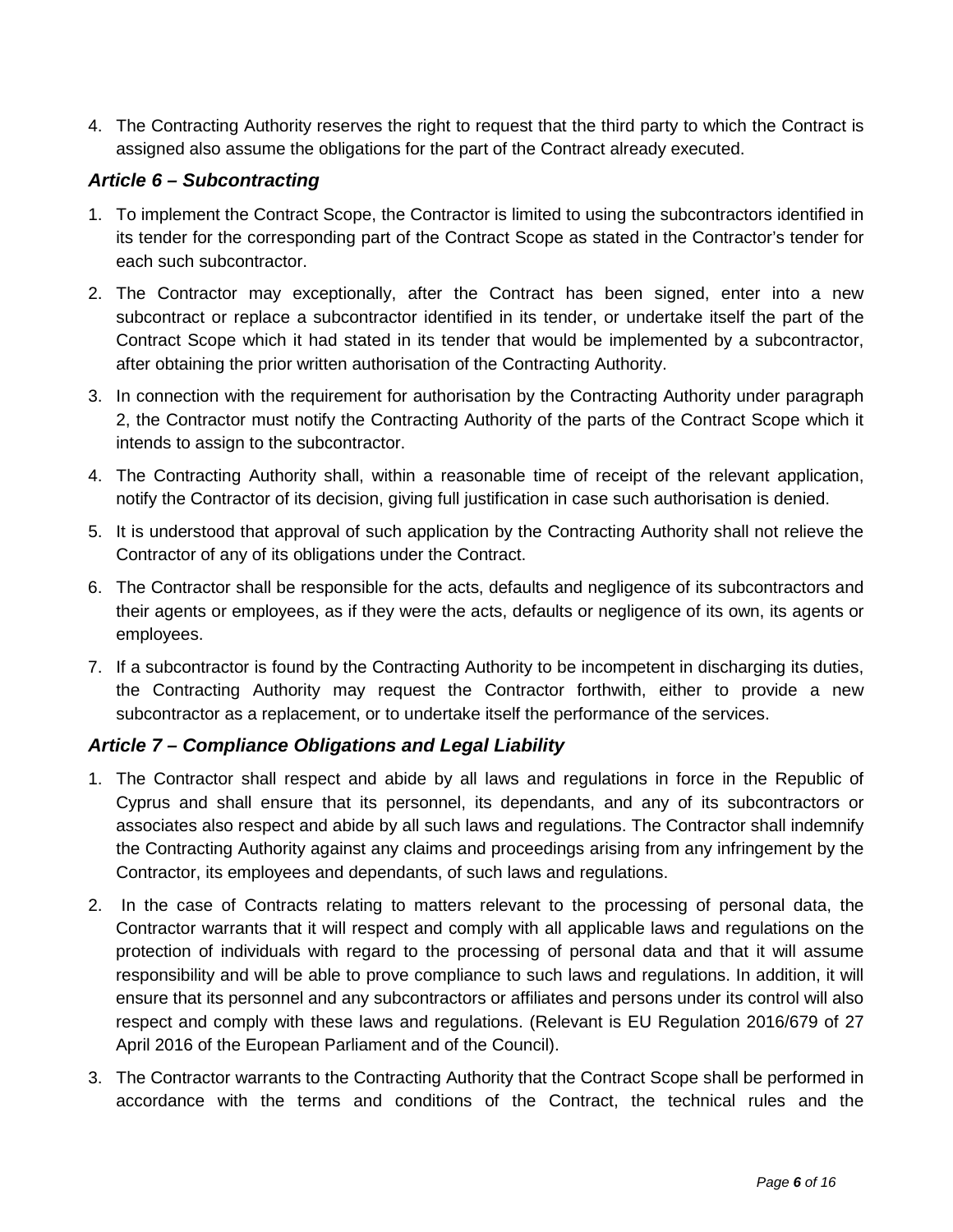internationally recognised standards applicable to the modern methods for the provision of the specific services, shall have all the properties and features provided for in the present Contract and shall meet the specifications, results and properties as specified in the Tender Documents or as allowed to be defined by the Contracting Authority during the execution of the Contract.

- 4. The Contractor is obliged to provide the Contracting Authority or any person authorised by the Contracting Authority with evidence regarding the execution of the Contract as well as with any information concerning the Contract Scope.
- 5. In cases of contracts the control of which, in accordance with the European Law, falls within the jurisdiction of the European Commission or the European Court of Auditors or the European Anti-Fraud Office or any other European body, the Contractor warrants that it shall allow the unobstructed conduct of accounting audits and of other checks or verifications in its premises and in the records that it keeps, and undertakes that the same shall apply to its subcontractors and to any associate under the Contract, both during the execution of the Contract and for a period of five (5) years after the payment of the final balance as defined in the Grant Agreement
- 6. In cases of contracts the control of which, in accordance with the National Law, falls within the jurisdiction of the Superintendent of Internal Audit or the Auditor General or any other authorised body of the Republic of Cyprus, the Contractor warrants that it shall allow the unobstructed conduct of accounting audits and of other checks or verifications in its premises and in the records that it keeps, and undertakes that the same shall apply to its subcontractors and to any associate under the Contract, for such a period time as provided for by the provisions of the legislation in force.
- 7. If the Contractor is a consortium of two or more persons, all such persons shall be jointly and severally bound to fulfil the terms of the Contract. The person designated by such consortium to act on its behalf for the purposes of this Contract shall have the authority to bind the consortium.
- 8. Any change in the composition of the consortium without the prior written consent of the Contracting Authority shall be considered to be a breach of contract.

# <span id="page-41-0"></span>*Article 8 – Confidentiality - Secrecy*

- 1. All documents, data and information which the Contractor receives from the Contracting Authority as part of its contractual obligations or of which it becomes aware on account of its contractual relation with the Contracting Authority or which are the result of studies, tests or research conducted during the Contract or for the purposes of the execution thereof, are confidential.
- 2. The Contractor is not entitled to publish or disclose such information and data to any third party, save only to the persons employed by it or associated with it who are directly involved with the contents of the Contract and with the performance of its Scope, and shall ensure that such employees are informed of and agree with the confidentiality obligation, the Contractor being further obliged to impose such obligation to its subcontractors, if any.
- 3. Should the Contractor be in breach of its obligation as above, the Contracting Authority reserves the right to terminate the Contract as per the provisions of Article 23 and seek payment for all losses which it estimates it may have suffered on account of the leak.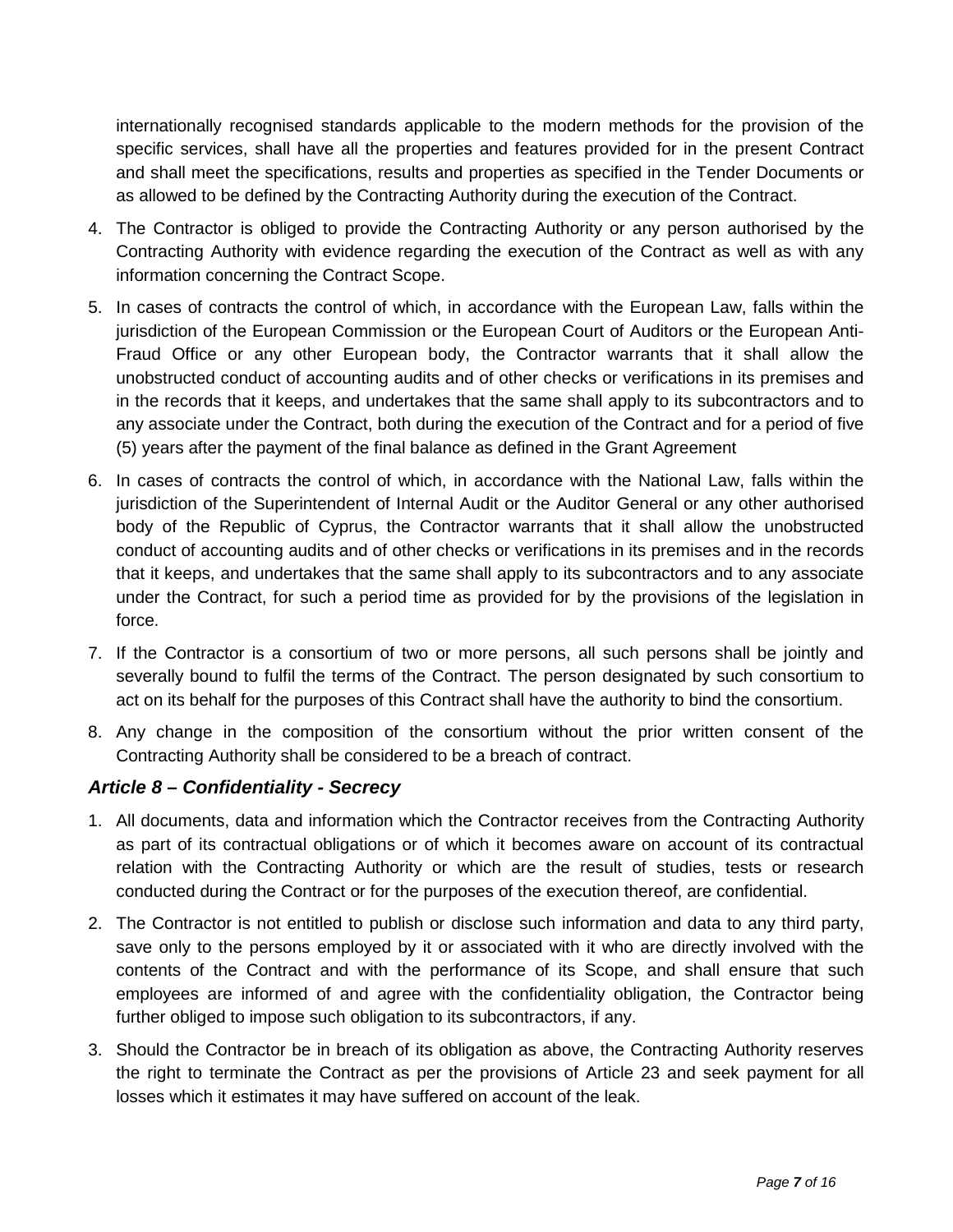- 4. The Contractor shall not make any public statements regarding the Contract Scope or the Services that it provides without the prior authorisation of the Contracting Authority, and shall not engage in any activity which is in conflict with its obligations towards the Contracting Authority under the Contract. The Contractor shall not bind the Contracting Authority in any way without its prior written consent and shall clarify, where required, this obligation to third parties.
- 5. The Contractor shall not be subject to the obligations of the present Article as regards the knowhow which it may acquire on account of the execution of the Contract Scope.

# <span id="page-42-0"></span>*Article 9 – Code of Ethics*

- 1. The Contractor and its personnel shall respect human rights and undertake not to offend the political, cultural and religious practices prevailing in the Republic of Cyprus.
- 2. If the Contractor or any of its subcontractors, personnel, agents or employees offers to give or agrees to offer or to give or gives to any person, any bribe, gift, gratuity or commission as an inducement or reward for doing or forbearing to do any act in relation to the Contract or any other contract with the Contracting Authority, or for showing favour or disfavour to any person in relation to the Contract or any other contract with the Contracting Authority, then the Contracting Authority may terminate the Contract, without prejudice to any accrued rights of the Contractor under the Contract.
- 3. The payments to the Contractor under the Contract shall constitute the only income or benefit it may derive in connection with the Contract, and neither it nor its personnel shall accept any commission, discount, allowance, indirect payment or other consideration in connection with, or in relation to, or in discharge of, its obligations under the Contract.
- 4. The Contractor shall not have the benefit, whether directly or indirectly, of any royalty, gratuity or commission in respect of any patented or protected article or process used for the purposes of the Contract, without the prior written approval of the Contracting Authority.

# <span id="page-42-1"></span>*Article 10 – Conflict of interests*

- 1. The Contractor shall take all necessary measures to prevent or end any situation that could compromise the impartial and objective execution of the Contract. Such conflict of interests could arise in particular as a result of economic interest, political or national affinity, family or emotional ties, or any other relevant connection or shared interest. Any conflict of interests which could arise during the execution of the Contract must be notified in writing to the Contracting Authority without delay.
- 2. The Contracting Authority reserves the right to verify that such measures are adequate and may request that additional measures be taken, if this is considered necessary. The Contractor shall ensure that its personnel, including its Management, are not involved in a situation which could give rise to conflict of interests. The Contractor shall replace immediately and without compensation from the Contracting Authority any member of its personnel exposed to such a situation.
- 3. The Contractor shall refrain from any contact which would compromise its independence or that of its personnel. If the Contractor fails to maintain such independence, the Contracting Authority may,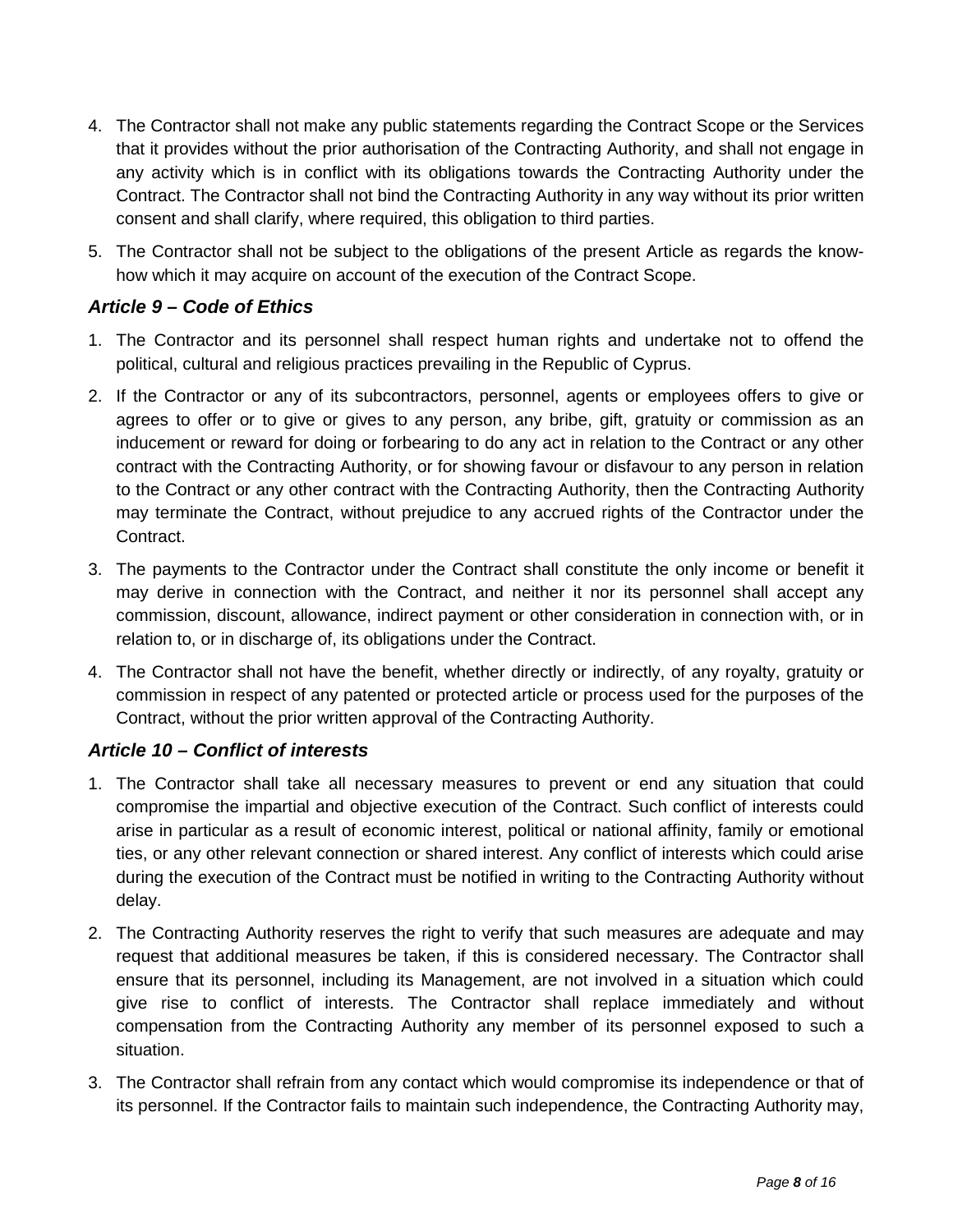without prejudice to compensation for any damage which it may have suffered on this account, terminate the Contract immediately.

4. Contractor shall be excluded from participation in future tender procedures in case those procedures are connected /related with the present contract and conflict of interest is present which endangers the compliance to principle of equal treatment, in accordance with Article 38 of Law 73(I)/2016.

#### <span id="page-43-0"></span>*Article 11 – Protection of employees*

- 1. The Contractor must fulfil its obligations deriving from the provisions of the legislation in force in the Republic of Cyprus, in relation to the protection of its employees and to working conditions.
- 2. The Contractor is obliged to insure its personnel with the competent insurance organisations and maintain such insurance in effect throughout the execution of the Contract Scope, and shall ensure that its subcontractors shall do the same.
- 3. The Contracting Authority undertakes that it shall take all appropriate measures for the protection and safety of the personnel of the Contractor and of its subcontractors in the event that implementation of the Contract Scope shall take place at its own premises, and especially that it shall advise the Contractor in writing of the peculiarities, if any, of its premises.

#### <span id="page-43-1"></span>**IMPLEMENTATION OF CONTRACT SCOPE**

#### <span id="page-43-2"></span>*Article 13 – Approval of Reports - Acceptance of Deliverables*

- 1. The approval by the Contracting Authority of the reports and deliverables prepared and submitted by the Contractor shall certify that they comply with the terms of the Contract.
- 2. The Contracting Authority shall inform the Contractor of its decision regarding the reports and/or deliverables it has received within fifteen (15) days of receiving them, giving reasons should it reject the reports and/or deliverables or request amendments. For the final report, the time limit is extended to twenty (20) days.
- 3. The reports and/or deliverables shall be deemed to have been approved by the Contracting Authority if it does not expressly inform Contractor of any comments within the specified time constraints.
- 4. Where a report and/or deliverable is approved by the Contracting Authority subject to amendments to be made by the Contractor, the Contracting Authority shall prescribe a reasonable period of time for making the amendments requested.
- 5. Where the Contract is executed in stages-activities, the execution of each stage-activity shall be subject to the approval by the Contracting Authority of the preceding stage-activity, except in cases where the phases-stages-activities are carried out concurrently.

#### <span id="page-43-3"></span>*Article 14 – Amendment to the Contract*

1. Any amendment to the Contract must be of a form that shall not substantially impair competition,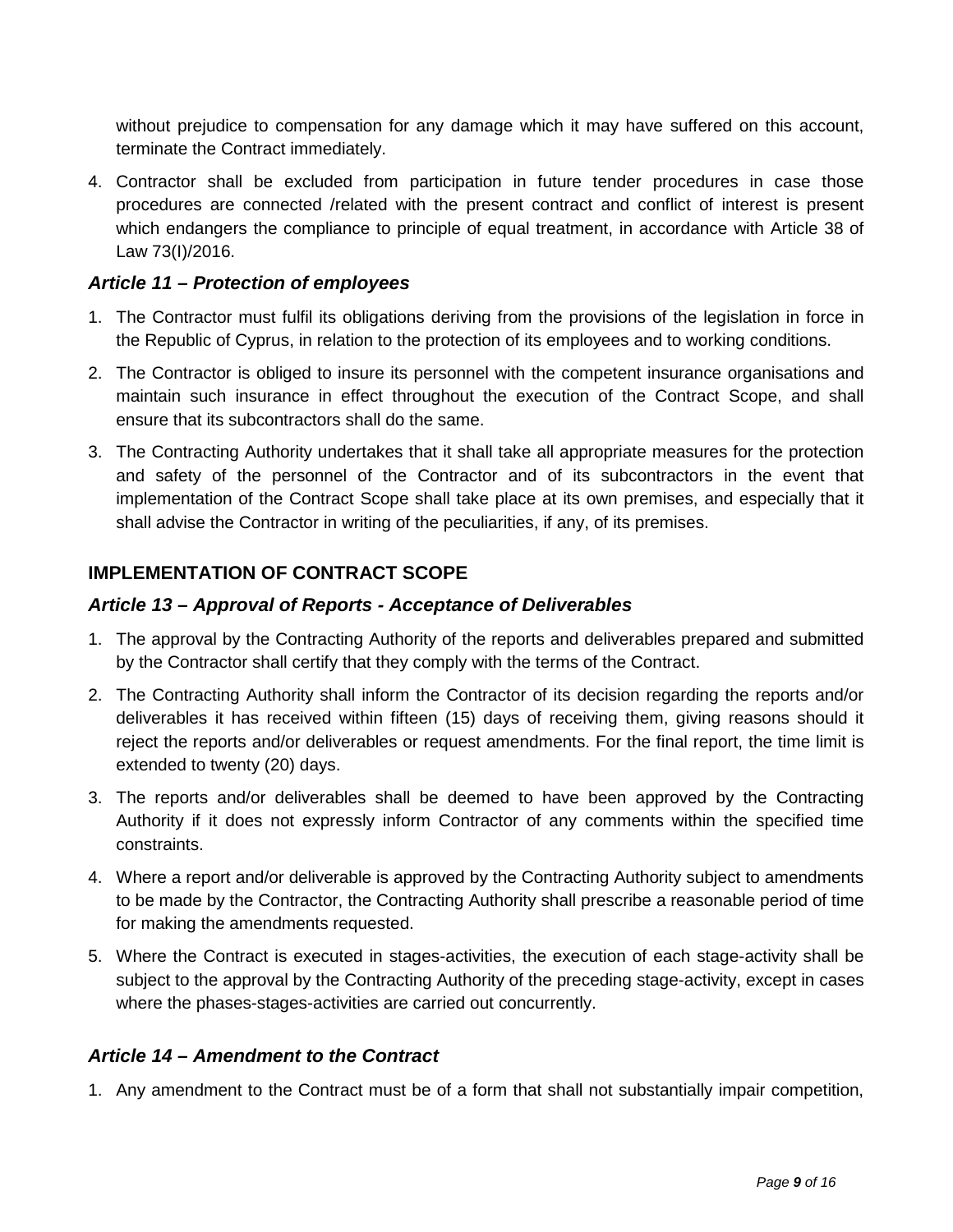and should be specified in writing by way of an Amendment to the Contract, to be concluded under the same terms as the original Contract.

- 2. If the request for an amendment comes from the Contractor, the latter must submit such a request to the Contracting Authority at least thirty (30) days before the amendment is intended to enter into force, except in cases which are duly substantiated by the Contractor and accepted by the Contracting Authority.
- 3. No amendment shall be made retroactively.

# <span id="page-44-0"></span>*Article 15 – Suspension of Execution*

- 1. The Contracting Authority shall be entitled to suspend performance of the Services or of any part thereof for such time and in such a manner as it may deem necessary.
- 2. If the period of suspension exceeds one hundred and twenty (120) days and the suspension is not due to the Contractor's default, the Contractor may, request permission to resume the relevant activities within thirty (30) days or terminate the Contract.
- 3. Where the award procedure or execution of the Contract is vitiated by substantial errors or irregularities or by fraud, the Contracting Authority shall suspend execution of the Contract to verify whether or not any alleged substantial errors and irregularities or fraud have indeed occurred. If they are not confirmed, execution of the Contract shall resume as soon as possible.
- 4. Where such errors, irregularities or fraud are attributable to the Contractor, the Contracting Authority may in addition refuse to make payments or may recover monies already paid, in proportion to the seriousness of the errors, irregularities or fraud.

# <span id="page-44-1"></span>**PAYMENTS AND DEBT RECOVERY**

# <span id="page-44-2"></span>*Article 16 – Payments*

- 1. Upon commencement of the Contract, the Contractor shall notify in writing to the Contracting Authority the bank account to which it wishes the payments of the Contract Value to be made. The Contracting Authority reserves the right to oppose the Contractor's choice of bank account.
- 2. All payments made by the Contracting Authority into the above bank account shall have releasing effect.
- 3. The Contract Value shall be paid to the Contractor in the manner described in the Special Conditions. The period of time between the time of commencement of the Contractor's right to remuneration and the date on which the account of the Contracting Authority is debited, shall not exceed thirty (30) calendar days.
- 4. The Contracting Authority may halt the countdown to the expiry of this deadline for any part of the invoiced amount disputed, notifying the Contractor that that part of the invoice is not admissible, either because the amount in question is not due for payment or because the relevant report can not be approved and the Contracting Authority considers the conduct of further checks to be necessary. In such cases, the Contracting Authority must not unreasonably withhold any nondisputed part of the invoiced amount, but may request clarifications, modifications or additional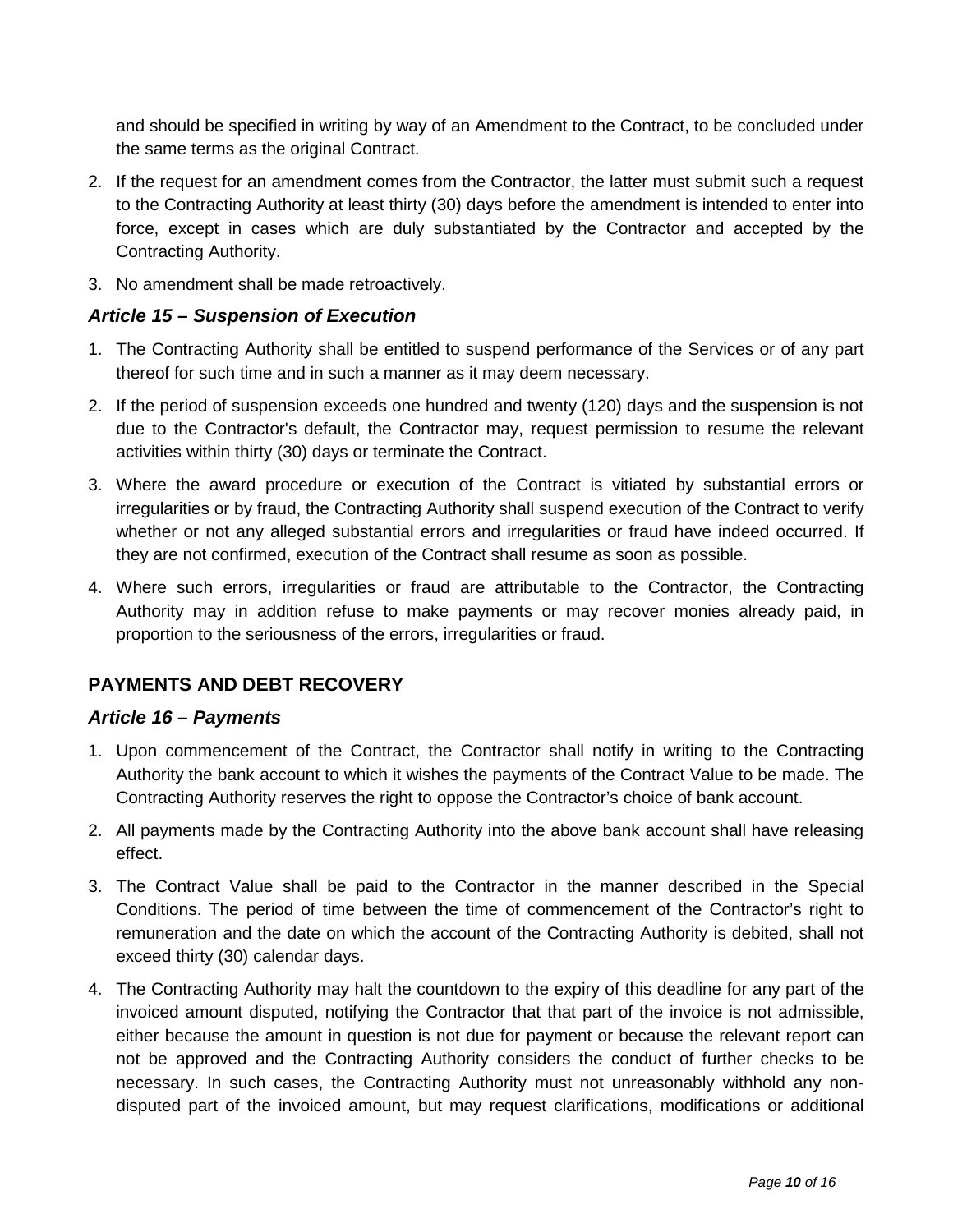information, which must be supplied within thirty (30) days of the relevant request being made. The countdown to the expiry of the deadline of the above paragraph (3) shall resume on the date on which the Contracting Authority shall receive a correctly formulated invoice.

- 5. When the above-mentioned deadline shall expire, the Contractor may, within two weeks of expiry of the deadline set for the overdue payment to be made, claim interest on the payment so overdue at the default rate specified by a decree of the Minister of Finance based on the "Uniform Public Default Rate Law of 2006".
- 6. If any of the following events occurs and persists, the Contracting Authority may, by written notice to the Contractor, suspend, in whole or in part, the payments due to the Contractor under the Contract:
	- The Contractor defaults in the execution of the contract.
	- Any other condition for which the Contractor is responsible and which, in the opinion of the Contracting Authority, interferes, or threatens to interfere, with the successful completion of the Contract.

# <span id="page-45-0"></span>*Article 17 – Recovery of debts from the Contractor*

- 1. Any amount which the Contracting Authority has paid in excess of the Contractor's rights under the Contract, shall be repaid by the Contractor to the Contracting Authority within thirty (30) days of receipt by the Contractor of the request for repayment.
- 2. Should the Contractor fail to make repayment within the above deadline, the Contracting Authority may increase the amounts due by adding interest at the default rate specified by a decree of the Minister of Finance based on the "Uniform Public Default Rate Law of 2006".
- 3. Should the Contractor fail to make repayment of the initial amount and of any interest added in accordance with paragraph 2 within thirty (30) days of expiry of the deadline of paragraph 1, the Contracting Authority may proceed to forfeiture of corresponding part of the Performance Guarantee.
- 4. Amounts to be repaid to the Contracting Authority may be offset against amounts of any kind due to the Contractor. This shall not affect the right of the Contractor and the Contracting Authority to agree on repayment by instalments.
- 5. Bank charges arising from the repayment of amounts due to the Contracting Authority shall be borne entirely by the Contractor.

# <span id="page-45-1"></span>**BREACH OF CONTRACT – CONTRACT TERMINATION**

#### <span id="page-45-2"></span>*Article 18 – Breach of contract*

- 1. The parties shall be in breach of contract when either one of them fails to discharge any of its contractual obligations.
- 2. Where a breach of contract occurs, the party injured by the breach shall be entitled to the following remedies: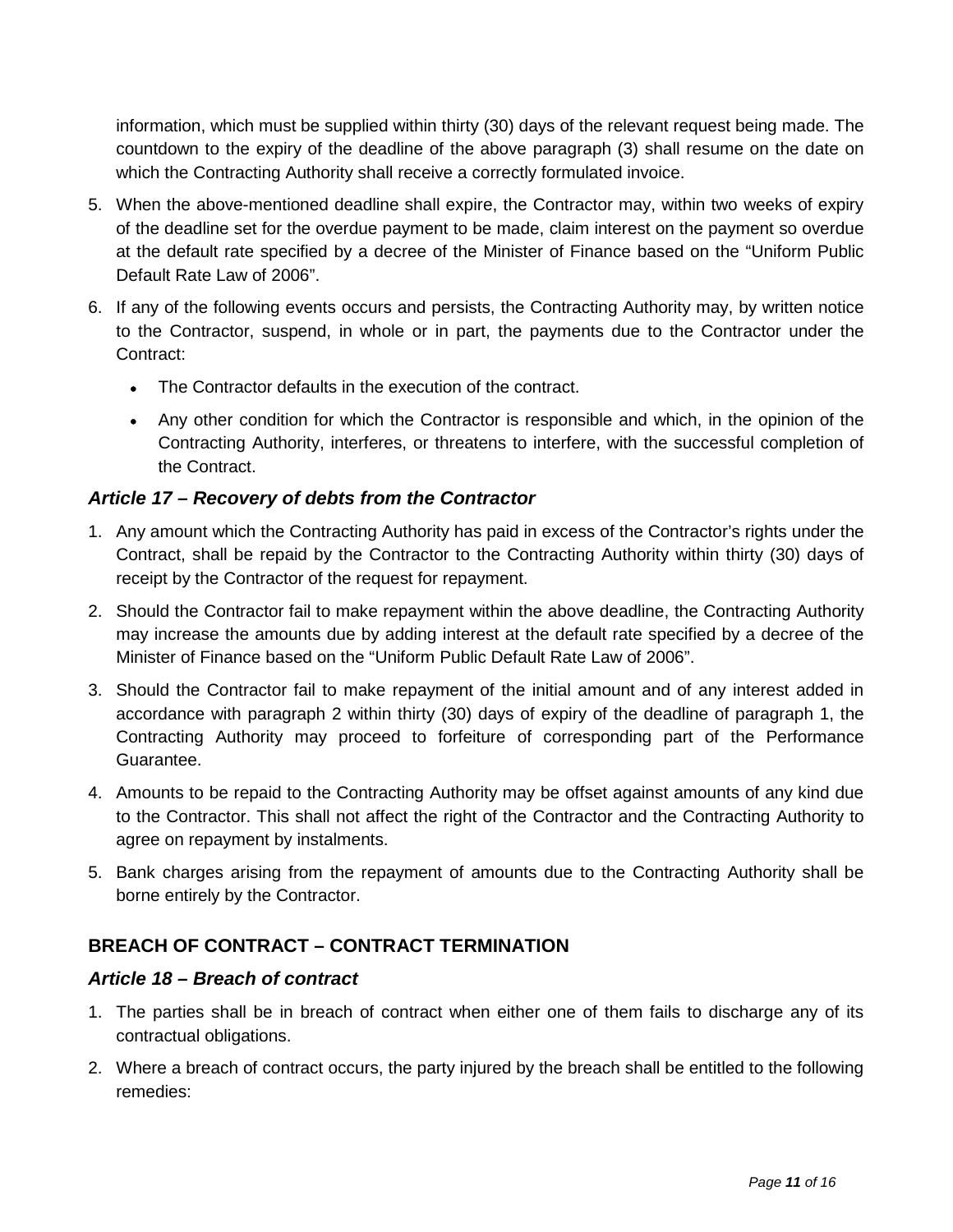- **-** Damages, and/or
- **-** Termination of the Contract for the reasons specified in Articles 21 and 22 of the present Annex.
- 3. In any case where the Contracting Authority is entitled to damages, it may deduct such damages from any amounts due to the Contractor or call on the Performance Guarantee.

# <span id="page-46-0"></span>*Article 19 – Insurance – Indemnification*

- 1. At its own expense, the Contractor shall indemnify, protect and defend the Contracting Authority and its employees from and against all actions, claims, losses or damage arising from the execution of the Contract by the Contractor.
- 2. At its own expense, the Contractor shall, upon request of the Contracting Authority, remedy any defect in the performance of the services in the event of the Contractor's failure to perform its obligations under the contract.
- 3. The Contractor shall have no liability for actions, claims, losses or damage which the Contractor may prove, by presenting the true facts to the Contracting Authority, that they are caused by:
	- The Contracting Authority omitting to act on any justified recommendation of the Contractor, or requiring the Contractor to apply a decision or recommendation with which the Contractor justifiably disagrees or about which it is expressing serious and justified reservations,
	- Improper execution, by the employees or independent contractors of the Contracting Authority, of the Contractor's instructions which have been adopted by the Contracting Authority.
- 4. The Contractor shall remain responsible for any breach of its obligations under the Contract for such period after the Services have been performed as may be provided for by the legislation governing the Contract or specified in the Tender Documents.

# <span id="page-46-1"></span>*Article 20 – Administrative and financial penalties to the Contractor*

- 1. In the event that Article 21 on termination of the Contract is applied, then, in addition to the provisions of the said Article, the Contractor may be deprived of the right to participate in future tender procedures, either permanently or for a specific period of time, in accordance with the provisions of the Regulation.
- 2. Additionally, in such a case the Contracting Authority shall proceed immediately to forfeiture of the Performance Guarantee. In the event that the damage suffered by the Contracting Authority exceeds the amount of the aforementioned guarantee, then the Contracting Authority shall reserve the right to take against the Contractor the legal or other measures which it considers necessary in order to redress the situation.
- 3. As regards penalties for delay, the specific provisions of the article 8 of the Special Conditions of Contract shall apply.

# <span id="page-46-2"></span>*Article 21 – Termination by the Contracting Authority*

1. This Contract shall terminate automatically if it has not given rise to any payment within a period of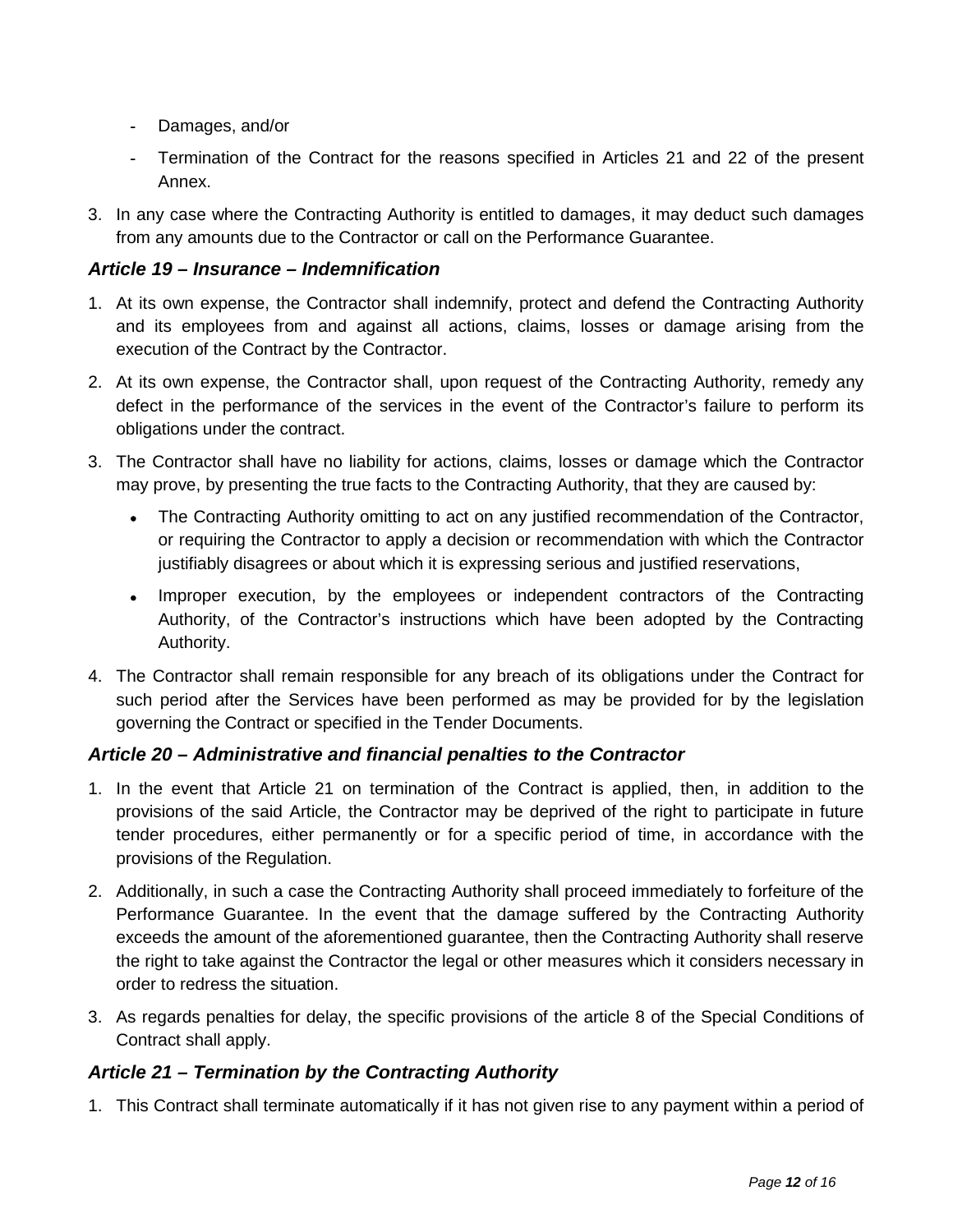one year after its signature by both parties.

- 2. Termination shall be without prejudice to any other rights or powers of the Contracting Authority and the Contractor under the Contract.
- 3. In addition to the grounds for termination defined in the present General Conditions, the Contracting Authority may, after giving seven (7) days' notice to the Contractor, terminate the Contract in any of the following cases:
	- **-** the contract has been subject to a substantial modification, which would have required a new procurement procedure pursuant to Article 72 of Law 73(I)/2016 or Article 86 of Law 140(I)/2016.
	- **-** the contractor has, at the time of contract award, been in one of the situations referred to in Article 57(1) of Law 73(I)/2016 or Article 86 of Law 140(I)/2016.
	- **-** the contract should not have been awarded to the contractor in view of a serious infringement of the obligations under the Treaties and this Directive that has been declared by the Court of Justice of the European Union in a procedure pursuant to Article 258 TFEU.
	- **-** The Contractor fails substantially to fulfil its contractual obligations.
	- **-** The Contractor does not comply within a reasonable time whereby the Contractor is requested to repair every negligence or failure to perform its contractual obligations which seriously affects the proper execution of the Contract within the deadlines prescribed.
	- **-** The Contractor assigns the Contract or subcontracts a part thereof or replaces subcontractors without the authorisation of the Contracting Authority.
	- **-** Any other legal disability hindering execution of the Contract occurs.
- 4. In addition to the grounds for termination defined in the present General Conditions, the Contracting Authority may, after giving thirty (30) days' notice to the Contractor, terminate the Contract when the circumstances under which the tender procedure was announced was published have changed to such an extent that the scope of the contract is no longer necessary or when any other serious grounds apply.
- 5. Except in the case of termination of Contract mentioned in the above paragraph 3, the Contracting Authority may thereafter complete the Services itself or conclude any other contract with a third party for implementation of the specific scope of the present Contract, the Contractor covering the difference, if any, in price. The Contractor's liability for delay in completion shall cease immediately upon termination of the contracts by the Contracting Authority, without prejudice to any liability which may have already been incurred.
- 6. Upon receiving notice of termination of the Contract, the Contractor shall take immediate measures to bring the Services to a prompt and orderly close and in such a way as to keep costs to a minimum.
- 7. The Contracting Authority shall, as soon as possible after termination, certify the value of the Services and all amounts due to the Contractor as at the date of termination.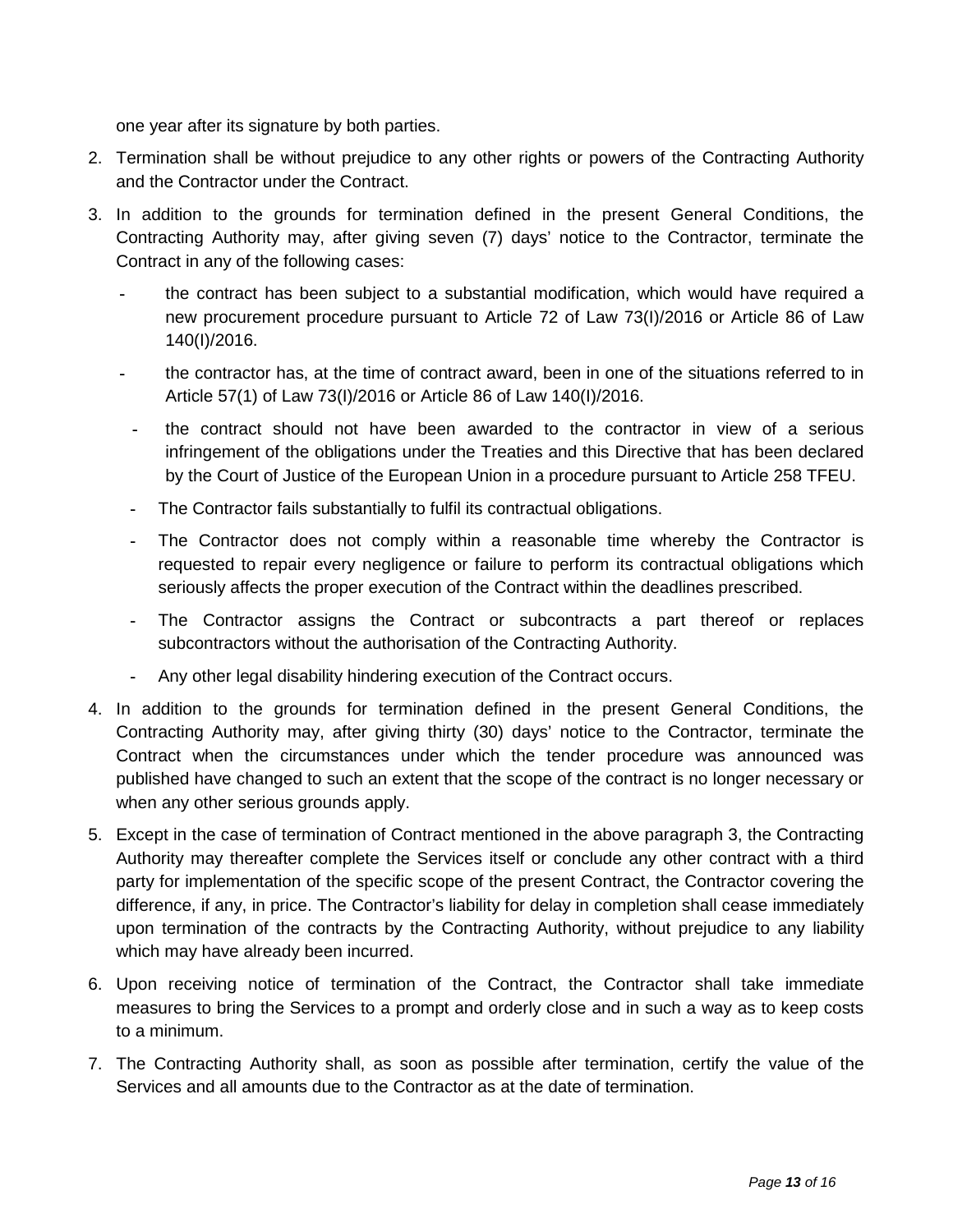- 8. The Contracting Authority shall not be obliged to make any further payments to the Contractor until the Services are completed. Following the completion of the Services, the Contracting Authority shall be entitled to recover from the Contractor the extra costs, if any, to be incurred for the completion of the Services, or shall pay the balance due to the Contractor.
- 9. If the Contracting Authority terminates the Contract, it shall be entitled to recover from the Contractor any loss it has suffered up to the maximum amount determined in the Contract. If no maximum amount is determined, the Contracting Authority shall be entitled, without prejudice to its other remedies provided for by the Contract, to recover such part of the Contract value as is attributable to the part of the Contract Scope which has not, by reason of the Contractor's failure, been satisfactorily completed.
- 10. Additionally, the Contractor may be subject to administrative and financial penalties as described in Article 20.
- 11. The Contractor shall not be entitled to claim, over and above the amounts due to it for work already performed, compensation for any damage or loss it has suffered.
- 12. If the Contractor is a consortium of legal and/or natural persons and one or more of the grounds for termination of the Contract listed in paragraph 3 refers to one of the consortium members, the other consortium members, being jointly responsible, shall be obliged to complete the implementation of the Contract Scope without differentiation regarding the contractual obligations of the Contractor. In any case, the Contracting Authority shall reserve the right to terminate the Contract if the consortium member for which the grounds for disqualification apply is the coordinator of the consortium, or if the participation percentage of this member gives rise to reasonable suspicions of inability of the other members to fulfil the contractual obligations.

# <span id="page-48-0"></span>*Article 22 – Termination by the Contractor*

- 1. The Contractor may, after giving thirty (30) days' notice to the Contracting Authority, terminate the Contract if the Contracting Authority:
	- **-** Does not pay to the Contractor the amounts after the expiry of the deadline of two months, or
	- **-** Consistently fails to fulfil its contractual obligations after repeated reminders, or
	- **-** Suspends the progress of the Services or of any part thereof for more than one hundred and twenty (120) days for reasons not stated in the Contract or for which the Contractor is not responsible.
- 2. Such termination shall not affect any other rights of the Contracting Authority or the Contractor which derive from the Contract.
- 3. In the event of such termination, the Contracting Authority shall pay the Contractor compensation for any loss or injury the Contractor may have suffered. Such additional payment may not be such that the total payments exceed the Contract Value.

# <span id="page-48-1"></span>*Article 23 – Force Majeure*

1. Neither party shall be considered to be in default of its contractual obligations if the fulfilment of such obligations is prevented by any force majeure event which arises after the date of signature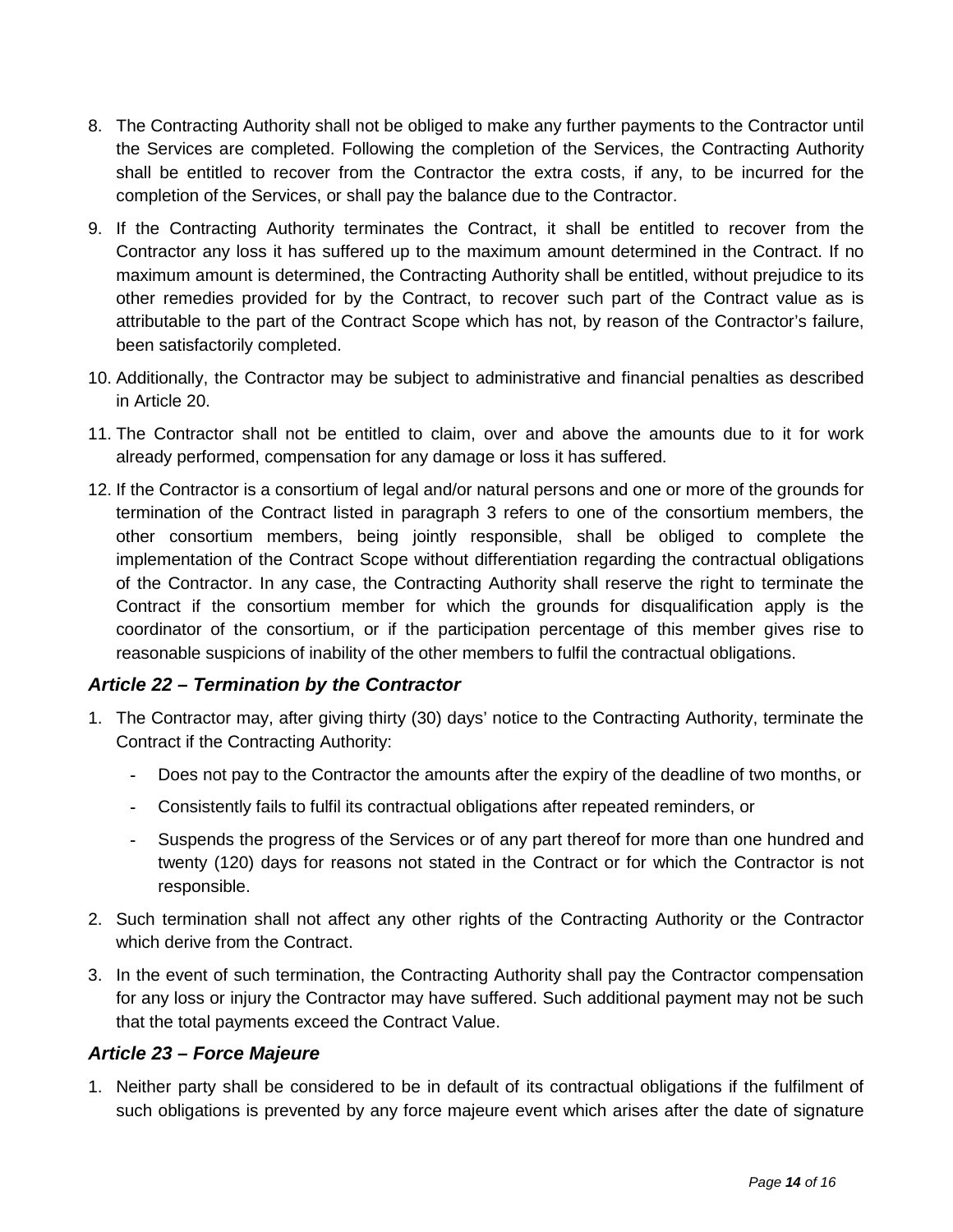of the Contract by both parties.

- 2. For the purposes of this Article, the term "Force Majeure" shall mean acts of God, strikes (except if these are limited to the persons in the Contractor's employment), lock-outs or other industrial disturbances, hostilities, wars (whether declared or not), blockades, insurrection, riots, epidemics, landslides, earthquakes, storms, lightning, floods, washouts, civil disturbances, explosions and any other similar unforeseeable events which are beyond the control of the parties, are occurring in the territory of the Republic of Cyprus over which Government exercises effective control or in the place where the Contractor is established, and cannot be overcome by due diligence by either party.
- 3. If the Contractor invokes the occurrence of force majeure, it shall be obliged, within twenty (20) days of the occurrence of the events constituting the force majeure, to report these in writing and to present, if required, the necessary evidence to the Contracting Authority.
- 4. If, within the above deadline, the Contractor does not report the events and does not present the necessary evidence, then it shall be deprived of the right to invoke the existence of force majeure.
- 5. The Contracting Authority shall be obliged to reply, within twenty-five (25) days of receiving the aforementioned report of the Contractor. If the Contracting Authority does not reply within the above period of time, it shall be deemed to have accepted such force majeure event.
- 6. If the Contracting Authority invokes the occurrence of force majeure, it shall be obliged to inform the Contractor within twenty (20) days of the occurrence of the events constituting the force majeure. If the force majeure affects the Contractor's activities, the Contracting Authority shall suspend performance of the Services.

# <span id="page-49-0"></span>*Article 24 – Death*

- 1. If the Contractor is a natural person, the Contract shall be automatically terminated if that person dies. However, the Contracting Authority shall examine any proposal made by that person's heirs or beneficiaries, should they express their wish, within fifteen (15) days of the date of decease, to continue the Contract. The decision of the Contracting Authority shall be notified to the parties concerned within thirty (30) days of receipt of the said proposal.
- 2. If the Contractor is a group of natural persons and one or more of them die, a report shall be drawn up, which shall be agreed between the parties, on the progress of the Services. The Contracting Authority shall decide whether to terminate or continue the Contract in accordance with the undertaking given by the survivors and by the heirs or beneficiaries, as the case may be, within fifteen (15) days of the date of death. The decision of the Contracting Authority shall be notified to the parties concerned within twenty (20) days of receipt of such a proposal.
- 3. Such persons shall be jointly and severally liable for the proper execution of the Contract to the same extent as the Contractor. Continuation of the Contract shall be subject to the rules relating to issue of the guarantee provided for in the Contract.

# <span id="page-49-1"></span>*Article 25 – Settlement of disputes*

1. If a dispute arises between the Contracting Authority and the Contractor in connection with, or as a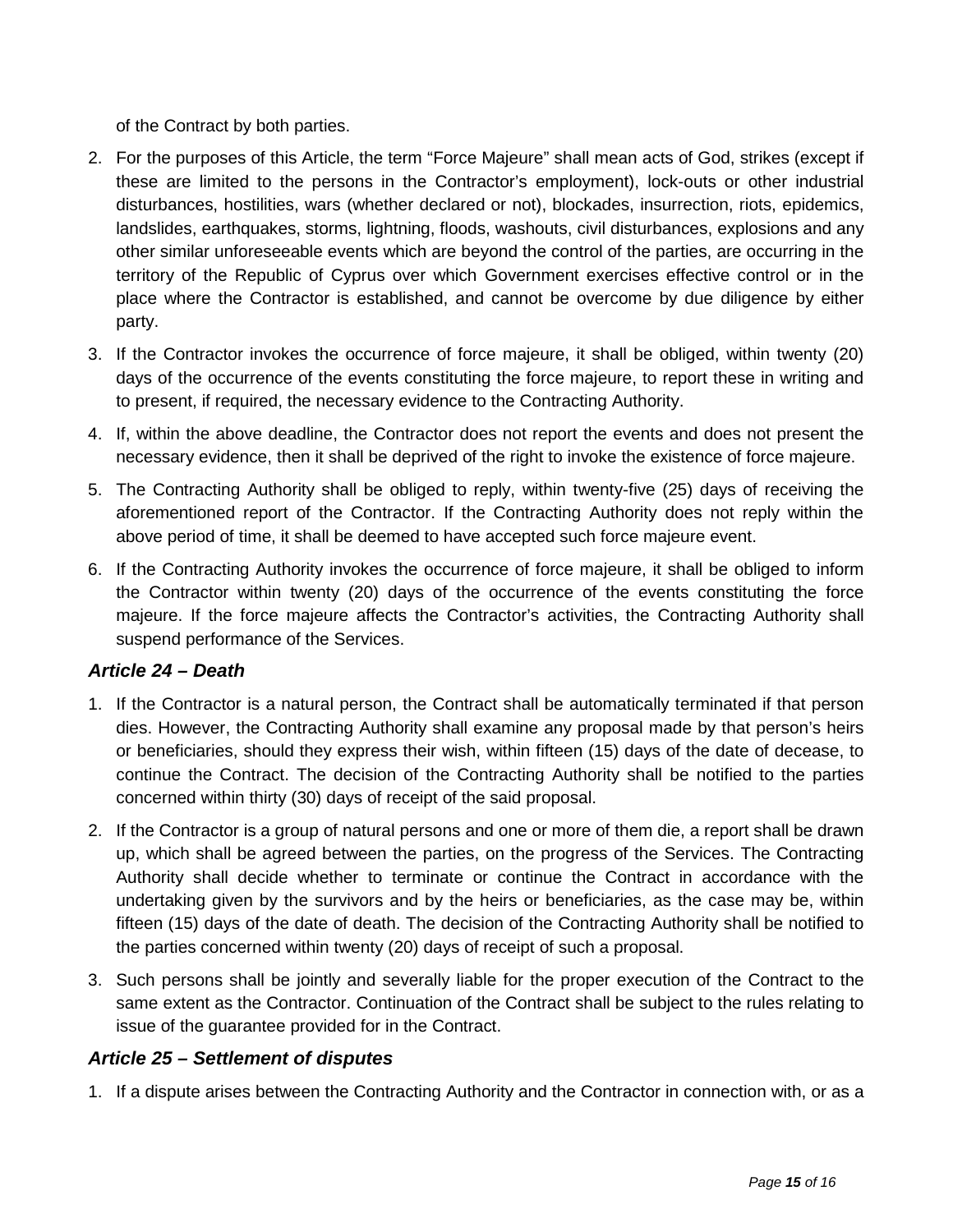result of, the Contract or its execution, either during or after such execution, including any dispute arising from any decision, opinion or Administrative Order of the Project Manager, then either the Contracting Authority or the Contractor shall notify the other party accordingly, with notification to the Project Manager. The notification must state that it is submitted in accordance with the present article.

- 2. In such an event, both parties shall make every effort to settle amicably such dispute within the next fifty-six (56) days.
- 3. Any dispute for which amicable settlement has not been reached within fifty-six (56) days of the date on which the above notification has been served, shall be settled finally in the Courts of the Republic of Cyprus.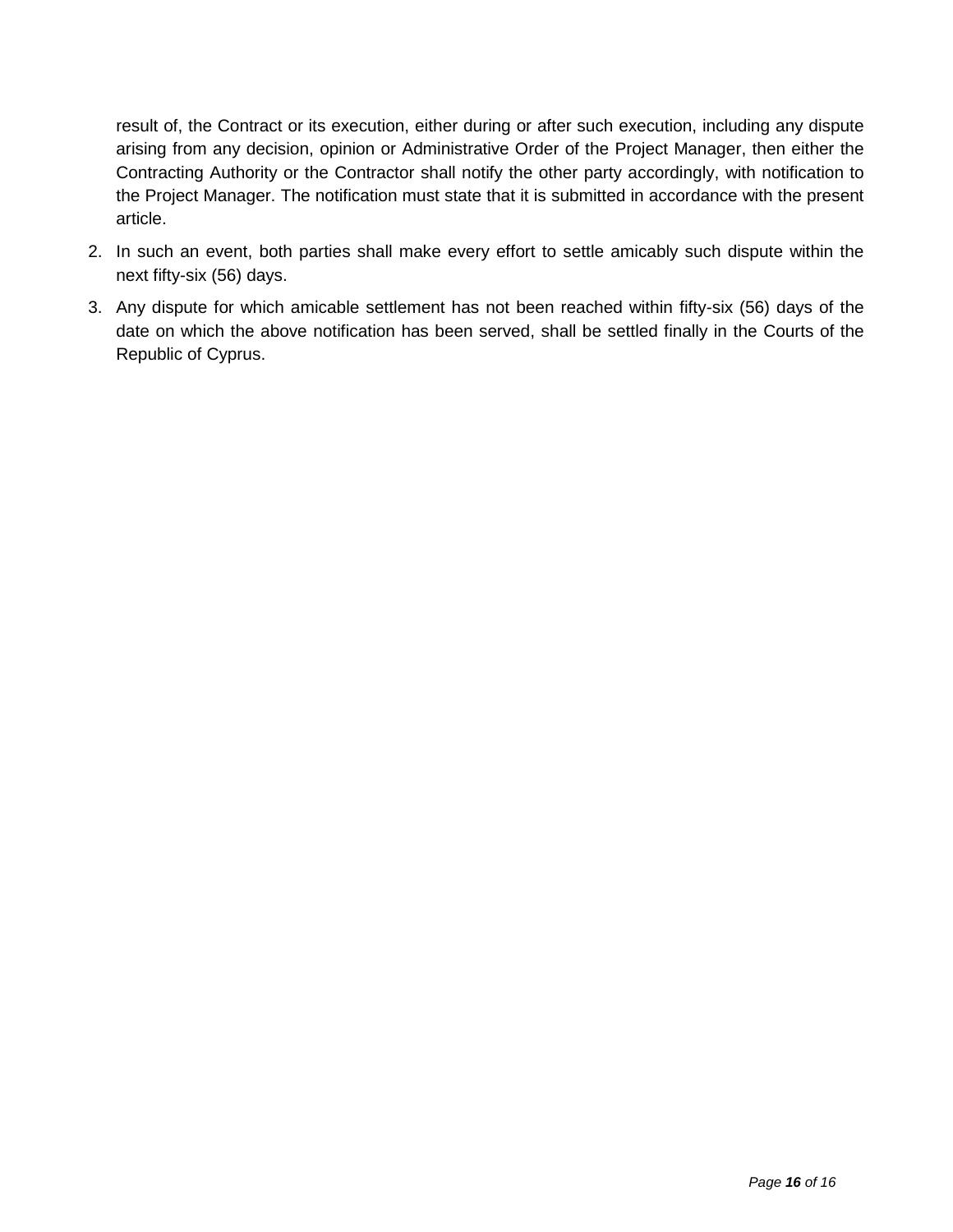REFRESH 826015

# ANNEX ΙΙ: TERMS OF REFERENCE – TECHNICAL SPECIFICATIONS



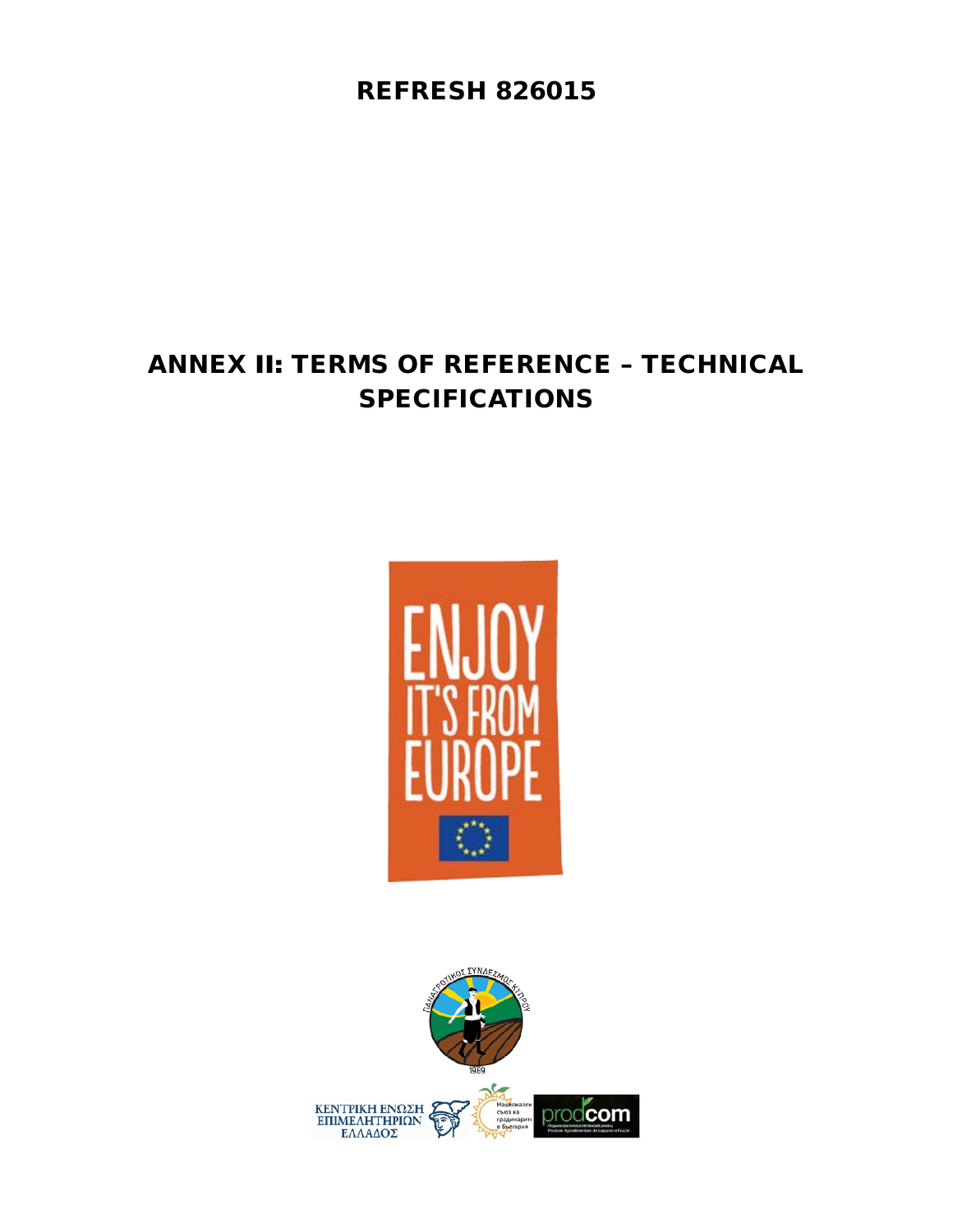# **Table of Contents**

| $\mathbf{1}$ . |       |                                                           |
|----------------|-------|-----------------------------------------------------------|
|                | 1.1   |                                                           |
|                | 1.2   |                                                           |
| 2.             |       |                                                           |
|                | 2.1   |                                                           |
|                | 2.2   |                                                           |
| 3.             |       |                                                           |
|                | 3.1   |                                                           |
| 4.             |       |                                                           |
|                | 4.1   |                                                           |
|                | 4.2   |                                                           |
|                | 4.2.1 |                                                           |
|                | 4.2.2 |                                                           |
| 5.             |       | LOCATION AND DURATION OF CONTRACT SCOPE IMPLEMENTATION 13 |
|                | 5.1   |                                                           |
|                | 5.2   |                                                           |
| 6.             |       |                                                           |
|                | 6.1   |                                                           |
|                | 6.2   |                                                           |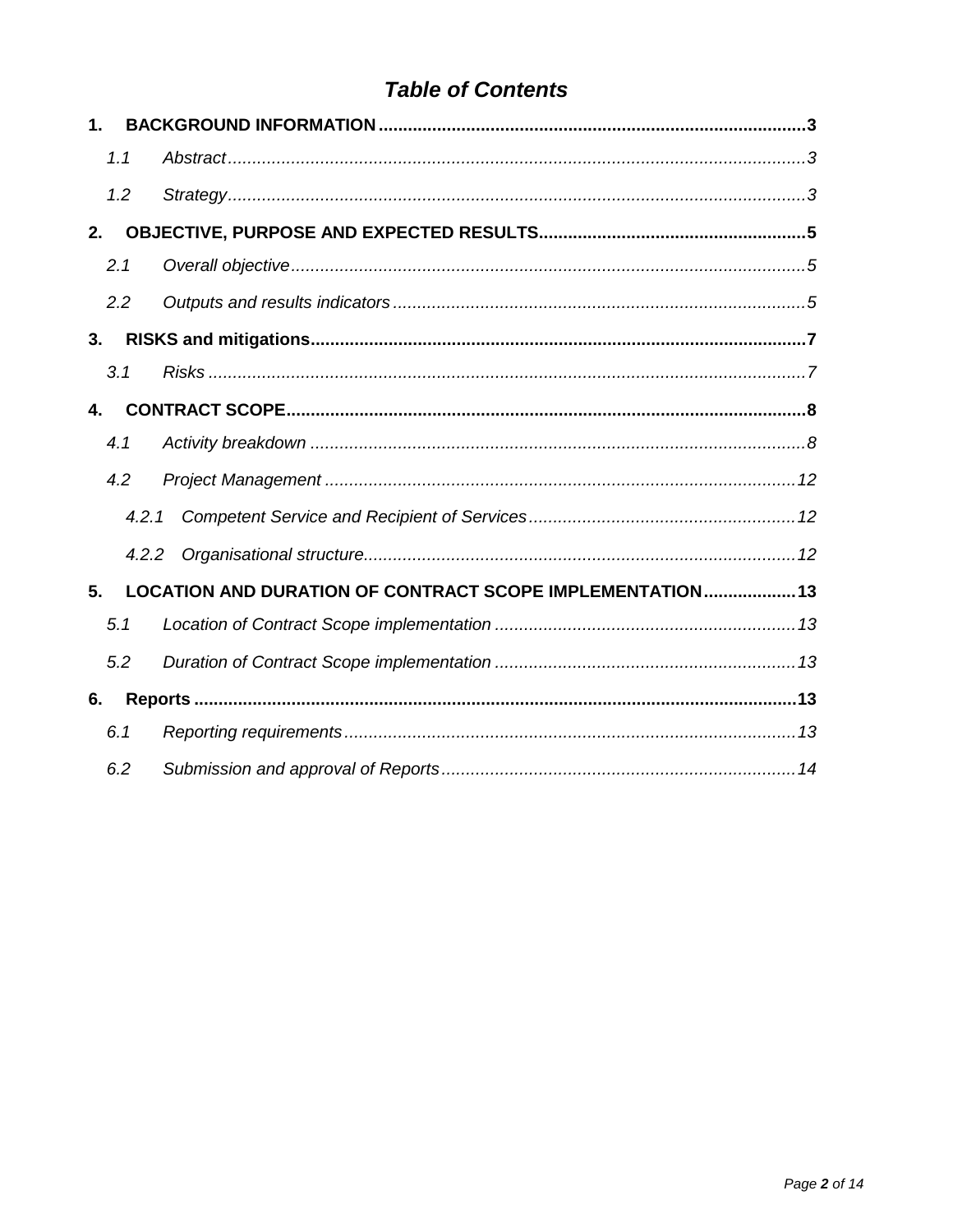# <span id="page-53-0"></span>**1. BACKGROUND INFORMATION**

## <span id="page-53-1"></span>*1.1 Abstract*

Four representative organizations from Southeastern Europe, global players in the production and trade of fresh fruits and vegetables are the beneficiaries of the project. Their targets are the central European markets of Germany, Poland and Czech Republic. Their objectives to increase the competitiveness and consumption of European Fresh fruits and vegetables and to raise their profile highlighting the specific features of food safety, traceability, authenticity, labeling, nutritional and health aspects value and sustainability in the target countries, in addition to increase the market share of European Fresh Fruits and vegetables in the markets. This will lead to higher value of European fresh fruits and vegetables exports in internal market thus growing their market share. The action will have a direct economic impact as a +6% annual increase of exports value within 2019-2022 period for all four countries is expected. The action targets consumers of all ages as well as future consumers. Additionally opinion leaders and distributors will be on the focus of the action. The action will put a lot of attention to new media (e game, web site, social media and online ads) as well as traditional publicity (publications). It will use classical methods (trade fairs, B2B workshops) but also will innovate with experience oriented actions (roadshows) in order to engage consumers.

# <span id="page-53-2"></span>*1.2 Strategy*

The action strategy is clear and strongly related to project's objective and the market analysis results. It complies also with the guidelines of the Regulation (EU) No 1144/2014 of the European Parliament, the Commission Delegated Regulation (EU) 2015/1829 and Commission Implementing Regulation (EU) 2015/1831 and the **2018 CALL FOR PROPOSALS MULTI PROGRAMMES.**

The action joins together four proposing organizations from Cyprus, Greece, Romania and Bulgaria, under the achievement of Project's objective. Each proposing organization represents national sectors with high quality standards and significant importance to local and regional economies / societies. Their efforts need to be supported. Through this action an informal sectorial cluster will be created, bringing forward joint actions and initiatives in order to promote the fresh fruits and vegetables.

*Main themes that have to be addressed and in which the implementation of the action will be based are the following:*

#### *Nutrition value of Fruits and vegetables*

The macronutrient composition of F&V differs substantially. Even within the same fruit or vegetable it can vary according to many factors, such as the type of cultivar, the plant growing conditions (e.g. soil composition, climate, fertilizer use), post-harvest handling, distribution and storage conditions as well as the ripeness of the final produce. In general, F&V have a high fibre and water content and they are a good source of micronutrients such as vitamins (in particular vitamins C and E, provitamin A and folate) and minerals (e.g. potassium, magnesium, phosphorus and calcium). Legumes, roots and tubers have a higher energy density in comparison to fruit and leafy vegetables. Legumes also have high protein content and are a good source of iron.

#### *5 a day recommendation*

Regular consumption of fruit and vegetables is considered as an important element of a healthy and balanced diet. In the European Union (EU) however, slightly more than a third (34.4%) of the population aged 15 or over did not eat them on a daily basis in 2014, while less than 15% (14.1%) consumed at least 5 portions each day. The daily consumption of fruit and vegetables differs widely between EU Member States, with those aged 15 or over not eating fruit and vegetables on a daily basis. Different for men and for women, daily consumption of fruit and vegetables seems also to be influenced by the level of education. The higher the education level is, the higher the share of the "5 aday" population is. In the three member stares (Germany, Poland and Czech Republic) the share of the population eating at least 5 portions of fruits and vegetables on a daily bases is lower that the EU average. Moreover 45.2 % of Germans don't eat fruits and vegetables on a daily bases, 46.3% of Czechs and 33.2% of Polish.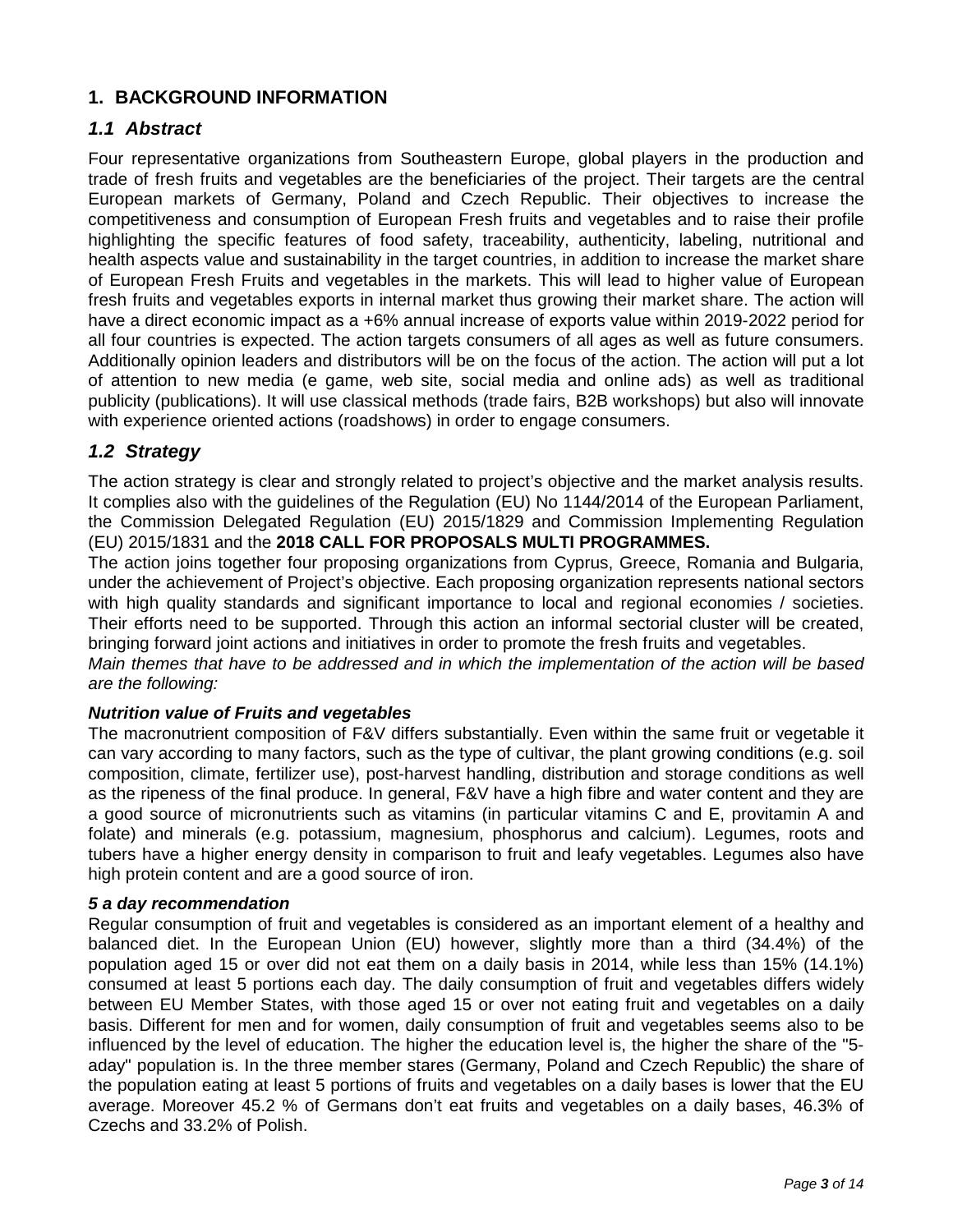The following target groups have been identified through Markets Analysis and proposing activities will focus on them:

#### *1. Consumers*

*Households as consumers form one of the main target groups to be addressed. This is a large target group, divided in two sub-groups.*

*They are considered as one of the most important target groups:* 

 $\checkmark$  Young people 18-35 years adults 35-60 years old.

*The choice of this group is based on the variety of consumers including. It is the groups that affects the demand of products on the market and as its members are productive, financially independent, directly affecting consumer preferences. Proposed activities aim directly to the household members that are responsible suppliers and create the right conditions for a frequent consumption of European origin fruits & vegetables. Many consumers will have the opportunity to be better informed from the* website, during the exhibitions and the rest promotion and information activities at points of sale and in addition to test products. Furthermore consumers will be the beneficiaries of the action messages through advertising activities.

#### *Children and educational institutions* **>90000-**

This main target group is the more sensitive as well as the most important one. In terms of marketing, the group is divided as following:

Children from 6 to 8 years older cannot understand other people's beliefs, desires, and motives, according to the so called "theory of mind". Even more they have a great difficulty to detect messages and usually tend to receive information about a product in the literal sense. Messages should be simple and direct, promoting only the benefits of consumption of the programme's fresh products.

- Although children between 8 to 12 years old have already increased the ability to understand different messages and comprehend purpose of messages, are still vulnerable to mixed or complicated messages. As these children are starting to develop their sense of identity messages should intent to aspire them in order to consume fresh fruits and vegetables as part of their way of life.

- Finally teenagers which in general are trying to differentiate themselves from their parents and fit in with their peer group should be addressed in such a manner that their will focus on positive qualities of consumption of fresh produce.

Eating habits are generally established in childhood. A regular, balanced diet, including in particular fruit and vegetables, in childhood is important in order to lay the foundation for a healthy lifestyle.

#### 2. **Opinion leaders**

The members of this target group have an important role to inform general public/consumers on the product and its production methods. Members of this target group have the ability to influence consumers and form their needs. Indicative members of this target group (quantified) can be:

*Doctors: >5000* 

*Specialized journalists (specialized, women's and youth magazines) : >1000*

*Nutritionists, experts in nutrition >5000* 

#### *Chef/ chef future >1000*

#### *Consumers organizations >10*

Representatives of this group will be informed in depth to form the best possible impression for the product and convey their findings to the public. They will participate in product presentations during the action's actions. Generally, this target group will support the development of actions and will transmit action's main messages. The aim is to transmit key-messages via different channels (media players), providing information on the comparative advantages of the products (product image enhancement, growth demand).

#### **3. Distributors (wholesalers, importers, retailers and supermarkets, food service sector).**

Since Fresh fruits and vegetables as a part of a balanced diet, there is a need to stimulate their demand which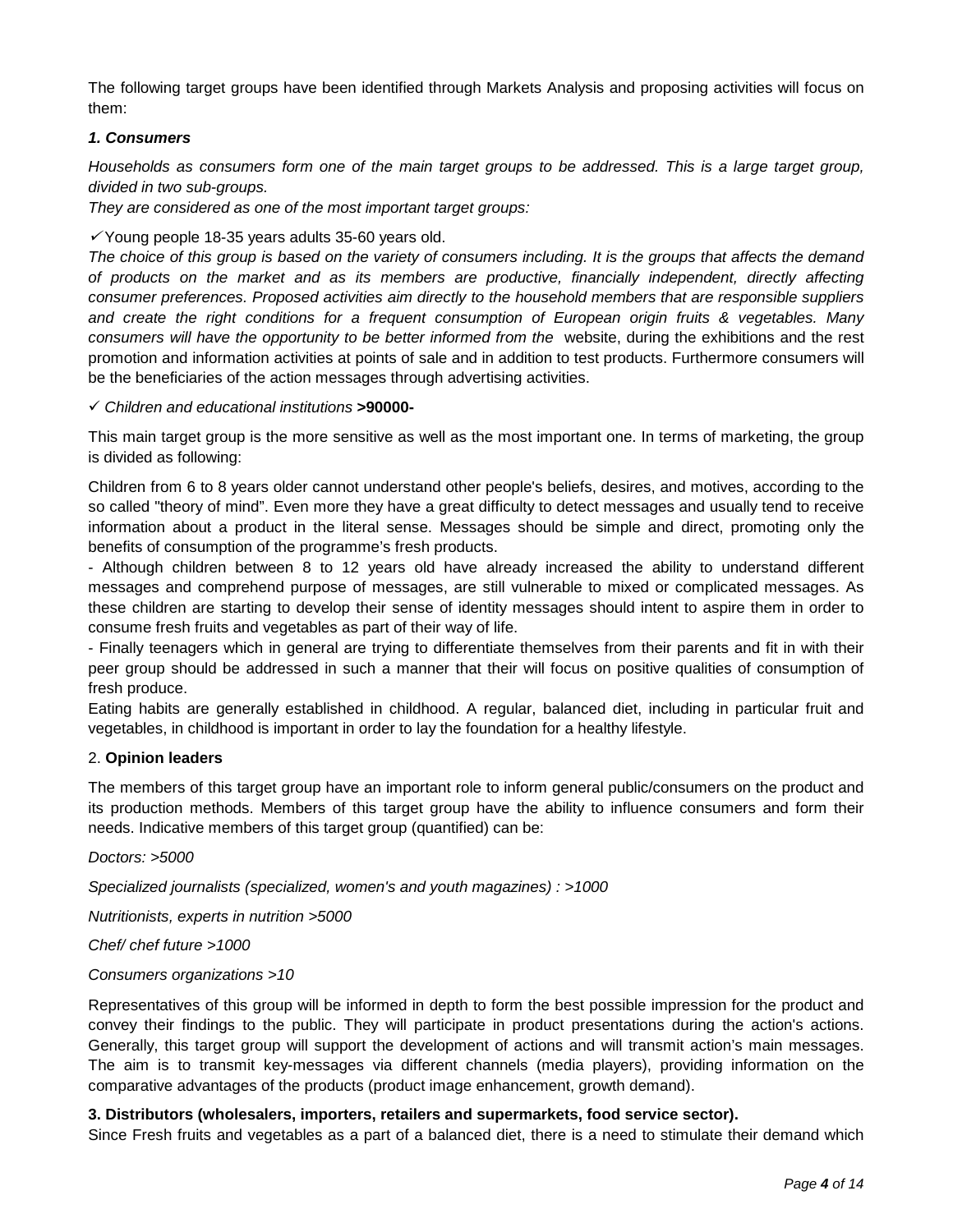depends on the behavior of that segment. Members of the target group create new consumer trends and have direct access to a large number of consumers. Their approach could generate multiple benefits to the action measures. Their contribution is extremely important to the promotion of products, both during the implementation period, and long term, as this group will continue to use the products.

# <span id="page-55-0"></span>**2. OBJECTIVE, PURPOSE AND EXPECTED RESULTS**

# <span id="page-55-1"></span>*2.1 Overall objective*

The action indents to improve the image of the specific fresh fruits and vegetables as being 'fresh' and 'natural', encourage their regular consumption, maintain consumption levels in saturated markets and bring down the age of the average consumers. The latter may be attained by encouraging young people, and particular in children and adolescents in educational establishments, to consume the products concerned.

| <b>OBJECTIVE</b>                                                                                                                    | <b>MARKET</b>                                                      | <b>INDICATORS</b>                                                                             | <b>IMPACT</b>                                                                                                                                                                                                                        |
|-------------------------------------------------------------------------------------------------------------------------------------|--------------------------------------------------------------------|-----------------------------------------------------------------------------------------------|--------------------------------------------------------------------------------------------------------------------------------------------------------------------------------------------------------------------------------------|
| increase the consumption of EU<br>fruits and vegetables in<br>informing consumers about<br>balanced and proper dietary<br>practices | <b>GERMANY</b><br><b>POLAND</b><br><b>CZECH</b><br><b>REPUBLIC</b> | Increase value of<br>European fresh fruits<br>and vegetables<br>exports in internal<br>market | Enhance the competitiveness and<br>consumption of the concerned Union fresh<br>fruits and vegetables and raise their profile<br>+6% annual increase of INTRAEU28 imports<br>value within 2019-2021 period for all three<br>countries |

The fulfillment of the objective will be significantly enhanced through the communication & advertising campaign. The proposed communication levels are:

 **1st Level: Enforce consumers' awareness about the benefits of a balanced diet, that offers the consumption of Fresh fruits and vegetables** – Consumption of Fresh fruits and vegetables in Germany, Poland, Czech is very popular among consumers/target groups while is gradually increasing among the population. The growth rate would be higher if the degree of awareness of the wider general public about the benefits of a balanced diet based on regular fresh fruits and vegetables consumption. Consumers tend to buy fresh fruits and vegetables as a part of their daily nutrition and dietary and this trend should be enforced.

 **2nd Level: Enforce consumers' awareness about the superiority of European Fresh fruits and vegetables against the respective products from Third Countries -**The superior quality (determined by specific features associated with the micro climate and soil, cultivation methods, variety, consistency, texture, aroma, taste of the product) continues to be appreciated by consumers. The same applies in the three countries and therefore it is necessary to increase the degree of consumer awareness about the superiority of European fresh fruits and vegetables.

| <b>Objective</b>                       | Increase the consumption of EU fruits and vegetables in informing<br>consumers about balanced and proper dietary practices |               |
|----------------------------------------|----------------------------------------------------------------------------------------------------------------------------|---------------|
| <b>Output Indicator(s)</b>             |                                                                                                                            | <b>Target</b> |
| <b>Nr</b> of website                   |                                                                                                                            |               |
| Nr of social media used                |                                                                                                                            |               |
| Nr of accounts created                 |                                                                                                                            |               |
| Nr posts / tweets / reposts/ re tweets |                                                                                                                            | 300           |
| Nr of info booklets produced           |                                                                                                                            | 170000        |
| Nr posts / tweets                      | 750                                                                                                                        |               |
| Nr of ads                              |                                                                                                                            | 69            |

# <span id="page-55-2"></span>*2.2 Outputs and results indicators*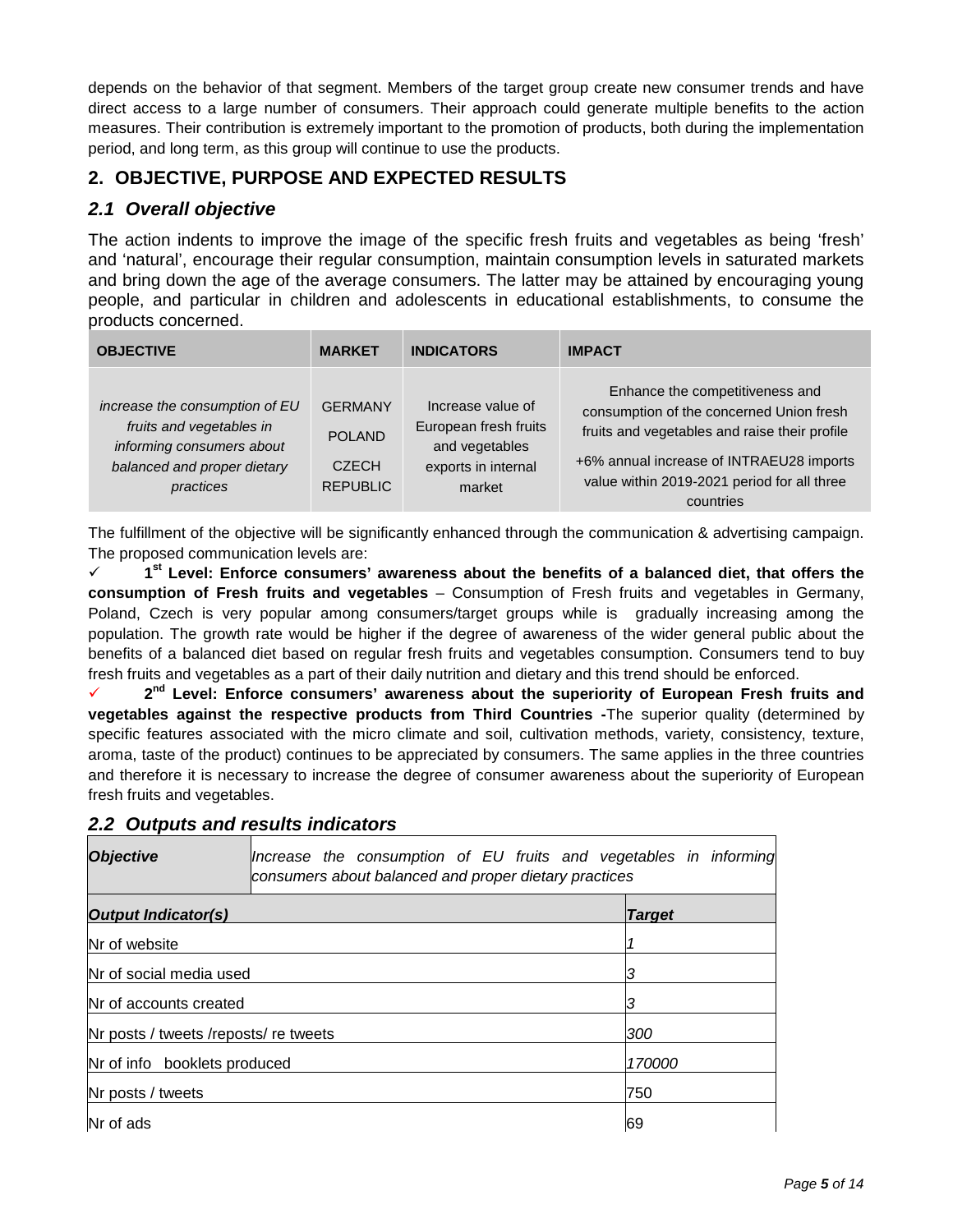| Nr of promotion days                | 27            |
|-------------------------------------|---------------|
| Nr of stands                        |               |
| Nr of events                        | 9             |
| Nr of contests organized            | 3             |
| Nr of promotion days                | 470           |
| Nr of mobile apps                   | 1             |
| Nr of video produced                | 1             |
| <b>Results Indicator(s)</b>         | <b>Target</b> |
| Number of visitors from the markets | 350.000       |
| Nr of impressions                   | 10500000      |
| Nr of friends, likes/follow         | 305000        |
| Nr of consumers reached             | 510000        |
| Nr of impressions                   | 20000000      |
| Website traffic                     | 3000000       |
| Nr of issues                        | 1608900       |
| Nr of readers                       | 36849000      |
| Number of Road show used            | 9             |
| Number of household reached         | 120000        |
| Nr of professional visitors         | 250000        |
| Nr of professionals reached         | 570           |
| Nr of B2B meetings                  | 160           |
| Nr of unpaid media                  | 18            |
| Nr of consumers reached             | 3500000       |
| Number of unpaid media posts        | 12            |
| Number of super markets             | 75            |
| Number of household reached         | 150000        |
| Number of consumers reached         | 450000        |
| Number of usbs created              | 30000         |
| Number of video views               | 10000         |
| <b>Impact Indicator(s)</b>          | <b>Target</b> |
| Nr of consumers actually reached    | 350.000       |
| Nr of consumers actually reached    | 2380000       |
| % of consumers actually reached     | 10            |
| % of consumers actually reached     | 10            |
| % of consumers actually reached     | 14            |
|                                     |               |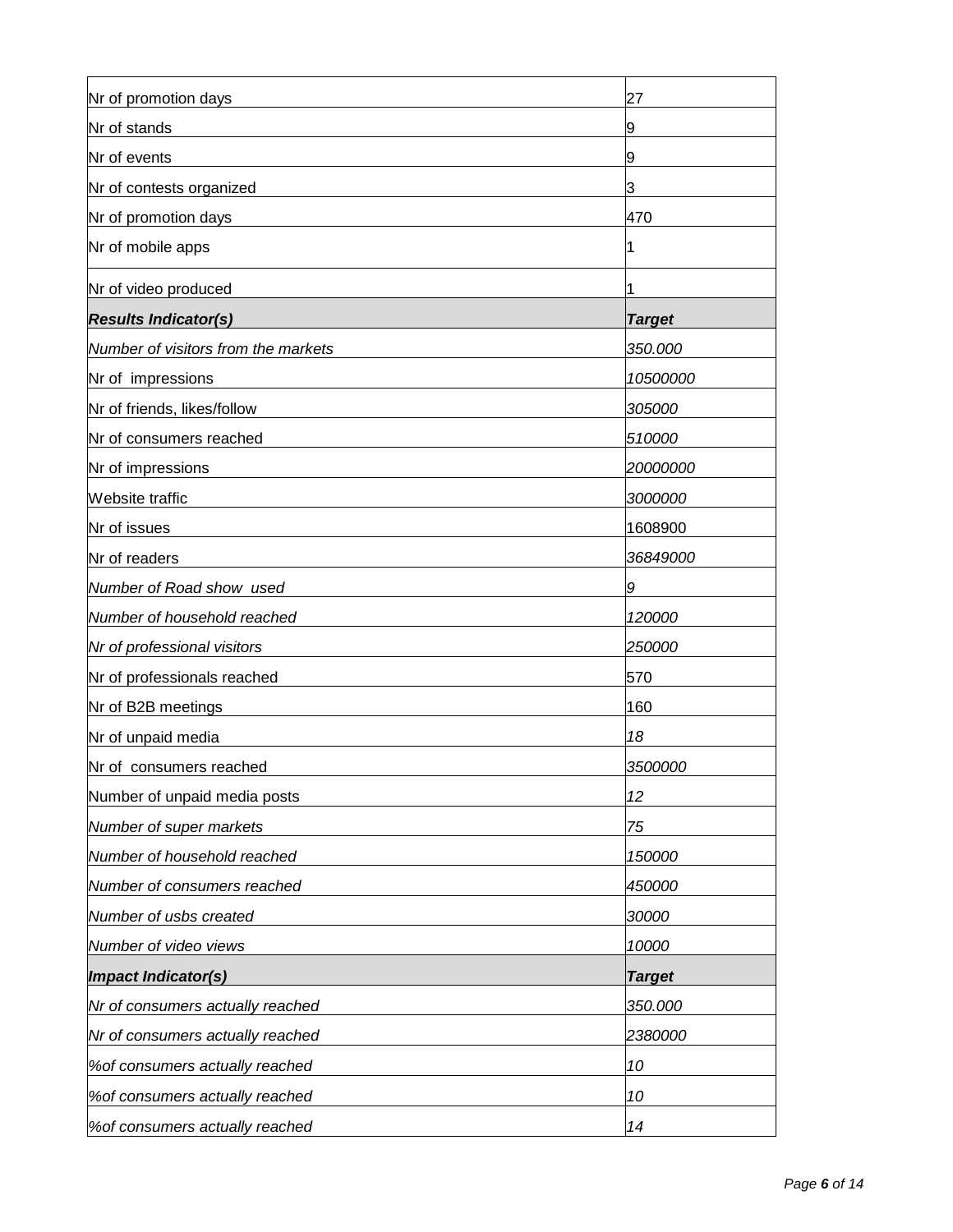| Number of unpaid media posts        | 9      |
|-------------------------------------|--------|
| % of professionals actually reached |        |
| % of professionals actually reached | 100    |
| % of consumers actually reached     | 108000 |
| Number of unpaid media posts        |        |
| Number of consumers reached         | 30000  |
| % of consumers actually reached     | 10%    |

# <span id="page-57-0"></span>**3. RISKS AND MITIGATIONS**

# <span id="page-57-1"></span>*3.1 Risks*

| <b>Risk</b><br>number    | <b>Description of risk</b>                                                                                                                                                                                                        | <b>WP</b> Number | Proposed risk-mitigation measures                                                                                                                                                                                                                                                                                                                                                                                                                                                                           |
|--------------------------|-----------------------------------------------------------------------------------------------------------------------------------------------------------------------------------------------------------------------------------|------------------|-------------------------------------------------------------------------------------------------------------------------------------------------------------------------------------------------------------------------------------------------------------------------------------------------------------------------------------------------------------------------------------------------------------------------------------------------------------------------------------------------------------|
| 1                        | Partners may not collaborate<br>within and across WP as<br>much as expected                                                                                                                                                       | WP1              | Preservation of high level of cooperation between<br>the members of the consortium and also with<br>the competent European Authority. Equal<br>participation of partners in the consensus and<br>decision making procedure. Equal level of<br>participation in the design and implementation<br>of activities from the beginning of the Action<br>Availability of human resources with high skills<br>and experience. Ensure continuity of the key staff<br>Availability of sufficient supportive personnel |
| $\overline{c}$           | Risks in the area of<br>advertising and the use of<br>paid advertising The error<br>of developing messages that<br>aren't making an impact or<br>selecting the wrong message<br>to reach the audience with<br>the desired impact. | WP4, WP5         | Use of adequate reporting tools in order to<br>measure results and impact                                                                                                                                                                                                                                                                                                                                                                                                                                   |
| 3                        | Low responses of the POS<br>events' or to other promotion<br>activities                                                                                                                                                           | WP7              | Maintenance of high level of cooperation for<br>the implementation of the activity - satisfaction<br>survey among participants - high quality of<br>products distributed                                                                                                                                                                                                                                                                                                                                    |
| $\overline{\mathcal{A}}$ | Market risks. Disturbance<br>in supply chain due to<br>insufficient production and/or<br>market disturbance                                                                                                                       | WP7              | Partner will reasure continuity of the supply chain                                                                                                                                                                                                                                                                                                                                                                                                                                                         |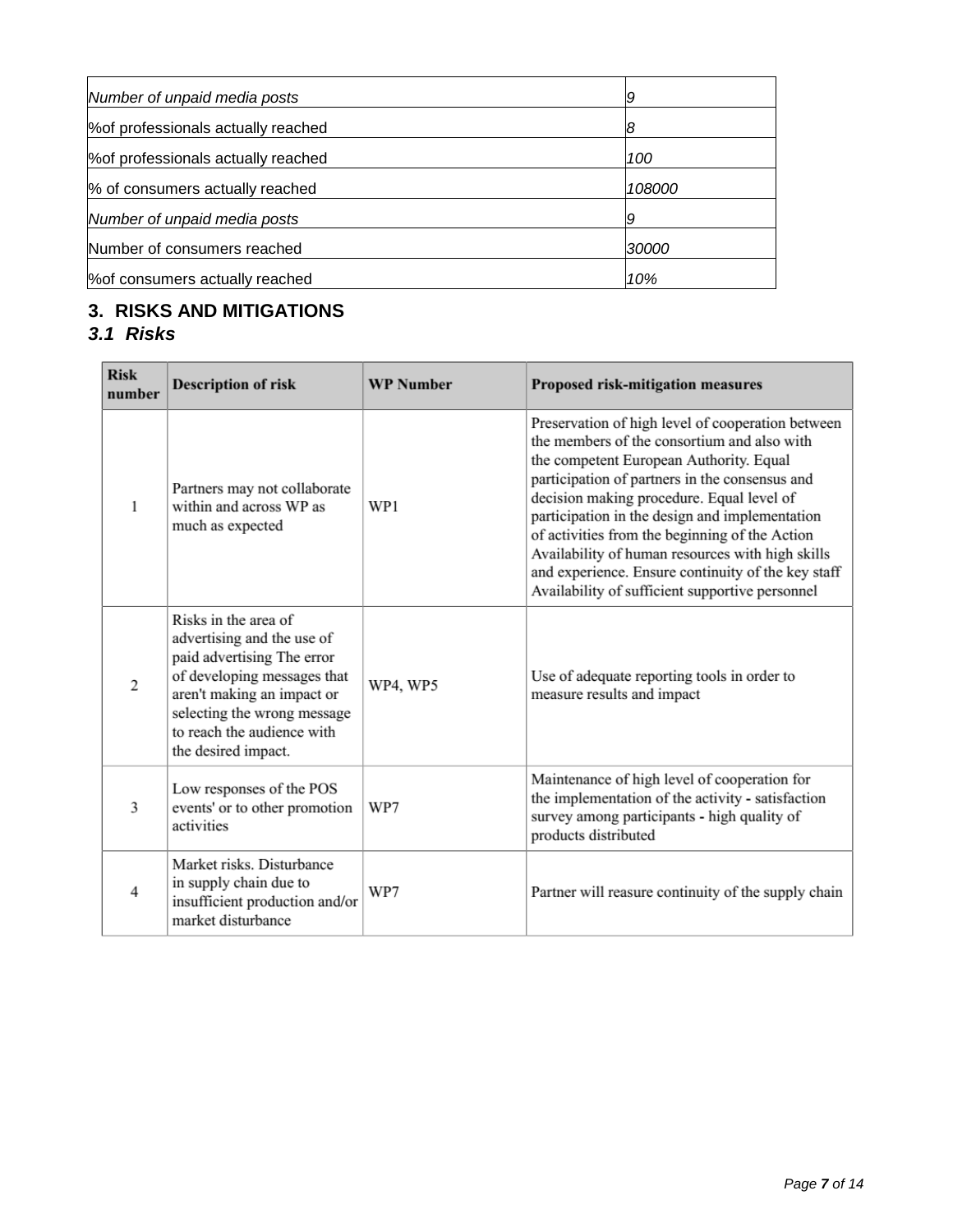# <span id="page-58-0"></span>**4. CONTRACT SCOPE**

# <span id="page-58-1"></span>*4.1 Activity breakdown*

| Work package                   | <b>Public Relations</b>                                                                                                                                                                                                                               |                                                                                                                                                                                                                                                                                |                                                                                                                                                                                                                                                                                                                                                            |  |
|--------------------------------|-------------------------------------------------------------------------------------------------------------------------------------------------------------------------------------------------------------------------------------------------------|--------------------------------------------------------------------------------------------------------------------------------------------------------------------------------------------------------------------------------------------------------------------------------|------------------------------------------------------------------------------------------------------------------------------------------------------------------------------------------------------------------------------------------------------------------------------------------------------------------------------------------------------------|--|
| <b>Budget</b>                  | 147.420                                                                                                                                                                                                                                               |                                                                                                                                                                                                                                                                                |                                                                                                                                                                                                                                                                                                                                                            |  |
| <b>Specific objective</b>      | To establish a continuous communication channels with target groups                                                                                                                                                                                   |                                                                                                                                                                                                                                                                                |                                                                                                                                                                                                                                                                                                                                                            |  |
| <b>Target group</b>            | All target groups                                                                                                                                                                                                                                     |                                                                                                                                                                                                                                                                                |                                                                                                                                                                                                                                                                                                                                                            |  |
| <b>Activity</b>                | Continuous PR activities (PR office)                                                                                                                                                                                                                  |                                                                                                                                                                                                                                                                                |                                                                                                                                                                                                                                                                                                                                                            |  |
| <b>Description of activity</b> | and handle the PR of the action<br>four markets                                                                                                                                                                                                       |                                                                                                                                                                                                                                                                                | Cost services for a Press Office Unit of the action that will periodically compose and<br>publicize press releases concerning activities of the action, will manage and<br>disseminate testimonials, gathering media clipping and drafting media clipping reports<br>Writing and publishing of one page advertorial in airlines magazines operating in the |  |
| YEAR 1<br>YEAR <sub>2</sub>    |                                                                                                                                                                                                                                                       |                                                                                                                                                                                                                                                                                | YEAR 3                                                                                                                                                                                                                                                                                                                                                     |  |
| <b>Deliverables</b>            | PR<br>Annual<br>Report<br>including:<br>2 Interim action's press<br>releases<br>6 Activities press releases<br>1 action testimonials report<br>interim Post<br>Media<br>clipping report<br>One media list<br>1 written advertorial<br>10 publications | PR<br>Annual<br>Report<br>including:<br>action's<br>Interim<br>$\mathcal{P}$<br>press releases<br>6Activities<br>press<br>releases<br>1 action testimonials<br>report<br>1 interim Post Media<br>clipping report<br>1 written advertorial<br>10 publications<br>One media list | Annual PR Report including:<br>Interim<br>action's<br>2<br>press<br>releases<br>6Activities press releases<br>1 action testimonials report<br>1 interim Post Media clipping<br>report<br>1 written advertorial<br>10 publications<br>One media list                                                                                                        |  |

| Work package                   | WP Web site, social media                                                             |                   |                                                                                     |  |
|--------------------------------|---------------------------------------------------------------------------------------|-------------------|-------------------------------------------------------------------------------------|--|
| <b>Budget</b>                  | 218.796                                                                               |                   |                                                                                     |  |
| <b>Specific objective</b>      | Action main communication channel / Dedicated action play and learn                   |                   |                                                                                     |  |
| <b>Target Group</b>            | All target groups / children                                                          |                   |                                                                                     |  |
| <b>Activity</b>                | 3.1 Web site set up and maintenance                                                   |                   |                                                                                     |  |
| <b>Description of activity</b> |                                                                                       |                   | Design and development of a dynamic multilingual website (translated in German,     |  |
|                                |                                                                                       |                   | Czech and Polish) with multiple users and administrators. Content updates for       |  |
|                                |                                                                                       |                   | articles, photo galleries (activities and events etc) Special modules, for easy     |  |
|                                |                                                                                       |                   | navigation through the sections and cross mediums. (tablets, smart phones etc)      |  |
|                                |                                                                                       |                   | Landing page and forms for subscriptions. Links to other pages of European          |  |
|                                | interest.                                                                             |                   |                                                                                     |  |
|                                | YEAR 1                                                                                | YEAR <sub>2</sub> | YEAR 3                                                                              |  |
| <b>Activity</b>                | 3.2 Social media (accounts, regular posting)                                          |                   |                                                                                     |  |
|                                | Accounts in social platforms, Facebook, Instagram, Twitter                            |                   |                                                                                     |  |
|                                | Cross socials daily posts and shares for information, activities, events and calls to |                   |                                                                                     |  |
|                                | action.                                                                               |                   |                                                                                     |  |
|                                | Using massive social platforms as representation, each one for its unique user        |                   |                                                                                     |  |
|                                | experience, by creating several kind of posts (images with text, videos, invitations  |                   |                                                                                     |  |
|                                |                                                                                       |                   | and events) and sharing to different types of users to increase the prestige of the |  |
| <b>Description of activity</b> |                                                                                       |                   | product, to raise awareness of the food and cultural assets of the EU by promoting  |  |
|                                | food culture and regional gastronomy (geo gastronomy). Image and text posts           |                   |                                                                                     |  |
|                                | (100 per year) Creative artwork, images containing dishes prepared with the use       |                   |                                                                                     |  |
|                                | of the product, from the regions or harvesting with text descriptions in adopted      |                   |                                                                                     |  |
|                                | formats meeting the requirements of each medium. Call to actions (12 per year)        |                   |                                                                                     |  |
|                                | Invitations for exhibitions and events, Facebook events and calls for attending,      |                   |                                                                                     |  |
|                                | surveys and polls.                                                                    |                   |                                                                                     |  |
|                                | YEAR <sub>2</sub><br>YEAR <sub>3</sub><br>YEAR 1                                      |                   |                                                                                     |  |
|                                |                                                                                       |                   |                                                                                     |  |
| <b>Activity</b>                | 3.3. Other (mobile apps, webinars etc)                                                |                   |                                                                                     |  |
| <b>Description of activity</b> |                                                                                       |                   | Design and creation of a special electronic game with fruits and vegetables and     |  |
|                                | reproduction of the game in 30.000 USB                                                |                   |                                                                                     |  |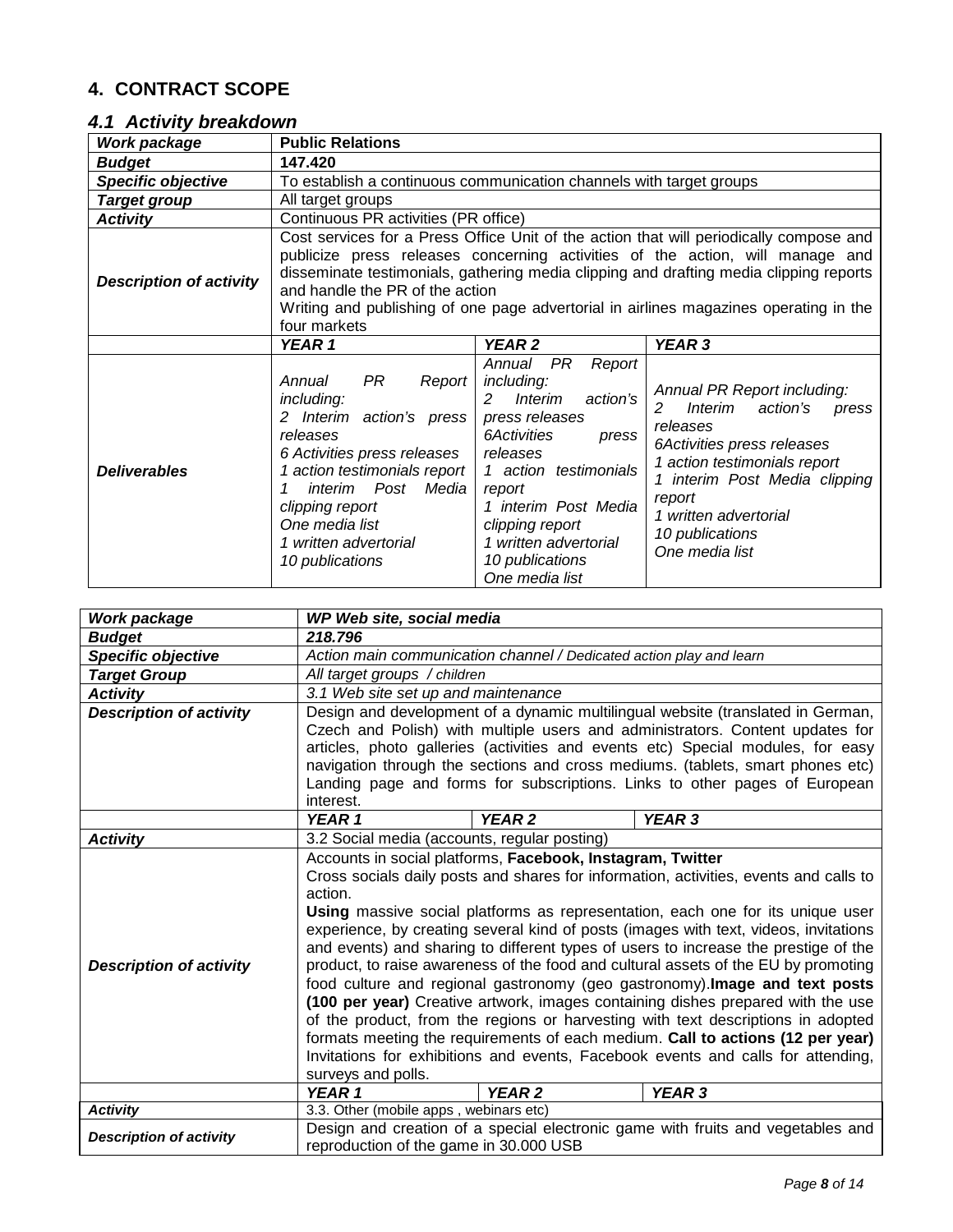| VEAD -<br>$\sim$<br>$-$<br>- -<br>. .<br>vr<br>v<br>ΔR<br>. .<br>. .<br>. . |  |  |
|-----------------------------------------------------------------------------|--|--|
|                                                                             |  |  |

| <b>Deliverables</b> | Website social media and    | Website<br>social            | Website social media and other             |
|---------------------|-----------------------------|------------------------------|--------------------------------------------|
|                     | other report:               | media and<br>other           | report:                                    |
|                     | Design<br>and               | report:                      | Multilingual Content creation<br>$\bullet$ |
|                     | development                 |                              | SEO optimization                           |
|                     | Multilingual Content        | Multilingual<br>$\bullet$    | Website maintenance<br>$\bullet$           |
|                     | creation                    | Content creation             | Analytics reports<br>$\bullet$             |
|                     | SEO optimization            | <b>SEO</b>                   | Social accounts creation and               |
|                     | Website                     | optimization                 | maintenance                                |
|                     | maintenance                 | Website                      | Language adopted posts create and          |
|                     | Analytics reports           | maintenance                  | shares 100/year                            |
|                     | Social<br>accounts          | Analytics<br>$\bullet$       | Insights reports                           |
|                     | creation and maintenance    | reports                      | Report on online activities for            |
|                     | Language adopted posts      | Social<br>$\bullet$          | children:                                  |
|                     | create and shares 100/year  | creation<br>accounts         | 1 list of schools that shared USBs         |
|                     | Insights reports            | and maintenance              | (for 10000 childen)                        |
|                     | Report on online activities | Language adopted             |                                            |
|                     | for children:               | posts create and             |                                            |
|                     | 1 electronic game           | shares 100/year              |                                            |
|                     | 1 USB                       | Insights<br>$\bullet$        |                                            |
|                     | list of schools that        | reports                      |                                            |
|                     | USBs (for 10000<br>shared   | Report on<br>online          |                                            |
|                     | childen)                    | activities for children:     |                                            |
|                     |                             | list of                      |                                            |
|                     |                             | schools that shared          |                                            |
|                     |                             | <b>USBs</b><br>(for<br>10000 |                                            |
|                     |                             | childen)                     |                                            |

| Work package                   | <b>WP Advertising</b>                                                                                                                                                                                                                                                                                                                                                                                                                                                                                                  |  |  |  |  |
|--------------------------------|------------------------------------------------------------------------------------------------------------------------------------------------------------------------------------------------------------------------------------------------------------------------------------------------------------------------------------------------------------------------------------------------------------------------------------------------------------------------------------------------------------------------|--|--|--|--|
| <b>Budget</b>                  | 251.354                                                                                                                                                                                                                                                                                                                                                                                                                                                                                                                |  |  |  |  |
| <b>Specific objective</b>      | Main communication tool                                                                                                                                                                                                                                                                                                                                                                                                                                                                                                |  |  |  |  |
| <b>Target Group</b>            | All target groups                                                                                                                                                                                                                                                                                                                                                                                                                                                                                                      |  |  |  |  |
| <b>Activity</b>                | 4.1 Print                                                                                                                                                                                                                                                                                                                                                                                                                                                                                                              |  |  |  |  |
| <b>Description of activity</b> | Design, editing info brochure. A brochure of 16 pages will describe interesting ways to<br>Re-fresh our Life, with recipes of fruits & veggies, how to combine beauty and fruits<br>and veggies, Calories values tables, healthy way of living.<br>Total reproduction in 170.000 Brochures pc (Germany) 70050pcs, Czech Republic)<br>46350pcs, Poland 53600 pcs.                                                                                                                                                       |  |  |  |  |
|                                | YEAR <sub>2</sub><br>YEAR 3<br>YEAR 1                                                                                                                                                                                                                                                                                                                                                                                                                                                                                  |  |  |  |  |
| <b>Activity</b>                | 4.2 Online                                                                                                                                                                                                                                                                                                                                                                                                                                                                                                             |  |  |  |  |
| <b>Description of activity</b> | Google display Promotional Campaigns (3)<br>Ongoing (3 years) Web Campaigns, targeting users from the target countries of the<br>action (with language adopted Display Ads) filtered for their long term interests,<br>demographics and location criteria.<br><b>Social Media Promotional Campaigns</b><br>Ongoing (3 years) Campaigns, targeting social media users from the target countries<br>of the action. Individual social platform campaigns (Facebook-Instagram, Twitter and<br>Mail chimp e-mail marketing) |  |  |  |  |

|                     | Report on print and Report on | online                      | online<br>Report<br><b>on</b> |  |
|---------------------|-------------------------------|-----------------------------|-------------------------------|--|
| <b>Deliverables</b> | online advertising:           | advertising:                | advertising:                  |  |
|                     | 16<br>pages                   | brochure   Ad Words account | Ad Words account              |  |
|                     | (digital – print editions)    | maintenance and             | maintenance and               |  |
|                     | Ad Words account setup        | management                  | management                    |  |
|                     | Target countries              | <b>Facebook campaign</b>    | <b>Facebook campaign</b>      |  |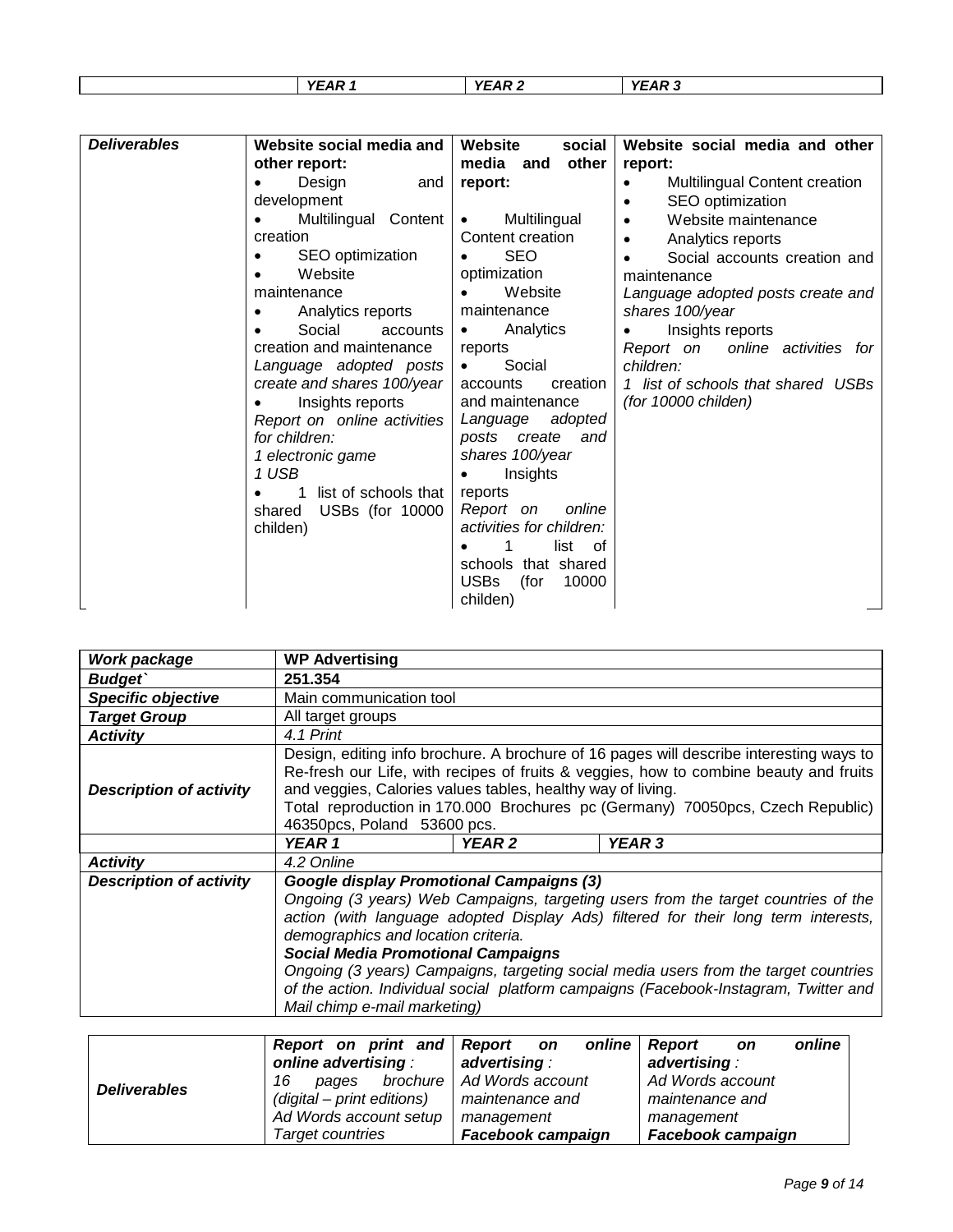| campaigns<br>setup(Germany, Czech<br>Republic, Poland)<br>Ad extensions (contact<br>information, app<br>download etc)<br>Ad Words account<br>maintenance and<br>management<br>Facebook campaign<br>(Facebook page likes<br>and instagram followers)<br><b>Twitter campaign</b><br>(followers)<br><b>Mail chimp Newsletters</b><br>(for subscribers) | (Facebook page likes<br>and instagram followers)<br><b>Twitter campaign</b><br><i>(followers)</i><br><b>Mail chimp</b><br><b>Newsletters</b><br><i>(for subscribers)</i> | (Facebook page likes and<br><i>instagram followers)</i><br><b>Twitter campaign</b><br><i>(followers)</i><br><b>Mail chimp Newsletters</b><br>(for subscribers) |
|-----------------------------------------------------------------------------------------------------------------------------------------------------------------------------------------------------------------------------------------------------------------------------------------------------------------------------------------------------|--------------------------------------------------------------------------------------------------------------------------------------------------------------------------|----------------------------------------------------------------------------------------------------------------------------------------------------------------|
|-----------------------------------------------------------------------------------------------------------------------------------------------------------------------------------------------------------------------------------------------------------------------------------------------------------------------------------------------------|--------------------------------------------------------------------------------------------------------------------------------------------------------------------------|----------------------------------------------------------------------------------------------------------------------------------------------------------------|

| <b>Work package</b>                                   | <b>Communication tools</b>                                                                                                                                                                                                                                                                                                          |                                                                                                                          |                                                                                                                        |                                                                                                                                                                                                                                                       |  |  |
|-------------------------------------------------------|-------------------------------------------------------------------------------------------------------------------------------------------------------------------------------------------------------------------------------------------------------------------------------------------------------------------------------------|--------------------------------------------------------------------------------------------------------------------------|------------------------------------------------------------------------------------------------------------------------|-------------------------------------------------------------------------------------------------------------------------------------------------------------------------------------------------------------------------------------------------------|--|--|
| <b>Budget</b>                                         | 595.145                                                                                                                                                                                                                                                                                                                             |                                                                                                                          |                                                                                                                        |                                                                                                                                                                                                                                                       |  |  |
| <b>Specific objective</b>                             | Main advertising channel                                                                                                                                                                                                                                                                                                            |                                                                                                                          |                                                                                                                        |                                                                                                                                                                                                                                                       |  |  |
| <b>Target Group</b>                                   | All target groups                                                                                                                                                                                                                                                                                                                   |                                                                                                                          |                                                                                                                        |                                                                                                                                                                                                                                                       |  |  |
| <b>Activity</b>                                       | 5.1 Publications                                                                                                                                                                                                                                                                                                                    |                                                                                                                          |                                                                                                                        |                                                                                                                                                                                                                                                       |  |  |
| of<br><b>Description</b><br>activity                  | Design and production of full page 4C artwork. Re-fresh advertisement will<br>provide all the important messages, "secrets", advices to re-fresh our<br>lives, establishing practices that revitalize and renew our life. Aims to<br>reinforce the demand for fresh products.<br>4 color - full page (Germany / Polish / Czech)     |                                                                                                                          |                                                                                                                        |                                                                                                                                                                                                                                                       |  |  |
|                                                       | YEAR 1                                                                                                                                                                                                                                                                                                                              | <b>YEAR2</b>                                                                                                             |                                                                                                                        | <b>YEAR 3</b>                                                                                                                                                                                                                                         |  |  |
| <b>Deliverables</b>                                   | Report<br>on<br>communication tools:<br>Advertising<br>in<br>magazines (food related<br>and women magazines)<br>at each country<br>6 x German magazines<br>8 x Polish magazines<br>9x Czech magazines<br>Total 23                                                                                                                   | Report<br>Advertising<br>magazines<br>related and<br>magazines)<br>country<br>6<br>$\pmb{\chi}$<br>magazines<br>Total 23 | on<br>communication tools :<br>in<br>(food<br>women<br>at each<br>German<br>8 x Polish magazines<br>9x Czech magazines | Report<br>on<br>communication<br>tools:<br>Advertising<br>in<br>magazines<br>(food<br>related and<br>women<br>magazines) at each<br>country<br>6<br>German<br>$\boldsymbol{x}$<br>magazines<br>8 x Polish magazines<br>9x Czech magazines<br>Total 23 |  |  |
| <b>Activity</b>                                       | 5.2 Promotional video                                                                                                                                                                                                                                                                                                               |                                                                                                                          |                                                                                                                        |                                                                                                                                                                                                                                                       |  |  |
| <b>Target group</b><br><b>Description of activity</b> | Consumers / Opinion leaders<br>A promotional video made with interviews from nutritionists -chefs, trainers give us secrets<br>to Re-fresh our life. Shootings of productions units, of fields, of fruits trees - consumption.<br>30' minutes movie. To be integrated in the website / social media / used during fairs /<br>events |                                                                                                                          |                                                                                                                        |                                                                                                                                                                                                                                                       |  |  |
| Timeline                                              | YEAR <sub>2</sub><br>YEAR <sub>1</sub>                                                                                                                                                                                                                                                                                              | YEAR <sub>3</sub>                                                                                                        |                                                                                                                        |                                                                                                                                                                                                                                                       |  |  |
| <b>Deliverables</b>                                   | Report<br>on<br>communication tools :<br>One movie<br>4 VO editions                                                                                                                                                                                                                                                                 |                                                                                                                          |                                                                                                                        |                                                                                                                                                                                                                                                       |  |  |

| Work package | WP6<br>-.<br>-vents<br>. . |
|--------------|----------------------------|
|              |                            |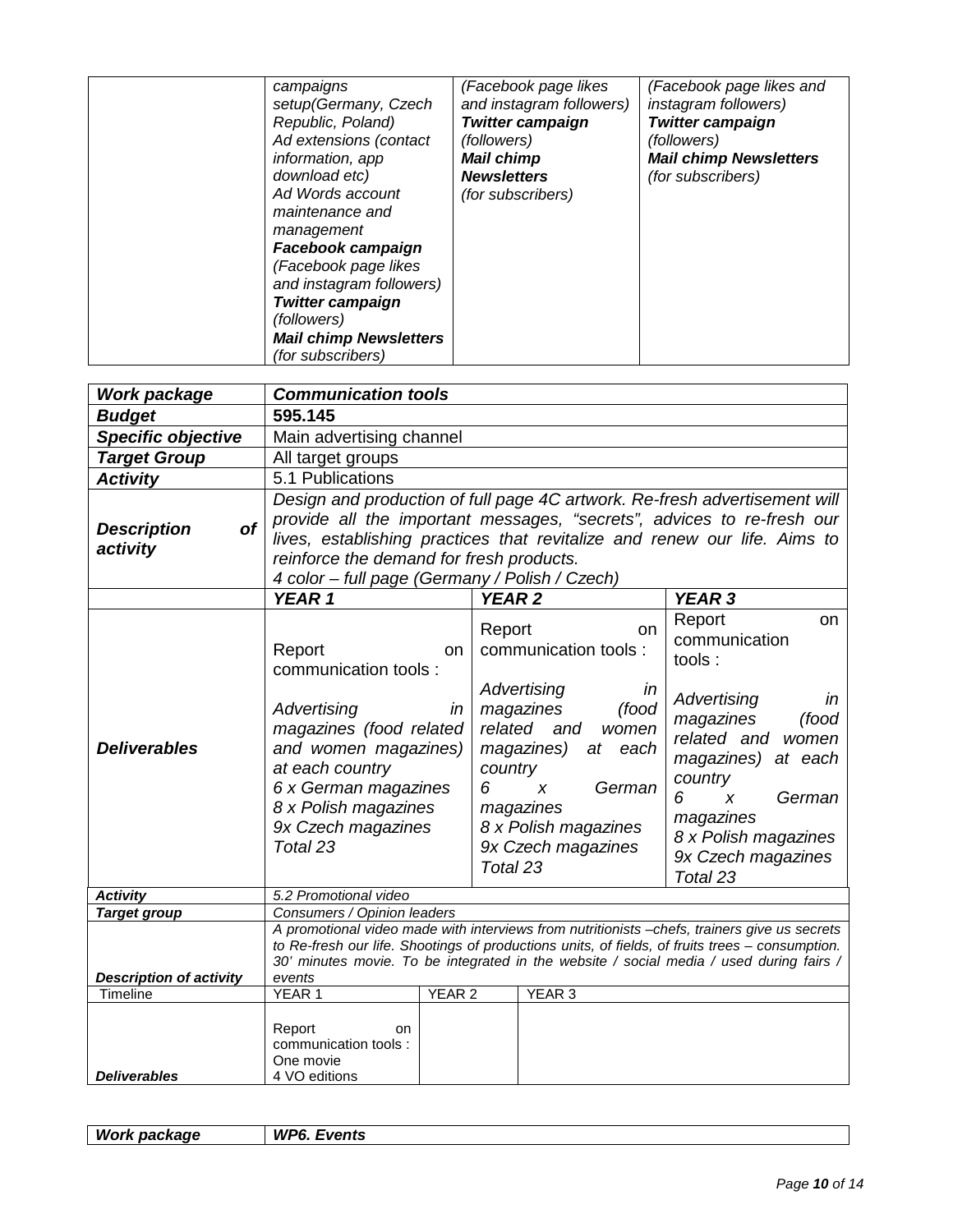| <b>Budget</b>                   | 2.258.261                                                                        |                                                                   |                    |                                                                                       |  |  |  |
|---------------------------------|----------------------------------------------------------------------------------|-------------------------------------------------------------------|--------------------|---------------------------------------------------------------------------------------|--|--|--|
| <b>Target group</b>             | All target group                                                                 |                                                                   |                    |                                                                                       |  |  |  |
| <b>Activity</b>                 |                                                                                  | 6.1 Stands at trade fairs                                         |                    |                                                                                       |  |  |  |
|                                 | Participation in the following fairs:                                            |                                                                   |                    |                                                                                       |  |  |  |
|                                 |                                                                                  | World Food Warsaw (Warsaw, Poland) (annually)                     |                    |                                                                                       |  |  |  |
| <b>Description</b><br>of        |                                                                                  | Fruit Logistica (Berlin, Germany) (annually)                      |                    |                                                                                       |  |  |  |
| activity                        | Top Gastro & Hotel (Prague, Czech Republic)                                      |                                                                   |                    |                                                                                       |  |  |  |
|                                 |                                                                                  |                                                                   |                    |                                                                                       |  |  |  |
| <b>Timeline</b>                 | YEAR 1                                                                           | <b>YEAR 2</b>                                                     | YEAR <sub>3</sub>  |                                                                                       |  |  |  |
|                                 | Report on events:                                                                |                                                                   |                    |                                                                                       |  |  |  |
|                                 | 3<br>stands<br>layouts                                                           | Report on events:                                                 |                    | Report on events:                                                                     |  |  |  |
|                                 | (digital)                                                                        | layouts<br>3<br>stands                                            |                    | 3 stands layouts (digital)                                                            |  |  |  |
|                                 | 3 fair catalogues                                                                | (digital)                                                         |                    | 3 fair catalogues                                                                     |  |  |  |
| <b>Deliverables</b>             | Copies of ads                                                                    | 3 fair catalogues                                                 |                    | Copies of ads                                                                         |  |  |  |
|                                 | 3 Post event reports                                                             | Copies of ads                                                     |                    | 3 Post event reports                                                                  |  |  |  |
|                                 | B <sub>2</sub> B<br>networking                                                   | 3 Post event reports                                              |                    | <b>B2B</b> networking report                                                          |  |  |  |
|                                 | report                                                                           | <b>B2B networking report</b>                                      |                    | 3 certifications                                                                      |  |  |  |
|                                 | 3 certifications                                                                 | 3 certifications                                                  |                    |                                                                                       |  |  |  |
| <b>Activity</b>                 |                                                                                  | 6.2 Seminars, workshops, B2B meetings, training for trade/cooks   |                    |                                                                                       |  |  |  |
| <b>Description</b><br><b>of</b> |                                                                                  |                                                                   |                    |                                                                                       |  |  |  |
| activity                        |                                                                                  | Organization of Seminar events Product presentations 1 per year   |                    |                                                                                       |  |  |  |
| <b>Timeline</b>                 | YEAR 1                                                                           | YEAR <sub>2</sub>                                                 | YEAR 3             |                                                                                       |  |  |  |
|                                 | B <sub>2</sub> B<br>Report<br>on                                                 | B <sub>2</sub> B<br>Report<br>on                                  |                    |                                                                                       |  |  |  |
|                                 | seminars:                                                                        | seminars:                                                         |                    |                                                                                       |  |  |  |
|                                 | 3 Venue certifications                                                           | 3<br>Venue                                                        |                    | Report on B2B seminars:                                                               |  |  |  |
|                                 | 3 List of invitees                                                               | certifications                                                    |                    | 3 Venue certifications                                                                |  |  |  |
|                                 | 3 List of participants                                                           | 3 List of invitees                                                | 3 List of invitees |                                                                                       |  |  |  |
|                                 | 3 Gift and press kit                                                             | 3 List of participants                                            |                    | 3 List of participants                                                                |  |  |  |
| <b>Deliverables</b>             | sets                                                                             | 3 Gift and press kit                                              |                    | 3 Gift and press kit sets                                                             |  |  |  |
|                                 | 3Photo<br>video<br>and                                                           | sets                                                              |                    | 3Photo and video report                                                               |  |  |  |
|                                 | report                                                                           | 3Photo<br>and<br>video                                            |                    | 6 Press releases                                                                      |  |  |  |
|                                 | 6 Press releases                                                                 | report                                                            |                    | 3 Post media report                                                                   |  |  |  |
|                                 | 3 Post media report                                                              | 6 Press releases                                                  |                    |                                                                                       |  |  |  |
|                                 | 3<br>media<br>clipping                                                           | 3 Post media report                                               |                    | 3 media clipping report                                                               |  |  |  |
|                                 | report                                                                           | 3<br>media clipping                                               |                    |                                                                                       |  |  |  |
|                                 |                                                                                  | report                                                            |                    |                                                                                       |  |  |  |
| <b>Activity</b>                 |                                                                                  | 6.3 Road Shows                                                    |                    |                                                                                       |  |  |  |
|                                 |                                                                                  |                                                                   |                    | The "road show" will take place in capital cities, in outdoor sites, open squares and |  |  |  |
|                                 |                                                                                  |                                                                   |                    | entrances of busy shopping centers and smoothly inside shopping centers. The          |  |  |  |
| <b>Description</b><br>of        |                                                                                  |                                                                   |                    | action will last 3 days, for about six hours each day. Consumers will be invited to   |  |  |  |
| activity                        |                                                                                  |                                                                   |                    | taste fruits in joy and celebration mood, since well-being and "re fresh" is          |  |  |  |
|                                 |                                                                                  | something that comes including fruits and vegetables in our diet. |                    |                                                                                       |  |  |  |
|                                 |                                                                                  | 3 Road Shows 1 in Poland, 1 in Czech, 1 in Germany per year       |                    |                                                                                       |  |  |  |
| <b>Timeline</b>                 | YEAR 1                                                                           | <b>YEAR 2</b>                                                     |                    | <b>YEAR 3</b>                                                                         |  |  |  |
|                                 |                                                                                  | Report<br>roadshows:                                              | on                 |                                                                                       |  |  |  |
|                                 | Report on roadshows:                                                             | Gifts                                                             |                    | Report on roadshows:                                                                  |  |  |  |
|                                 | Gifts                                                                            |                                                                   |                    | Gifts                                                                                 |  |  |  |
| <b>Deliverables</b>             | Photo and video report                                                           | Photo<br>and                                                      | video              | Photo and video report                                                                |  |  |  |
|                                 | Press releases                                                                   | report                                                            |                    | Press releases                                                                        |  |  |  |
|                                 | Post media report                                                                | Press releases                                                    |                    | Post media report                                                                     |  |  |  |
|                                 |                                                                                  | Post media report<br>media clipping report                        |                    | media clipping report                                                                 |  |  |  |
| <b>Activity</b>                 | 6.4 Competitions for students                                                    | media clipping report                                             |                    |                                                                                       |  |  |  |
|                                 |                                                                                  |                                                                   |                    | Organizing and conducting annual competitions for pupils from 10 to 18 years of       |  |  |  |
|                                 |                                                                                  |                                                                   |                    | age on knowledge of nutritional values of fruits and vegetables and their uses. The   |  |  |  |
| <b>Description</b><br><b>of</b> |                                                                                  |                                                                   |                    | winners will be selected after a public draw by those who have responded correctly    |  |  |  |
| activity                        | and there will be 5 awards / laptops for each target country and will be awarded |                                                                   |                    |                                                                                       |  |  |  |
|                                 | each year to the winners.                                                        |                                                                   |                    |                                                                                       |  |  |  |
| <b>Timeline</b>                 | YEAR 1                                                                           | <b>YEAR 2</b>                                                     | YEAR 3             |                                                                                       |  |  |  |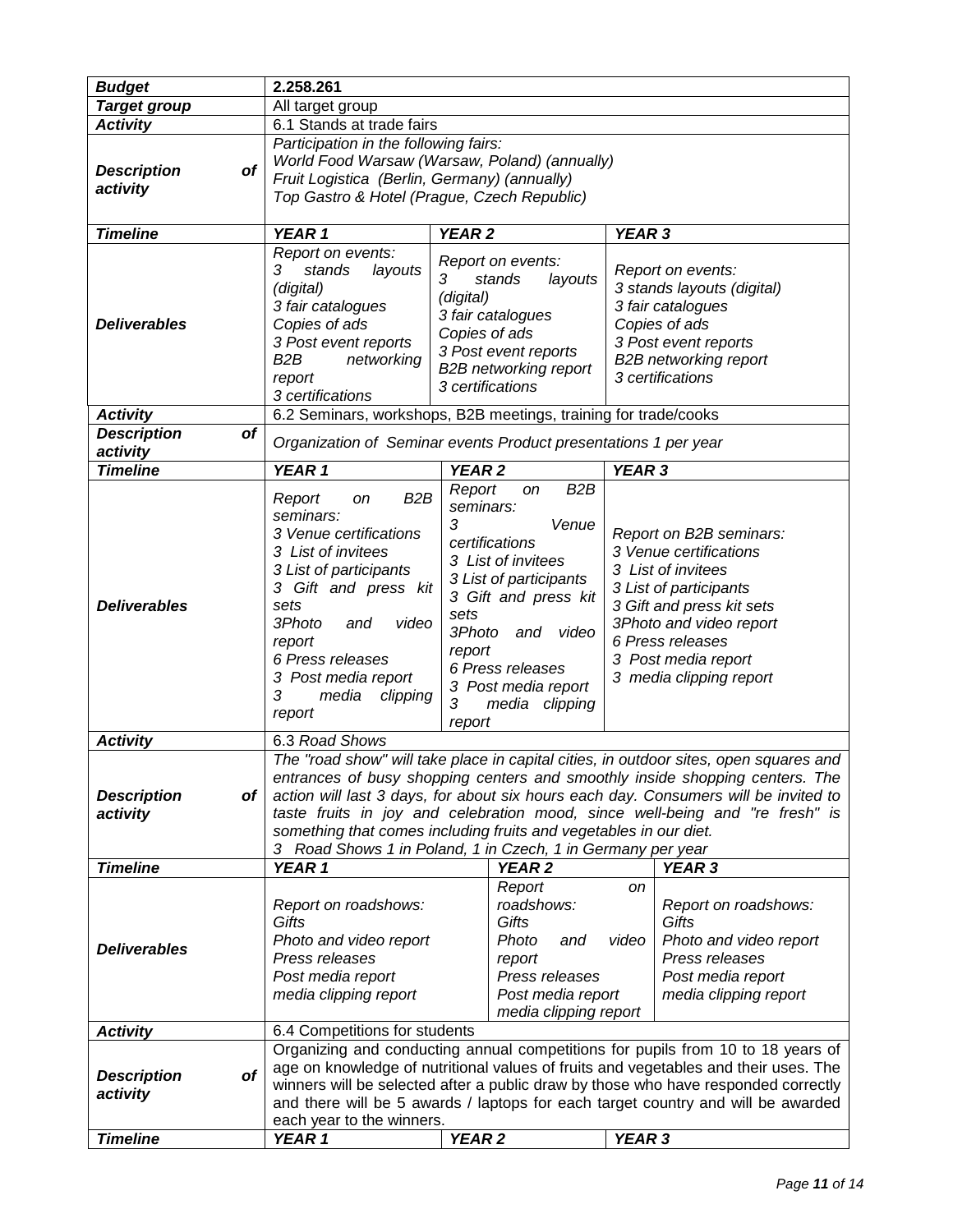|                     | <b>Report</b><br>competitions | <b>on</b><br>for | <b>Report</b><br><b>on</b><br>competitions<br>for |                                |
|---------------------|-------------------------------|------------------|---------------------------------------------------|--------------------------------|
|                     | students:                     |                  | students:                                         | Report on competitions for     |
|                     | 3 certifications              |                  | 3 certifications                                  | students:                      |
|                     | List                          | Ωf               | List<br>of I                                      | 3 certifications               |
| <b>Deliverables</b> | participants/country          |                  | participants/country                              | 1 List of participants/country |
|                     |                               |                  | 3 Gift and press kit 3 Gift and press kit         | 3 Gift and press kit sets      |
|                     | sets                          |                  | sets                                              | 3 Photo and video report       |
|                     | Photo and video               |                  | Photo and video<br>3                              | 3 Post media report            |
|                     | report                        |                  |                                                   |                                |
|                     | 3 Post media report           |                  | 3 Post media report                               |                                |

| Work package                           | <b>WP7. Point of sales (POS) promotion</b>                                                                                                                                                                                                                                                |                                                                                                                                                                                      |                                                                                                                                                                         |  |  |
|----------------------------------------|-------------------------------------------------------------------------------------------------------------------------------------------------------------------------------------------------------------------------------------------------------------------------------------------|--------------------------------------------------------------------------------------------------------------------------------------------------------------------------------------|-------------------------------------------------------------------------------------------------------------------------------------------------------------------------|--|--|
| <b>Budget</b>                          | 547.473                                                                                                                                                                                                                                                                                   |                                                                                                                                                                                      |                                                                                                                                                                         |  |  |
| Specific objective                     |                                                                                                                                                                                                                                                                                           | To familiarize consumers with the diversity of fresh produce                                                                                                                         |                                                                                                                                                                         |  |  |
| Target group(s)                        | Consumers                                                                                                                                                                                                                                                                                 |                                                                                                                                                                                      |                                                                                                                                                                         |  |  |
| <b>Activity</b>                        | Tasting days                                                                                                                                                                                                                                                                              |                                                                                                                                                                                      |                                                                                                                                                                         |  |  |
| <b>Description</b><br>of I<br>activity | Organization of tasting days in Hypermarkets - supermarkets Total<br><i>in Germany</i><br>150 promodays (15 point sales X 5 days per year), Poland 100 promodays (10<br>point sales X 5 days per year), Czech 180 (15 point sales X 6 days per year),<br>/ Distribution of 240000 samples |                                                                                                                                                                                      |                                                                                                                                                                         |  |  |
| <b>Timeline</b>                        | YEAR 1                                                                                                                                                                                                                                                                                    | YEAR <sub>2</sub>                                                                                                                                                                    | YEAR <sub>3</sub>                                                                                                                                                       |  |  |
| <b>Deliverables</b>                    | <b>POS</b><br><b>Report</b><br><b>on</b><br>activities:<br>25 POS certificates of<br>realization<br>campaign<br>2<br>post<br>reports<br>2 Photo reports<br>3 satisfaction surveys<br>Outfit set                                                                                           | <b>POS</b><br><b>Report</b><br><b>on</b><br>activities:<br>30 POS certificates of<br>realization<br>2post campaign reports<br>2 Photo reports<br>2satisfaction surveys<br>Outfit set | <b>Report on POS activities:</b><br>POS<br>25<br>certificates<br>οf<br>realization<br>2 post campaign reports<br>2 Photo reports<br>2satisfaction surveys<br>Outfit set |  |  |

# <span id="page-62-0"></span>*4.2 Project Management*

# <span id="page-62-1"></span>**4.2.1 Competent Service and Recipient of Services**

Coordinator's and Contracting Authority Competent Bodies and authorized personnel

#### <span id="page-62-2"></span>*4.2.2 Organisational structure*

#### *Organisational structure of the Contracting Authority*

The Contracting Authority has appointed a Project Manager and a Steering Committee (SC) for the supervision and coordination of the overall progress in the implementation of the Contract Scope and of the relevant activities, sets priorities, provides guidance, and evaluates and approves the results (deliverables and reports).

The Contracting Authority shall provide the personnel necessary to manage and resolve issues related to the management of the Contract.

The Project Manager shall be responsible for overall coordination of the implementation of the Contract Scope and for submission of all official contract documents for approval. Project Manager shall be the contact person for all communications with the Manager to be appointed by the Contractor.

#### *Organisational structure of the Contractor*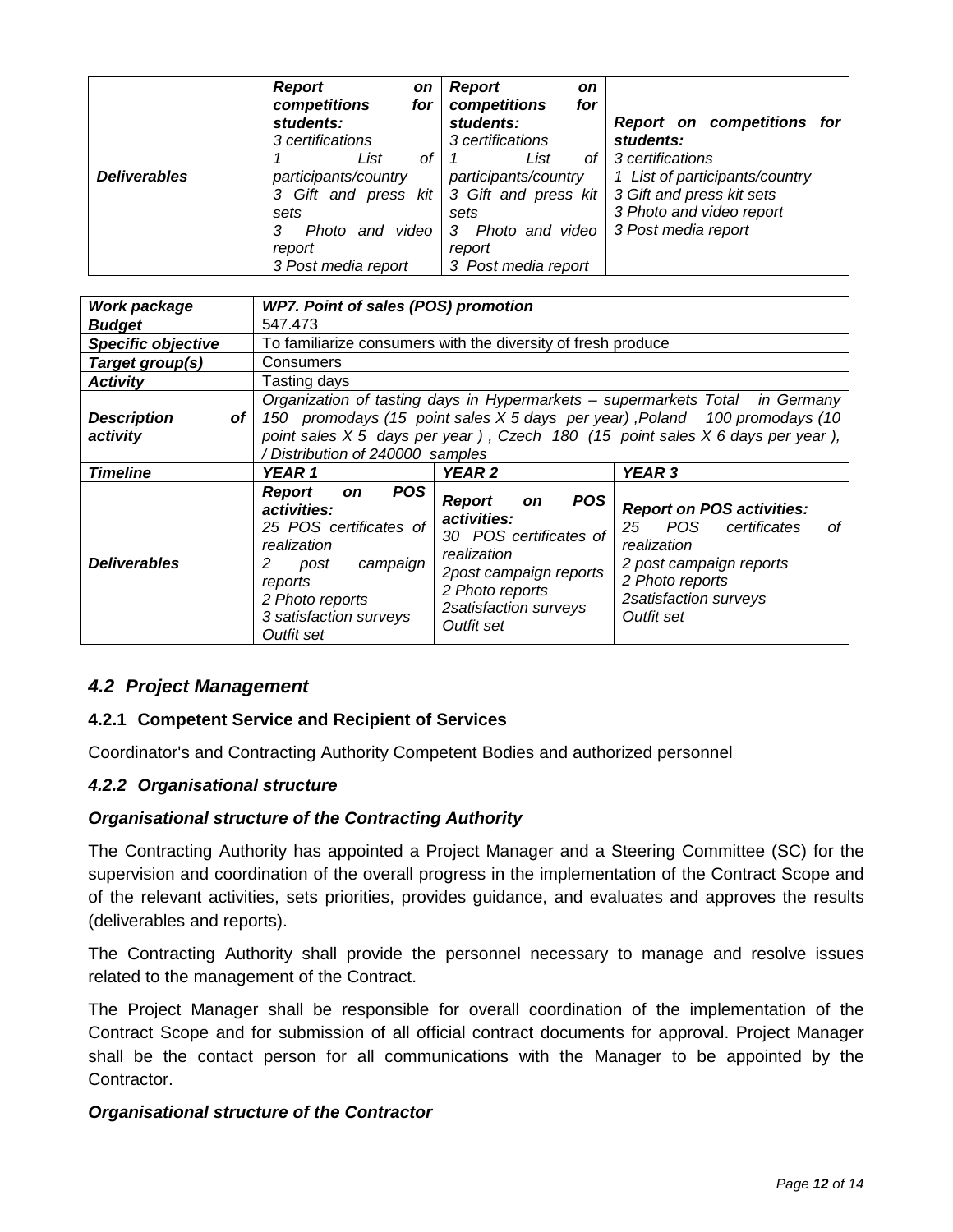The Contractor shall be responsible for the performance of all phases of the Contract Scope, until final acceptance by the Contracting Authority. This includes management of the Project and ensuring the coordination of all Contract Scope activities.

The Contractor shall appoint a Project Manager who shall be available throughout the implementation of the Contract Scope. The Contractor's Project Manager shall be supported by the Contractor's team of experts and the other members of the Contractor's Project Team.

The duties of the Contractor's Project Manager shall be as follows:

- Definition of the work plan and of the critical points, so as to ensure the quality of the services provided and the timely implementation of the individual Contract Scope activities.
- Overall responsibility for delivery of the results (deliverables, services provided) of the Contract.
- Preparation of the inception, progress and completion Reports, with clear references to the results achieved.
- Coordination of the participation and responsibilities of the experts who will perform the Contract Scope.
- Maintaining close and ongoing cooperation with the Contracting Authority (and its competent bodies: Project Manager and SC), and provision to it of information updates on the implementation progress, the work carried out and the solutions or alternatives adopted.

The Contractor shall bear all costs in connection with the implementation of the Contract Scope. More in particular, the Contractor shall bear the accommodation, subsistence and travel costs for the Project Team members. The Contractor shall ensure sufficient resources for translation, interpretation, printing etc., as required by the Contract Scope activities in each case.

# <span id="page-63-0"></span>**5. LOCATION AND DURATION OF CONTRACT SCOPE IMPLEMENTATION**

# <span id="page-63-1"></span>*5.1 Location of Contract Scope implementation*

Project's activities are to be implemented at the target markets of Germany, Poland and Czech Republic while in some cases services may be provided in Cyprus, Greece, Bulgaria and Romania.

# <span id="page-63-2"></span>*5.2 Duration of Contract Scope implementation*

The period of implementation of the Contract Scope shall be *36* months from the date of commencement of the contract.

# <span id="page-63-3"></span>**6. REPORTS**

# <span id="page-63-4"></span>*6.1 Reporting requirements*

The Contractor should submit to the Contracting Authority the following Reports (in addition to the reports/ deliverables stated in paragraph 4.1) on the implementation of Contract Scope activities and the results achieved:

• Communication Plan and Y1 Action Plan– within *three* weeks from Contract signature.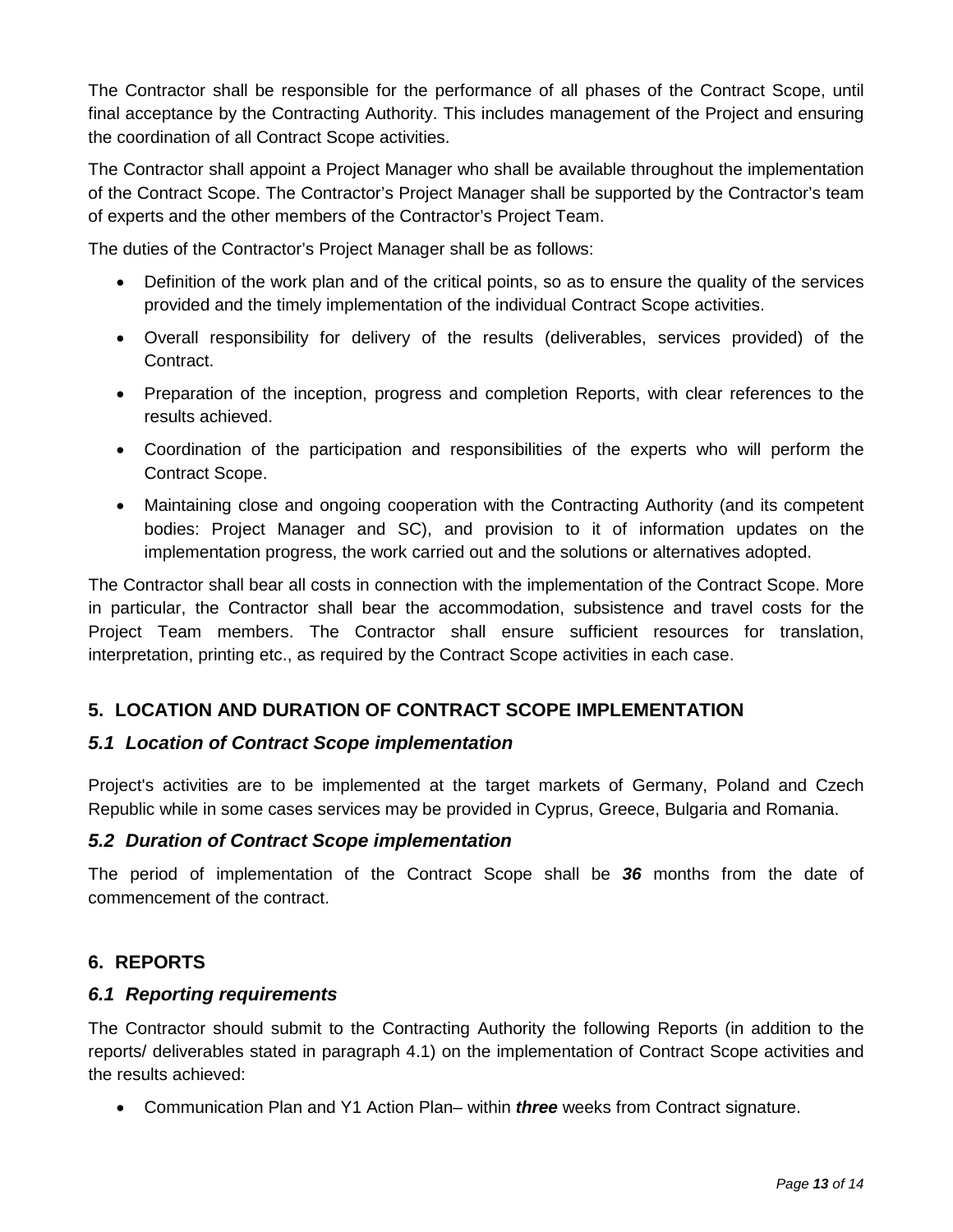- Progress Reports and Action Plan– every *12* months throughout the Contract implementation period.
- Completion Report at the end of the Contract implementation period.

The Communication Plan and Action Plans should contain the following:

- The key issues identified.
- The updated Contract Scope implementation schedule, indicating the critical points.
- The work plan for implementation of the Contract Scope.

The Progress Reports should contain the following:

- Presentation of the progress made in all activities and deliverables (with clear distinction between activities in progress, activities completed and activities which have not yet started), list of the meetings held with staff of the Contracting Authority and/or other involved entities.
- Updated work plan for the period until the submission of the next Progress Report.
- Presentation of the progress in the implementation of the actions decided to be carried out for solving problems identified in previous periods.
- Identification of problems and proposals for their solution.

The Completion Report should contain the following:

- A list of all activities implemented and deliverables developed.
- An assessment of the degree to which the expected results were achieved.
- Proposals regarding future needs of the Contracting Authority in connection with the scope of the implemented contract.

The Contractor shall submit Ad-hoc Reports whenever it deems that it should inform the Contracting Authority of significant issues or when it is requested to submit an opinion on special issues related to the Contract Scope.

#### <span id="page-64-0"></span>*6.2 Submission and approval of Reports*

All the Reports of the above paragraph should be submitted in *<number of copies* copies to the Contracting Authority, for the attention of the Project Manager.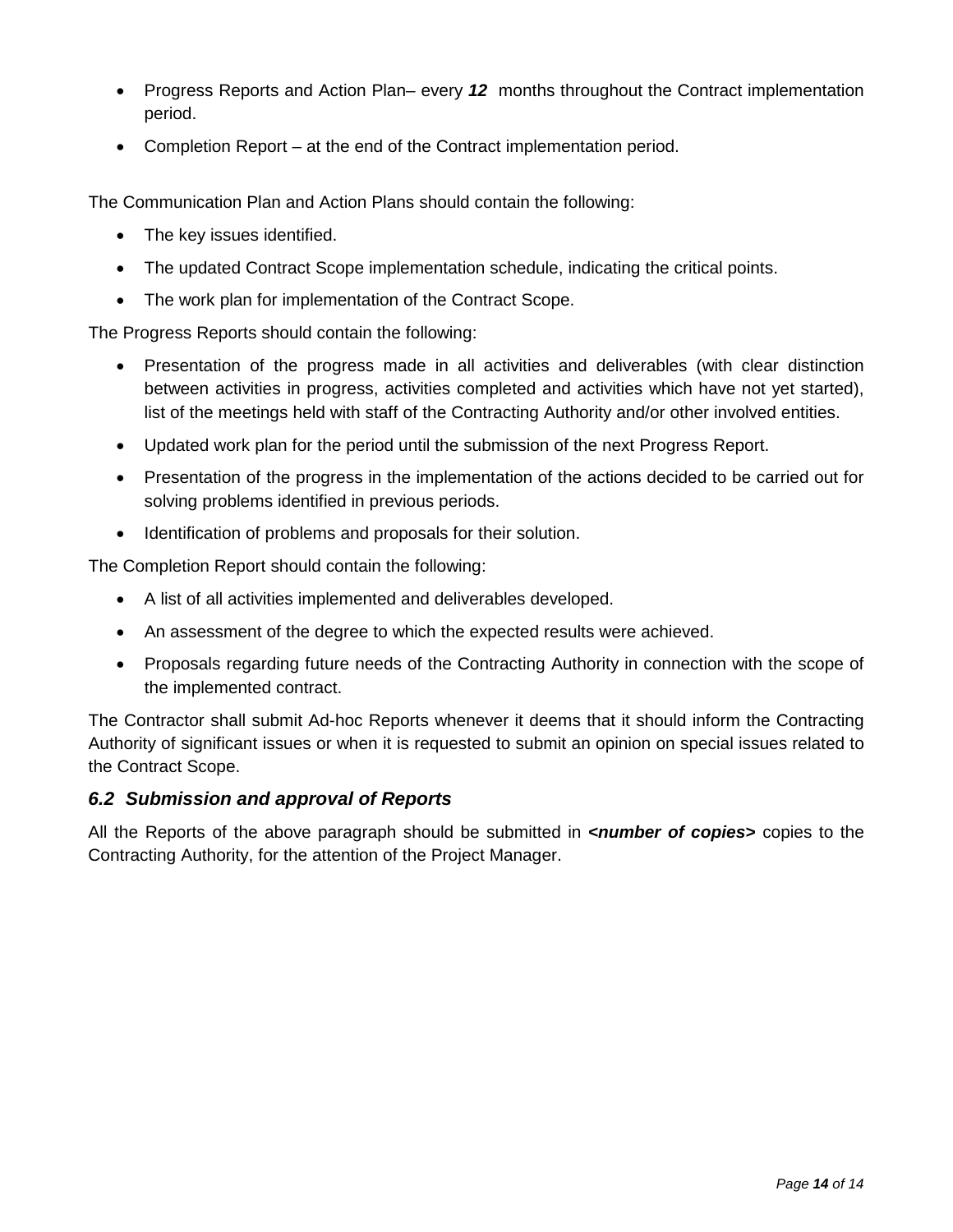REFRESH 826015

# APPENDIX: TEMPLATES FOR FORMS



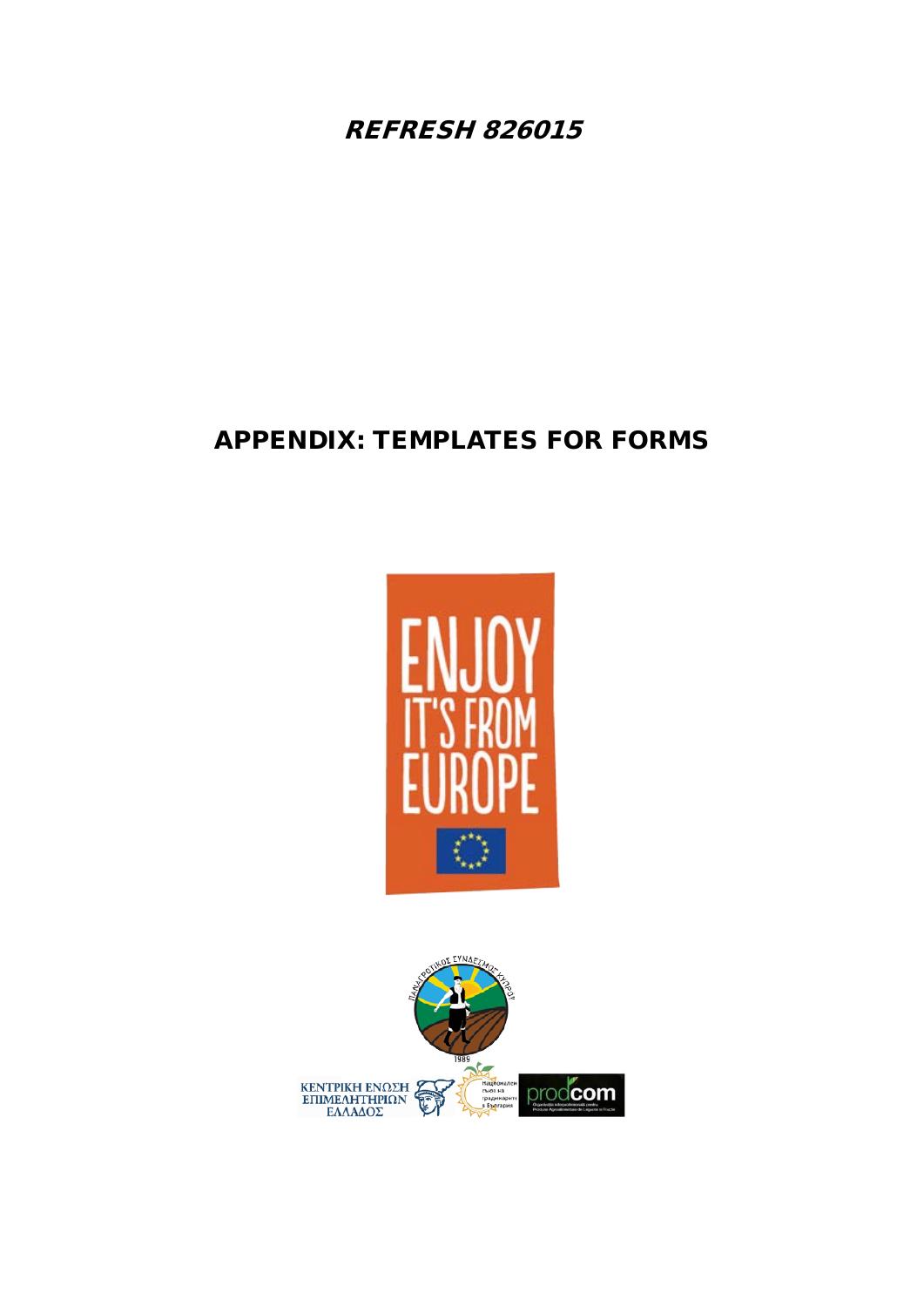# **CONTENTS**

- **FORM 1: COMMITMENT NOT TO WITHDRAW THE TENDER**
- **FORM 2: SOLEMN DECLARATION CERTIFYING THE TENDERER'S PERSONAL SITUATION**
- **FORM 3: TENDERER'S ECONOMIC AND FINANCIAL STANDING**
- **FORM 4: TECHNICAL AND PROFESSIONAL ABILITY**
- **FORM 5: CV**
- **FORM 6: TECHNICAL OFFER**
- **FORM 7: PROJECT TEAM PRESENTATION TABLE**
- **FORM 8: FINANCIAL OFFER**
- **FORM 9: TABLE OF EVALUATION CRITERIA**
- **FORM 10: LIST OF CONTRACTOR'S CERTIFICATES**
- **FORM 11: PERFORMANCE GUARANTEE**
- **FORM 12: DECLARATION OF OTHER ENTITIES**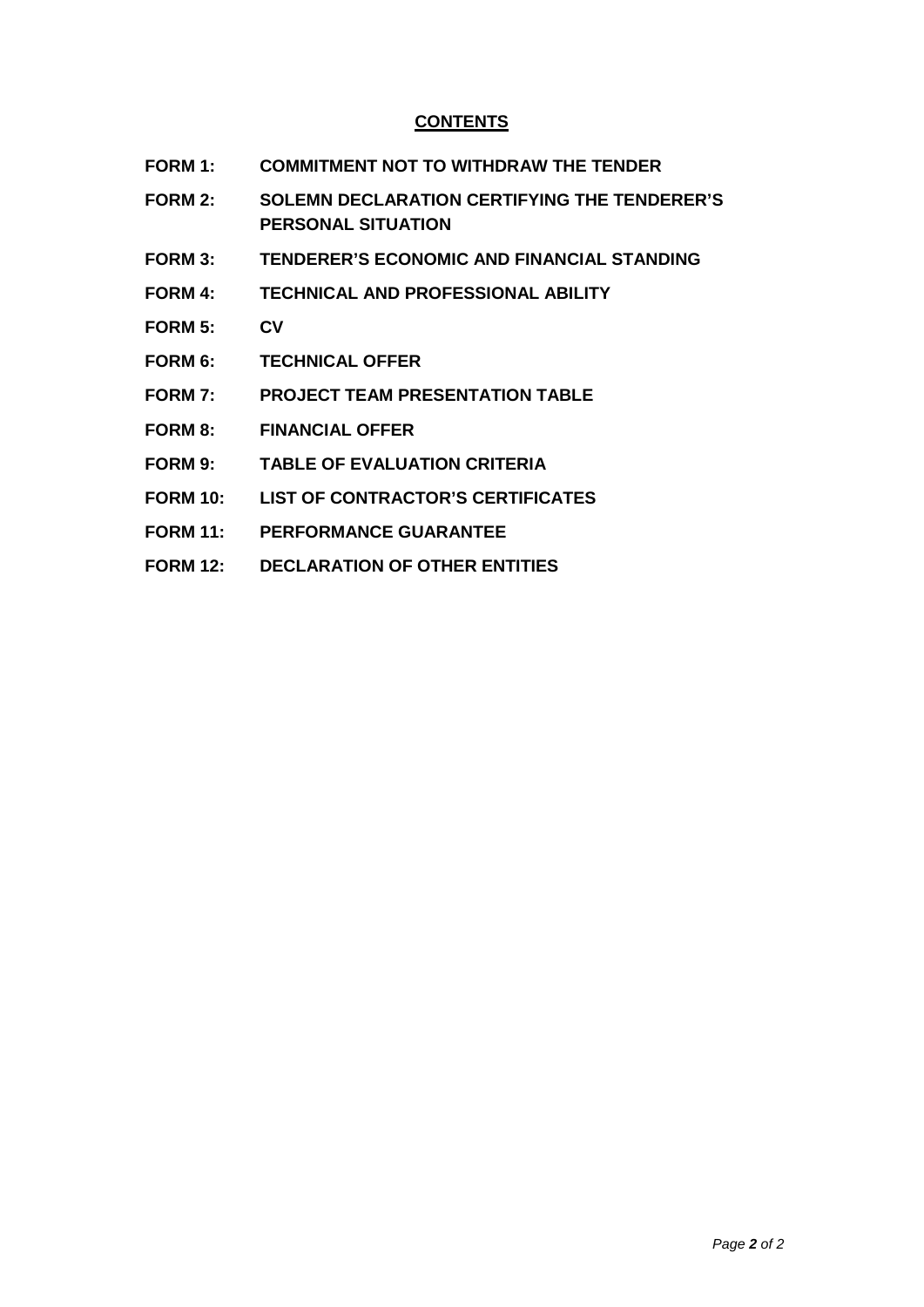# *FORM 1*

# **COMMITMENT NOT TO WITHDRAW THE OFFER**

#### *Tender No. ……………….*

- 1. We refer to the offer we have submitted for **………………………………………………………………,** which is valid for the period specified in the tender documents and which, under the terms of the tender, tenderers have no right to withdraw.
- 2. Is in our knowledge that in accordance with the terms of the tender documents if:
	- a. After the closing date for the submission of Tenders, withdraw our Tender or a part thereof during its period of validity, or
	- b. has been ascertained that we have submitted any false declaration or false certificate, or
	- c. Having been notified of the acceptance of our Tender by the Contracting Authority during the period of validity of the Tender, and having been notified to present ourselves for signing the Contract:
		- (i) Refused or neglected to produce within the specified time limit any Certificate and/or other document and/or the Performance Guarantee and/or fulfill any other of our obligations deriving from our participation in the present tender procedure, or
		- (ii) Refused or neglected to sign the Contract,

The following penalties may be imposed to us:

- a. Declaration of us in default and deprivation of all of our rights to the Award of the Contract,
- b. The penalties provided for by the Law and the Regulations regarding participation in future ender procedures leading to the award of a contract.
- 3. In addition, we undertake to pay the Contracting Authority a compensation amount equal to 5% of our financial offer or part thereof which has been withdrawn.

| Signature of Tenderer or its Representative: |  |
|----------------------------------------------|--|
| <b>Signatory Name:</b>                       |  |
| Identity Card / Passport No. of Signatory:   |  |
| Capacity of Signatory:                       |  |
| Date:                                        |  |
| DetailsTenderer <sup>1</sup> :               |  |
| Name of the Tenderer:                        |  |
|                                              |  |

Note 1: In the case of a consortium of natural and / or legal persons, the details of the consortium and of each member of the consortium.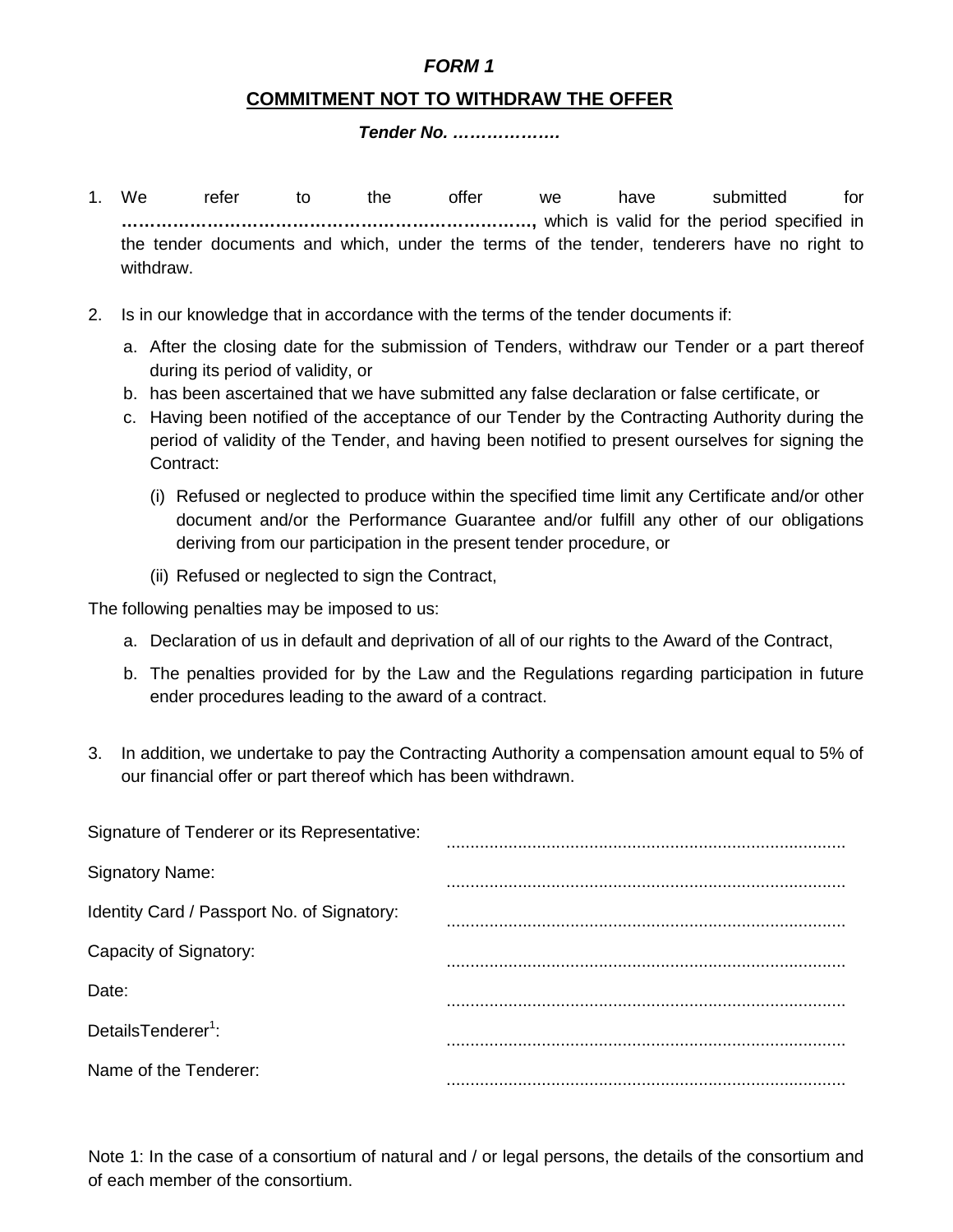# **FORM 2**

## **SOLEMN DECLARATION CERTIFYING THE TENDERER'S PERSONAL SITUATION**

To: *<name of Contracting Authority>* 

Subject: *<Tender procedure title>*.

Tender procedure no.:

I solemnly declare that:

- a. I have not been convicted and neither have I admitted:
	- *i.* participation in a criminal organisation as defined in Article 2 of Council Framework Decision 2008/841/JHA of 24 October 2008 on the fight against organised crime,
	- *ii.* corruption as defined in Article 3 of the Convention of the fight against corruption involving officials of the European Communities or officials of Member States of the European Union and Article 2(1) of Council Framework Decision 2003/568/JHA,
	- *iii.* fraud within the meaning of Article 1 of the Convention relating to the protection of the financial interests of the European Communities of 27/11/1995,
	- *iv.* terrorist offences or offences linked to terrorism as defined in Articles 1 and 3 of Council Framework Decision 2002/475/JHA of 13 June 2002 on combating terrorism or inciting, aiding or abetting, an offence as defined in Article 4 of the aforementioned Decision,
	- *v.* money laundering or terrorist financing as defined in Article 2 of the national laws for the Prevention and Suppression of Money Laundering and Terrorist Financing, Laws of 2007 - 2016,
	- *vi.* child labour and other forms of trafficking in human beings in accordance with Article 2 of the Law 60(I) of 2014 on the Prevention, Fighting against Trafficking in and Exploitation of Human Beings and Protection of Victims.

It is noted that the Contracting Authority's obligation to exclude me from the procurement procedure is also applicable if the person convicted by final judgement or having admitted any of the above, is a member of an administrative, management or oversight body of my organisation or has powers of representation, decision or control therein.

- b. I am not guilty of grave professional misconduct which renders my integrity questionable.
- c. I have not entered into agreements with other economic operators aimed at distorting competition.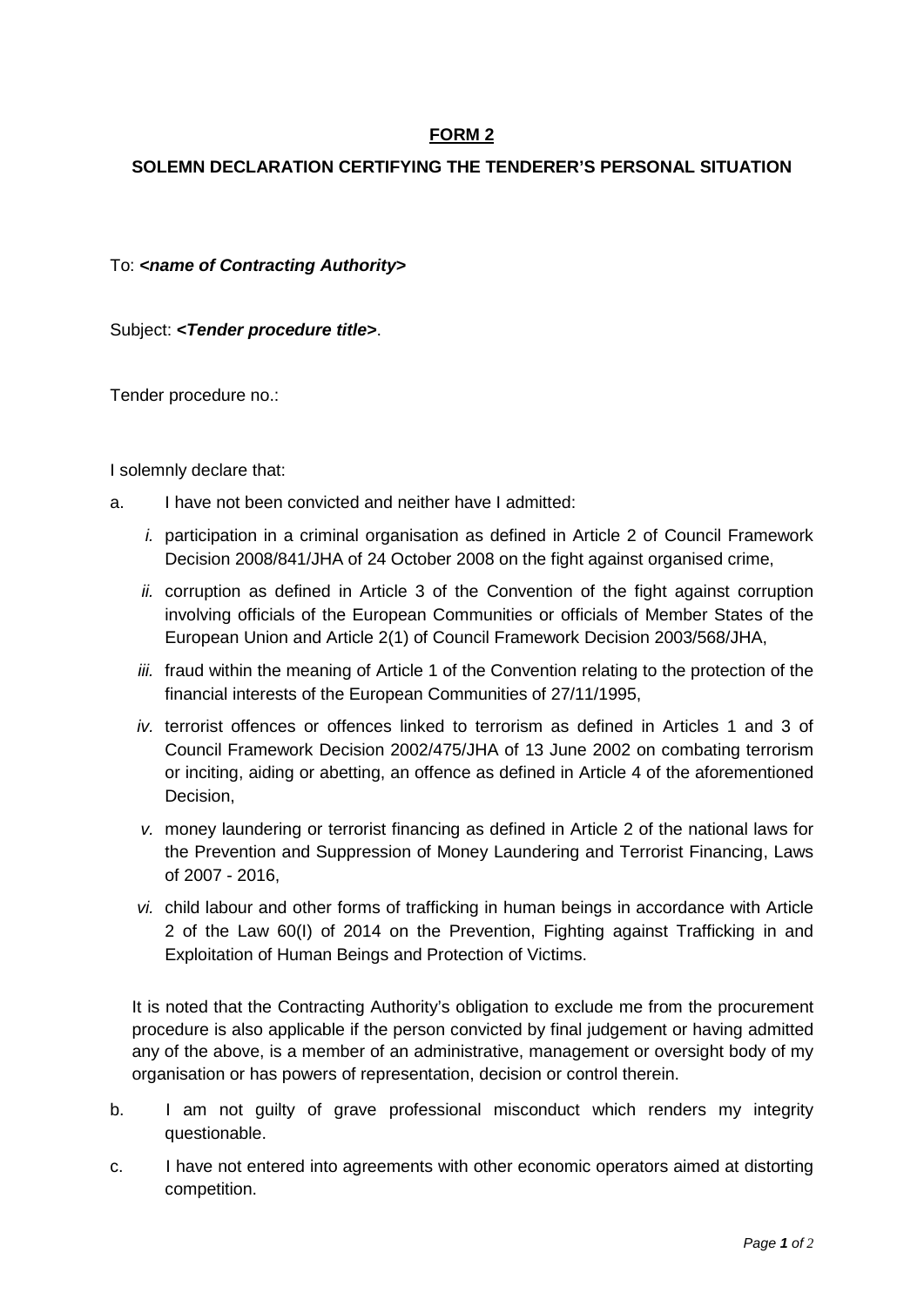- d. I do not have a conflict of interest within the meaning of Article 6 of Law that cannot be effectively remedied without excluding me from participation in the tender procedure.
- e. I have not distorted the competition from my prior involvement in the preparation of the procurement procedure, as referred to in Article 38 of Law that cannot be effectively remedied without excluding me from participation in the tender procedure.I have not shown significant or persistent deficiencies in the performance of a substantive requirement under a prior public contract, a prior contract with a contracting entity or a prior concession contract which led to early termination of that prior contract, damages or other comparable sanctions. I have not been found guilty of serious misrepresentation in supplying the information required for the verification of the absence of grounds for exclusion or the fulfilment of the selection criteria and I have not withheld such information and I am able to submit the supporting documents required pursuant to Article 59 of Law.

Any paragraph that does not apply should be deleted and the space below should be used to provide clarifications.

.................................................................................................................................................... ..........................................................................................................................

Signature:

Name of signatory:

Identity Card / Passport No. of signatory:

Capacity of signatory

#### Details of Tenderer or consortium participant *<delete as appropriate>*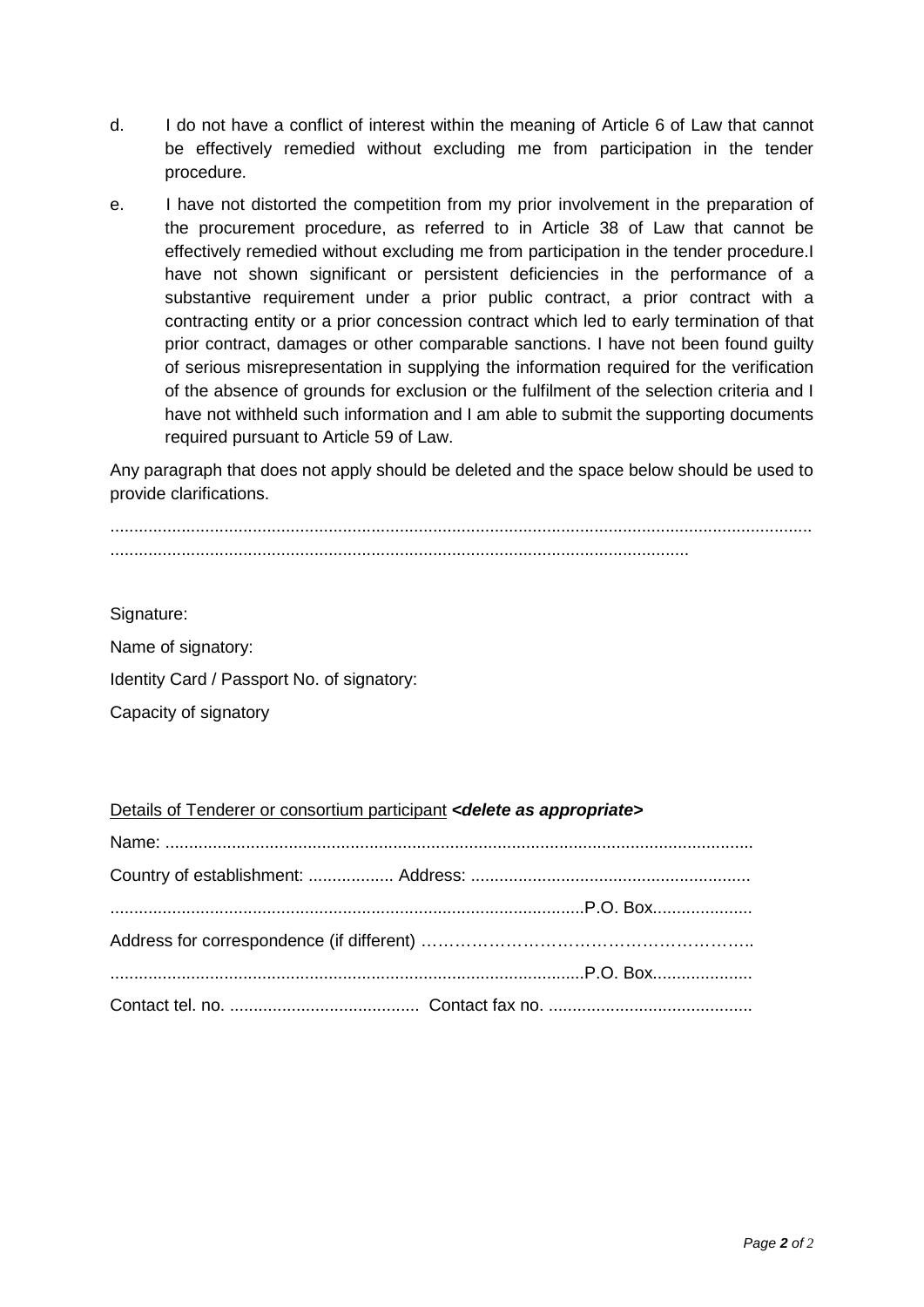# **FORM 3**

## **DOCUMENTATION OF THE TENDERER'S ECONOMIC AND FINANCIAL STANDING**

*(Please complete the following financial data tables based on your annual financial statements for the last three years, using the previous year as the last reference year. If the Tenderer is a consortium, Table A is completed with the aggregate data for all the members of the consortium and Table B is completed for each consortium member separately. If the Tenderer is only one person, the Table A is completed).* 

#### **Table Α**

| <b>Financial data</b>     | <year></year> | <year></year> | <year></year> | Average |
|---------------------------|---------------|---------------|---------------|---------|
| Annual turnover (in EURO) |               |               |               |         |

#### **Table Β**

#### **Name of Consortium member: .........................**

| <b>Financial data</b>     | <year></year> | <year></year> | <year></year> |
|---------------------------|---------------|---------------|---------------|
| Annual turnover (in EURO) |               |               |               |

**General Note:** Pursuant to the provisions of article 63 of Law 73(Ι)/2016 or article 76(1)(α) of Law 140(I)/2016, the Tenderer may rely on the capacities of other entities, regardless of the legal nature of the links which it has with them. If the Tenderer makes use of this facility, then the above tables should also include the data for such third parties (one or more).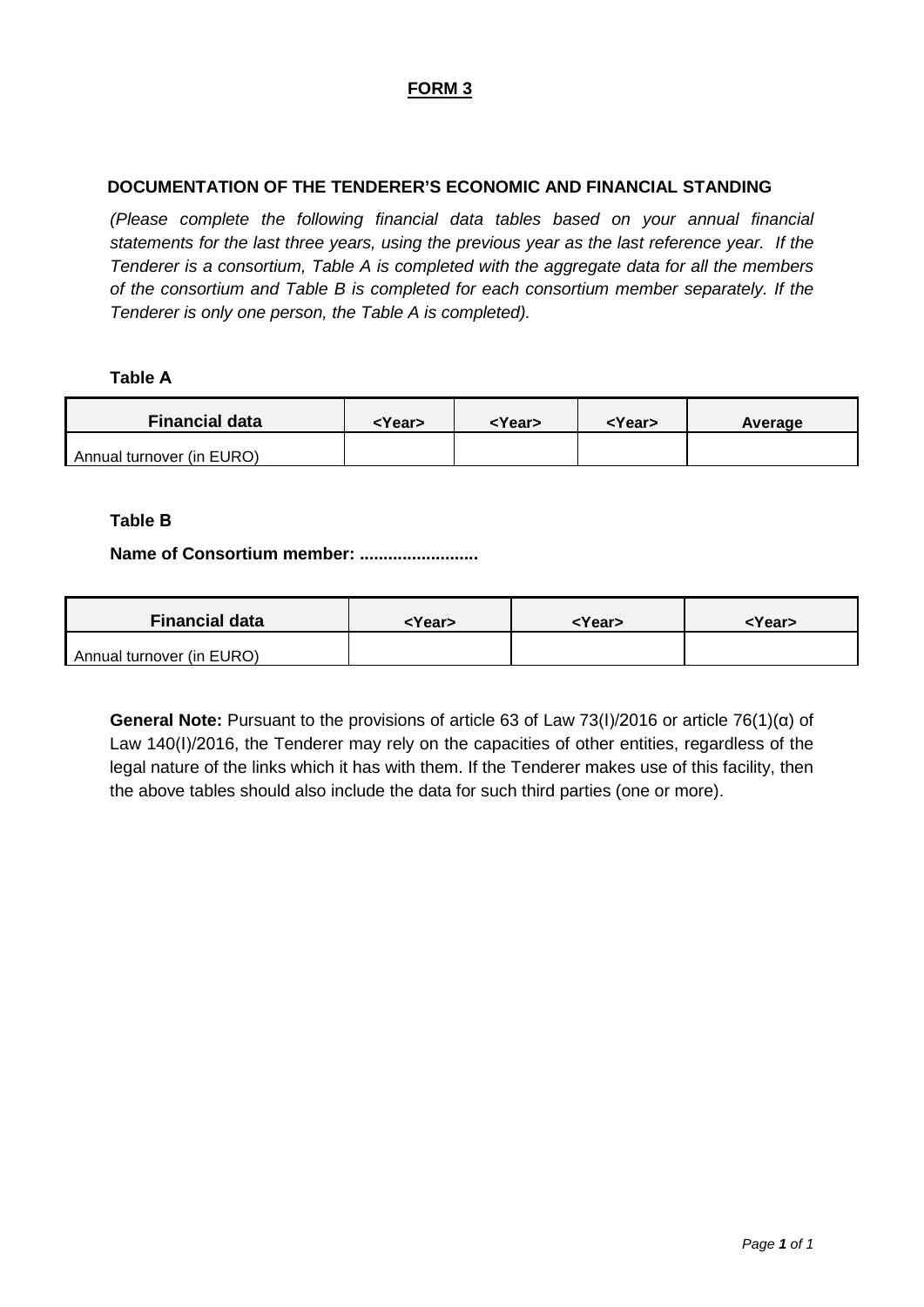# **FORM 4**

# **DOCUMENTATION OF THE TENDERER'S TECHNICAL AND PROFESSIONAL ABILITY**

## **1. EXPERIENCE OF THE TENDERER**

*Please complete the table below listing the data of contracts as requested in paragraph 6.4. Part A of the Prequalification Documents and which the entity is currently implementing or has implemented during the last 3 years. The number of such contracts must not exceed 10)*

| No.<br>(max 10)                          |                | <b>Project Title</b>                               |                                                                 |                                          |                   |                             |                                             |
|------------------------------------------|----------------|----------------------------------------------------|-----------------------------------------------------------------|------------------------------------------|-------------------|-----------------------------|---------------------------------------------|
| Name of entity<br>(Consortium<br>member) | <b>Country</b> | <b>Total</b><br><b>Contract</b><br>Value<br>(EURO) | Share of the<br>contract carried<br>out by the Entity<br>$(\%)$ | <b>Client</b><br>(Contracting Authority) | Origin of Funding | <b>Dates</b><br>(start/end) | <b>Other Consortium</b><br>members (if any) |
| .                                        | $\cdots$       | .                                                  | $\cdots$                                                        | $\cdots$                                 | $\cdots$          | .                           | $\cdots$                                    |
| Detailed description of project          |                |                                                    |                                                                 | Type of service provided                 |                   |                             |                                             |
| $\cdots$                                 |                |                                                    | $\cdots$                                                        |                                          |                   |                             |                                             |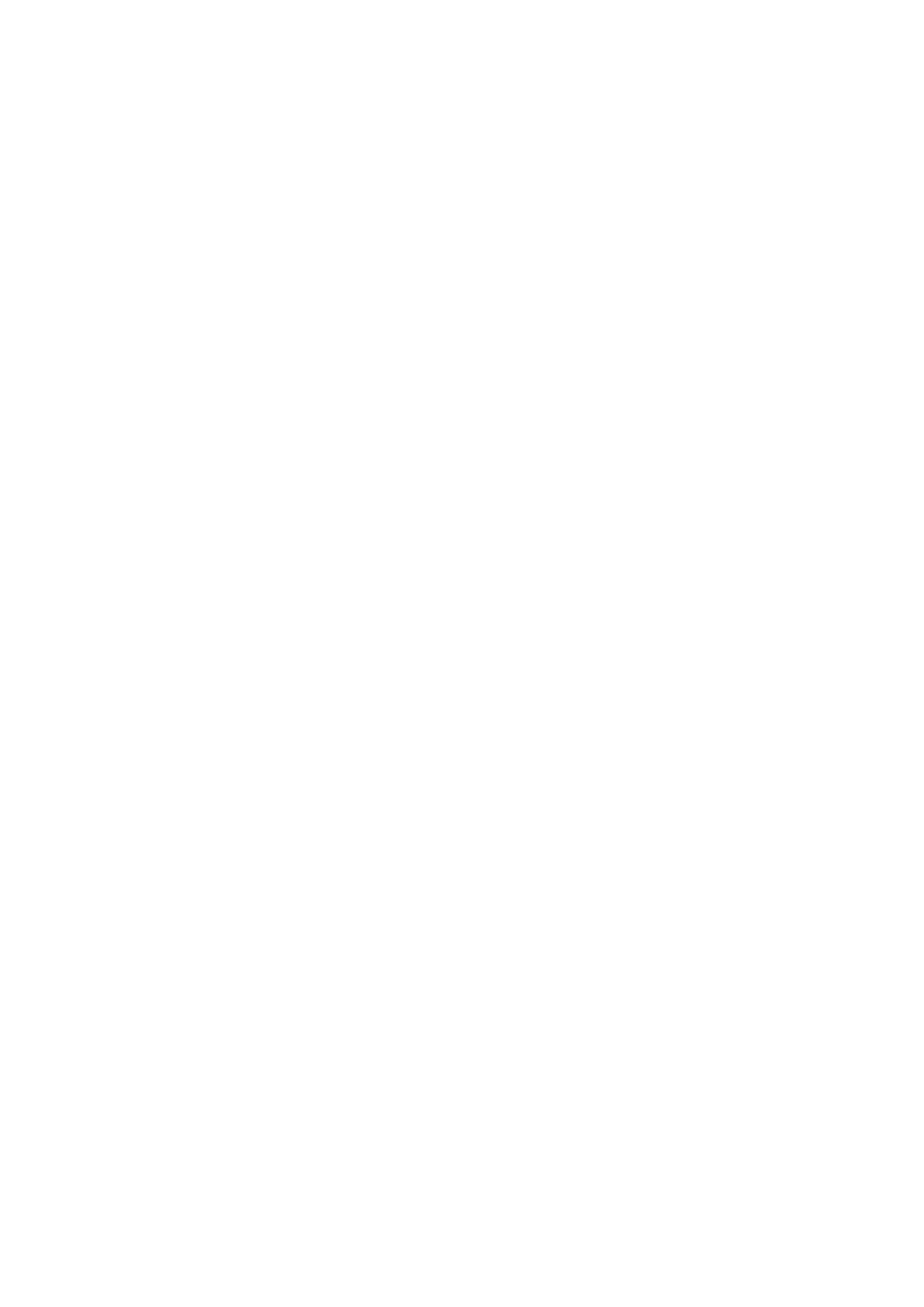## **2. PERSONNEL OF THE TENDERER**

#### *2.1 Table A*

*(Please complete the table below with the data requested regarding the personnel of the Tenderer for the current year and for the two previous years. If the Tenderer is a consortium, the table is completed with the aggregate data for all consortium members and not separately for each member).*

| <b>Personnel employed</b>                                          |       | <year></year>                                                                     |       | <year></year>                                                                     | $<$ Year $>$ |                                                                                   |  |
|--------------------------------------------------------------------|-------|-----------------------------------------------------------------------------------|-------|-----------------------------------------------------------------------------------|--------------|-----------------------------------------------------------------------------------|--|
| by the Tenderer under<br>a permanent<br>employment<br>relationship | Total | Number of personnel<br>employed having<br>duties related to the<br>subject matter | Total | Number of personnel<br>employed having<br>duties related to the<br>subject matter | Total        | Number of personnel<br>employed having<br>duties related to the<br>subject matter |  |
| Leader                                                             |       |                                                                                   |       |                                                                                   |              |                                                                                   |  |
| Consortium Member 1                                                |       |                                                                                   |       |                                                                                   |              |                                                                                   |  |
| <b>Consortium Member 2</b>                                         |       |                                                                                   |       |                                                                                   |              |                                                                                   |  |
| etc.                                                               |       |                                                                                   |       |                                                                                   |              |                                                                                   |  |
| TOTAL                                                              |       |                                                                                   |       |                                                                                   |              |                                                                                   |  |

### *2.2 Table B*

*(Please complete the table below with the data for the personnel employed by the Tenderer under a permanent employment relationship. If the Tenderer is a consortium, the table is completed separately for each Consortium member).*

| No. | <b>Name and Surname</b> | Position in the<br><b>Entity</b> | <b>Educational</b><br><b>Qualifications</b> | Year of<br><b>Recruitment</b> |  |
|-----|-------------------------|----------------------------------|---------------------------------------------|-------------------------------|--|
|     |                         |                                  |                                             |                               |  |
|     |                         |                                  |                                             |                               |  |
|     |                         |                                  |                                             |                               |  |
|     |                         |                                  |                                             |                               |  |

**General Note:** Pursuant to the provisions of article 63 of Law 73(Ι)/2016 or article  $76(1)(\alpha)$  of Law 140(I)/2016, the Tenderer may rely on the capacities of other entities, regardless of the legal nature of the links which it has with them. If the Tenderer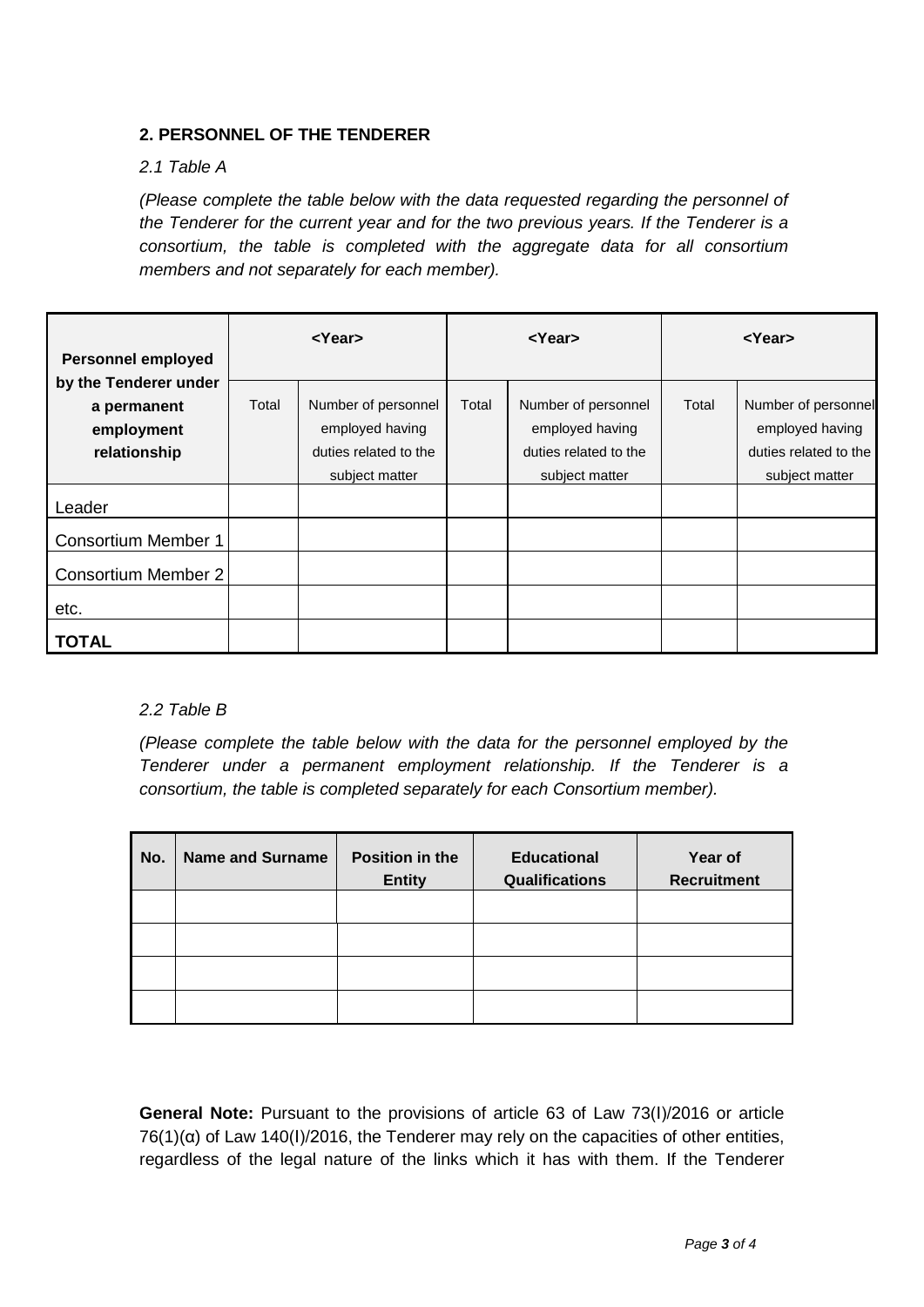makes use of this facility, then the above tables should also include the data for such third parties (one or more).

## **3. KEY EXPERTS OF THE PROJECT TEAM**

*For documenting the professional experience and qualifications of the Project Team members, as these are specified in paragraph 6.4.3 of Part A of the Tender Documents, please attach to this Form detailed CVs of these persons, in the format of Form 5.*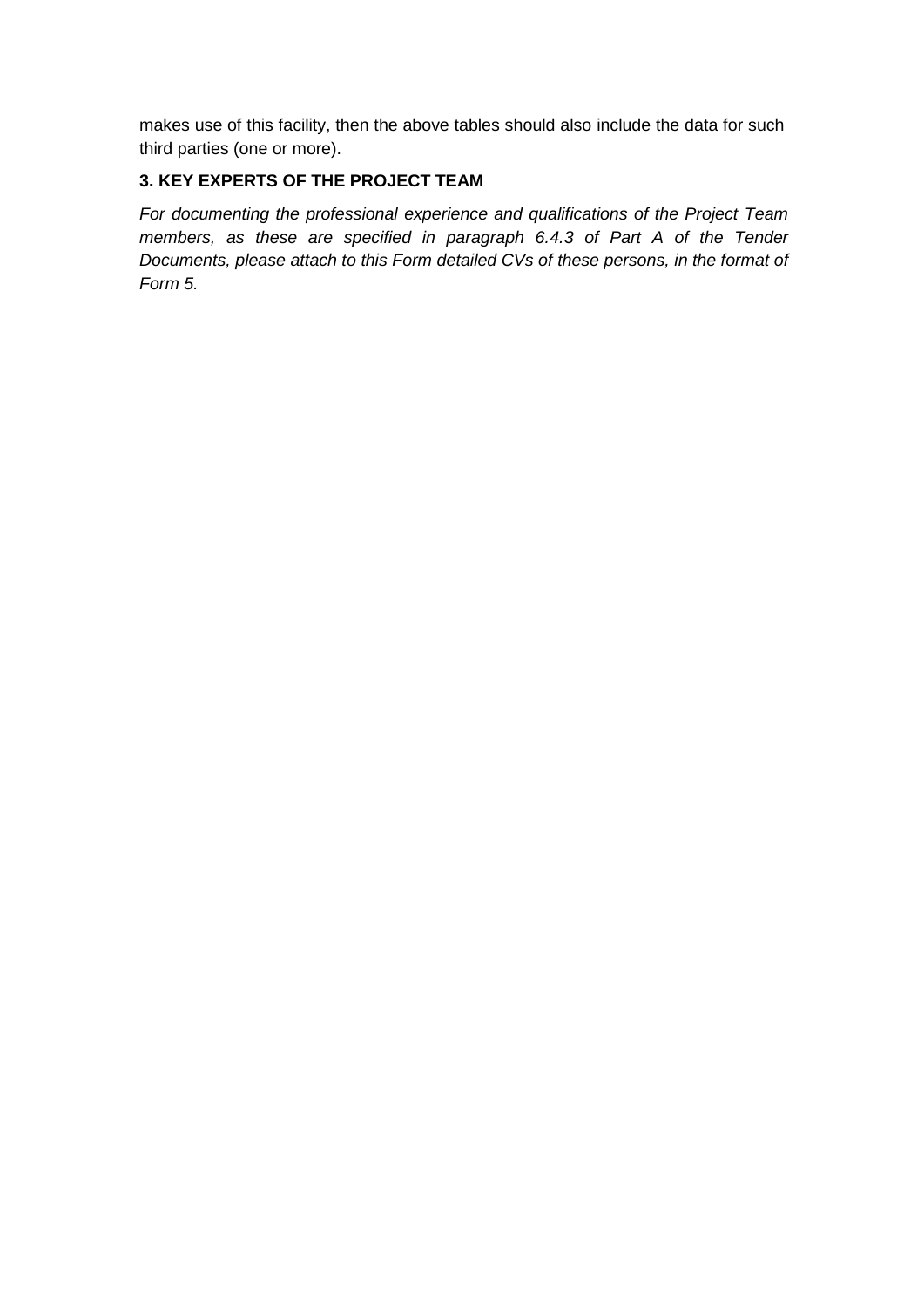**CV** 

**Proposed Position in the Project Team:**

- **1. Family name:**
- **2. First name:**
- **3. Date of birth:**
- **4. Nationality:**

#### **5. Education:**

| <b>Name of Institution</b> |      | Period of<br><b>Attendance</b> | <b>Degree / Certificate<br/>acquired</b> |  |
|----------------------------|------|--------------------------------|------------------------------------------|--|
|                            | From | To                             |                                          |  |
|                            |      |                                |                                          |  |
|                            |      |                                |                                          |  |
|                            |      |                                |                                          |  |
|                            |      |                                |                                          |  |
|                            |      |                                |                                          |  |
|                            |      |                                |                                          |  |

### **6. Languages:** Mark 1-5 for competence (1 – excellent, 5 – elementary)

| Language | Reading | Writing | Speaking |
|----------|---------|---------|----------|
|          |         |         |          |
|          |         |         |          |
|          |         |         |          |

## **7. Membership of professional bodies:**

- **8. Other skills:** *(e.g. computer literacy)*
- **9. Present position in the organisation:** *(State the current employment - position in an Enterprise, Public or Private Sector Organisation, activity as freelance professional etc.)*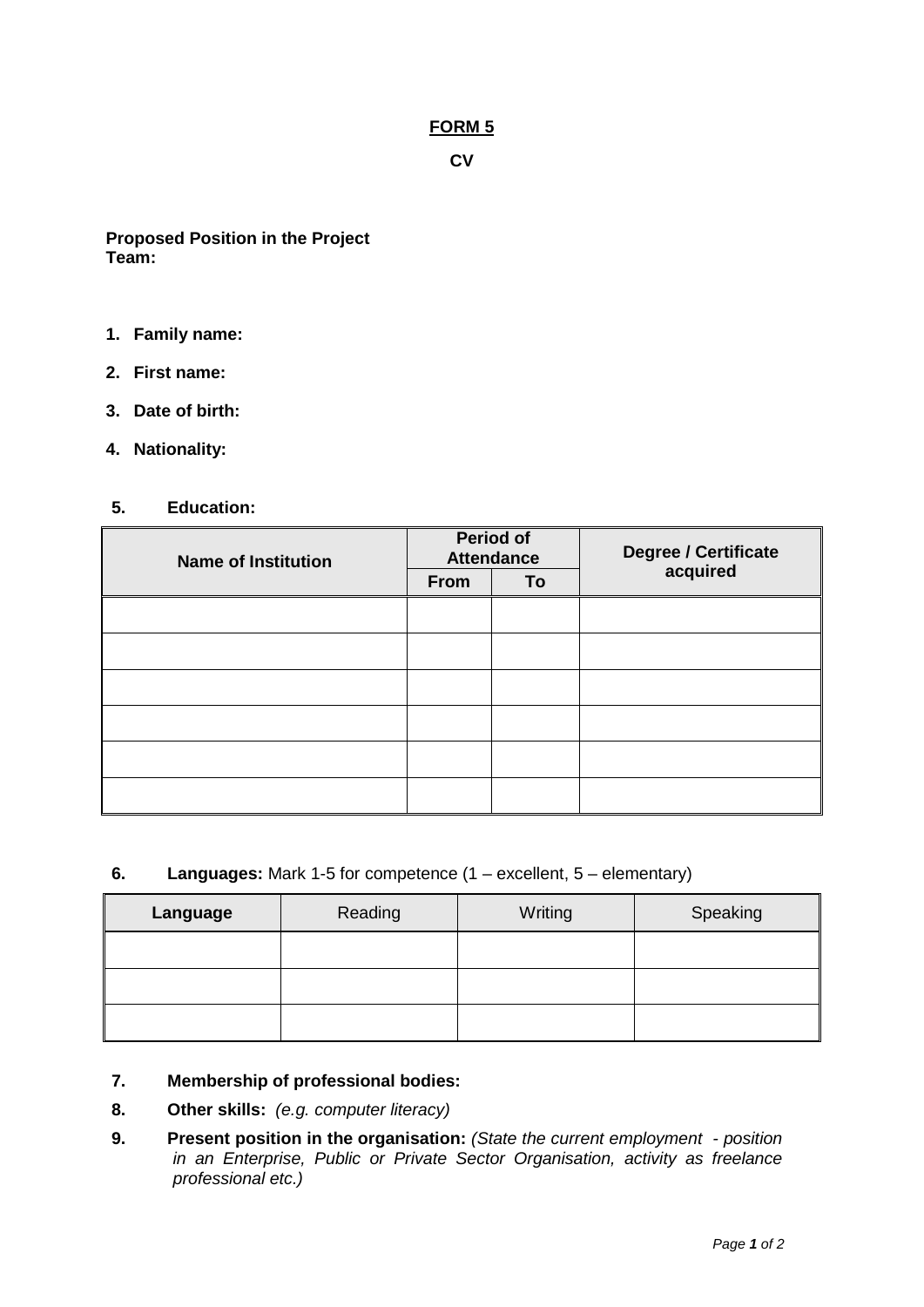- **10. Key qualifications:** *(State the key qualifications and capabilities of the person as these arise from his professional and other experience to date)*
- **11. Professional experience record:**

| <b>Company /<br/>Organisation</b> |      | <b>Period</b> | <b>Position</b> | Description of<br>Duties* |  |
|-----------------------------------|------|---------------|-----------------|---------------------------|--|
|                                   | From | To            |                 |                           |  |
|                                   |      |               |                 |                           |  |
|                                   |      |               |                 |                           |  |
|                                   |      |               |                 |                           |  |
|                                   |      |               |                 |                           |  |
|                                   |      |               |                 |                           |  |
|                                   |      |               |                 |                           |  |

*\* Provide a detailed description of duties, so that the relevance to the requested services, and the level of involvement and responsibility, may be established.*

## **12. List of projects similar to the one being put out to tender**

| Project<br>title | Implementation<br>dates<br>(start-completion) | Project<br>value | <b>Recipient /</b><br><b>Contracting</b><br><b>Entity</b> | <b>Summary</b><br>description<br>of project | Responsibi-<br>lities - Duties |
|------------------|-----------------------------------------------|------------------|-----------------------------------------------------------|---------------------------------------------|--------------------------------|
|                  |                                               |                  |                                                           |                                             |                                |
|                  |                                               |                  |                                                           |                                             |                                |
|                  |                                               |                  |                                                           |                                             |                                |
|                  |                                               |                  |                                                           |                                             |                                |

#### **13. Other related data/information:**

**Note:** The Contracting Authority reserves the right to check at any stage of the procedure the correctness of the information supplied in the CV. To this end, the Tenderer must, if so requested, submit the required documentary evidence, as appropriate in each case.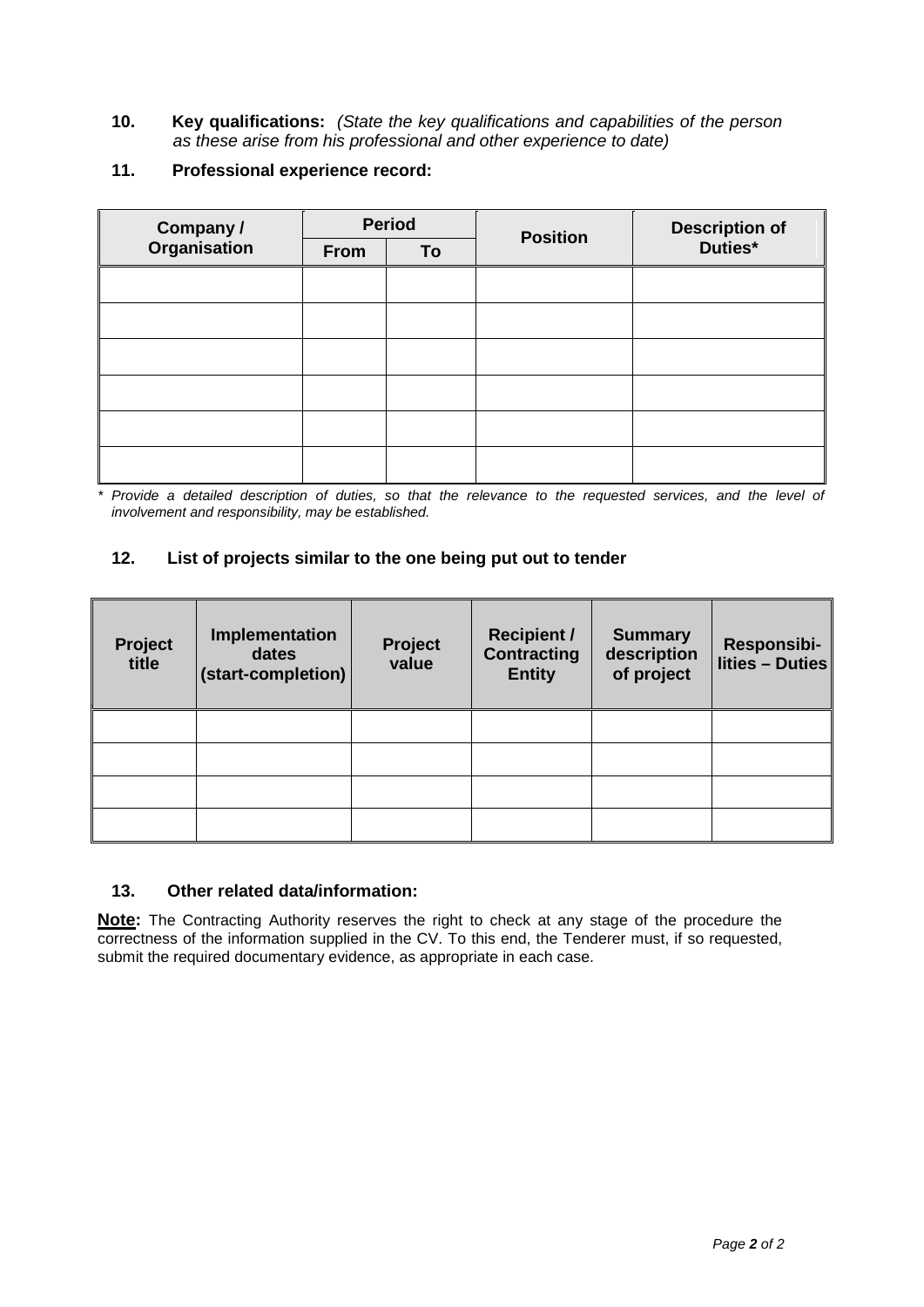## **TECHNICAL OFFER**

To: **<name of Contracting Authority>** 

Subject: *<Tender procedure title>*

Tender procedure no.:

Closing date for the submission of tenders:

1. After examining the Tender Documents and after developing a full understanding of the Contract Scope, we the undersigned undertake to commence, execute and complete the Contract Scope in accordance with the Tender Documents and our attached Technical Offer, and for the price that we state in our Financial Offer.

2. Should our offer be accepted, we undertake to commence the execution of the Services on the date stated in the contract.

3. We agree that our present Offer shall be valid for a period of time equal to that stated in paragraph 2.16 of Part A of the Tender Documents, that it shall bind us and that it may be accepted at any time prior to the expiry of the said period.

| Signature of Tenderer or<br>of Tenderer's Representative |  |
|----------------------------------------------------------|--|
| Name of signatory                                        |  |
| Identity Card / Passport No. of signatory                |  |
| Capacity of signatory                                    |  |
| Details of Tenderer <sup>1</sup>                         |  |
| Name of Tenderer                                         |  |
| Country of establishment                                 |  |
|                                                          |  |
| Address for communication (if different)                 |  |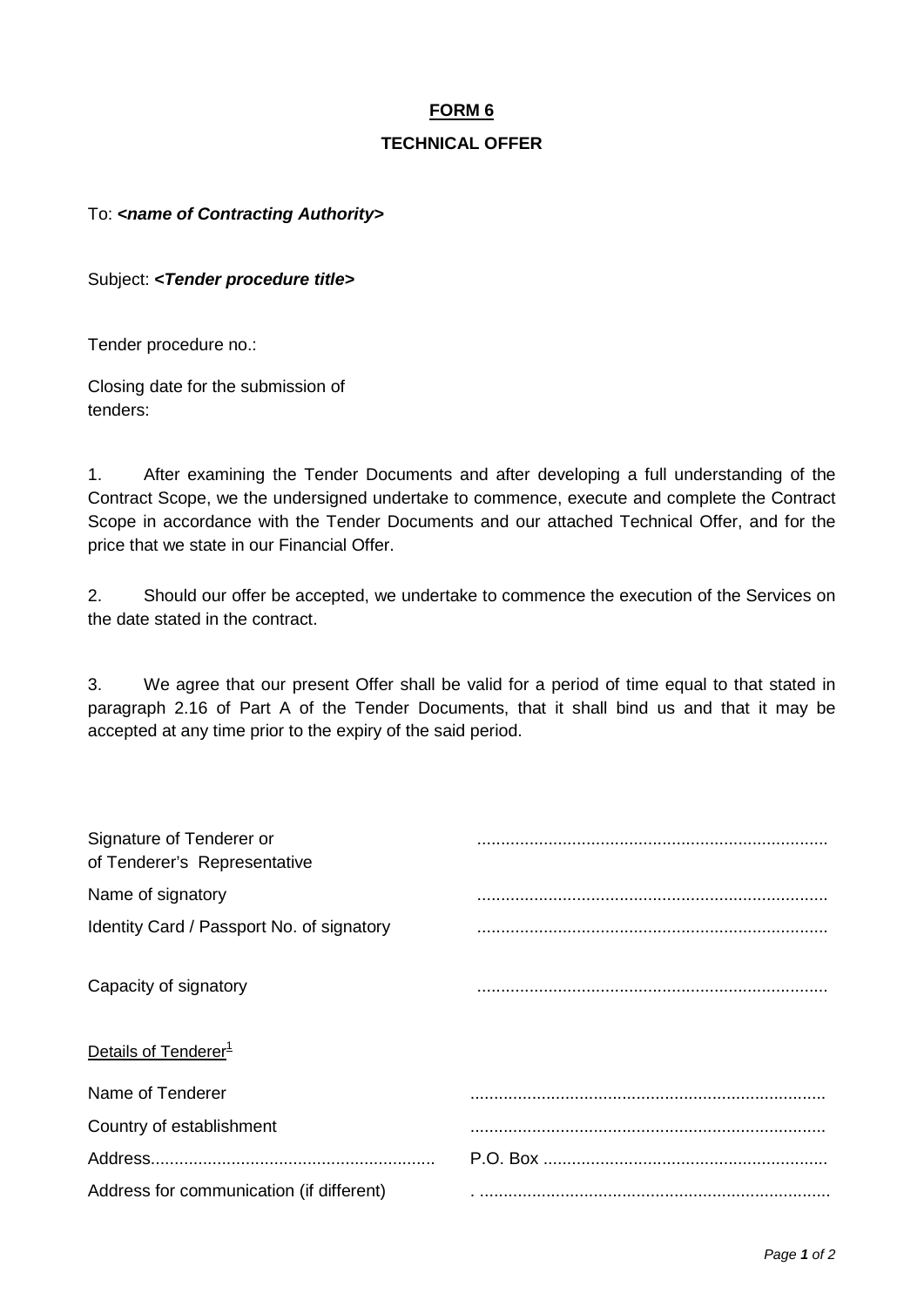| VAT Register No.                           |  |
|--------------------------------------------|--|
| (country of enrolment on the VAT Register) |  |
| Date                                       |  |
| Witness (Name, Signature and Address)      |  |
|                                            |  |
|                                            |  |

- Note 1: In the case of a consortium of natural and/or legal persons, the details for the consortium and the details of each consortium member must be given.
- Note 2: All blank fields must be completed by the Tenderer or by the Tenderer's Representative.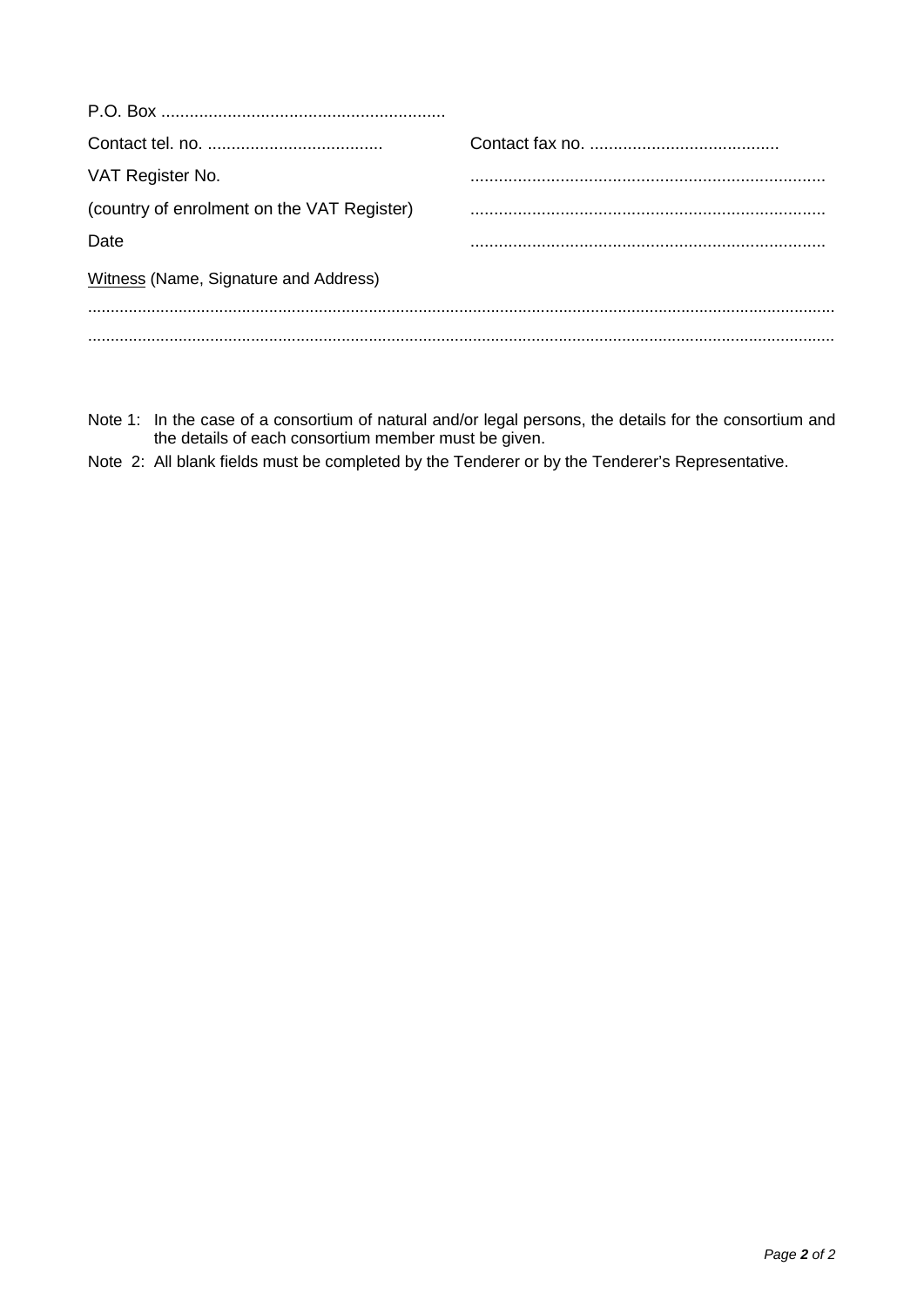# **PROJECT TEAM PRESENTATION TABLE**

| <b>Name and</b><br>surname | <b>Position in</b><br>Project<br><b>Team</b> | <b>Years of</b><br>experience | <b>Experience</b><br>in the<br>contract<br>scope | <b>Responsibilities-</b><br><b>Duties</b> | <b>Person-months</b> |
|----------------------------|----------------------------------------------|-------------------------------|--------------------------------------------------|-------------------------------------------|----------------------|
|                            |                                              |                               |                                                  |                                           |                      |
|                            |                                              |                               |                                                  |                                           |                      |
|                            |                                              |                               |                                                  |                                           |                      |
|                            |                                              |                               |                                                  |                                           |                      |
|                            |                                              |                               |                                                  |                                           |                      |
|                            |                                              |                               |                                                  |                                           |                      |
|                            |                                              |                               |                                                  |                                           |                      |
|                            |                                              |                               |                                                  |                                           |                      |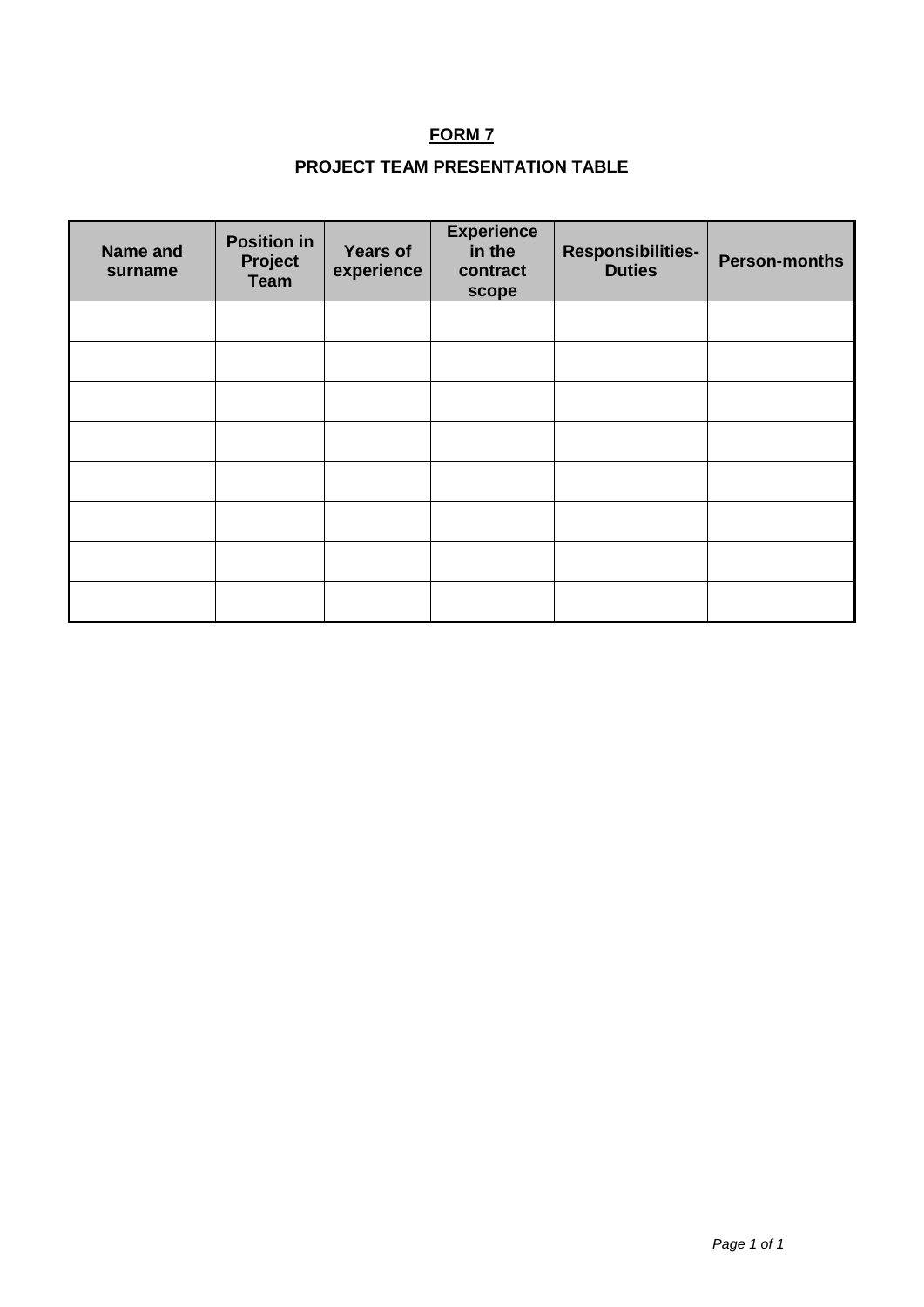## **FINANCIAL OFFER**

To:

*<name of Contracting Authority>* 

Subject: *<Tender procedure title>*

Tender procedure no.:

Closing date for the submission of tenders:

- 1. After examining the terms of the Tender Documents and after developing a full understanding of the contract scope, we the undersigned undertake to commence, execute and complete the scope of the contract, in accordance with the Tender Documents and our Technical Offer, for the total amount of € ……………………………(in full ………………………………………………………. Euro and ………….. cent), plus VAT.
- 2. The total amount of the offer is analysed in the attached Financial Offer Analysis Table.
- 3. Should our offer be accepted, we undertake to deposit a Performance Guarantee for the amount and in the format specified in the Tender Documents, and to commence the execution of the Services within the time limits provided for in the conditions of the Agreement and to complete them within the time limits stated in the Tender Documents and our Offer.
- 4. We agree that our present Offer shall be valid for a period of time equal to that stated in paragraph 2.16 of Part A of the Tender Documents, that it shall bind us and that it may be accepted at any time prior to the expiry of the said period.
- 5. Until an official Agreement is prepared and signed, our present Offer, together with your written acceptance, shall constitute a binding Contract between us.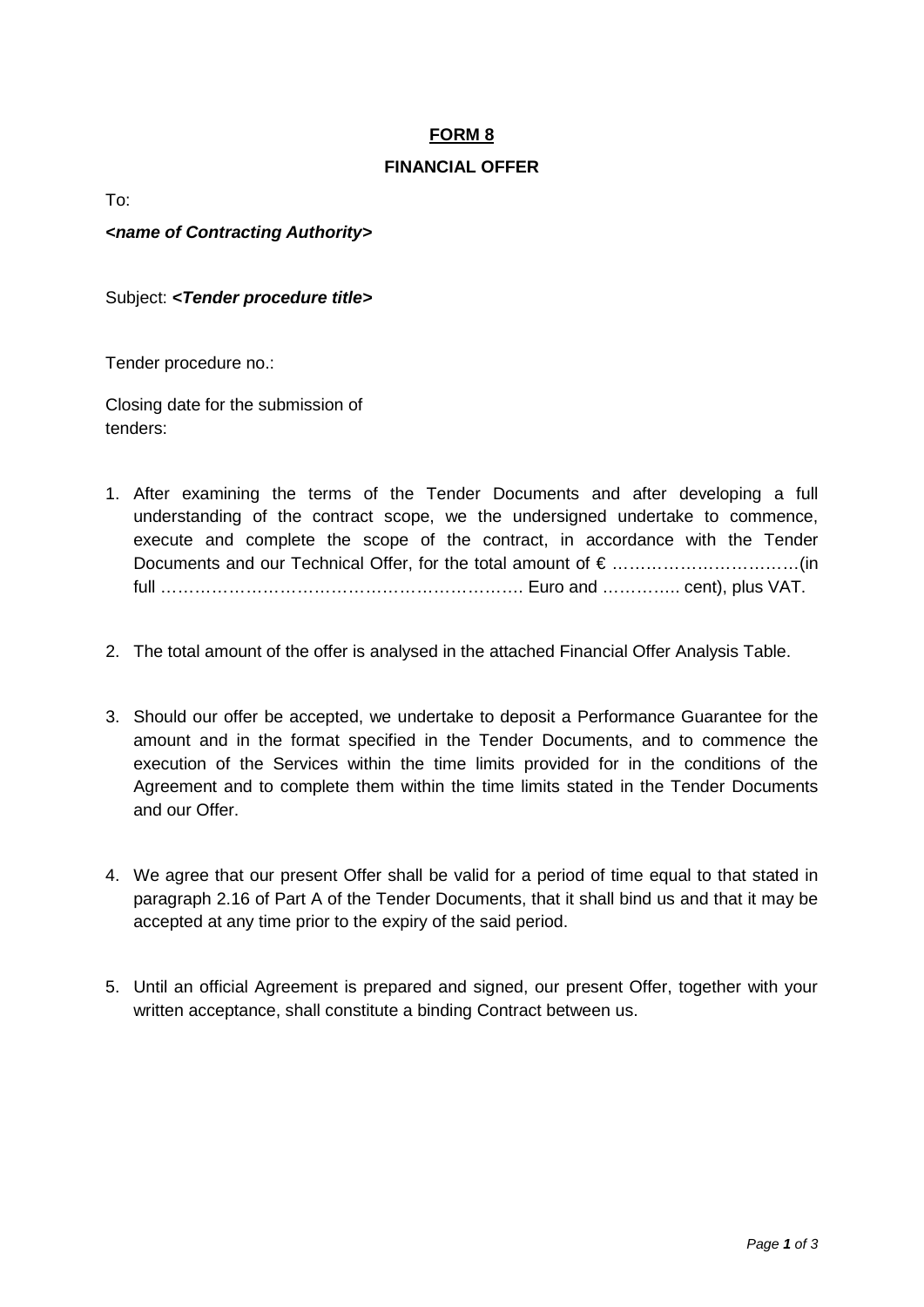# **FINANCIAL OFFER TABLES**

| Table 1 - Total budget per WP   |             |        |       |             |                   |       |             |                   |       |             |       |       |
|---------------------------------|-------------|--------|-------|-------------|-------------------|-------|-------------|-------------------|-------|-------------|-------|-------|
|                                 |             |        |       |             |                   |       |             |                   |       |             |       |       |
| <b>WP</b>                       |             | Year 1 |       |             | Year <sub>2</sub> |       |             | Year <sub>3</sub> |       |             | Total |       |
|                                 | Direct cost | Fees   | Total | Direct cost | Fees              | Total | Direct cost | Fees              | Total | Direct cost | Fees  | Total |
| WP <sub>1</sub>                 |             |        |       |             |                   |       |             |                   |       |             |       |       |
|                                 |             |        |       |             |                   |       |             |                   |       |             |       |       |
| WPn                             |             |        |       |             |                   |       |             |                   |       |             |       |       |
| <b>Total</b>                    |             |        |       |             |                   |       |             |                   |       |             |       |       |
| VAT                             |             |        |       |             |                   |       |             |                   |       |             |       |       |
| <b>Total plus</b><br><b>VAT</b> |             |        |       |             |                   |       |             |                   |       |             |       |       |

| Table 2 - Analytical budget per WP |             |        |       |                |                   |       |             |                   |       |             |       |       |  |
|------------------------------------|-------------|--------|-------|----------------|-------------------|-------|-------------|-------------------|-------|-------------|-------|-------|--|
| <b>WP</b>                          |             | Year 1 |       |                | Year <sub>2</sub> |       |             | Year <sub>3</sub> |       |             | Total |       |  |
|                                    | Direct cost | Fees   | Total | cost<br>Direct | Fees              | Total | Direct cost | Fees              | Total | Direct cost | Fees  | Total |  |
| Activity 1                         |             |        |       |                |                   |       |             |                   |       |             |       |       |  |
|                                    |             |        |       |                |                   |       |             |                   |       |             |       |       |  |
| Activity n                         |             |        |       |                |                   |       |             |                   |       |             |       |       |  |
| <b>Total</b>                       |             |        |       |                |                   |       |             |                   |       |             |       |       |  |
| VAT                                |             |        |       |                |                   |       |             |                   |       |             |       |       |  |
| <b>Total plus</b><br><b>VAT</b>    |             |        |       |                |                   |       |             |                   |       |             |       |       |  |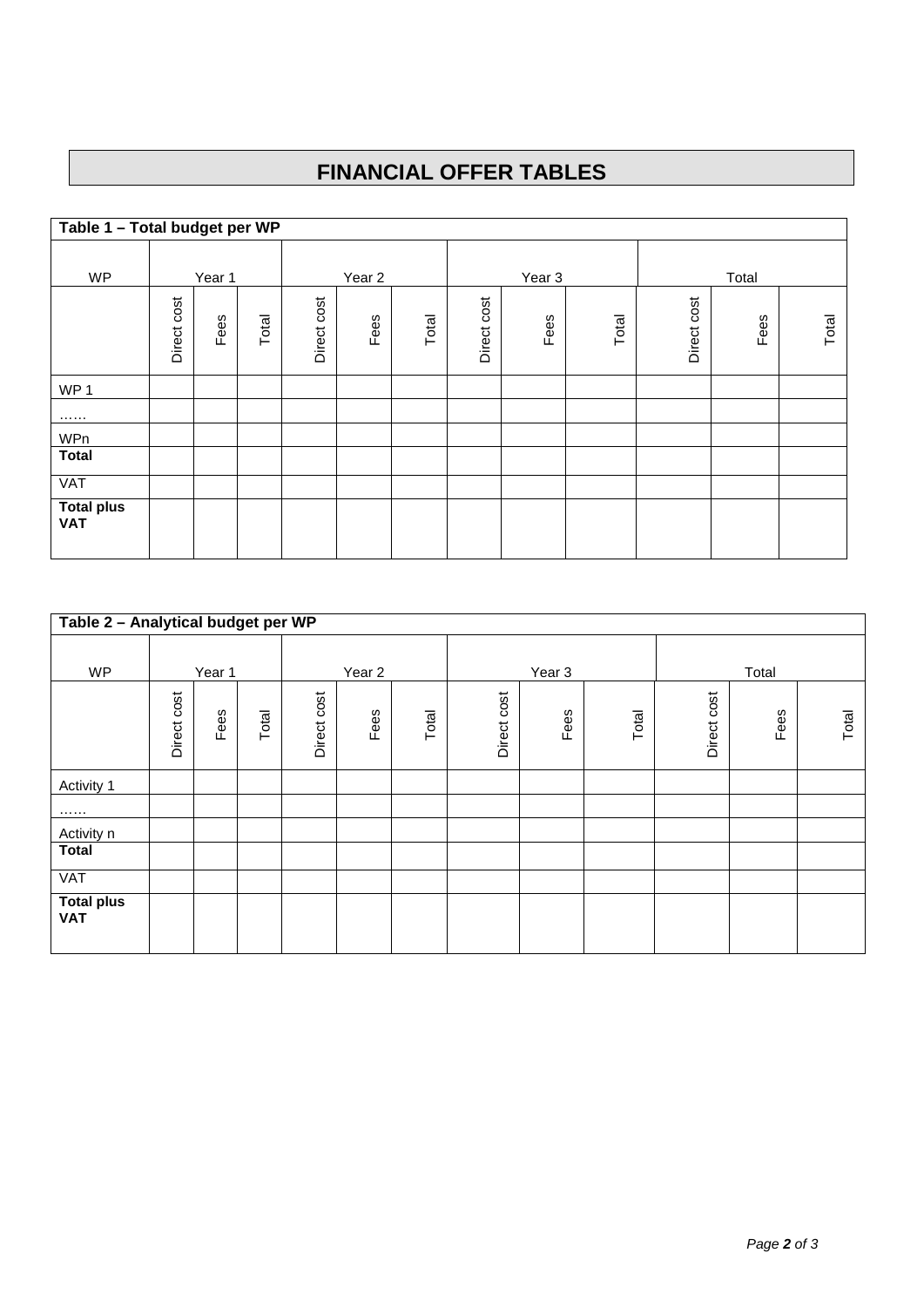| Signature of Tenderer or<br>of Tenderer's Representative |  |
|----------------------------------------------------------|--|
| Name of signatory                                        |  |
| Identity Card / Passport No. of signatory                |  |
| Capacity of signatory                                    |  |
| Date                                                     |  |
|                                                          |  |
| Details of Tenderer <sup>1</sup>                         |  |
| Name of Tenderer                                         |  |

Note 1: In the case of a consortium of natural and/or legal persons, the details for the consortium and the details of each consortium member must be given.

Note 2: All blank fields must be completed by the Tenderer or by the Tenderer's Representative.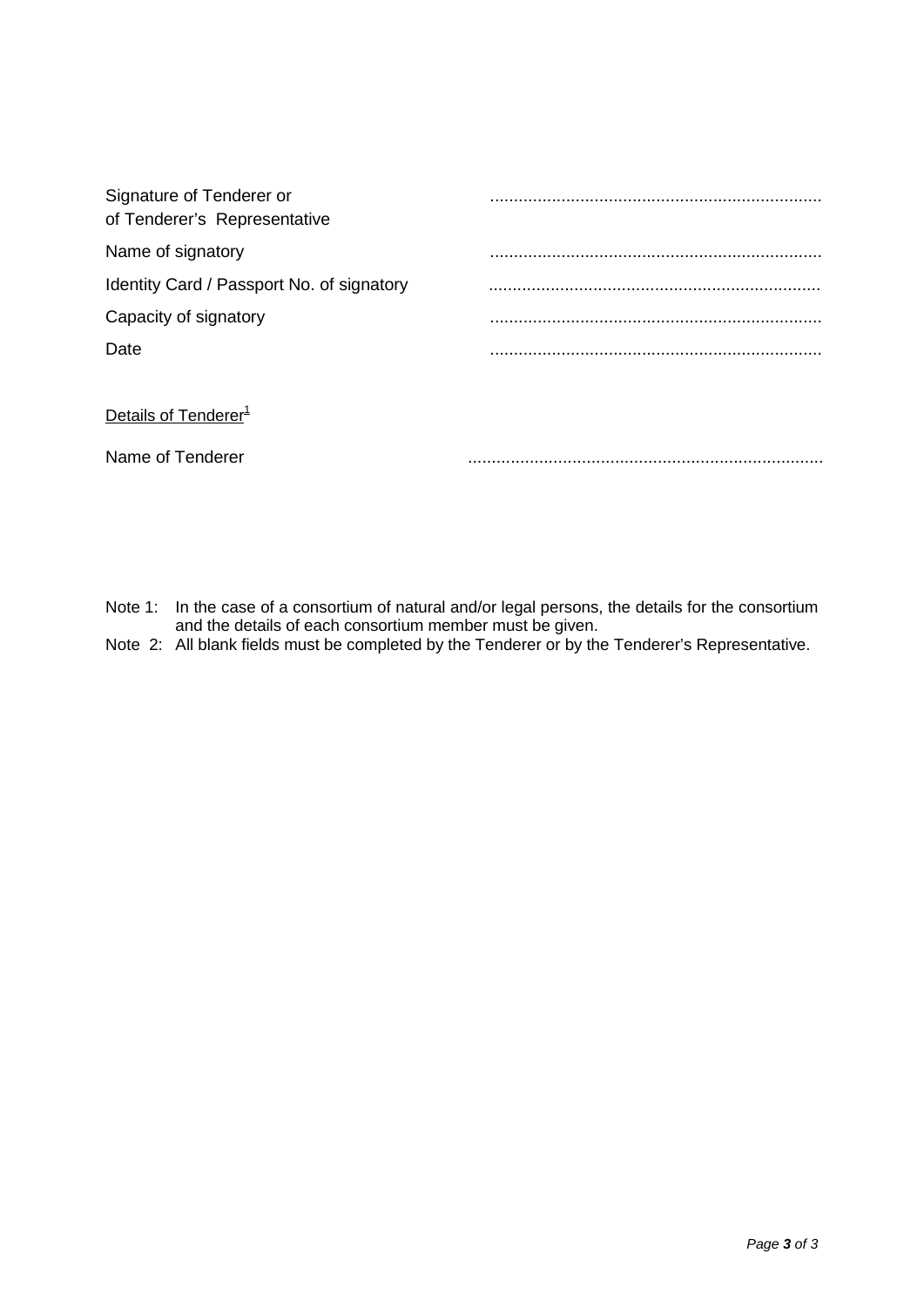## **TABLE OF EVALUATION CRITERIA**

| <b>Evaluation Criteria</b>                                                                                                                                         | Weighting<br>factor<br>(%) |
|--------------------------------------------------------------------------------------------------------------------------------------------------------------------|----------------------------|
| <b>CRITERIA GROUP A: Approach and Methodology</b>                                                                                                                  | 70%                        |
| Understanding the requirements of the contract scope                                                                                                               | 20%                        |
| Level of understanding of the project environment<br>(30%)                                                                                                         |                            |
| of understanding of the<br>Level<br>targets<br>and<br>identifying critical parameters in achieving them<br>(40%)                                                   |                            |
| Level of identifying and hierarchy of risks as well as<br>possible ways of dealing with them (30%)                                                                 |                            |
| Methodologies, support tools and quality assurance                                                                                                                 | 20%                        |
| Clarity of the proposed methodology and tools for<br>the completion of the Project (60%)                                                                           |                            |
| Documentation of the methodology and tools to be<br>used (40%)                                                                                                     |                            |
| Breakdown of the contract scope into activities and<br>deliverables                                                                                                | 45%                        |
| Detailed description of the contract activities (60%)                                                                                                              |                            |
| Detailed description of the contract deliverables<br>(40%)                                                                                                         |                            |
| <b>Contract scope implementation schedule</b>                                                                                                                      | 15%                        |
| Feasibility and realism of the timetable<br>$\mathsf{I}$<br>respect to the available resources                                                                     |                            |
| <b>CRITERIA GROUP B: Project Team</b>                                                                                                                              | 30%                        |
| <b>Organisational effectiveness of the Project Team</b>                                                                                                            | 50%                        |
| Effectiveness of the proposed organizational<br>structure (organizational chart, management and<br>communication system)                                           |                            |
| Clarity of the responsibilities and duties of the experts<br>in relation to the activities of the contract                                                         | 25%                        |
| clarity<br>Proficiency<br>defining<br>and<br>in<br>the<br>responsibilities and tasks of the proposed project<br>team in relation to the contract requirements, the |                            |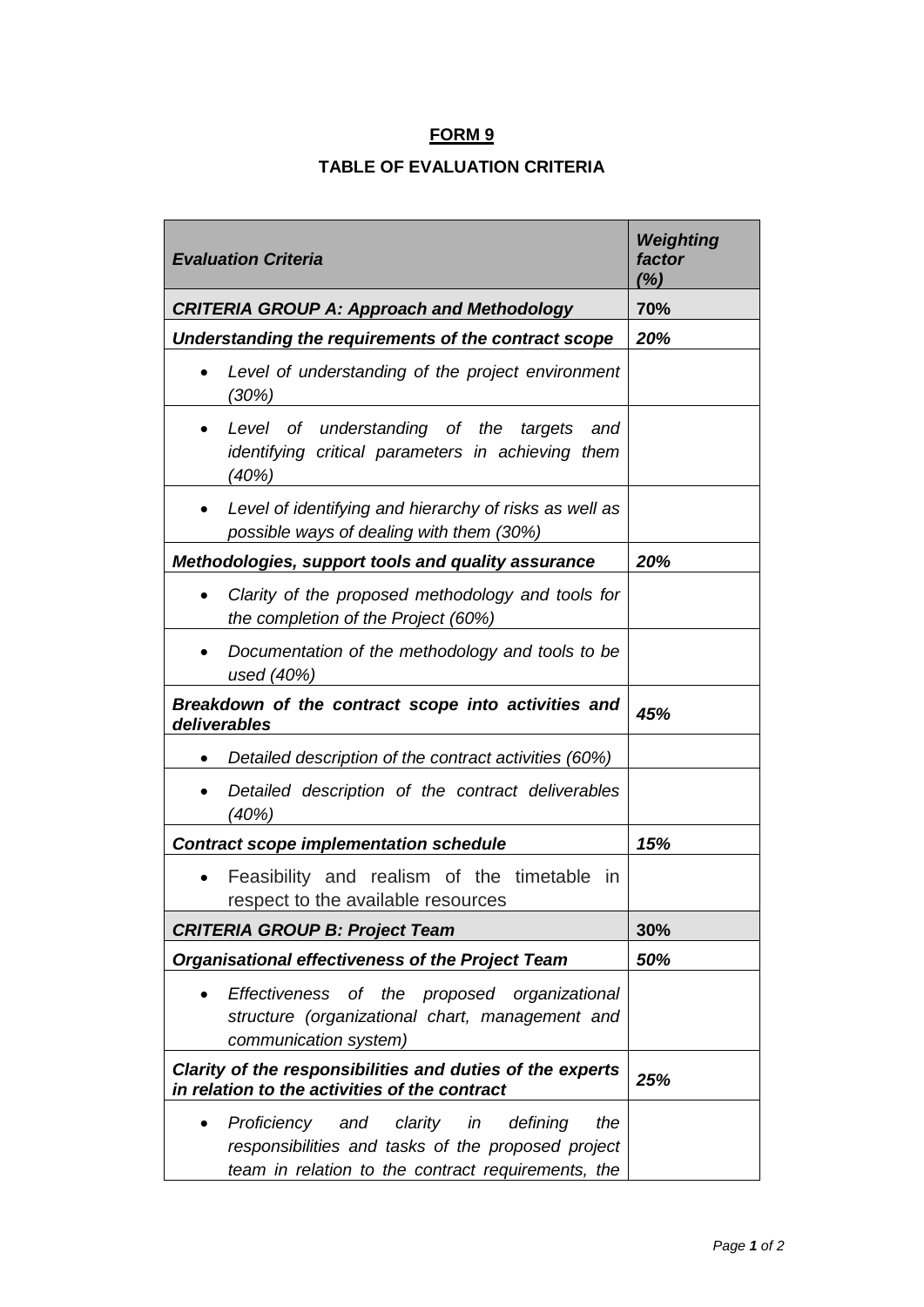| <b>Evaluation Criteria</b>                                                                                                                                                                                                                                          | Weighting<br>factor<br>(%) |
|---------------------------------------------------------------------------------------------------------------------------------------------------------------------------------------------------------------------------------------------------------------------|----------------------------|
| proposed organization chart and timetable (30%)                                                                                                                                                                                                                     |                            |
| Cohesion of the proposed project team in relation<br>$\bullet$<br>to the cooperation (temporary or permanent) and<br>the extent of previous collaboration between the<br>members of the Team and the effectiveness of their<br>coexistence in other contracts (30%) |                            |
| • Allocation of the necessary resources (person-time<br>/ other experts / supporting tools) for the execution<br>of all activities of the contract (40%)                                                                                                            |                            |
| <b>Professional Experience of the Project Team</b>                                                                                                                                                                                                                  | 25%                        |
| Experience in project of same scope                                                                                                                                                                                                                                 |                            |
| TOTAL                                                                                                                                                                                                                                                               | 100%                       |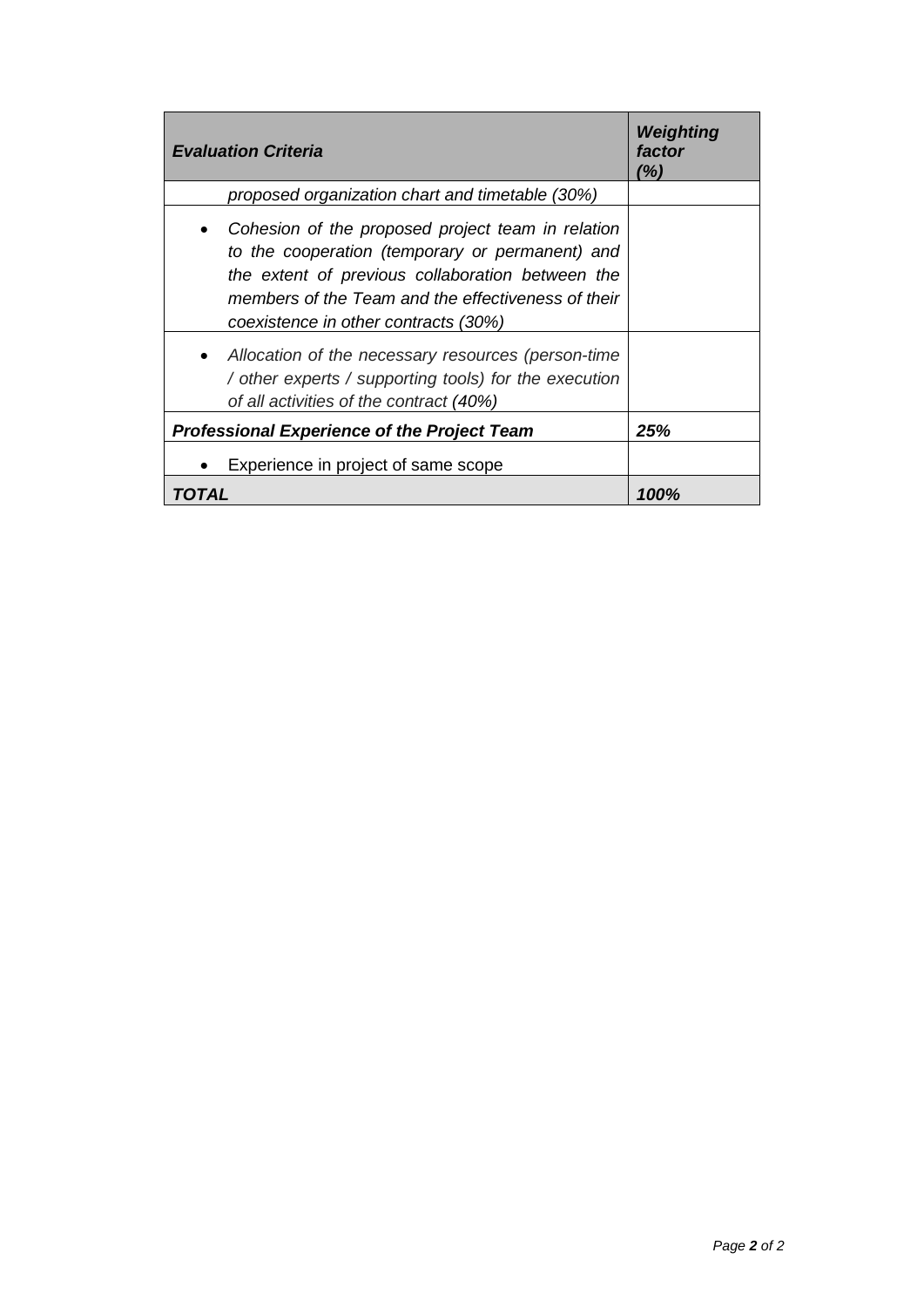#### **LIST OF CONTRACTOR'S CERTIFICATES**

- 1. Extract from the "judicial record" or, failing that, of an equivalent document issued by a competent judicial or administrative authority of the country where the Contractor is established, showing that the participation requirements of article 6, paragraph 6.2(1)(a) of Part A of the Tender Documents have been met.
- 2. An original Certificate issued by a competent administrative or judicial authority in accordance with the legal provisions of the country where the Contractor is established, showing that the participation requirements of article 6, paragraph 6.2(1)(c) of Part A of the Tender Documents have been met.
- 3. An original Certificate issued by a competent authority of the country where the Contractor is established, showing that the participation requirements of article 6, paragraph 6.2(1)(b) of Part A of the Tender Documents have been met.

The authorities competent to issue the above certificates in the Republic of Cyprus are the following:

- The Tax Department {(Form no. Τ.Φ.2004}2018)
- The Department of Social Insurance Services (for employers, Form Υ.Κ.Α. 2-022, and for self-employed persons, Form Υ.Κ.Α. 2-023)
- 4. Solemn Declaration Certifying the Tenderer's personal situation (Form 2).

If the Tenderer relies on the capacities of other entities, then the Solemn Declaration Certifying the personal situation must be submitted for those entities too.

5. If the Contractor is a Consortium, the above certificates must be submitted by all Consortium members as required in paragraph 6.2(2) of Part A of the Tender Documents.

Where the country in question does not issue the above certificates, they may be replaced by a declaration on oath by the Contractor or, in countries where there is no provision for declarations on oath, by a solemn declaration made by the Contractor before a competent judicial or administrative authority, a notary or a competent professional or trade body in the country where the Contractor is established.

#### **Note:**

The documents referred to in paragraphs 1-3 above, could be accepted provided that they meet cumulatively the following:

- Are original or certified copies
- Are issued within three months prior the signing the contract.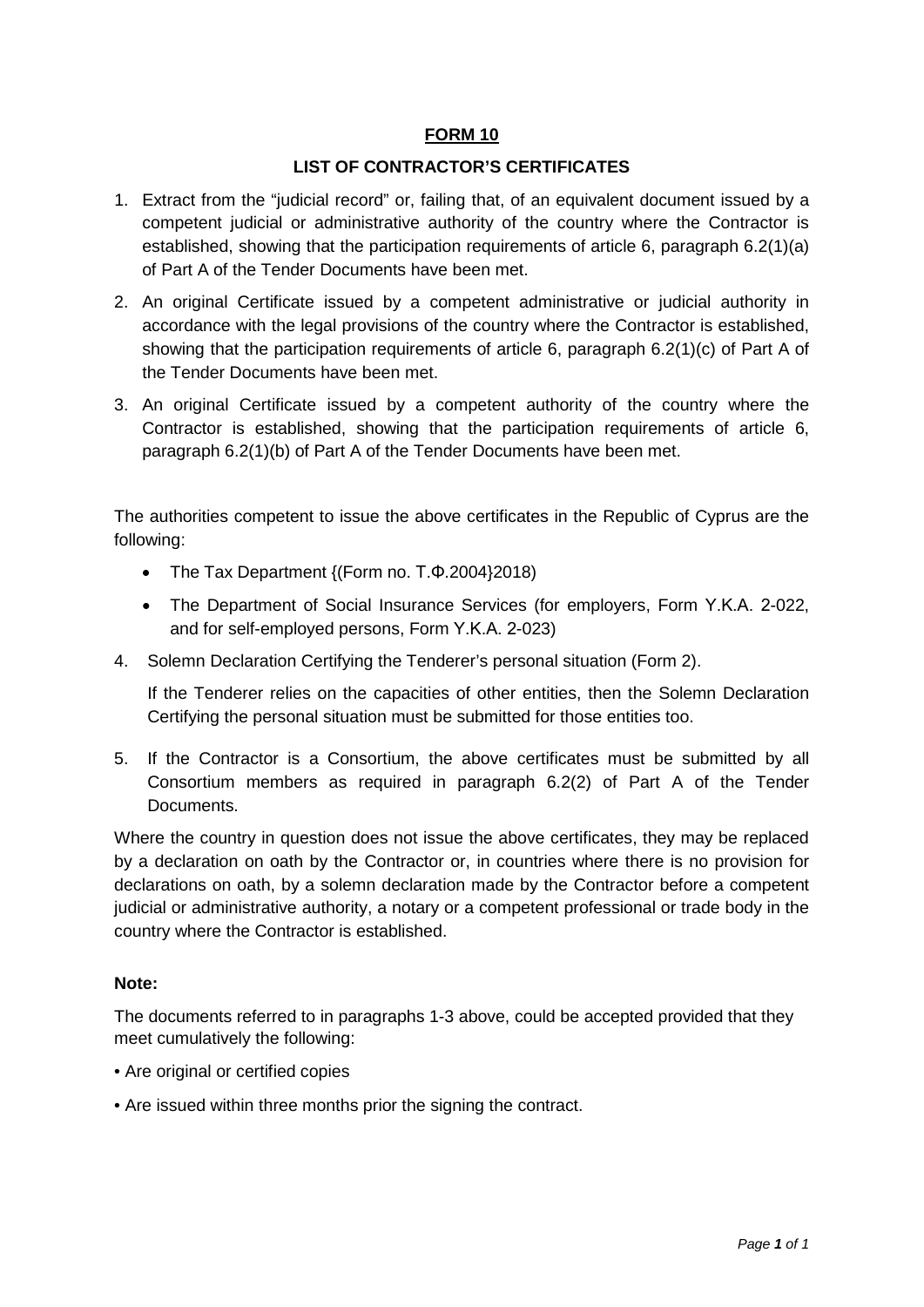#### **PERFORMANCE GUARANTEE**

**Expiry date ---------------------**

To

---------------------------------------------------------------------- (hereinafter referred to as "the Contracting Authority")

Dear Sirs,

#### **Guarantee no -------------------**

**Contract no -------------------**

| We have been informed that you have entered into a contract with -------------------- |
|---------------------------------------------------------------------------------------|
|                                                                                       |
|                                                                                       |
|                                                                                       |
|                                                                                       |
|                                                                                       |
| that the terms of the Contact require the provision of a performance quarantee for an |
| amount equal to ------- percent of the Contract Amount.                               |

At the request of the Consultant, we the undersigned bank/credit institution, waiving all rights of objection and defence under the Contract, hereby, irrevocably and without any reference to and notwithstanding any objection by the Consultant, undertake to pay you without delay (and at the latest within 3 working days) any sum or sums not exceeding in total the amount of € -------------- (in words ---------------------------------------------------------------- ---------------------------------------------- Euro) (hereinafter referred to as "the Guaranteed Amount"), upon receipt by us of your first demand in writing stating that the Consultant has failed or refused to fulfil or has not fulfilled and/or was in breach of any of his obligations under the Contract and that you claim payment under this Guarantee. The Guaranteed Amount will be reduced by each payment made by us as a result of a claim.

2. It is understood that any change, modification, addition or amendment which may be made to the Contract, or any settlement in relation to it, shall not in any way release us from our obligations and liabilities under this guarantee, and we hereby expressly waive our right to consent to or to receive notice, of any such change, modification, addition, amendment or settlement.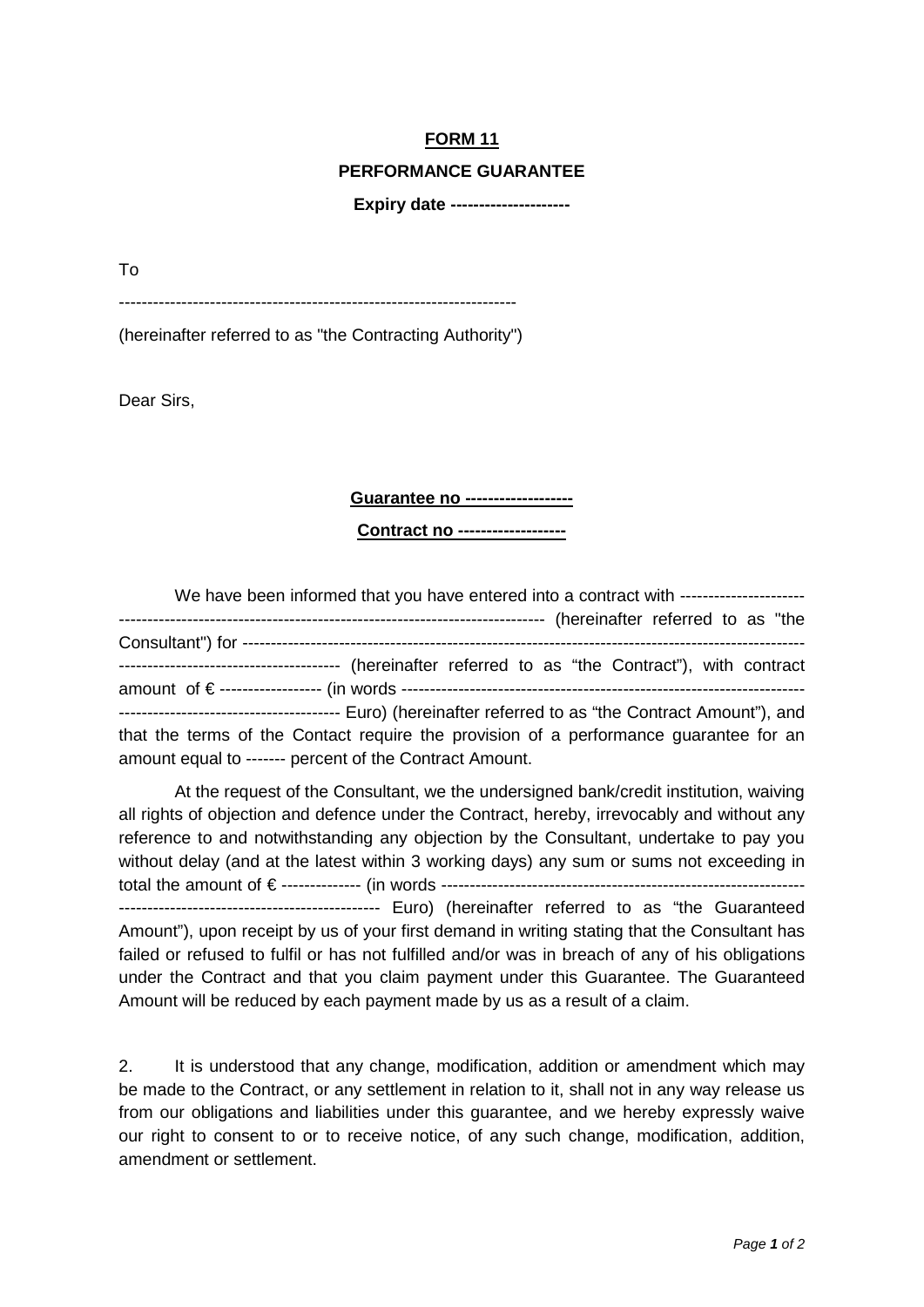3. This Guarantee shall remain in force up to and including the expiry date mentioned above and any demand from you in respect thereof must be received by us on or before that date (or, if that date is a bank holiday, up to and including the last bank working day before that date). After that date, and provided that no written demand from you has been received by us by then, this Guarantee shall be deemed to be void, whether it has been returned to us or not.

4. This Guarantee shall be governed by and construed according to the laws of the Republic of Cyprus and shall fall within the jurisdiction of the courts of the Republic of Cyprus.

Sincerely,

 [Bank/Credit Institution] (signature and stamp)

{ Place stamp duties here

}

Date: ………………………………….